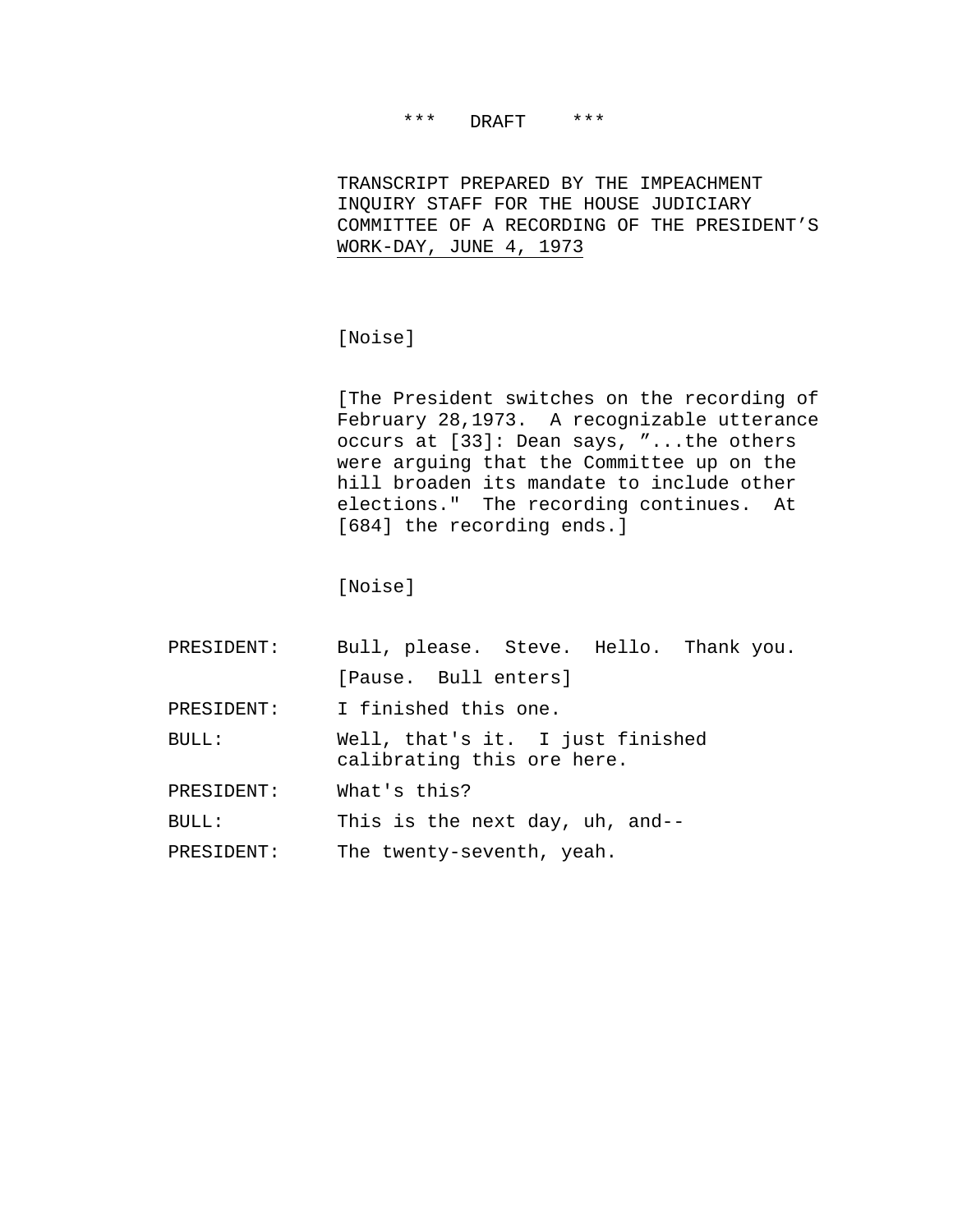| <b>BULL:</b> | Yes sir. And that will mean<br>[unintelligible]                                                                                                |
|--------------|------------------------------------------------------------------------------------------------------------------------------------------------|
| PRESIDENT:   | You mean, you mean you didn't have this<br>office done?                                                                                        |
| BULL:        | On the twenty-seventh [unintelligible]                                                                                                         |
| PRESIDENT    | [lengthy unintelligible/REMOVED]                                                                                                               |
| and BULL:    |                                                                                                                                                |
| PRESIDENT:   | We do have this office done, haven't we?                                                                                                       |
| BULL:        | Yes sir.                                                                                                                                       |
| PRESIDENT:   | Then why wouldn't we have that?                                                                                                                |
| <b>BULL:</b> | I'm-not-sure. It may have been an equipment<br>failure. It was a twenty-five minute<br>meeting [unintelligible]                                |
| PRESIDENT:   | Well, you got to go down and get some, uh<br>[unintelligible/REMOVED]                                                                          |
| BULL:        | There are three meetings.                                                                                                                      |
| PRESIDENT:   | Yeah.                                                                                                                                          |
| BULL:        | [Unintelligible/REMOVED]                                                                                                                       |
| PRESIDENT:   | Well, we didn't [unintelligible/REMOVED]                                                                                                       |
| <b>BULL:</b> | That's what I mean, and that's the thing I<br>wanted to impress on [unintelligible] I'm<br>not sure whether he understands the<br>sensitivity. |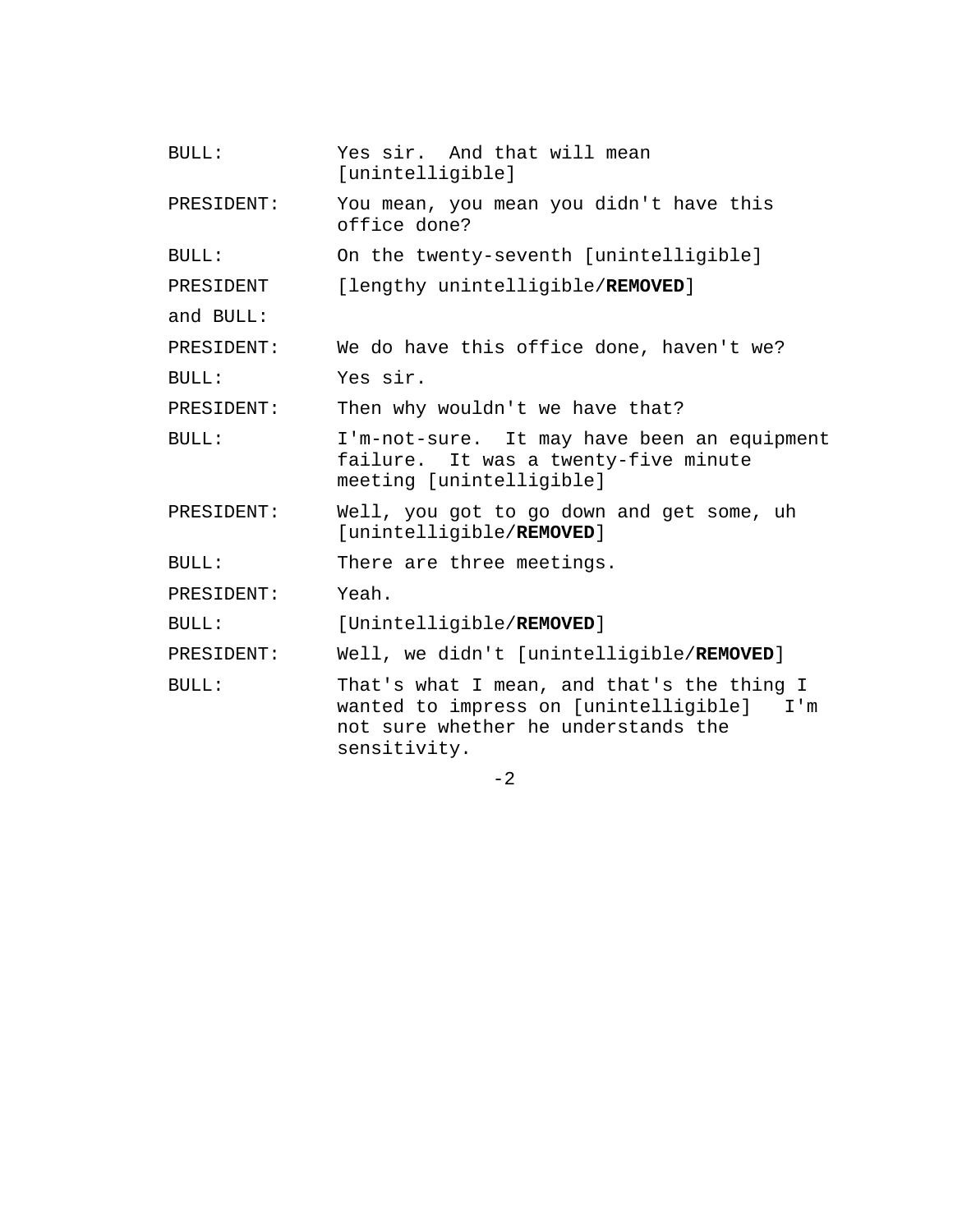| PRESIDENT: | [Unintelligible] or anybody else. Nobody<br>should know.                                                                              |
|------------|---------------------------------------------------------------------------------------------------------------------------------------|
| BULL:      | [Unintelligible] no one besides yourself,                                                                                             |
| PRESIDENT: | You.                                                                                                                                  |
| BULL:      | me, Haldeman, Butterfield.<br>[Unintelligible/REMOVED]                                                                                |
|            | [Lengthy segment with no speaking]                                                                                                    |
| PRESIDENT: | [Unintelligible/REMOVED]                                                                                                              |
| BULL:      | It's happened once or twice before. They're<br>activated by different, uh, by different<br>means.                                     |
| PRESIDENT: | I see. Well --[unintelligible]                                                                                                        |
| BULL:      | All right sir. [Pause] Mr. President, if<br>you do want to hear any of the others,                                                    |
| PRESIDENT: | Yeah.                                                                                                                                 |
| BULL:      | here's what their numbers are. I'll be<br>around. This first one goes from one<br>eighty-six to three eighty-five<br>[unintelligible] |
| PRESIDENT: | Right.                                                                                                                                |
| BULL:      | The second one, if you'll run it ahead to<br>six twenty-five --                                                                       |
|            | $-3$                                                                                                                                  |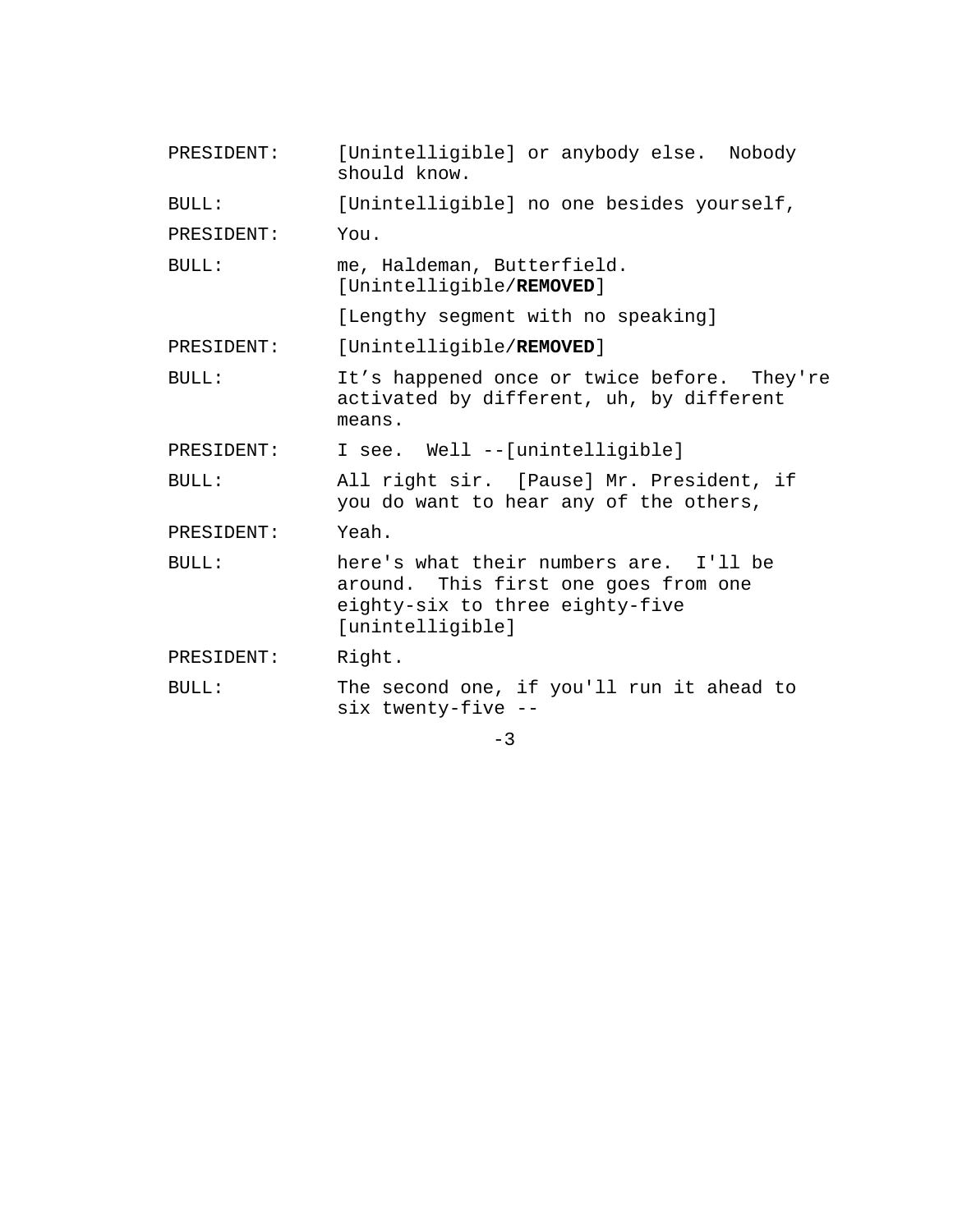PRESIDENT: I agree. I know.

BULL: And then they're really --you, you only got three digits here

PRESIDENT: Yeah. Yeah.

BULL: and if you go past a thousand you start rewi--you know, and start again at zero. So actually this final meeting is one o'clock to one-ten. [unintelligible] There are a couple of telephone calls. There's a call made that day to, uh, to [unintelligible]. We have the calls. We have, have the telephone calls. [Unintelligible] There is one that, uh, [unintelligible] your conversation with Dean [unintelligible]

- PRESIDENT: [Unintelligible] We have the calls. They're on here?
- BULL: No sir. They're on a separate reel. [Unintelligible/**REMOVED**]

PRESIDENT: Get lost, Steve.

BULL: All right sir.

[The President switches on an unidentified recording. At [1146] he switches off the recording]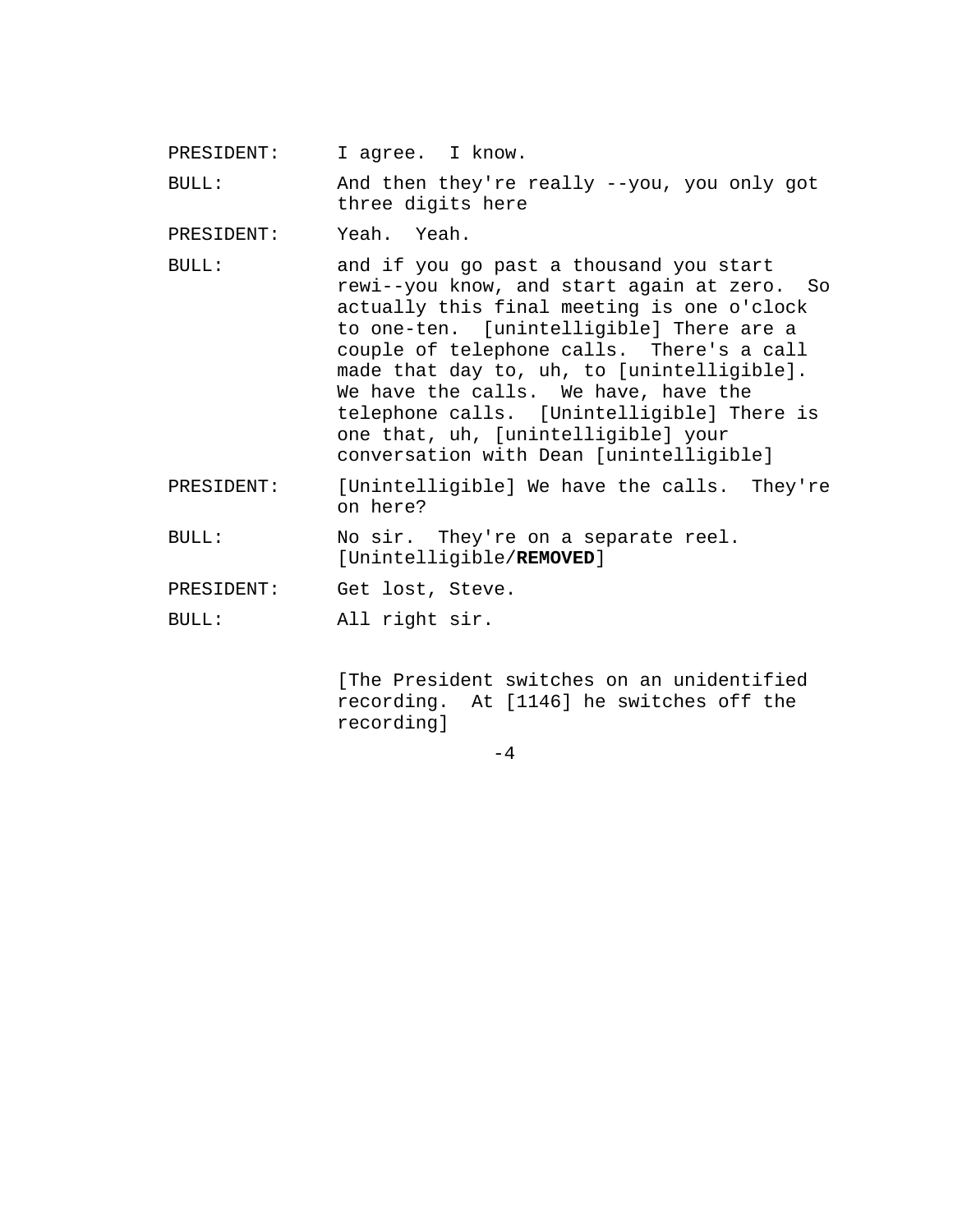### \*\*\* DRAFT \*\*\*

TRANSCRIPT PREPARED BY THE IMPEACHMENT INQUIRY STAFF FOR THE HOUSE JUDICIARY COMMITTEE OF A RECORDING OF A MEETING BETWEEN THE PRESIDENT AND ALEXANDER HAIG ON JUNE 4, 1973.

- PRESIDENT: Uh, General Haig, please. Hello. Thought I'd take a break for a minute or two. Could you come over? Thank you. Bye. Come in. Hello. O.K.
- HAIG: Uh, I think we got Nel coming around again now.
- PRESIDENT: You have.

HAIG: I going to use him as [unintelligible] for a price. MacGrudy and Buzhardt

PRESIDENT: Yeah.

HAIG: and, uh, [unintelligible/**REMOVED**]

PRESIDENT: Right.

HAIG: [Unintelligible] You know, uh, a second thing is, uh, I talked to Elliot about the wiretaps.

PRESIDENT: Yeah.

HAIG: He has found in, in a Justice Department file, confirmation that newspaper people, political figures were tapped. During the Kennedy period. Kennedy removed all of 1961's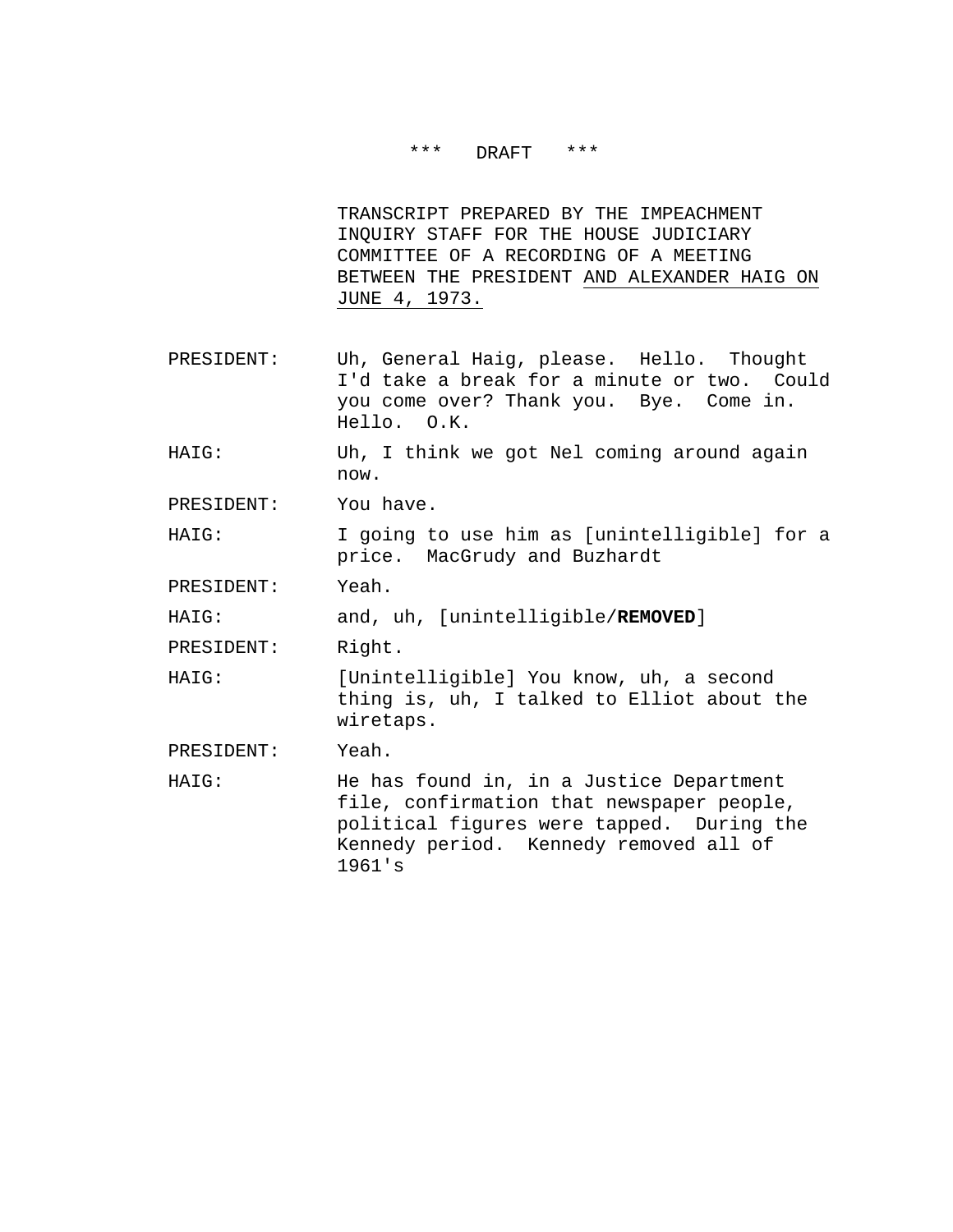|            | wiretaps from the Justice Department. We<br>think they're still in the FBI. The FBI--                                                                                                           |
|------------|-------------------------------------------------------------------------------------------------------------------------------------------------------------------------------------------------|
| PRESIDENT: | We don't about our individuals, yet. We<br>haven't found any there, in there, as yet,<br>have we?                                                                                               |
| HAIG:      | No. But the FBI is working on -we have<br>right now confirmation that the character of<br>the past, in the past, is no different than<br>the character now. That includes newspaper<br>people-- |
| PRESIDENT: | [Unintelligible] were, were newsmen tapped<br>during Kennedy period?                                                                                                                            |
| HAIG:      | They were. We had in that kind of a rec-One<br>case confirmed in Justice.                                                                                                                       |
| PRESIDENT: | Brandon?                                                                                                                                                                                        |
| HAIG:      | We don't know who it is, and, he's                                                                                                                                                              |
| PRESIDENT: | T know he --                                                                                                                                                                                    |
| HAIG:      | he's carrying the names.                                                                                                                                                                        |
| PRESIDENT: | I know.                                                                                                                                                                                         |
| HAIG:      | He's going to be over tonight.                                                                                                                                                                  |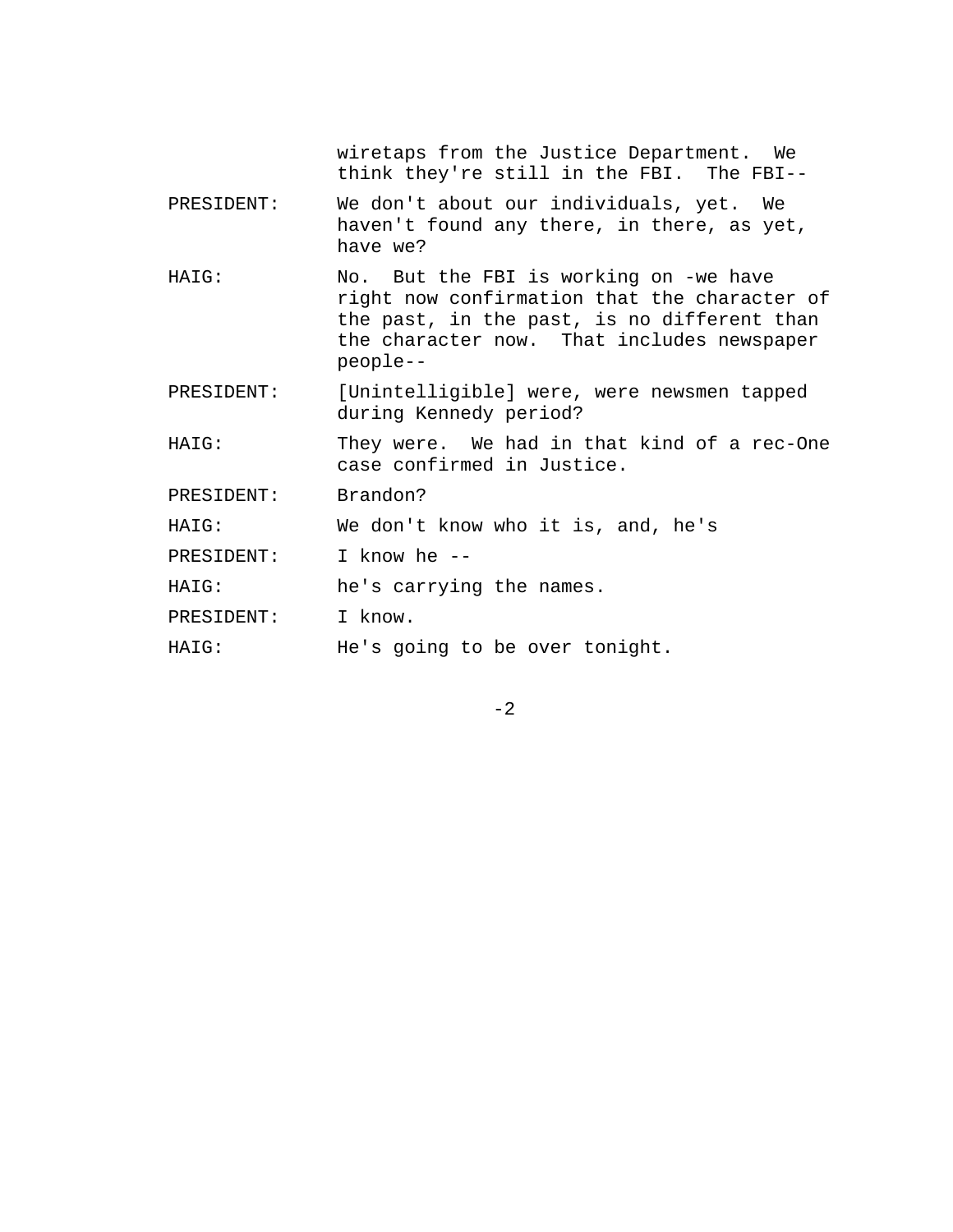PRESIDENT: Brandon? Brandon's been zapped for years. That's what Hoover told me. HAIG: Now the names -He'll be over here tonight. (Unintelligible] uh, of this preliminary check. They're going on with work in each, each case. I told them-- PRESIDENT: Right. HAIG: that as soon as that's finished **RESTRICTED-"D"** I sent Rick down, and he's working on it attentively. But I had a meeting this morning with, uh, LeBraun and uh, uh, Len. PRESIDENT: Yeah. HAIG: We all think that we should -We want to get something-- PRESIDENT: Hold it till you get it. HAIG: quickly -Well, we think we ought to get something out quickly. PRESIDENT: Yeah. It's -You mean -Oh, I see your point. HAIG: Uh, we, we I've got, uh, a baby now which it'd be well to get this story PRESIDENT: Yeah.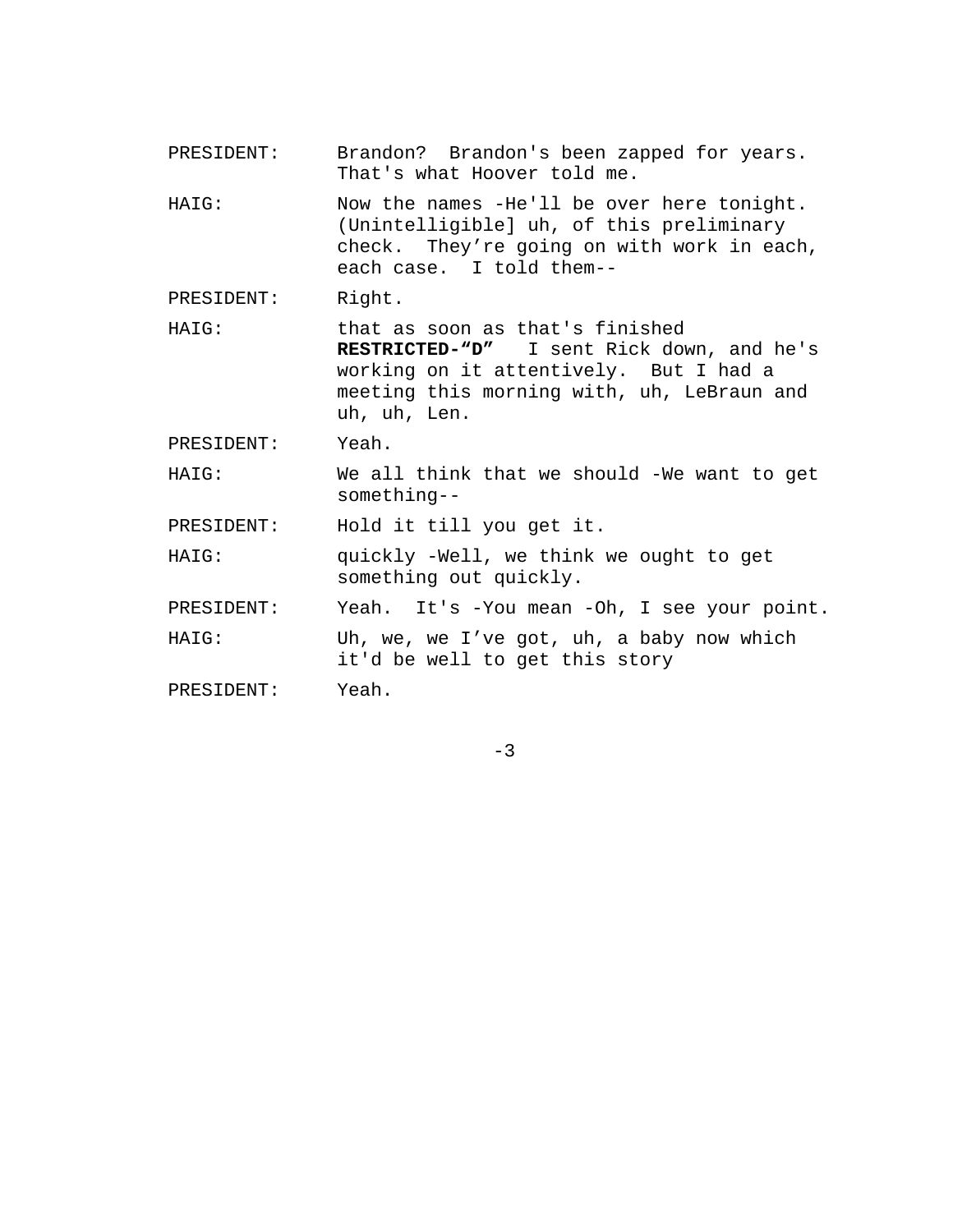| HAIG:       | out.                                                                                                                             |
|-------------|----------------------------------------------------------------------------------------------------------------------------------|
| PRESIDENT:  | Get our story on.                                                                                                                |
| HAIG:       | And we're thinking the "Filler" game-plan<br>will look--                                                                         |
| PPUSSIDENT: | Good. It's a good counterattack right now.                                                                                       |
| HAIG:       | Right.                                                                                                                           |
| PRESIDENT:  | Right.                                                                                                                           |
| HAIG:       | Uh,                                                                                                                              |
| PRESIDENT:  | The -well, I think highly, but I thought you<br>had urged we should wait [unintelligible].                                       |
| HAIG:       | Well, I wanted to be sure --                                                                                                     |
| PRESIDENT:  | There were newsmen. Yeah.                                                                                                        |
| HAIG:       | There were newsmen and, and government<br>officials.                                                                             |
| PRESIDENT:  | We could just say, "Newsmen were included."                                                                                      |
| HAIG:       | That's right.                                                                                                                    |
| PRESIDENT:  | We don't need to -Nobody's going to<br>counteract that.                                                                          |
| HAIG:       | Yeah. We're working out the game-plan to<br>have, uh, maybe Scott come out of the<br>leadership meeting tomorrow. That could, uh |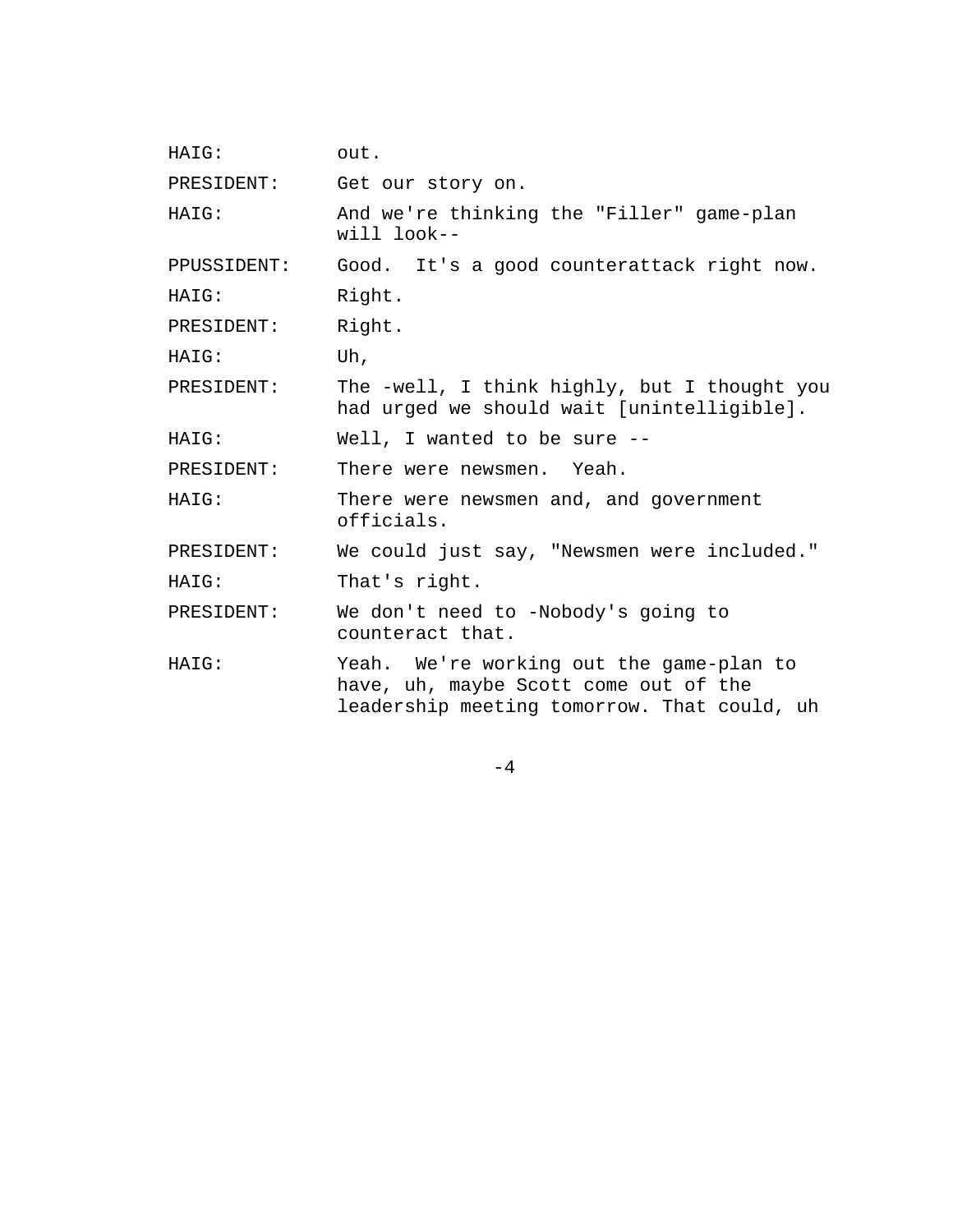PRESIDENT: Right.

HAIG: Come back with a complete pressing: we knew this went an in the past, and

PRESIDENT: And we had, and I--

HAIG: the preliminary results confirm.

PRESIDENT: Yeah. Well, why don't we do this. The leadership meeting tomorrow I can say Senator Scott asked we privately whether or not there were any other [unintelligible]. I've got the figures, gentlemen, and here they are. And newsmen were tapped.

HAIG: [Unintelligible] located, Mr. President.

PRESIDENT: You have? -

HAIG: Yes sir, if you'd like me to set it up for you [unintelligible].

PRESIDENT: Uh -Oh, well, I'm -Well, I've -Yeah, uh, but I'm I haven't finished this. I, I've done the, I've done the first half hour. Got two more, ten minutes on this one and I think there's nothing in them but, I, uh, uh, assume that, but, uh -Why don't you just stand by. Or, or, I'll buzz you when I'm ready. [Unintelligible].

-5-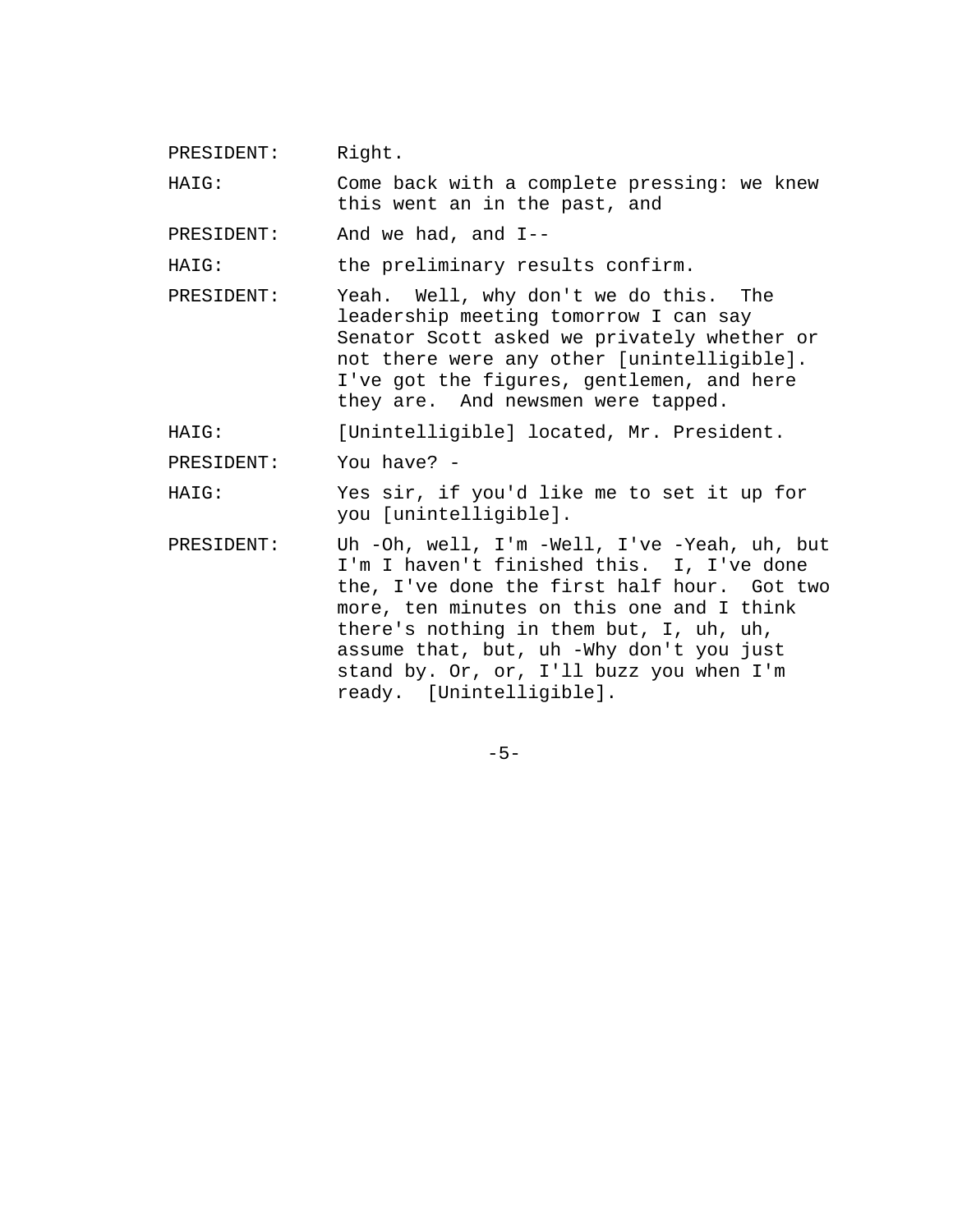HAIG: 0.K.

PRESIDENT: Good.

HAIG: So, it's uh, -I -We're going to have some good stuff in

PRESIDENT: Yeah.

HAIG: this weekend. This is, uh -We'll get that out tomorrow. And that will enable Gerry to stand up on Wednesday and clobber McCloskey and -'cause he's been getting scoops on wiretaps. [Unintelligible] Christ, he could stand up and just crucify him.

PRESIDENT: Right.

- HAIG: Uh, now another thing that's come up is, uh, Herb wants to announce his resignation Tuesday. I told him to hold up. With the idea if he did it Tuesday, and we had some reorganization, including Ron,
- PRESIDENT: Yeah.

ILNIG: on Wednesday.

PRESIDENT: Yeah.

HAIG: I was very fussy by it. Uh, so, he, he's going to do whatever best suits our purpose.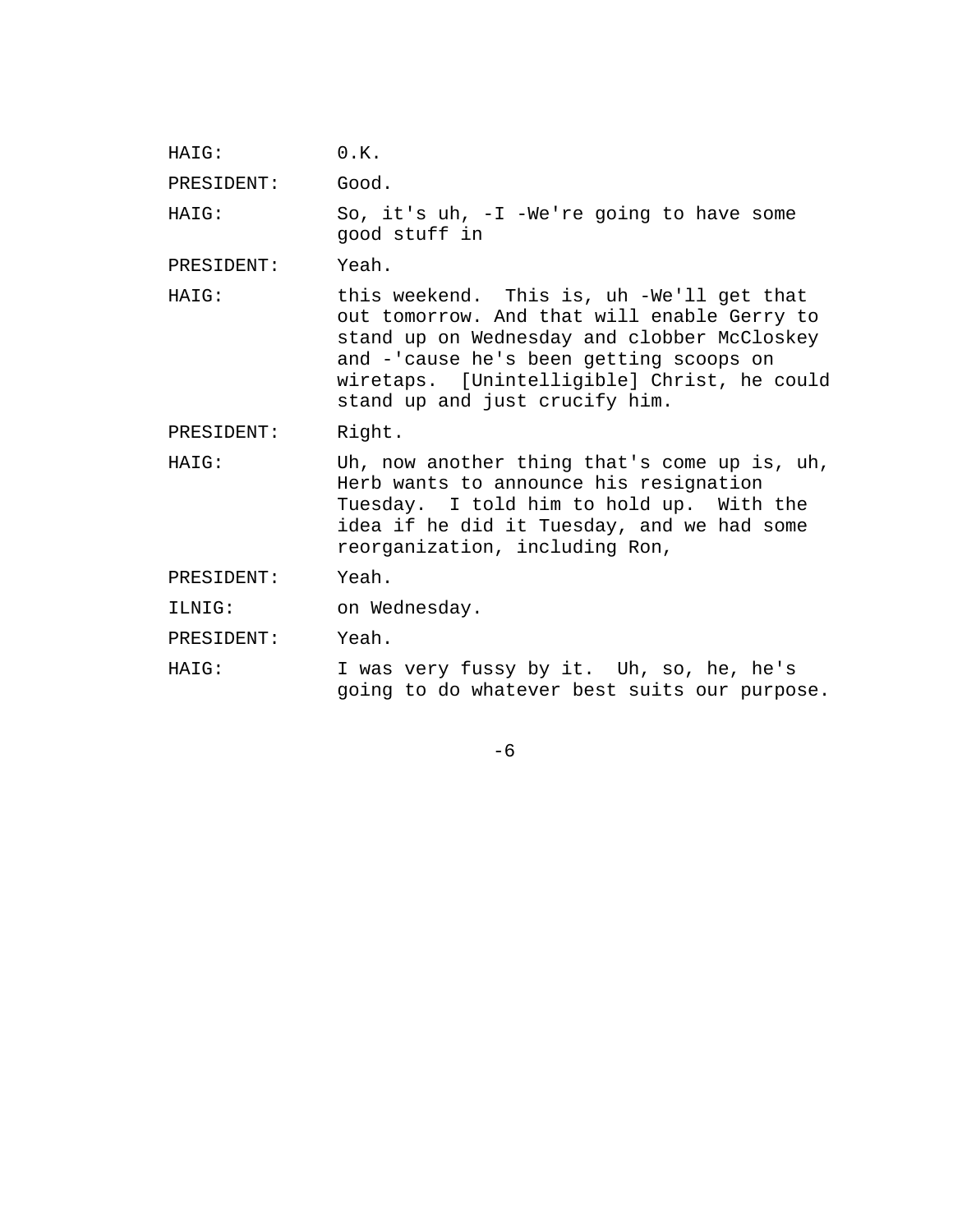PRESIDENT: Sure.

HAIG: I'm seeing two FBI guys this afternoon as potential FBI directors so that we -it looks as though we've done a thorough job.

PRESIDENT: [sighs] right.

HAIG: Uh, Richardson wants very much to get Ruckelshaus over there as Deputy Attorney General. I don't think so. He's not a good team--

PRESIDENT: He's, uh, not our man.

HAIG: Yeah. It's not a good team.

PRESIDENT: Want me to take a minute to tell you what's on this crap?

HAIG: Yes. Yes, sir.

PRESIDENT: You haven't got Buzhardt yet, have you?

HAIG: Well, Buzhardt's standing by over the -The trouble is there's six file cases down there of Dean's stuff. He's going through the first two that Dean's been into, because they look like they'd be the ones that we should be looking at.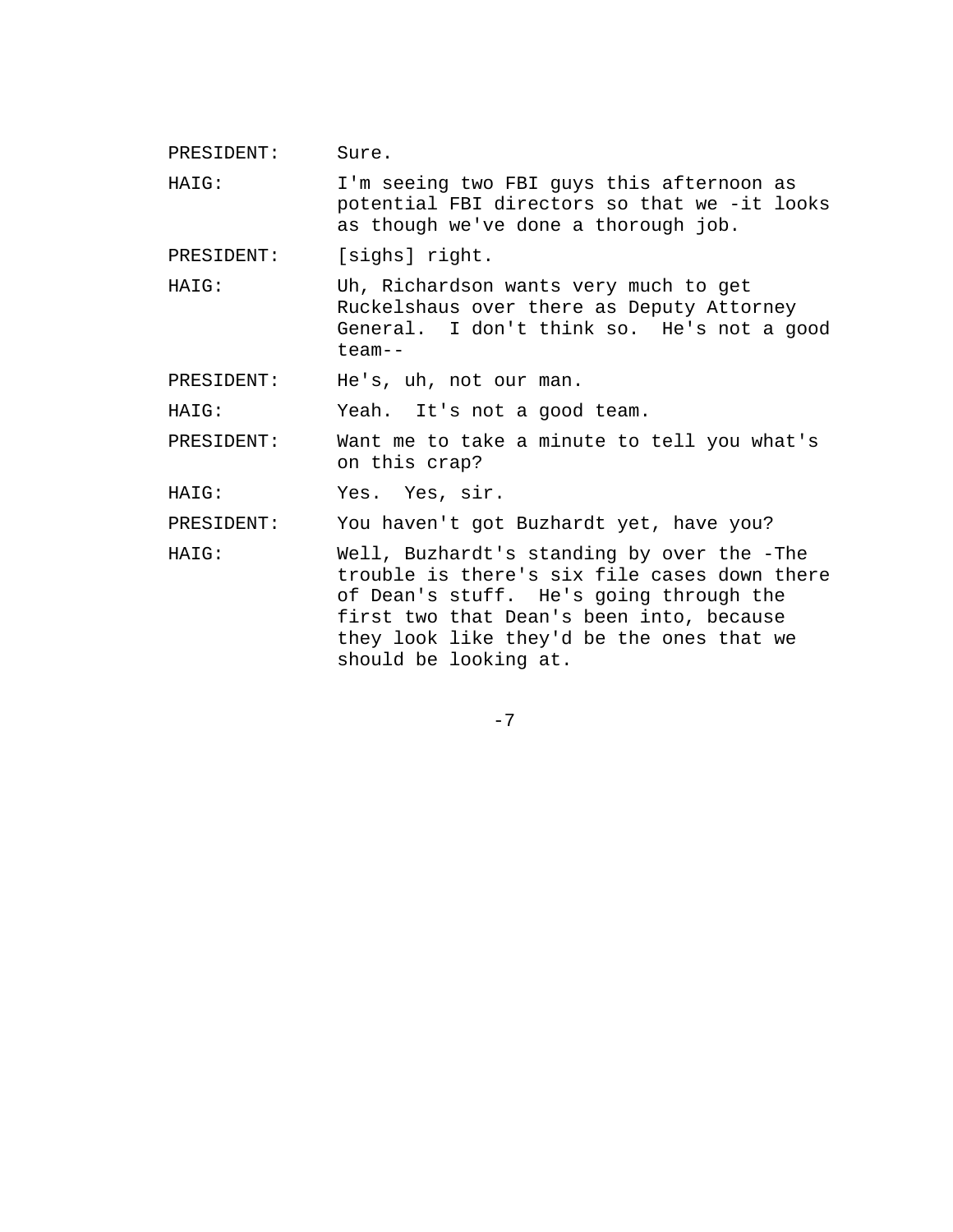PRESIDENT: Yeah. Yeah.

HAIG: Mand he's working on it full time.

PRESIDENT: It's good that Dean asked him to, uh,

HAIG: Oh God!

PRESIDENT: get his own file out of there, because the fact that [unintelligible]. See that's, see that's the thing I was really concerned about.

HAIG: Well, we all were, and that's, that's

PRESIDENT: Yeah.

HAIG: a godsend.

PRESIDENT: Let me just get the, go over this so you can, uh, you know, reassure you a little on it. [Unintelligible] you know. I, I think about it. This is the meeting of the twenty-eighth, an hour an ten meeting, an hour and ten minute meeting. It'll also tell you why I, uh, I don't want others doing it, and why we cannot, uh, why, uh, uh, you know, you -I'm feeling [unintelligible] this report. Why we I re -without regard to Watergate, according to [unintelligible] just, uh, hang fire [unintelligible]. But, first, -uh, it was about, uh, it started with executive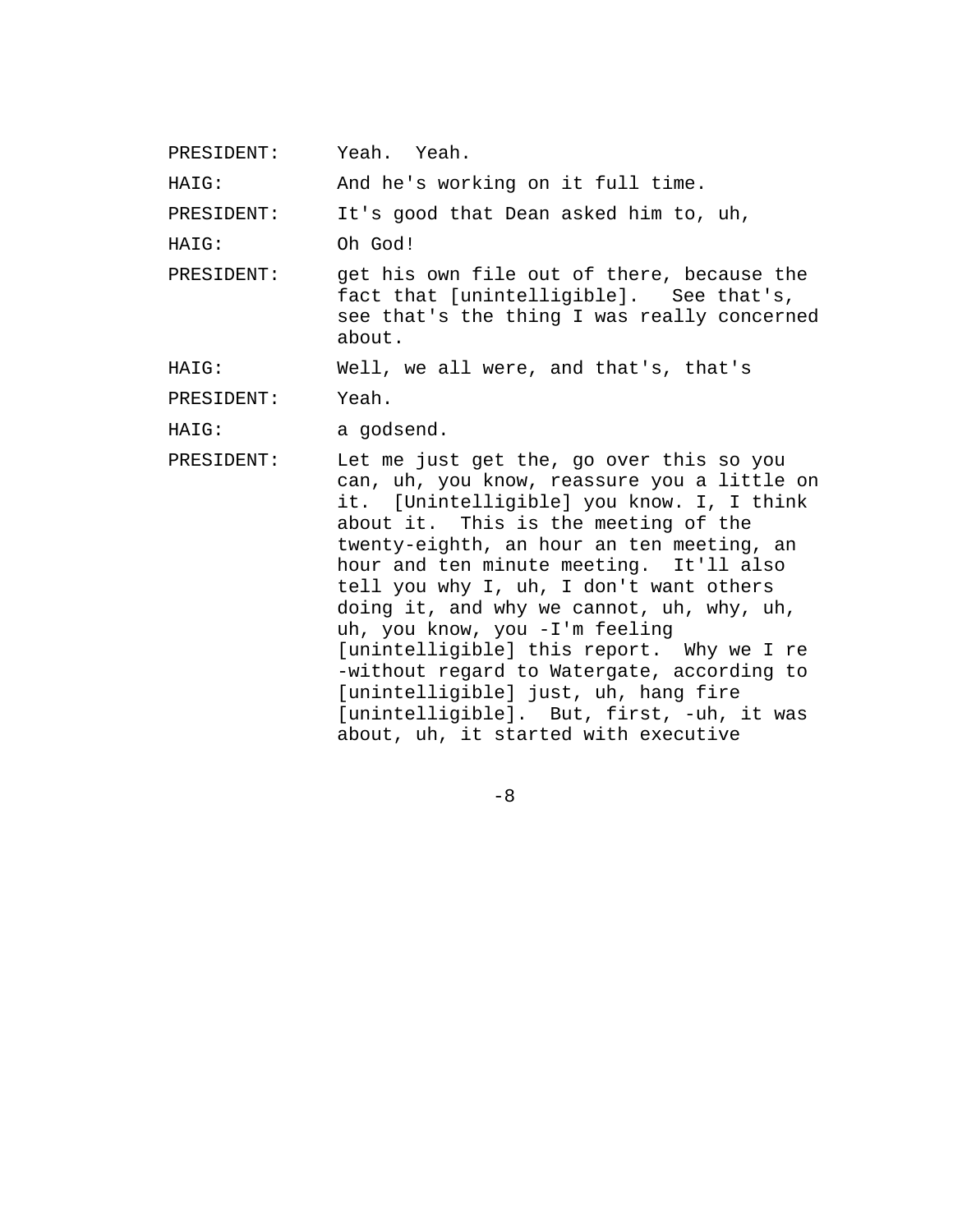privilege. We discussed, uh, uh -Dean says, "You're not withholding any information on there, you know, on that, that line, line. We had a press conference and I got you a history for every bit of information that we're going to cooparate with." And then, Dean had an idea to run Stans up first to pursue as a stalking horse, as he put it. Uh, he said he can sandbag them, that's the word, then went on to say he thought that the public was bored on the, the Watergate back there. He said Stans is a victim of circumstance. He said, uh, he went on to say, "The White House is not involved."

HAIG: Great.

PRESIDENT: This is, this is a [unintelligible]. Quote Dean, "The White House is not involved." I've got that, and I'm writing to them. He talked about Colson. Colson expected a lawsuit, but, you know, he said that, "Well, that has a sobering effect," because it would show their position [unintelligible]. Uh, it's, uh -talked to him about Colson. [Unintelligible] but that was all right. Then the question as to how to deal with Baker, uh, because you see I just, uh, and I, and I don't know. The question was whether Timmons could do it. And, uh, and I told him that Dean would be available to talk to him, that he'd be number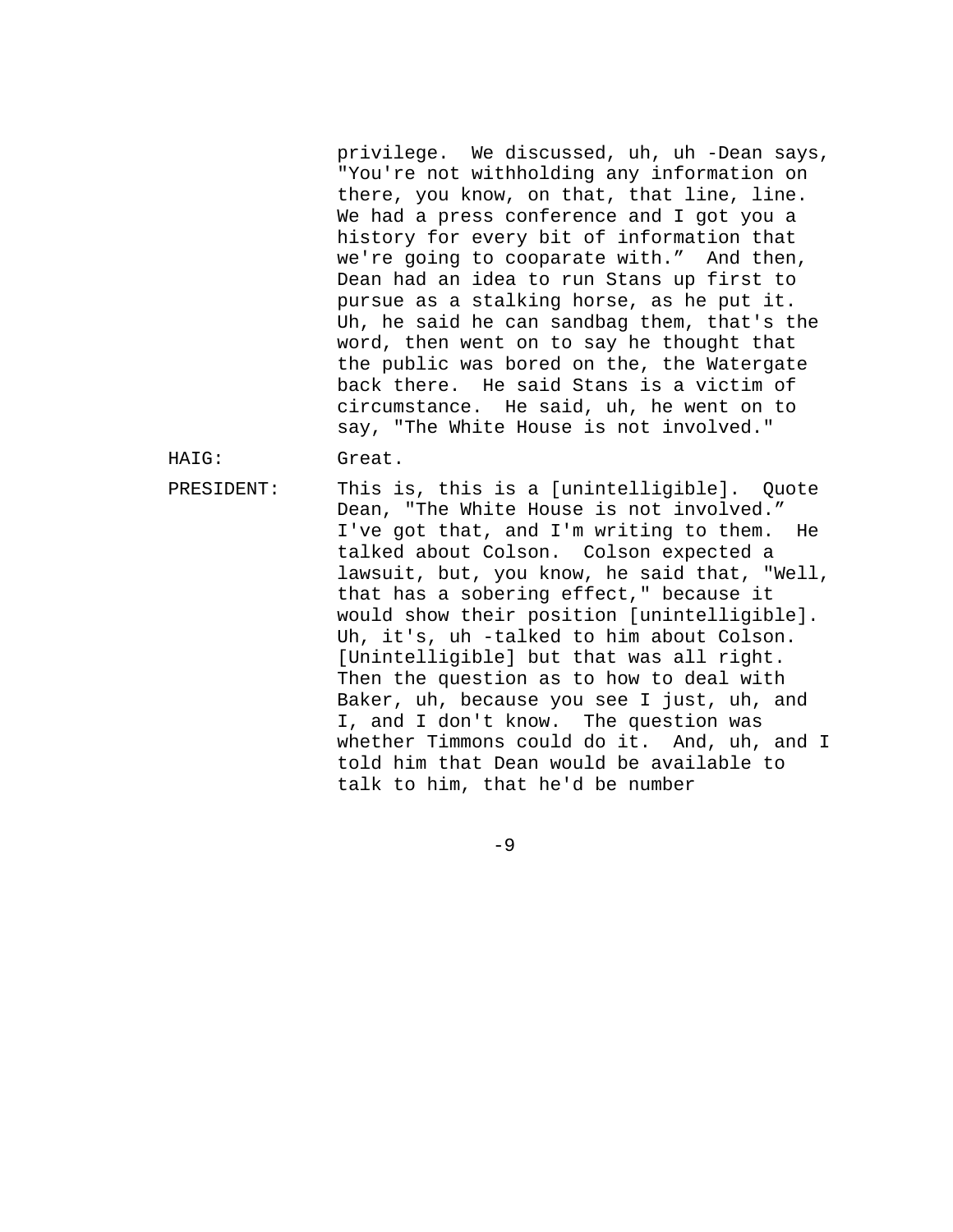one, so let's [unintelligible] everything centered in one person. Well, we talked about Gray. Uh, he said, that, uh, Dean was talking about, uh, he said, Nell, he's comfortable with his testimony," and so forth, that kind of thing. And 1 said, "Well, I would be very close to [unintelligible]." And I told him that I had never seen Gray socially. That I know Hoover much better, and I've not been, uh -President Johnson whose been, uh, more Uh, then we let went back to Colson. I would have vulnerability for, uh, regarding another area. You and Dean and I -I [unintelligible] who he's talking about Colson's various things, but not [unintelligible] that case. He says he could win the suit but lose the war. This is Dean talking. But he said on the other hand, uh, it'd be a good idea. And then the question of all the lawsuits [unintelligible]. Fourteen million dollars worth were brought [unintelligible] on our side; seventeen on their side. I said, "Well, all those suits should be settled. We should drop, uh, uh" -He said, "I agree totally." So that was that. Then he wondered how the Democrats could borrow money and so forth, and not report it. So he said, "McGovern's files were in terrible shape." I said, "Well let's get that brought out in the hearing." Uh, aad then he said, "Well, maybe the media can bring it out. Maybe that's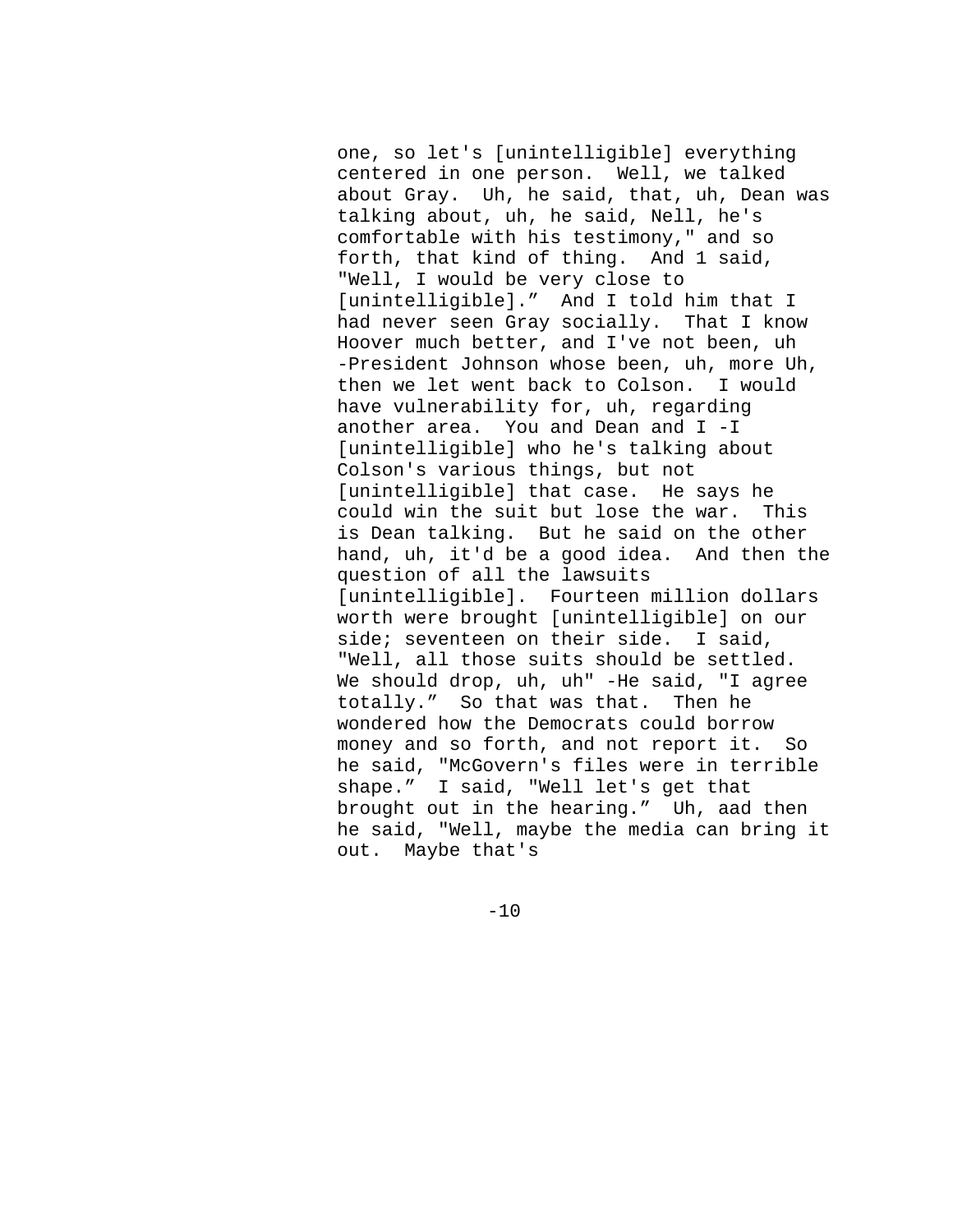something that Colson -Uh, told him to go over and make sure you get a word with Kleindienst, uh, because Kleindienst was also talking to the Committee about whether we should interrupt the questioning and on whether we should have interrogatories. And Dean said, "The President isn't going to hide any information." He said, "That's the, that's the line that we should -That's the truth [unintelligible] should say. [sigh] He said, "The hearings are tough," and so forth and so on. Uh, "Everyone can still pull, pull their same oar." "Frankly," said he, "they've pulled them." And I said, it was [unintelligible] he said, "[Unintelligible] pardon, look, they're going to be that [unintelligible] they're going to be [unintelligible]." Uh, then he went -then he said, "Ervin's a puppet for Kennedy."

HAIG: He said that?

PRESIDENT: "The fine hand of Kennedy is in this whole thing. Kennedy's men were on the floor during the debate, uh. Uh, Dash is a Kennedy man -which we're trying to document that. That story should [unintelligible] sometime." This is Dean talking. Then I said, "Johnson believed Bobby bugged him." I did. He said, uh, "Abe Fortas was the guy who was in charge of that sort of thing. He was a big Kennedy man."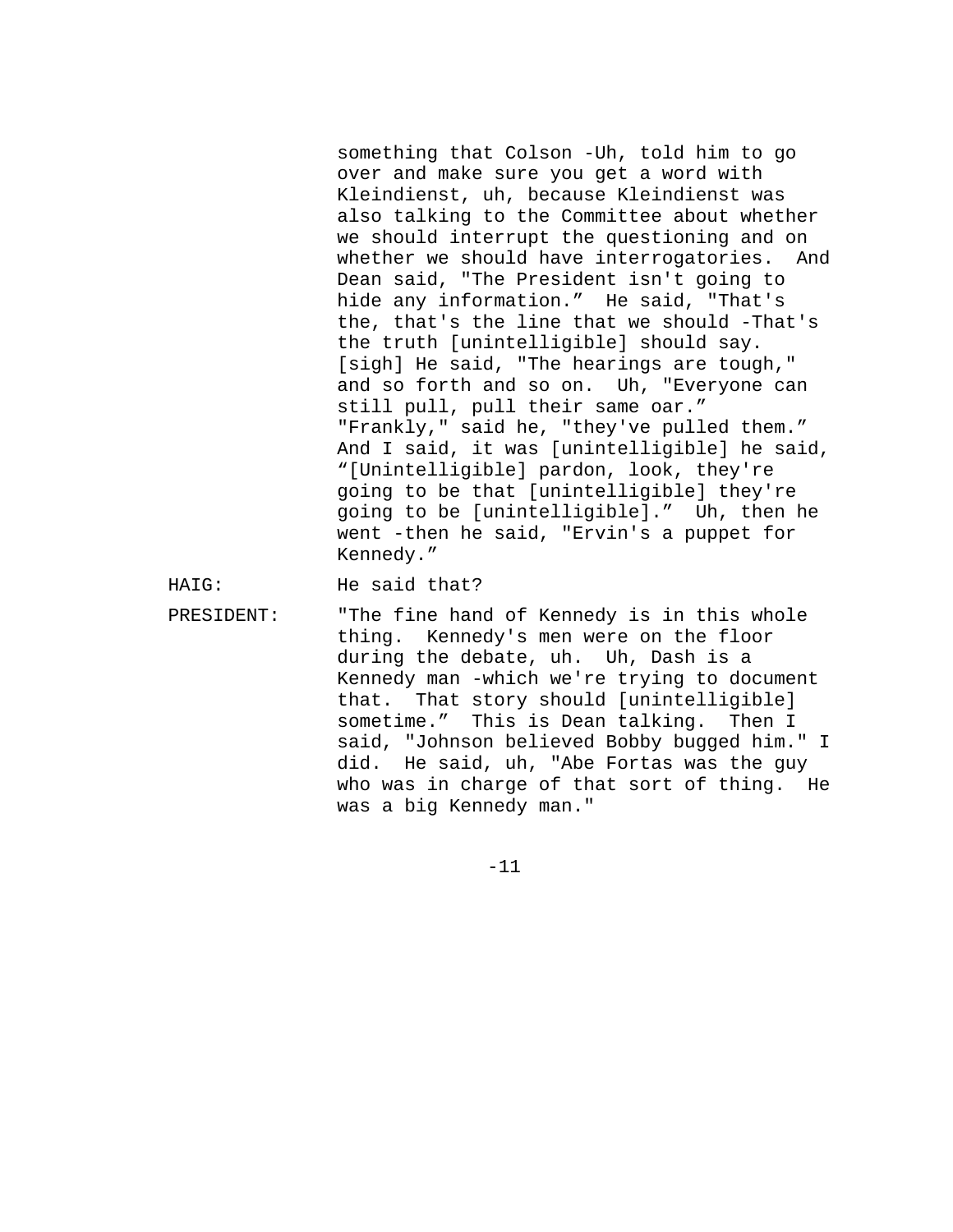He told me a [unintelligible] story where a doctor in the FBI, [unintelligible] to the FBI, set it up so that a doctor would examine Jenkins and say that he was having brain problems. A brain tumor. The FBI refused to approve the story.

HAIG: No, I hadn't heard the story.

PRESIDENT: Well, Hoover wouldn't play it. I missed a point. [snaps fingers] Then we got into the '68 bugging. We didn't have any bugging, you know. Uh, and then he went into this very interesting thing with regard to this thing: Hoover told Pat Coyne, Pat Coyne told Nelson Rockefeller, and Nelson Rockefeller told Kissinger that newsmen were bugged, uh, whether by us, or by, uh, others, I don't know, uh, or [unintelligible] -but anyway that's the, that, that thing came out. But, it gives you an idea of the kind of thing we were talking about.

HAIG: Yes sir. It does.

- PRESIDENT: And, uh, uh, the grapevine of the Bureau is that, uh, they did it. Records, however, show no evidence. [Unintelligible] should be fired.
- HAIG: Should be fired.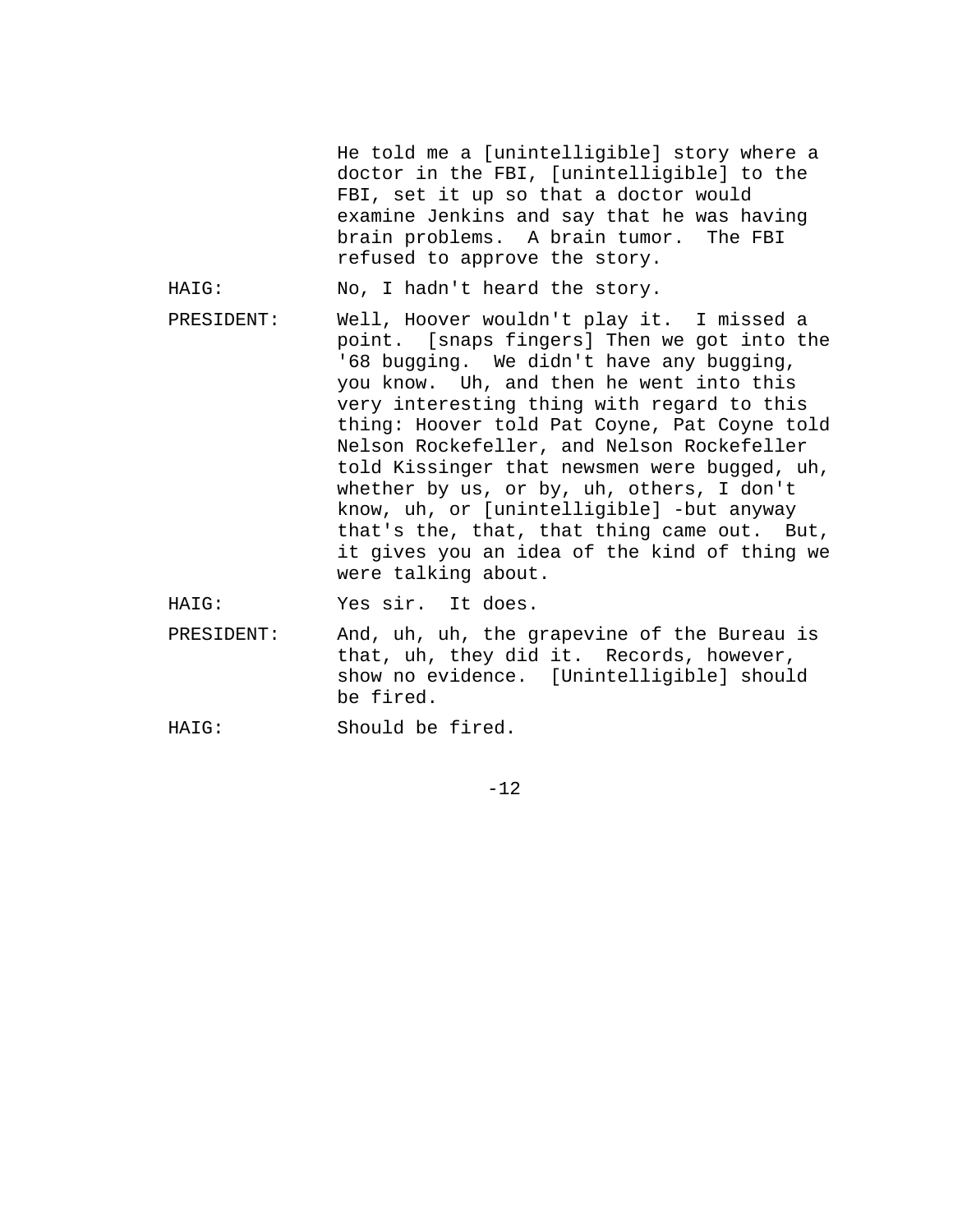PRESIDENT: [Unintelligible] and I told him that Hoover told me, told Mitchell that I had been bugged [unintelligible]. [Unintelligible] it's in a memorandum, where the Agnew plane out of Chicago had been bugged. DeLoach was then going to go through Mitchell [unintelligible]. Time magazine, uh,

### **RESTRICTED-"B"**

HAIG: No.

PRESIDENT: No. Then, we talked about getting out the '68 story. Getting out the President's story. Uh, Goldwater had been [unintelligible] Goldwater [unintelligible]. Then, for the first time, we got into Watergate, at that point. He said that the, that uh, uh, that they were using probation officers [unintelligible]. Dean [unintelligible] in a very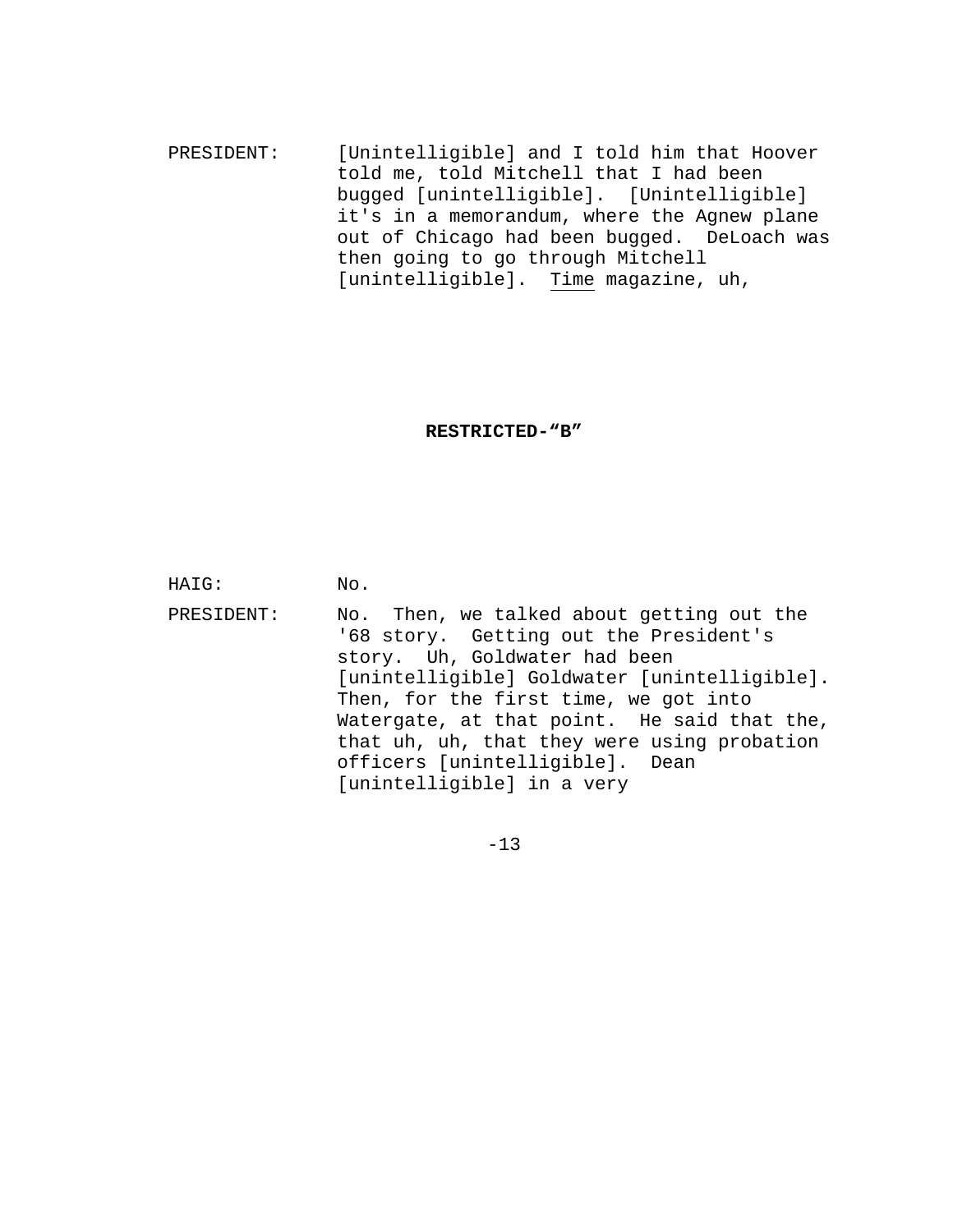flagrant way said [unintelligible]. And then I said, "Thirty five year sentence -then went into something, no weapons, and no injuries and so forth. And this is just a very flagrant thing." Uh, I said, uh, I said, "For example, if a black held up a store with a gun, uh, he'd get perhaps two years." And Dean kind of -"Yeah, he'd get two years, and he'd get a suspended sentence."

HAIG: That's a [unintelligible].

- PRESIDENT: And then, he said, then he told me these fellows can't even get out on bail. He said the point would come that--Then we got into the Court. About, what [unintelligible]. And I said, "When is that son-of-a-bitch Baz-Bazelon going to get out of there?" [Unintelligible]. Uh, see we tried to get a bill to get Bazelon out, so that we can, A And he said, "Well, I think he's going to wait us out " And I said, "dell, we've got to get, uh, a list, uh, a kind of a list of the best people in the country for judges: Circuit Court, District Court, and Supreme Court. We've got to do that in a hurry." HAIG: Did he agree?
- PRESIDENT: [Unintelligible] On to the Supreme Court. And here's the kind of thing that you would not want [unintelligible] uh,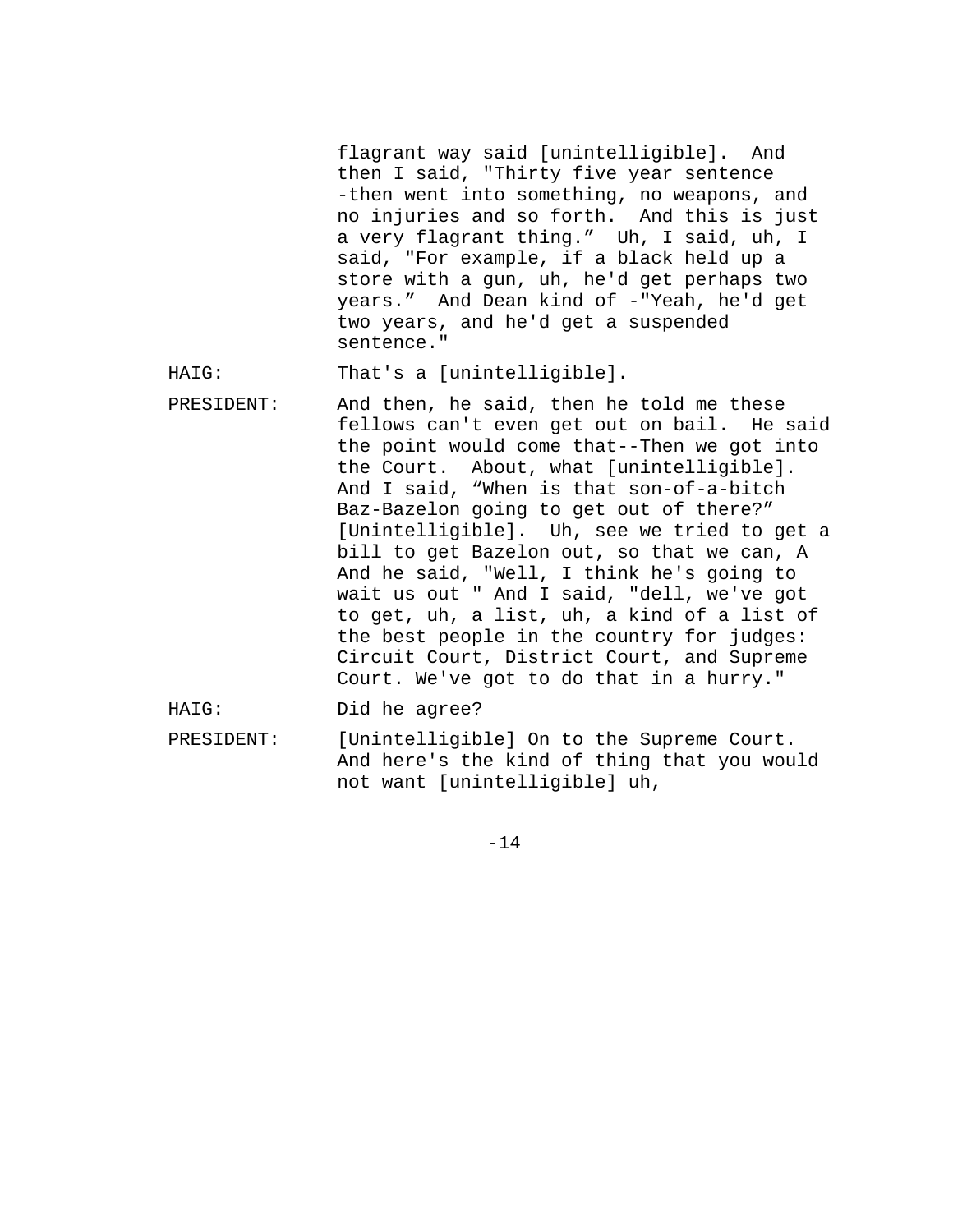the press [unintelligible] out. We talked about a black, Mar-he pointed out that Marshall was in bad health. I said, "Well, I didn't, I didn't know whether that was confirmed or not." And I said, "In my view," I said, of there's a, there's a good fellow, uh, a black, who's that fellow, Brown, who's the head of the Equal Economic Opportunity," but I said, "maybe Jewels Lafontaine is the best." I said, "There you kill two birds with one stone. You've got a black and a woman." And he said, "Brilliant-- she's great. She'd be fine."

# **RESTRICTED-"D"**

|            | Right. [Unintelligible] but<br>that's the kind of talk we had.         |
|------------|------------------------------------------------------------------------|
| HAIG:      | Uh, yeah. But [unintelligible] you can't,<br>you can't make it public. |
| PRESIDENT: | Well, we can't -but he might.                                          |
| HAIG:      | [Unintelligible]                                                       |

 $-15-$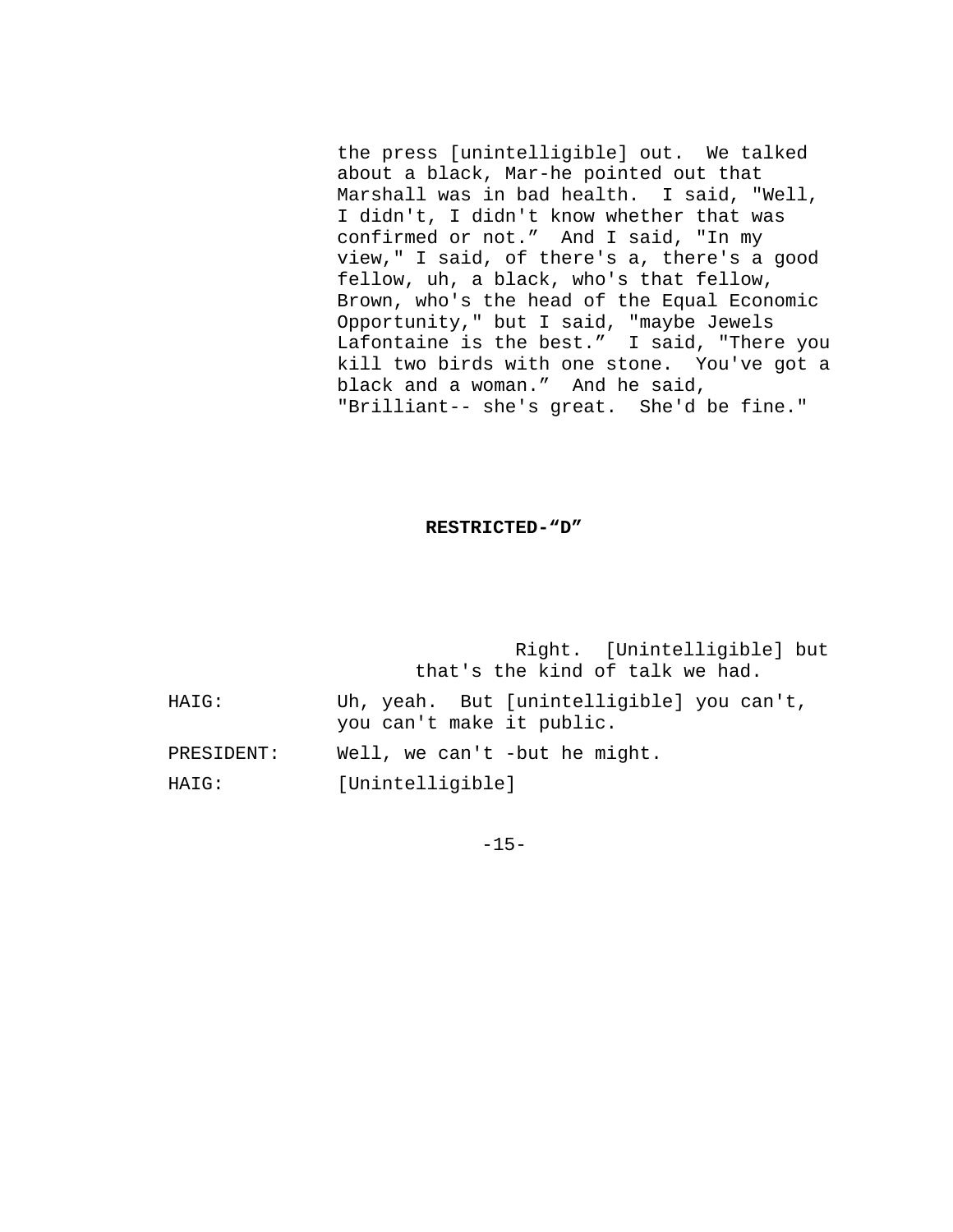PRESIDENT: But I, is that going to be bad? What the hell difference does that make? That is irrelevant to this whole investigation. And, uh, I said, "The people in the Senate can't possibly vote against Jewel." He says, "Absolutely." [Unintelligible/**REMOVED**] I told him to talk to Kleindienst about this whole problem [unintelligible]." He sympathized. I said, "How would you like Teddy Kennedy to propose the judges?" [Unintelligible] I said, "I want you to know that appointments are not going to go on the basis of -they, they're saying that you need a Jewish seat." And I said, "Now look, there's no Jewish seat on that Court." I said, "There are Jews all around this White House." I said, "You've got Arthur Burns; you've got Henry Kissinger; you've got [unintelligible]." And I said, "What we have to do, we've got to ri- realize we've got to appoint some [unintelligible]. They may not be quite up to what we think is the standard, but we've got to get them and pull them up." I said, "That's the way our system works." Uh, uh, I said, "Republicans are worse than the Democrats in this respect, because they're snobbish. And here's Nixon telling him, 'We've got to spread the base. And, uh [unintelligible]. HAIG: (Unintelligible] absolutely, uh [unintelligible].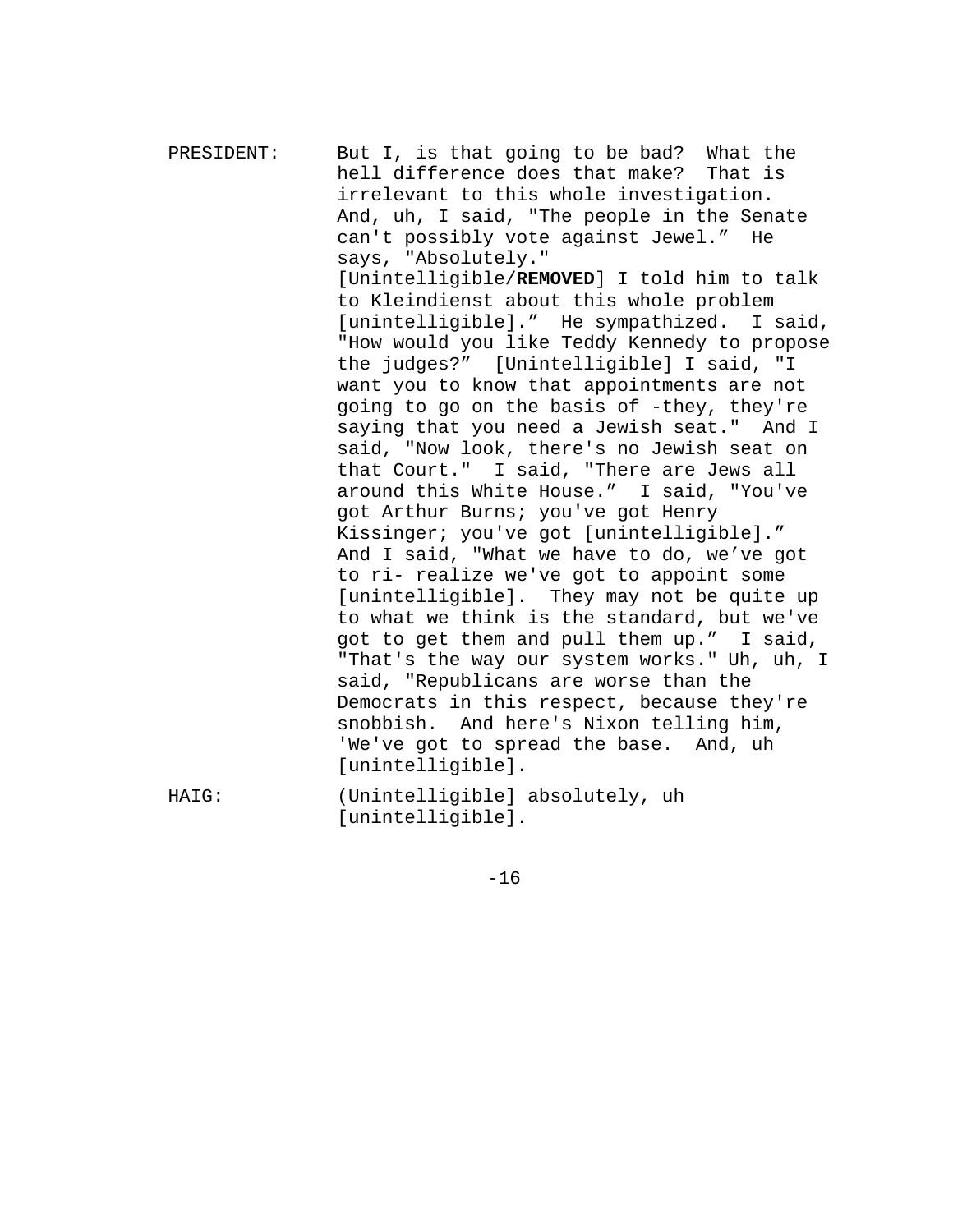PRESIDENT: [Unintelligible]

HAIG: [Unintelligible] but there isn't any difference.

PRESIDENT: No, but I mean, I'm trying to point out now, that in this [unintelligible] you, you'll know the damn truth [unintelligible] reference to Watergate [unintelligible]. That maybe something that's a plus. But God damn it, my recollection is correct. Now we go into Sullivan. He said he watched him work with Huston. "He's a good man, reliable, et cetera." He said Felt was known as the "White Rat" at the, at the, uh, FBI. And, uh, the question, uh, I think he raised, is he, uh, is he Jewish. And, uh, Dean said, "He, he could be."

## **RESTRICTED-"D"**

I said, "We have that here at the White House." So he says, "Huh?"

HAIG: [chuckles] Exactly right.

PRESIDENT: And Dean says, "Well, there will never be a leak from me, 'cause I don't know how to leak. I couldn't possibly leak." The question that we got people in jail. I said, "I feel for these guys in jail, particularly for Hunt; his wife has been killed, and so forth. Dean said, "Well, they're all hanging in tough." I said, "What are they doing, looking for clemency?" He said, "Yes." And I said,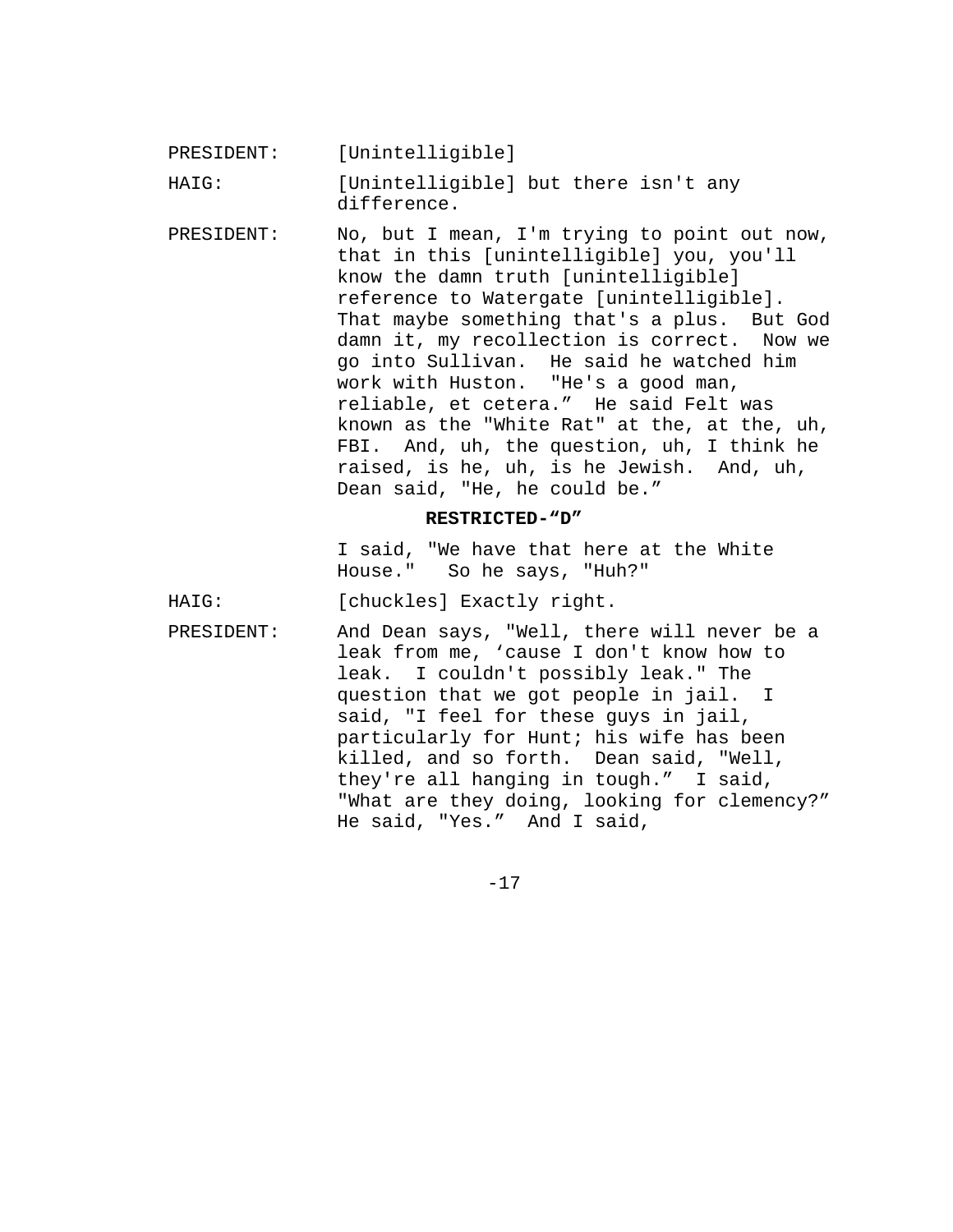"We couldn't do it." [unintelligible] said, "Well, maybe it will get so absurd, so political, and so forth, that we could do something later on", and it was dropped. That was the only talk about clemency, and my remark was: "[Unintelligible] clemency, and let's keep it clean." Then, we got into this disruption of, by the Democrats. And he pointed out that McGovern had, uh, Dick Tuck on his payroll. He tried to do a couple of [unintelligible] didn't come off. And then I said, "What the hell did Segretti do?" And Dean says, "He did some funny things, but nothing really serious." And he said, "We could keep--," and he said "Chapin is not involved, except tangentially." He said, "They're going after Herb Kalmbach with a vengeance." Uh, "But", he said, "Herb is a strong man who makes, has a logical explanation for everything." And I said, "Look, they are going to bring in his, uh, representation of the President at San Clemente, my private [unintelligible]. Nobody's asking for that." Uh, but the important thing to note here, is not about Kalmbach afterward, but before. You see, Kalmbach raised money before, because, I have said, but the thing that concerns me is that, the fact that, uh, I read this in some [unintelligible] the money was sent through a bank in Mexico, or through Mexico. [Unintelligible] Watergate thing. And.Dean said, "That can all be

-18-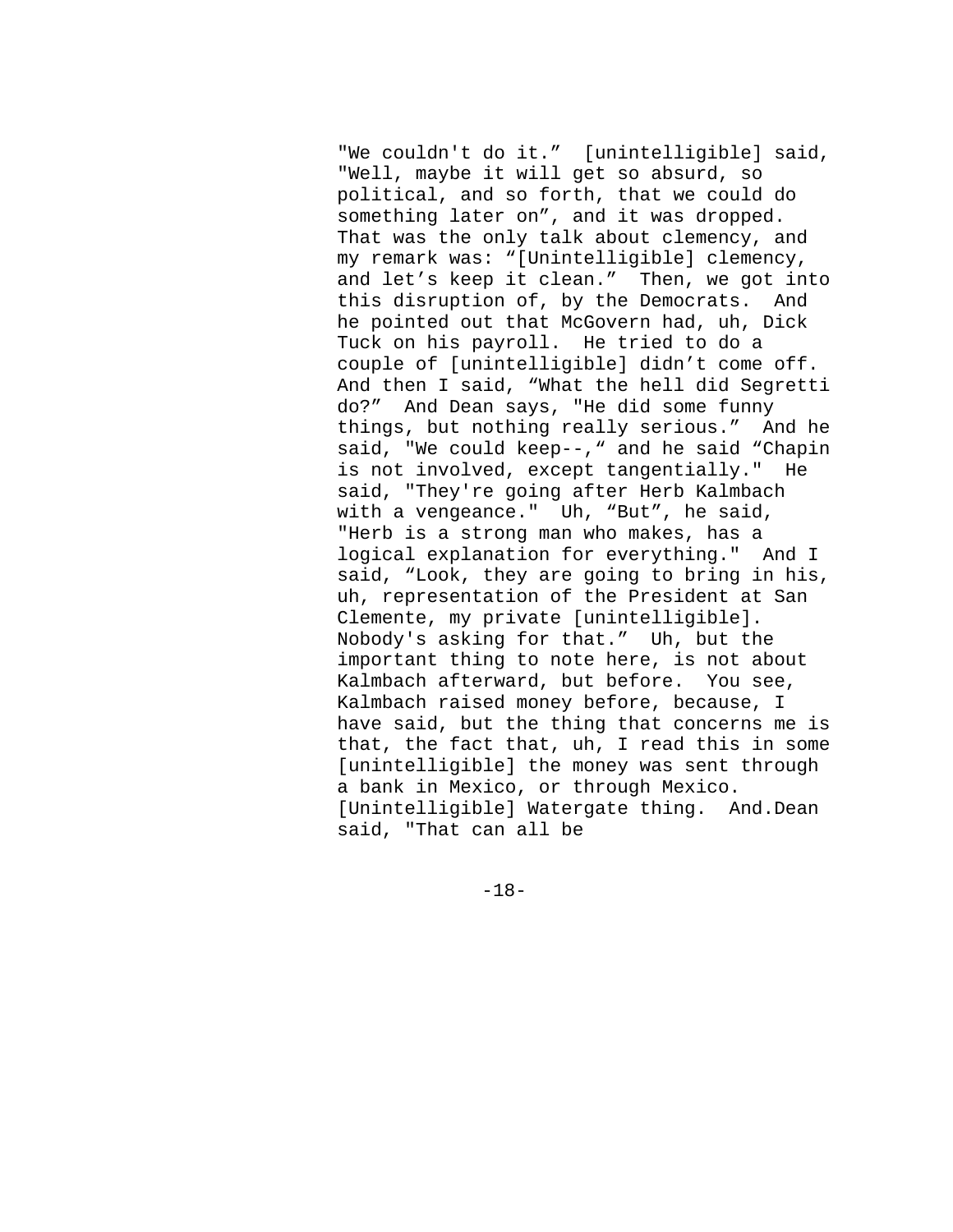explained." But he didn't mention the fact that [unintelligible], and so forth, up to this point, that afterwards Kalmbach raised money, which is the point that I—-he even indicated [unintelligible], to put that in a box.

HAIG: Yes sir.

PRESIDENT: It's not--uh I said, "Get Baker, uh, what we ought to do is get Baker and the others to come out to run this hearing like a court. No hearsay." He said, "Excellent idea. Make it a model of [unintelligible]" [Unintelligible] and Dean said, talking about the past, he says, "Well, I, it's', it's been a long way, but I'm convinced that [unintelligible] but I'm convinced we're going to make it." That could be an implication that we, that, just, ju--no [unintelligible] he didn't even suggest cover-up. Uh, we talked about the hearings, and I, and they are just--and I said, I said, "John, you [unintelligible] that the President has told the truth." And Dean emphatically said, "I know, I know." I said, "When I heard about this, I thought they were all crazy. I thought they were nuts." He said, "I know." Then he said at one point, "You know they don't -they'll be after Colson and Ehrlichman, Haldeman and Ehrlichman. They might even be after Dean." This is, at that point, I said, "No, they can't be after you--why?" That was all.

-19-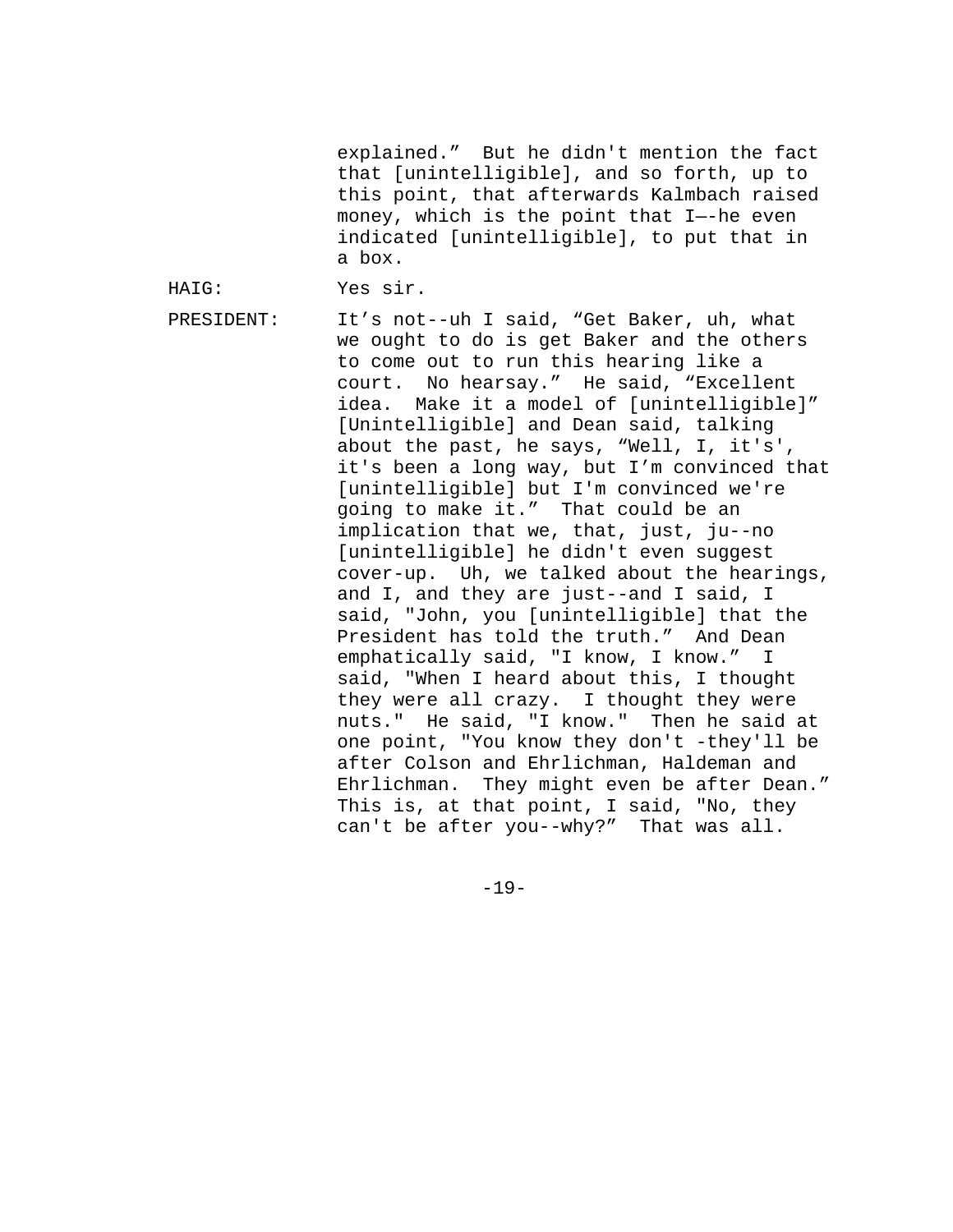On the first, the next day, the question was whether Kleindienst would [unintelligible] Baker [unintelligible]. Uh, Gray, Dean said, had given a story in his testimony that he wanted so terribly to be confirmed. And when he said records would be available to any Senator--FBI records. Then I went into the business about the Hiss case, how they wouldn't even let us have anything, let alone records—-raw files is what he meant. Then Dean emphatically says, "I never gave the FBI records to Segretti. I never showed him an FBI record." And I said, "Yes, John," I said, "You were conducting an investigation for the White House." He said, "That's right. And I was entitled to sit in those investigations." [Unintelligible] talked about Gray, and I said, "It looks to me like he's going to be done. He's trying to pamper the Senators." "That's right," Dean says, "he's bull-headed." Then I said to-uh "We've got to,

## **RESTRICTED-"D"**

just to show you the kind of colorful language, [unintelligible] that we, about how this FBI thing --Hell, it's the worst [unintelligible]. "The FBI cannot turn raw files over to the Senate or anywhere.' else!" Then I asked him for a memorandum. with regard to uh, how the Democrats had used the FBI. One little thing, the Dan Schorr [unintelligible]. And I said, we all know

 $-20-$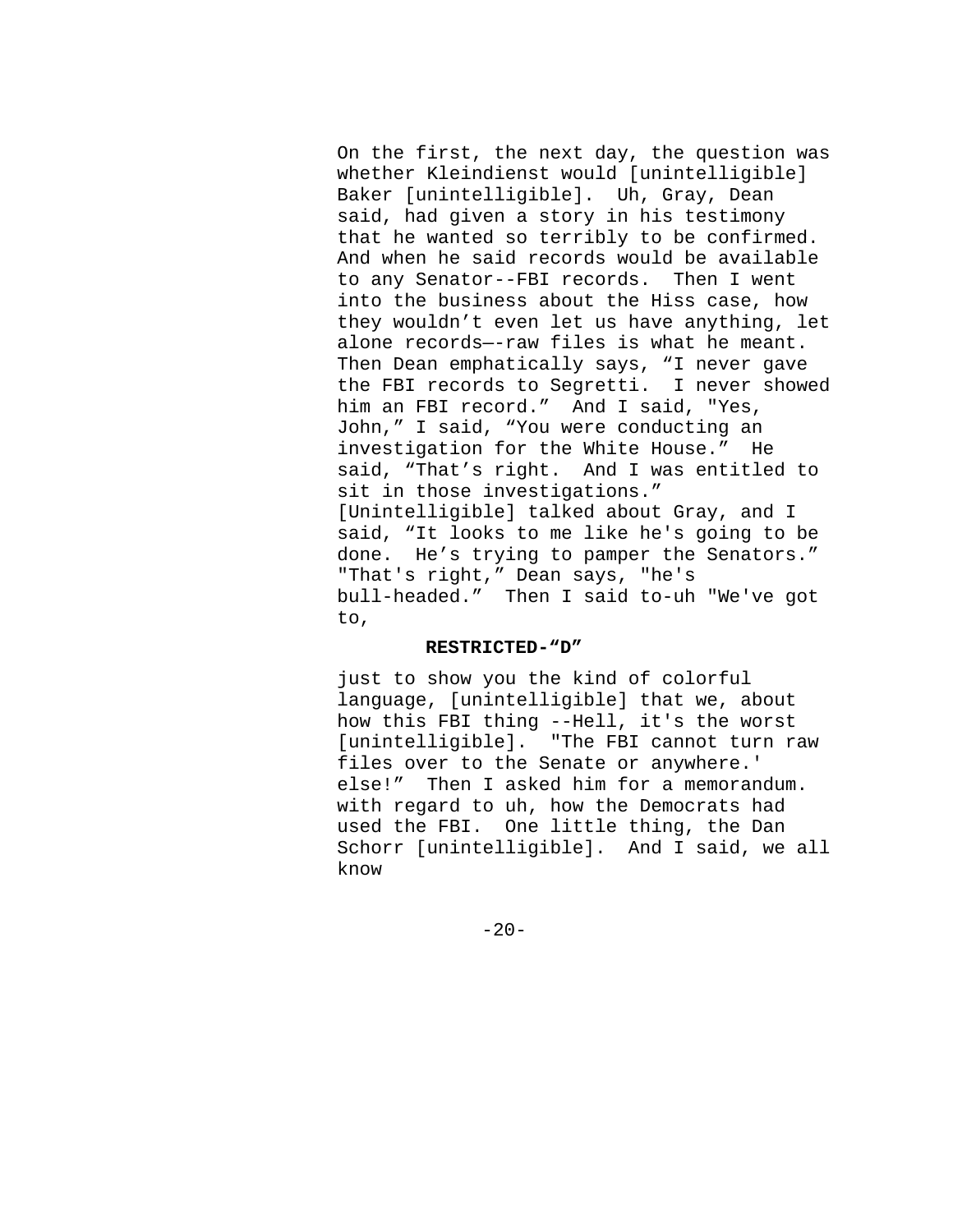about that." I said, "Let's understand—-" Uh, but there was no bugging involved, That was simply, uh, a uh, study had been made [unintelligible]. Uh, but as you know, that was one where [unintelligible]. Dan Schorr, we never intended to hire him, and he knew it, and everybody else knew it. What happened was we just asked for a name check on the son-of-a-bitch, due to the fact that he was [unintelligible]. It was a national security matter. But, uh, that s an old story, and, uh, it isn't much really. We have been so kind, and so good, as using the FBI concern is concerned, compared with previous administrations. We then talked about DeLoach. DeLoach had had lunch after seeing Kleindienst. And he said, Klein-- DeLoach said, "There, there had been no bugging under President Kennedy they say", and I told Gray, and then I told Dean that I had told Gray when he came in, uh, when I said the same thing about the [unintelligible] and I urged him to give all the FBI people lie detector tests. And then, uh, Dean said, "Yes, but that should be after the hearings." And I said, "I agree. But the God damned place has got to be cleaned out. You got to have this be believed [unintelligible]. And I also tell DeLoach that we have other evidence." [Unintelligible] And I also came to him to tell Kendall that, so that DeLoach would be put

-21-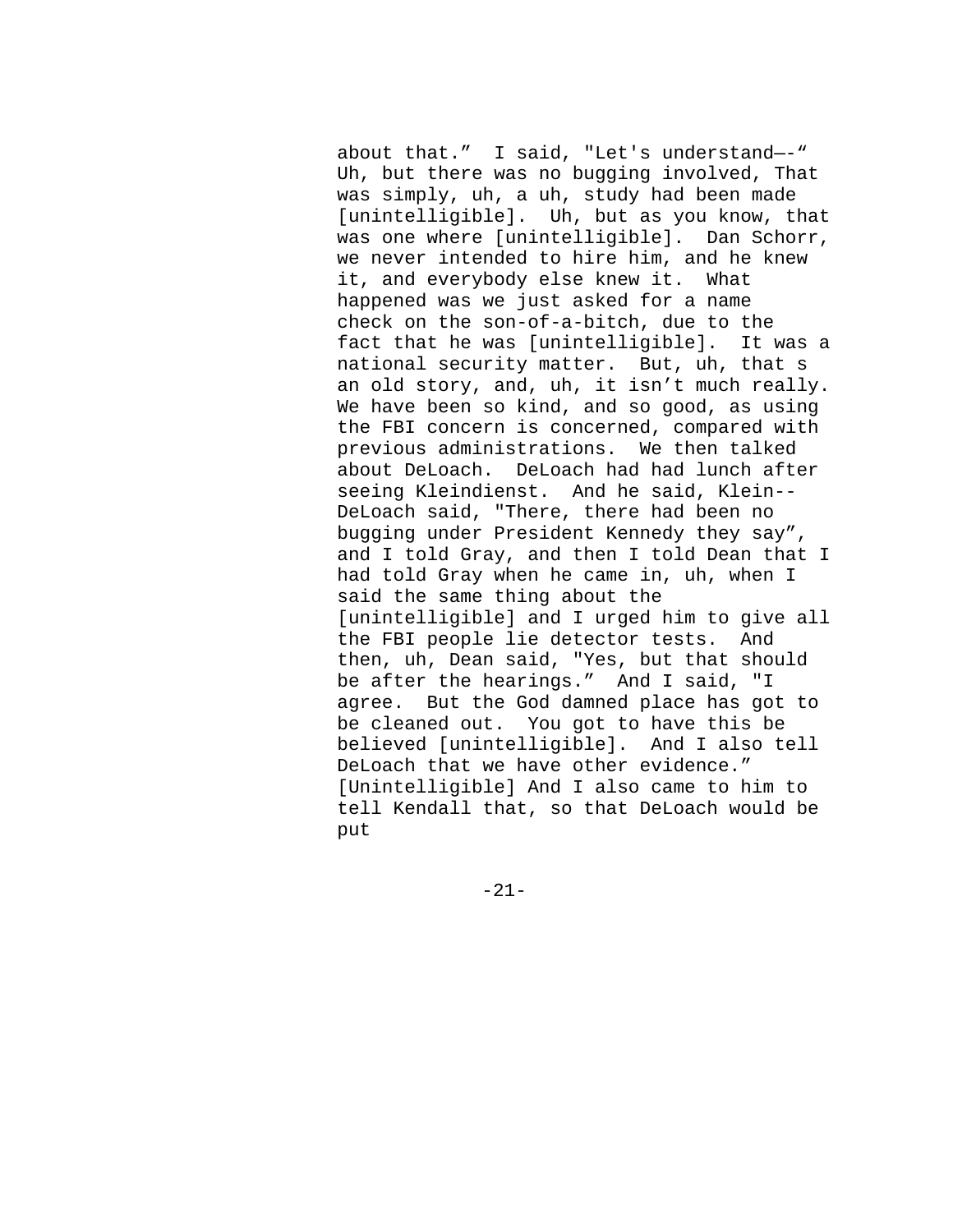on notice that we have had some information on that [unintelligible]. I never trusted DeLoach, myself, because, he's a politician [unintelligible/**REMOVED**] I pointed out [unintelligible] the difficulty with all [unintelligible] FBI [unintelligible] the Bureau can't survive [unintelligible] came back with us, uh, then, about sitting in on the investigation [unintelligible]. Then Gray bitched about his sitting in on the investigation. Said, "John, nobody ever sat in on an FBI investigation before." Dean insisted because he was conducting an investigation for the President. [Unintelligible] No question about it. Commented on Gray, and I said, "The trouble with Gray, he has outward self-confidence but not inward self-confidence." And I gave an analogy [unintelligible]." Dean said, "Well, then Gray will be O.K." I said, "Well, what we have to do is to clean out the FBI like Schlesinger was doing with the CIA. We've got to get the dead wood out," or words to that--Then we talked about Gray's investigation of Watergate. Uh, that, uh, that he was proud of his investigation, and Dean said, "Though he caused us some grief." What he meant by that I don't know. Then I recounted to him that I had talked to Gray once. [unintelligible] "Yes, I, I've heard about that." Uh, he said, "The difficulty with Gray is that he was around the country making speeches rather than sitting on top of the investigation." A little finger comes in there. What Dean was

-22-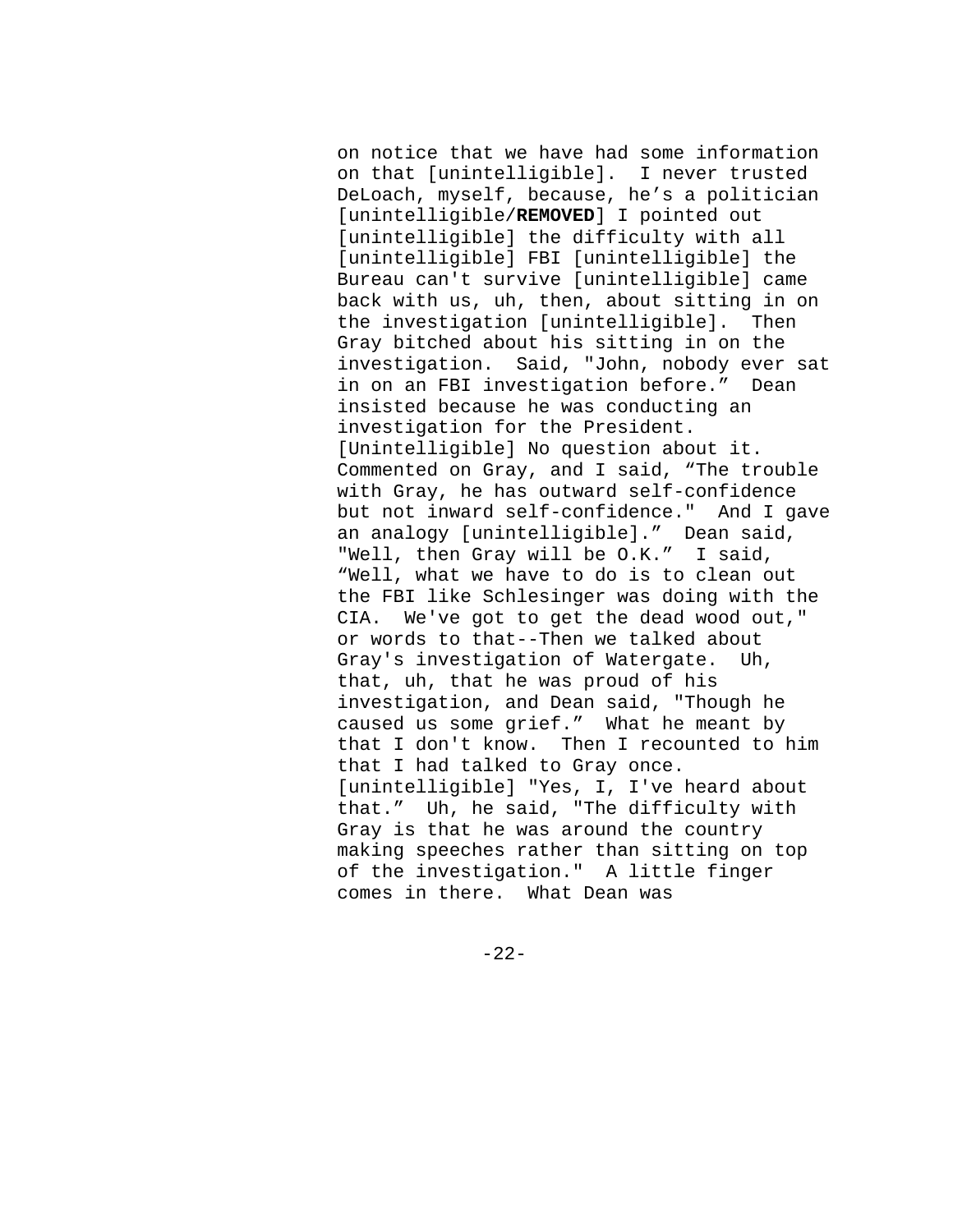trying to do was to get Gray —- not -- Get my point?

HAIG: Yeah.

PRESIDENT: [Unintelligible] and I gave him a copy of my book Six Crises to read the chapter on Hiss. [Handles paper] That's two days of it.

HAIG: [Unintelligible]

- PRESIDENT: All day tomorrow. You never know when another of these conversations--But, you know, I ordered it! Christ, you know, you pick up the paper and it says: "Dean says that the President"-- This, now these are, but this, this, this is an hour, almost, an hour and forty-five minutes of conversation, Al.
- HAIG: And they're the ones that really think there's been anything. They wanted their man.
- PRESIDENT: I don't know. You mean at the beginning? [Unintelligible]
- HAIG: [Unintelligible] I got to tell Steve to get the telephone. If you have a call, so that we're sure he didn't have someone there. [Unintelligible] Well, this is a good thing to do.
- PRESIDENT: I know.

 $-23-$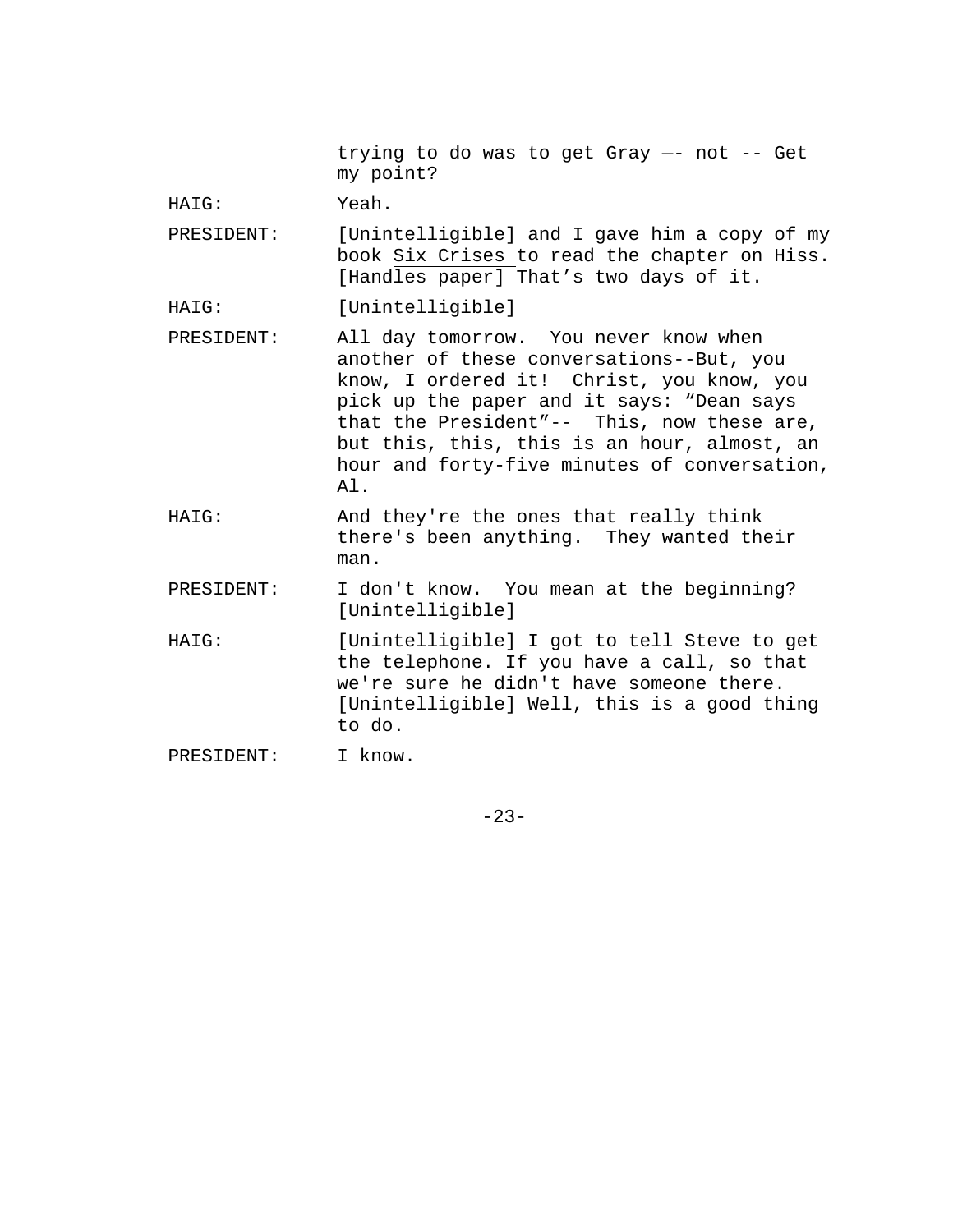| HAIG:      | [Unintelligible]                                                                                                                                                                                                                                   |
|------------|----------------------------------------------------------------------------------------------------------------------------------------------------------------------------------------------------------------------------------------------------|
| PRESIDENT: | Yeah.                                                                                                                                                                                                                                              |
| HAIG:      | [Unintelligible] Do you have a question?                                                                                                                                                                                                           |
| PRESIDENT: | Well, they put out the [unintelligible].<br>They had McCloskey [unintelligible] too, and<br>then they put out [unintelligible]. I hope<br>the fellows on the Hill are not panicking<br>because of that thing [unintelliglble] over<br>the weekend. |
| HAIG:      | I don't have any signs of panic this<br>morning. That's why I'll tell you, we re<br>over the hump. Hell, if this had been three<br>weeks ago you'd be in, uh, --our phones<br>would be buzzing every minute.                                       |
| PRESIDENT: | Would they?                                                                                                                                                                                                                                        |
| HAIG:      | Yes sir. But, uh, the-- our, our--<br>We're getting close to the time when we<br>won't really want it dismantled. We're not<br>there yet. Hell, we're getting close to it.                                                                         |
| PRESIDENT: | Yeah. Well, I ought to go through this<br>crap.                                                                                                                                                                                                    |
| HAIG:      | [Unintelligible]                                                                                                                                                                                                                                   |
| PRESIDENT: | Here, first of all, first of all, he, he's<br>demolished in the sense that from the first<br>of January he has not, not -                                                                                                                          |

-24-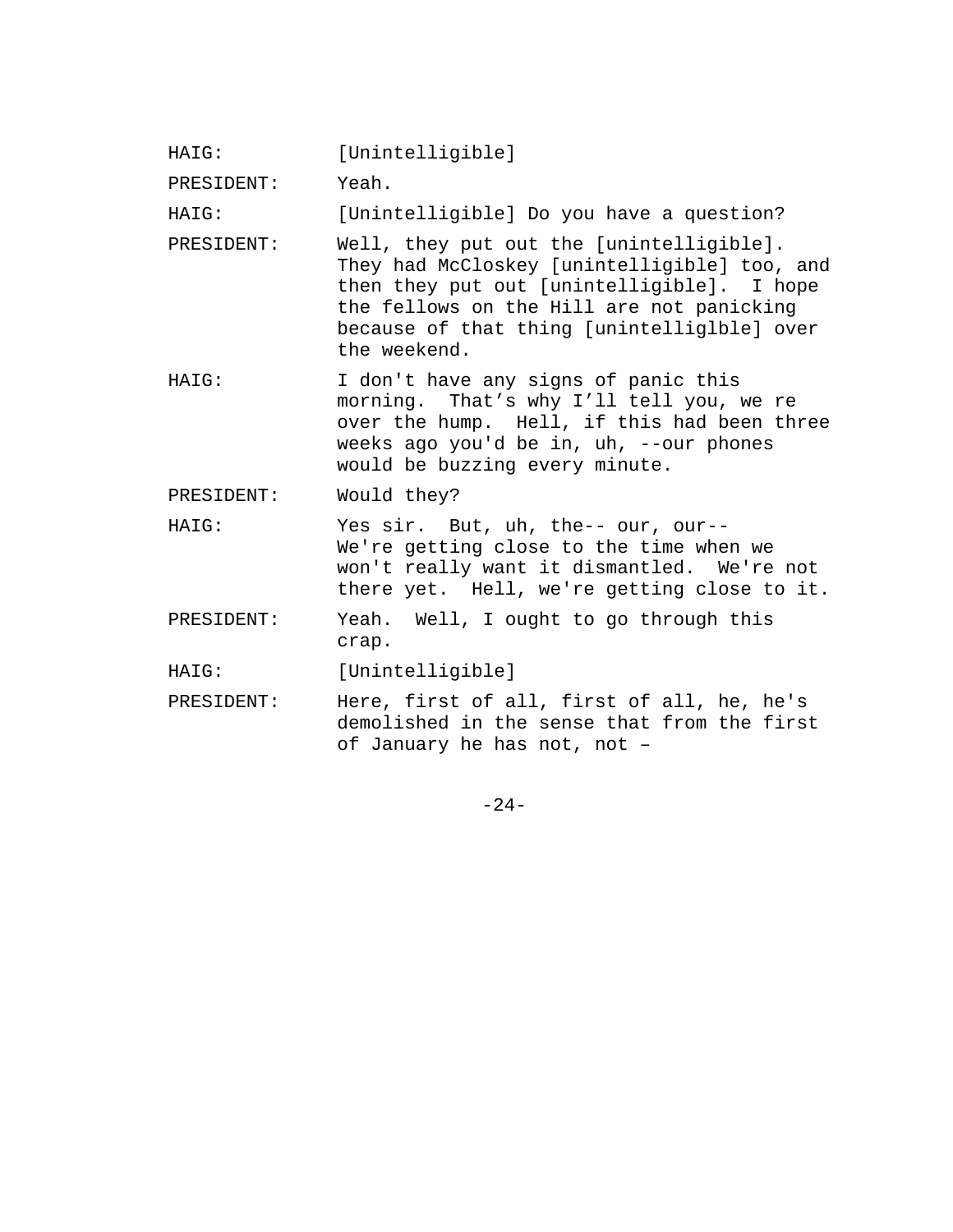HAIG: [Unintelligible]

PRESIDENT: Now, this is through February. Well, I've got one other half-hour--I don't know what the hell is on it [cough].

HAIG: You see it's so good because nobody in Congress likes him. You know, you don't know whether he—

PRESIDENT: God damn it, how?

HAIG: Some kind of remark that the son-of a-bitch could twist out of context. [Unintelligible] No [unintelligible] no general with, uh, with, uh,

PRESIDENT: What?

- HAIG: The worst trouble he could do, even if, if he's reasonably accurate--Now, if he's going into a full-fledged perjury job, uh, of the greatest magnitude, then we can take the son-of-a-bitch on.
- PRESIDENT: That's right. Well, as I told you, we do know we have one problem: it's that damn conversation of March 21st due to the fact that, uh, [unintelligible]. But I think we can handle that.
- HAIG: I think we ca--can. That's that's, yeah we can handle it.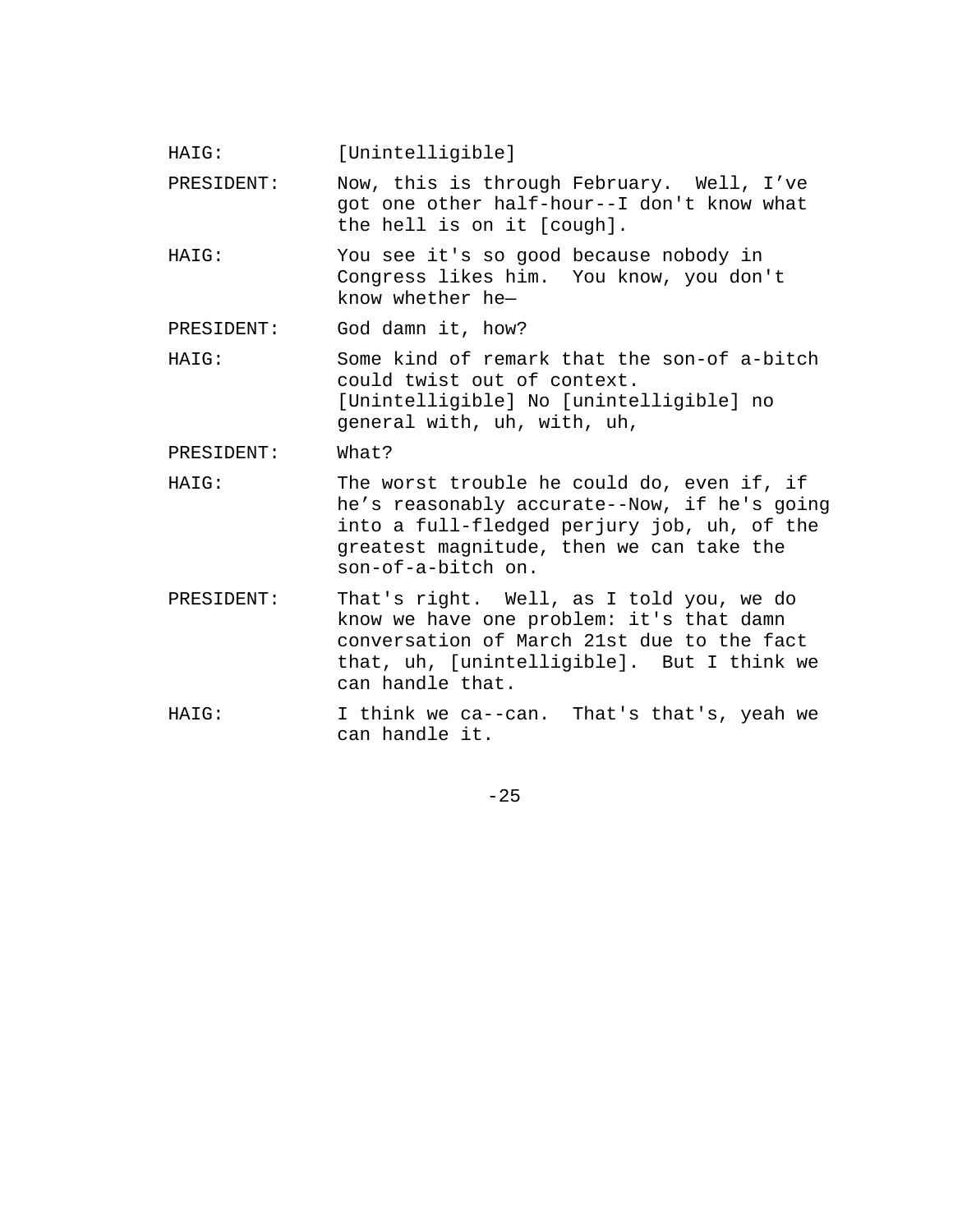| PRESIDENT: | Bob -He'll get up there and say that--Bob<br>will say, "I was there; the President said-"                                                                                                                                                                                                                                          |
|------------|------------------------------------------------------------------------------------------------------------------------------------------------------------------------------------------------------------------------------------------------------------------------------------------------------------------------------------|
| HAIG:      | That's exactly right.                                                                                                                                                                                                                                                                                                              |
| PRESIDENT: | So, we'll see what else is in the God<br>$d$ amned $-$                                                                                                                                                                                                                                                                             |
| HAIG:      | [Unintelligible] for your own, really your<br>own peace of mind. You--                                                                                                                                                                                                                                                             |
| PRESIDENT: | Yeah.                                                                                                                                                                                                                                                                                                                              |
| HAIG:      | You just can't recall [unintelligible]                                                                                                                                                                                                                                                                                             |
| PRESIDENT: | [Sigh] As you know, we're up against<br>ruthless people.                                                                                                                                                                                                                                                                           |
| HAIG:      | Well, we're going to be in great shape now,<br>'cause we're going to prepare.<br>[Unintelligible] really put the screws on<br>him for that. That guy left here at one<br>o'clock last night. Worked on them at home,<br>started again this morning. Got Buzhardt in<br>on it [unintelligible/REMOVED] what the<br>hell's he doing. |
| PRESIDENT: | You taking this issue here, now take<br>clemency, that's well handled, isn't it?                                                                                                                                                                                                                                                   |
| HAIG:      | Text book.                                                                                                                                                                                                                                                                                                                         |
| PRESIDENT: | Yeah. And it's well handled in that March<br>21st thing. I                                                                                                                                                                                                                                                                         |

-26--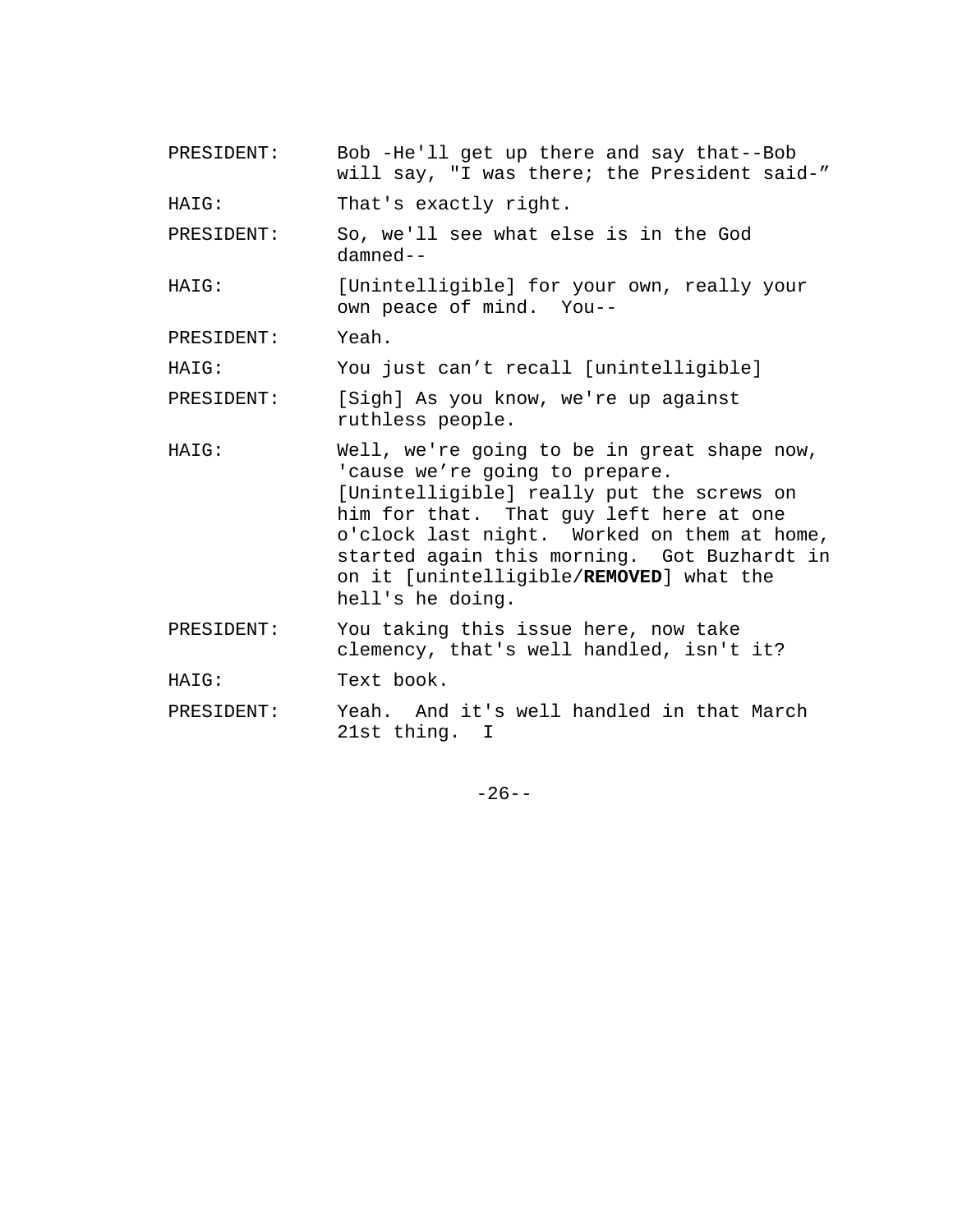put it in the context of that I said you couldn't even consider clemency, clemency until after the '74 election --is the way I put it. But, what the hell, in two years, bastards are in jail that long. I said I didn't-- can't even consider it.

- HAIG: Yeah, you see, it probably wouldn't hurt, uh, I mean it's conceivable now when, when we get working with Buzhardt you go down the line here. Uh, it may be that, uh, [unintelligible] Well, that's, you know, that's the judgment I wouldn't make now
- PRESIDENT: I won't. It's very important [unintelligible]. However, not even Buzhardt knows.
- HAIG: Well, you know, Buzhardt knows this because you told him, in your office. [Unintelligible] Uh, but he knew it also because when you were checking on wiretaps, on the Johnson years, uh, with the Secret Service, it came out. Uh, those bellyaches who'd been handling it for Johnson, as a matter of fact --So he knows it, but, I, I tell you, he's the only one who knows.
- PRESIDENT: All right. No further. He shouldn't tell anyone. I'd rather-- I don't want it put out that somebody is, uh, been saying, uh, they're going to get the, uh, the President's records and it s got--

-27-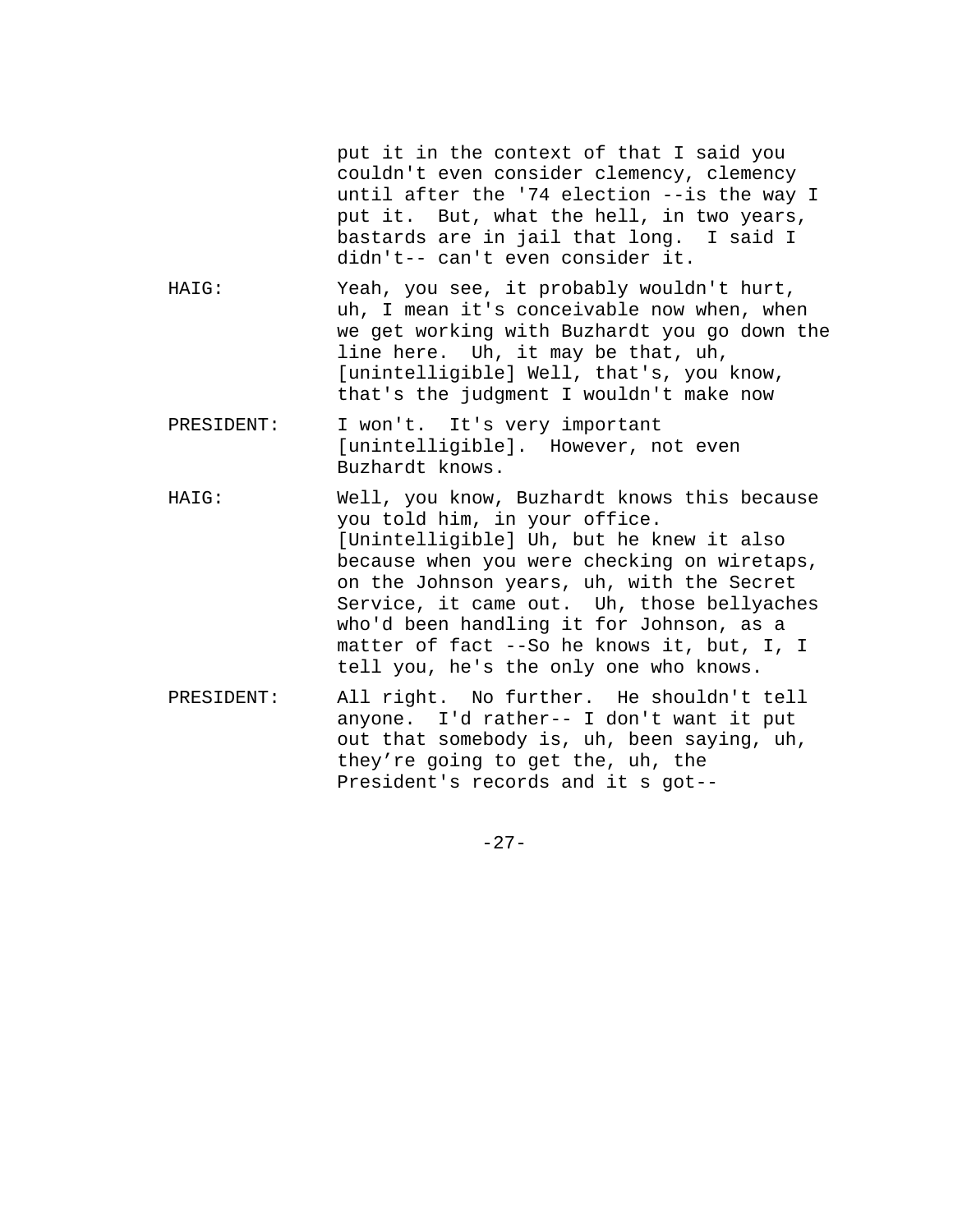| HAIG: | Oh. |
|-------|-----|
|-------|-----|

PRESIDENT: Let's just assume we goofed. If you get back to Buzhardt you tell him you had national security stuff.

HAIG: That's right, that's right.

PRESIDENT: [Sigh] This is hard work.

HAIG: Yes.

PRESIDENT: But I've got to do it. Got to do it. And it's best for me to do it too.

HAIG: Only you. Only you.

PRESIDENT: Thank you a lot, Al. Oh, uh, what about Buzhardt's stuff? [unintelligible]

HAIG: [unintelligible/**REMOVED**]

PRESIDENT: Al, we can put out the story to the effect that he has [unintelligible] that he has [unintelligible], chronologies, telephone recordings, and all that sort of thing.

HAIG: Why do you honestly--?

-28-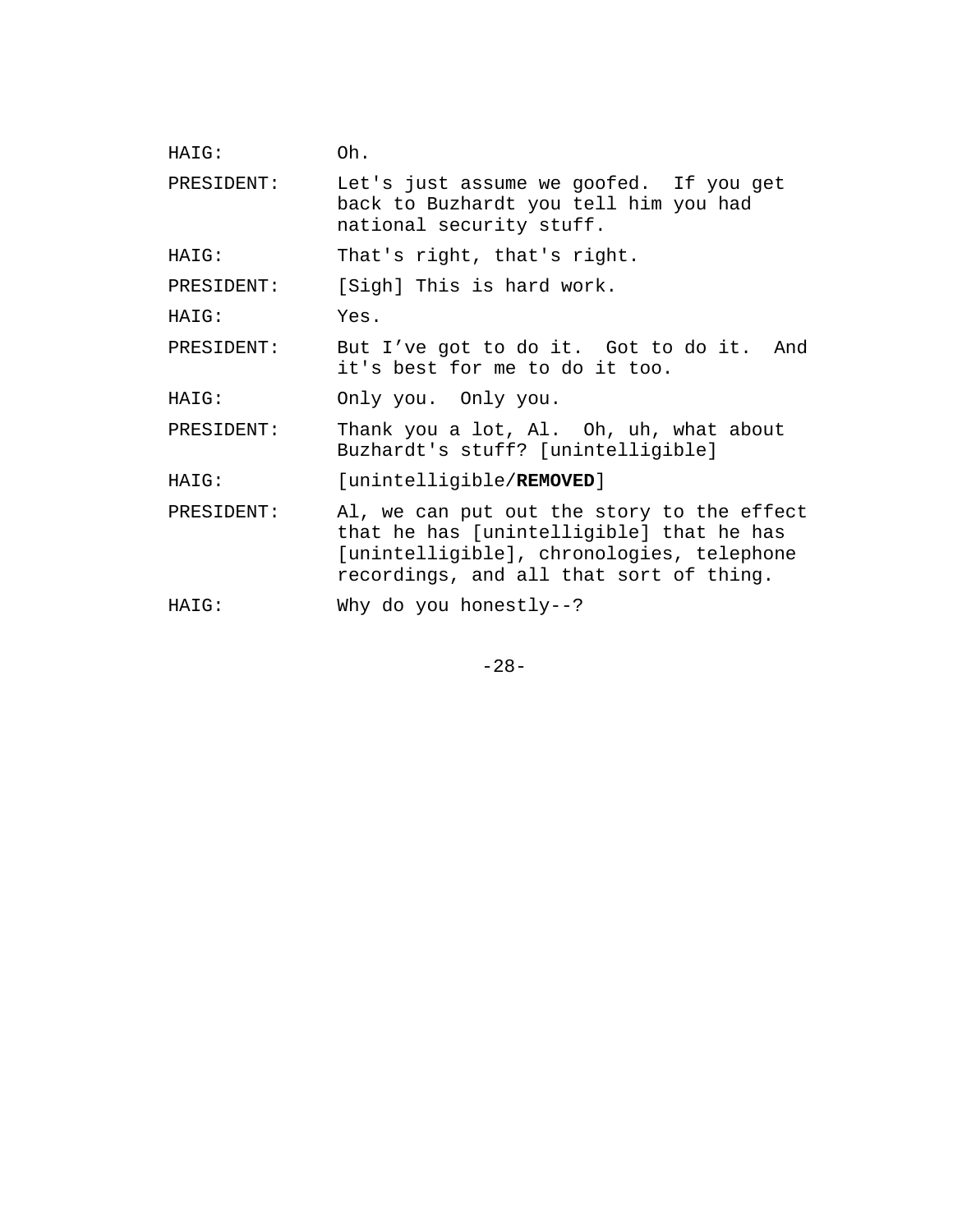| PRESIDENT: | I wonder if that's Hunt.                                                        |
|------------|---------------------------------------------------------------------------------|
| HAIG:      | That's [unintelligible/REMOVED]                                                 |
|            | [Haig leaves; the President returns to<br>listening to recorded conversations.] |

-29-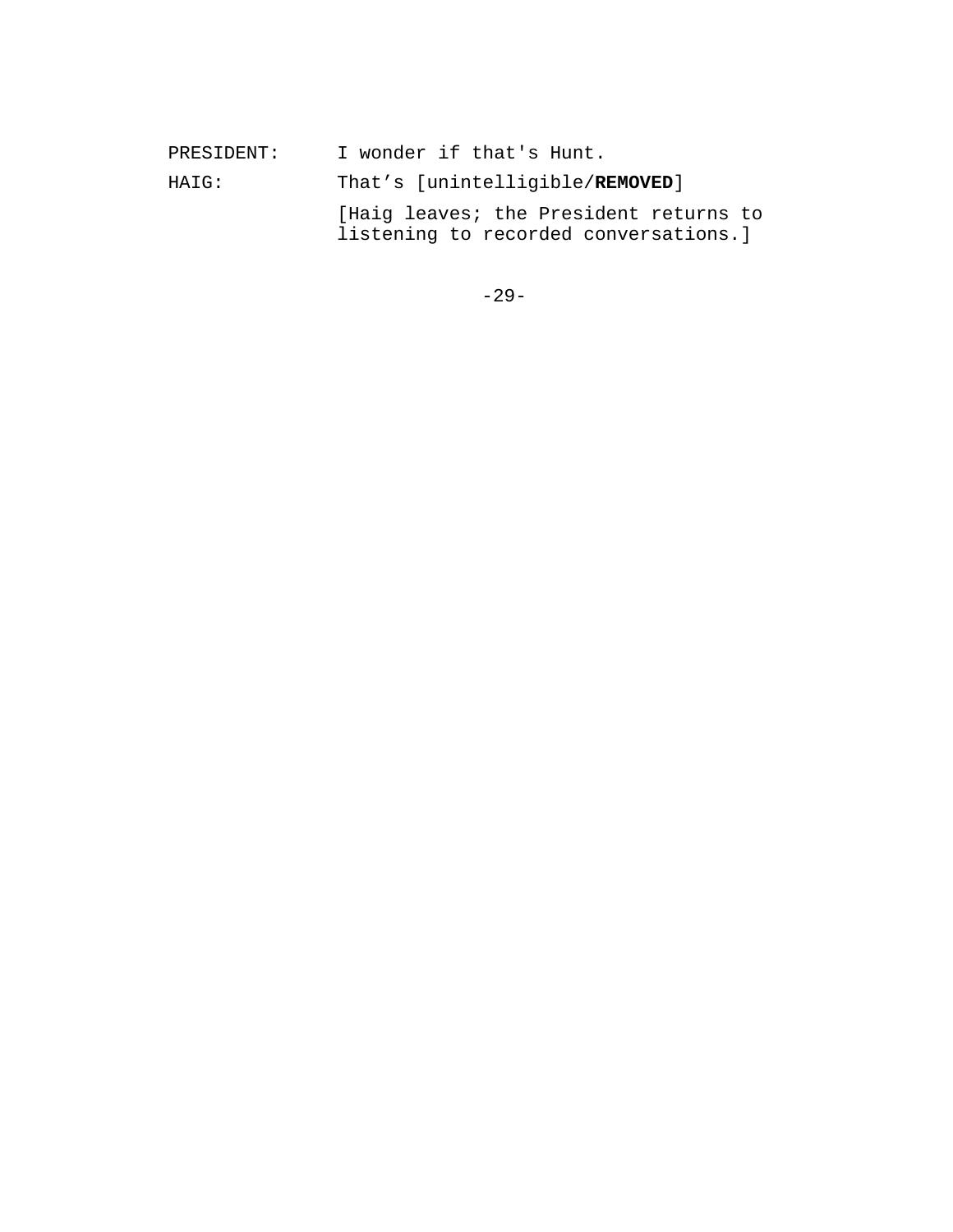|            | The President switches on an unidentified<br>recording. [At Reel #2, 626] he switches<br>off the recording]                          |
|------------|--------------------------------------------------------------------------------------------------------------------------------------|
| PRESIDENT: | Steve Bull, please. Hello. Ready for<br>another batch.                                                                               |
|            | [Noise]                                                                                                                              |
|            | [Bull enters]                                                                                                                        |
| BULL:      | Mr. President, were you able to get<br>another[unintelligible] on this                                                               |
| PRESIDENT: | I finished that.                                                                                                                     |
| BULL:      | tape?                                                                                                                                |
| PRESIDENT: | Fine. This is all about--No, that's the<br>twenty-seventh. No, that's--                                                              |
| BULL:      | Yes sir. The problem with the<br>[unintelligible] is-- very active day,<br>[unintelligible] the other problem is<br>[unintelligible] |
| PRESIDENT: | Yes. Yes.                                                                                                                            |
| BULL:      | changed tapes during the day.                                                                                                        |
| PRESIDENT: | You think it was in this office? I think--                                                                                           |
| BULL:      | No sir. It was in the Oval Office.                                                                                                   |

-30-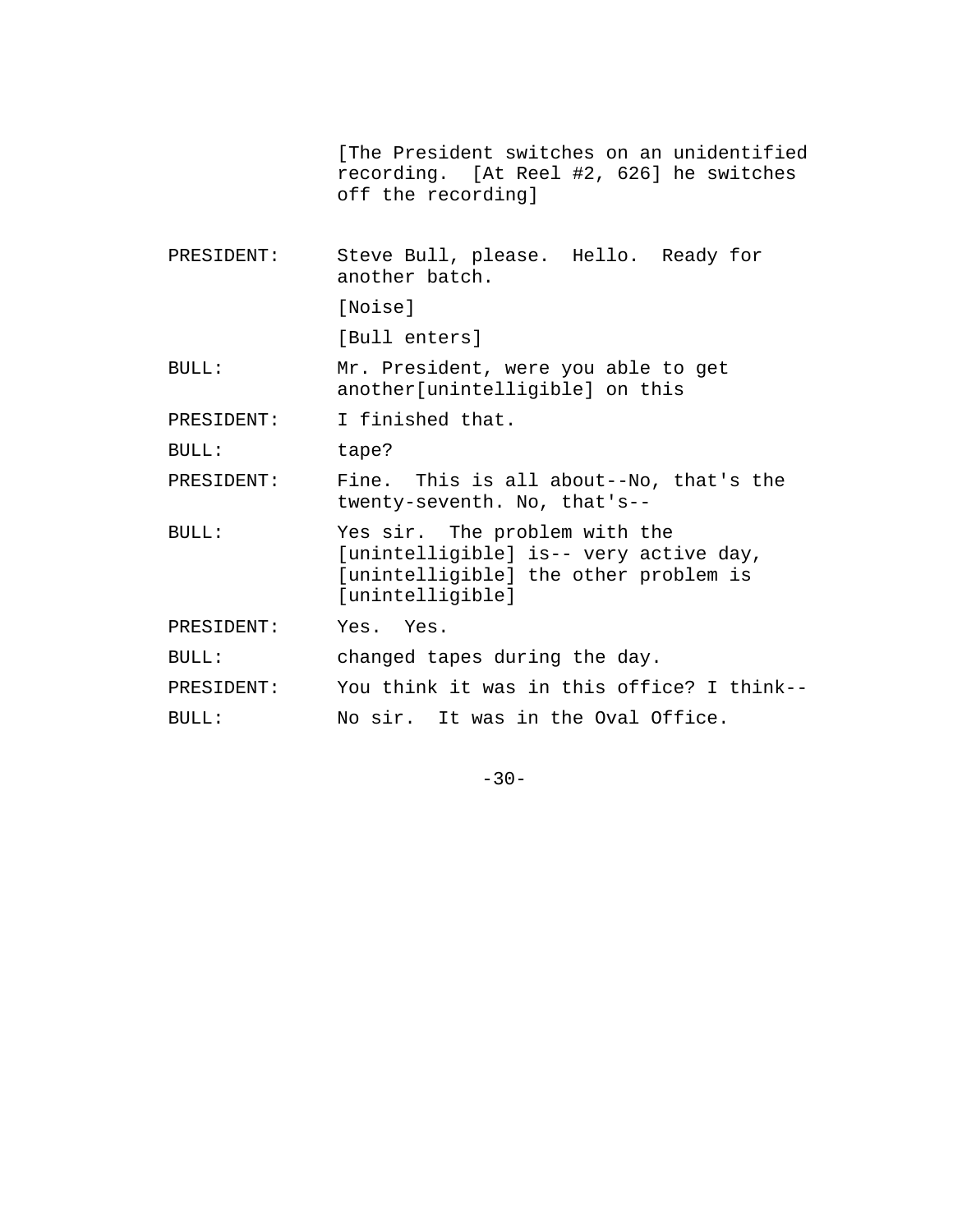PRESIDENT: Ha!

BULL: In the Oval Office--

PRESIDENT: I thought so. [Unintelligible] the first time I saw Dean [unintelligible] the Oval Office.

BULL: It a a shame that, I mean [unintelligible] sequence.

PRESIDENT: [Unintelligible] No difference. Well, what do you have? What others do you have?

BULL: This is what we have right--this is all I have right now sir.

PRESIDENT: [Unintelligible]. Where are your other meetings [unintelligible]?

BULL: Al has those.

PRESIDENT: Well, [unintelligible] get me out the-- Just pick, pick up the, uh, balance of the meetings.

BULL: [Unintelligible]

PRESIDENT: through the, uh-- I don't want them. I don't need to hear them. I don't need the twenty-first or the twenty-- Uh, the twenty-first I don't need unless, uh, [unintelligible]

-31-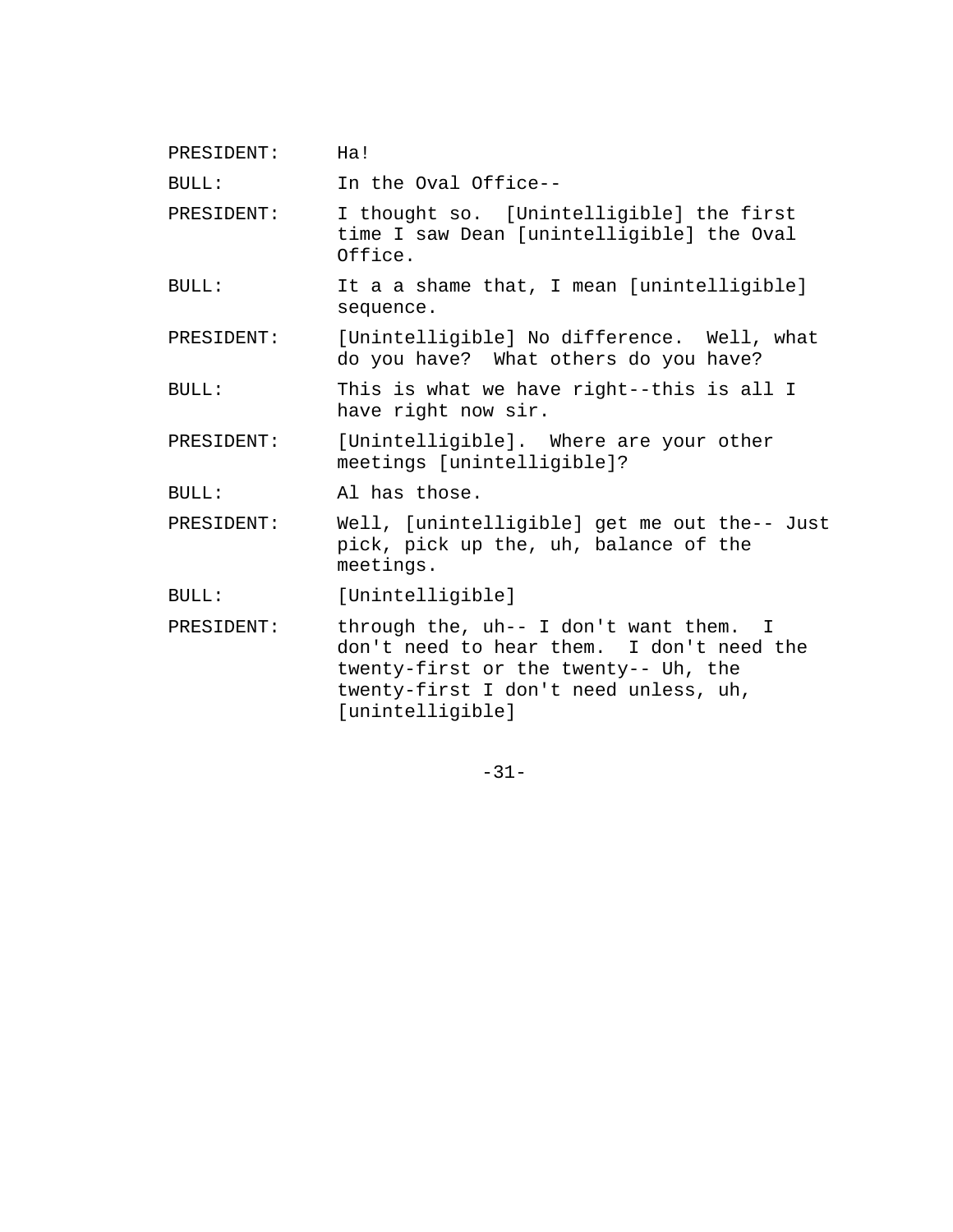BULL: That's the, uh, the [unintelligible]

- PRESIDENT: March, March [unintelligible] I don't need April. I need April 15. I need the 16th. [Unintelligible] correct [Pause] There were two on April 16th. I think there is one the second [unintelligible]. You can skip April 15.
- BULL: And March 21st.

PRESIDENT: March 21st, that's right. I have those.

BULL: [Unintelligible]

PRESIDENT: Yeah. Okay. I'll check. Haldeman's got them [unintelligible]. No, Ziegler's got them. [Unintelligible]. All right. [Unintelligible] very short. You get the log right way. See what we have left [unintelligible]. Okay. Good.

> [Bull leaves. President switches on an unidentified recording. At [1079] the President switches off the recording.]

PRESIDENT: Steve [unintelligible]. [A telephone rings twice] Yeah? Got some more?

> Understand, I, I want the stuff in March, though, first, before you even search the—-

> > -32-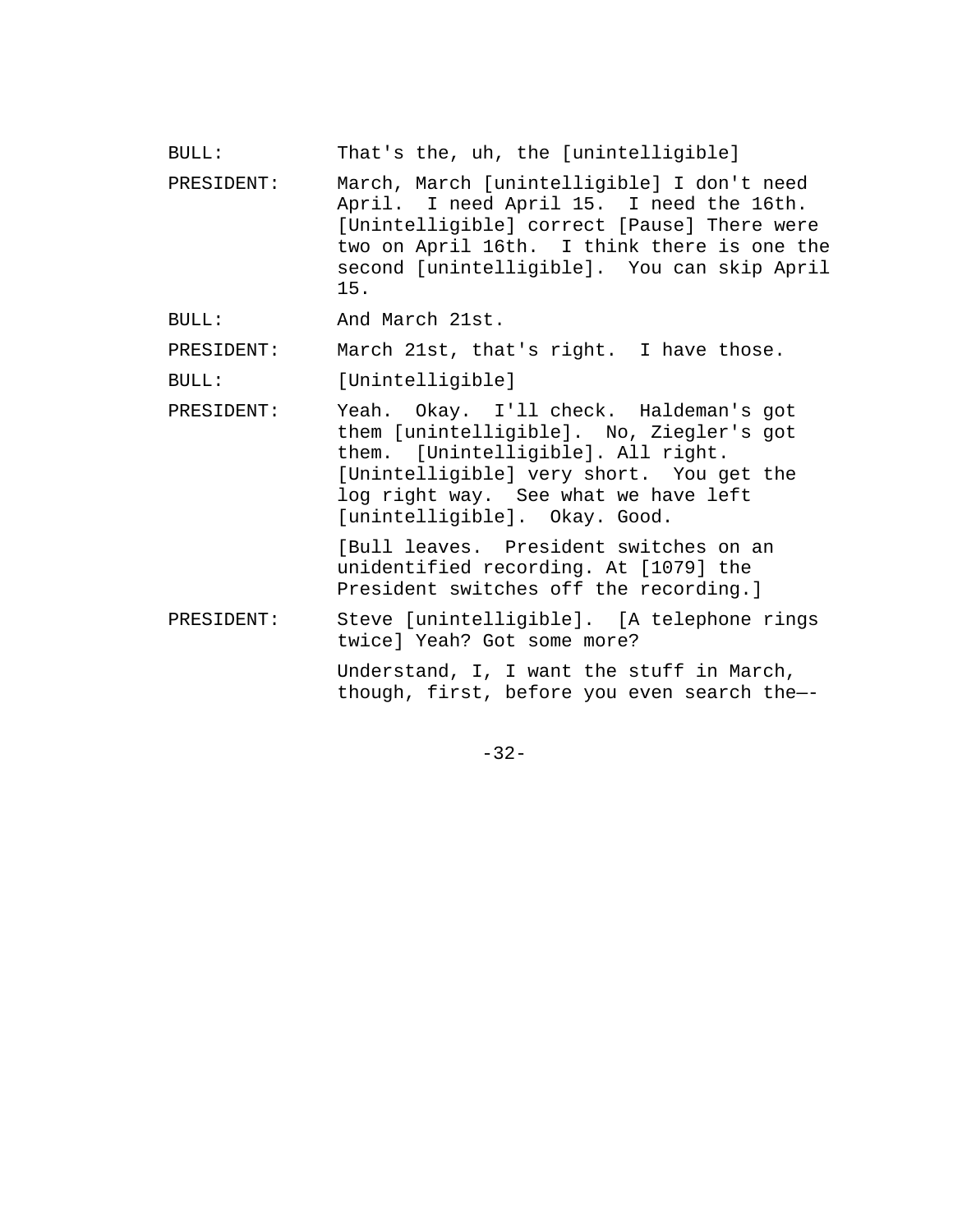Uh, have you got, uh, or, or, do you have- you don't have your chronology, huh? Yeah. [clears throat] The, uh, uh Bob Haldeman has it, basically. Why don't you just give him a ring. Do you know how to do it? Just call him and say, Uh, "After March first." Oh, uh, yeah -What did I have -oh yeah, March first? I've done the twenty-seventh, right? Twenty-eighth. March first. Okay. See what he has between there and the, uh-- [Unintelligible] chronology after that. [Unintelligible) and you'll get -he has the dates [unintelligible] I know Ziegler's got them. He says he doesn't, huh? Okay. Go ahead and ask Bob, if, if you can. [unintelligible] got them, I know, or somebody does. Okay. [the President hangs up] PRESIDENT: Steve Bull please. [A telephone rings] Steve, so that

-33-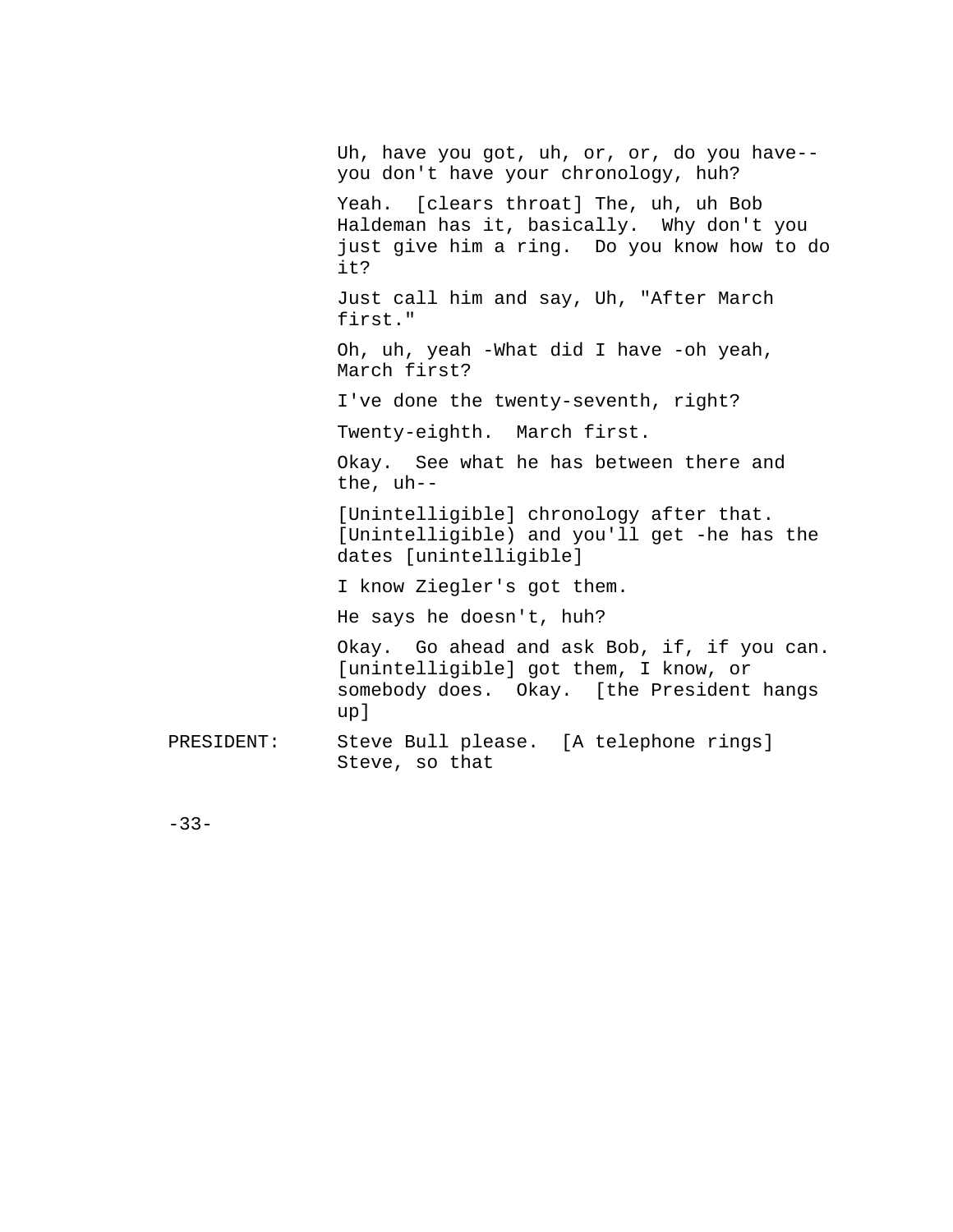I don't waste time, you might as well get the sixteenth over and I'll run through that. That isn't a very long meeting, is it? Yeah. But you see there was--Uh, you can't even figure it out, but there's one that—-I met him very briefly in the morning and then briefly at noon. The two meetings-- [Unintelligible] over that. That's good. Fine. [the President hangs up] Ziegler please. [ring] Hello. You surrviving today? Yeah. You did.great, huh? Yeah. Good. Yeah. That Dean story going to be told? Watergate. Sure. But then went on to say that the men were pestered by him. Yeah. [Unintelligible] Yeah.

-34-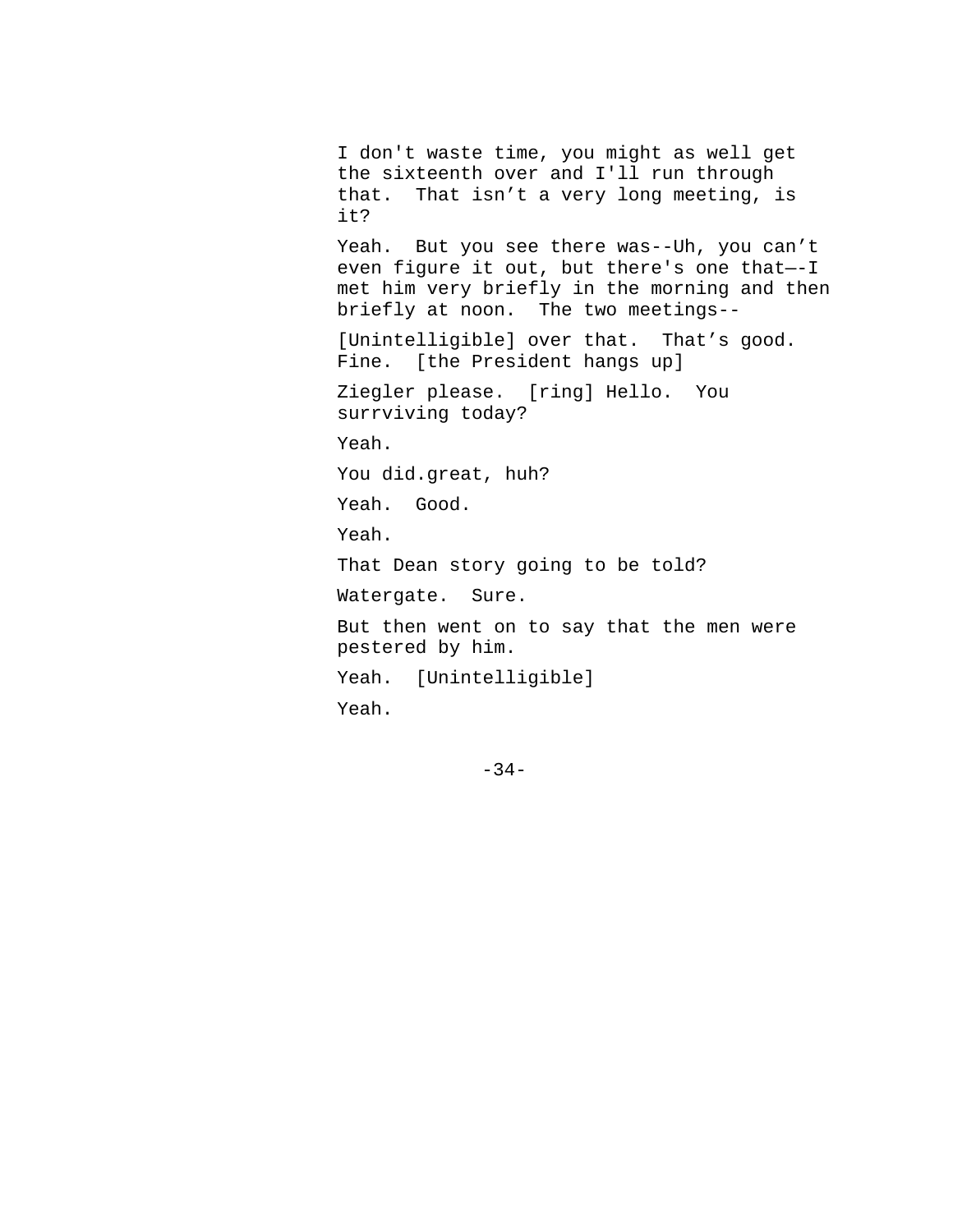That's right.

Don't you have the, uh, the list with the times that I saw Dean and so forth. I was just—

Well, cou-would You mind taking them in to Steve. He, uh, he needs it, uh-- [unintelligible]

[Unintelligible] uh, you know what I mean, the times that I saw [unintelligible] You know what I mean. You sure you gave them to Steve?

[Unintelligible] so that he doesn't have to get it from, uh--I just called Steve and said, well, "You have to call Bob Haldeman to find out if he's got them first."

If you've got them, if you've got the list, get the God damned thing in to him, would you please?

All right, fine. Just reconstructing my own notes here [Unintelligible] As you know, there were absolutely no meetings in January [unintelligible] the first, first one was actually the twenty-seventh and not the twenty-eighth. [Unintelligible]

There, there was one-on the twenty-seventh [unintelligible) and one on the twenty-eighth and, uh, two, on the first.

 $-35-$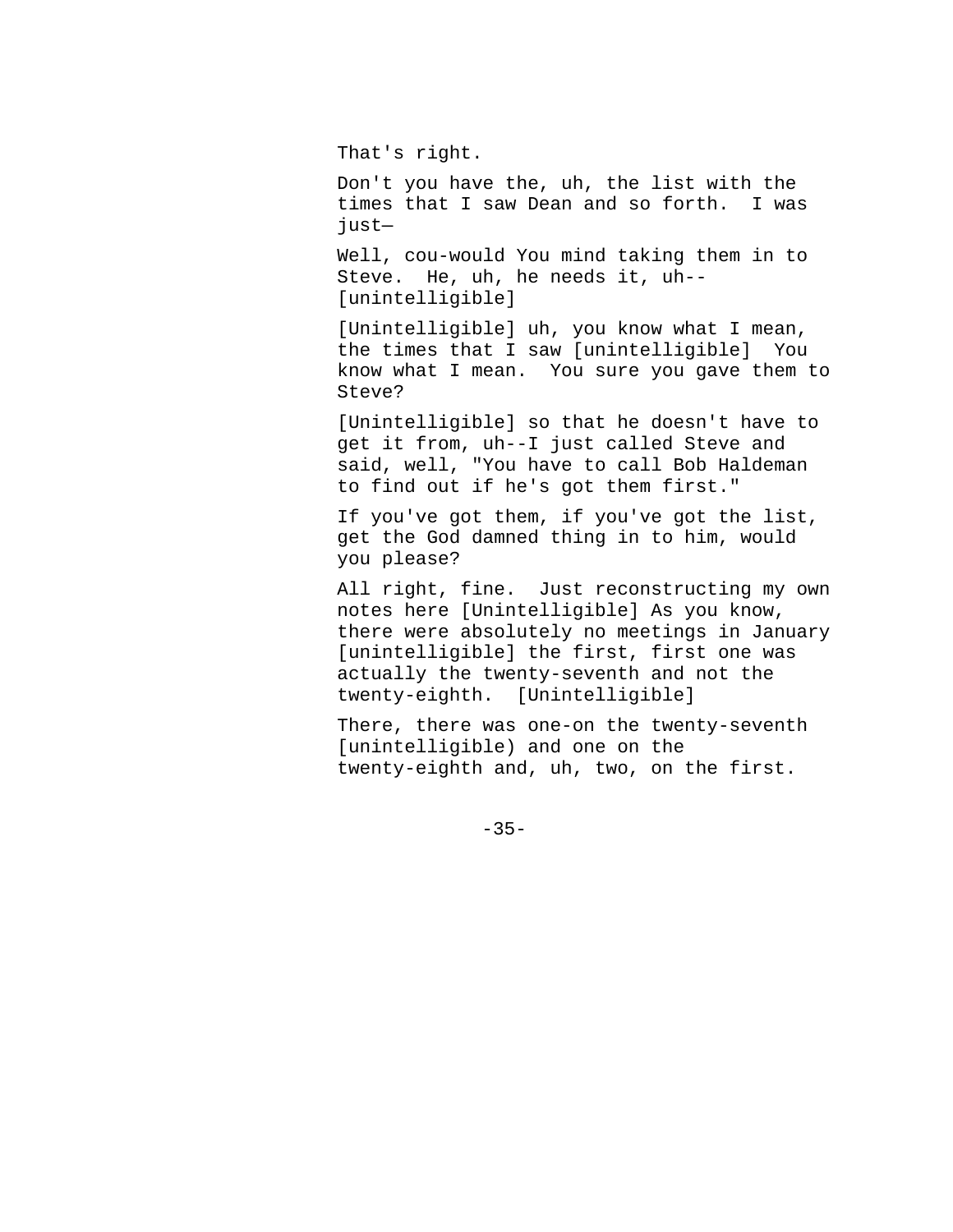Thank you. Absolutely nothing [unintelligible] Absolutely nothing. I mean, uh, I don't know what the hell he's talking about. Now, there may be—I haven't gotten into the, into March stuff. Uh, I mean, you get to March twenty-first, that's the first time he came in and [unintelligible] you may have something in there. But, it was about Executive Privilege and Pat Gray and that's-you know what I mean, I, I, that was my—- uh, and, uh, you know, getting, trying to get some information on, uh, the bugging of my plane, and, uh, checking the FBI leaks with Felt leaking and he was doing that. Uh, having, having a long conversation aboug judges, who is the better judges and so forth and so on. [unintelligible]But you, know what I mean, a lot of, a lot of stuff like that and he doesn't have a God damn thing in that respect. So, so, we're into March, in any event. [Unintelligible] absolutely nothing in January. Nothing in February, and uh, uh, nothing through, nothing until just March--Now if it's in March, I think we're pretty much home free. What do you think?

There may be.

-36-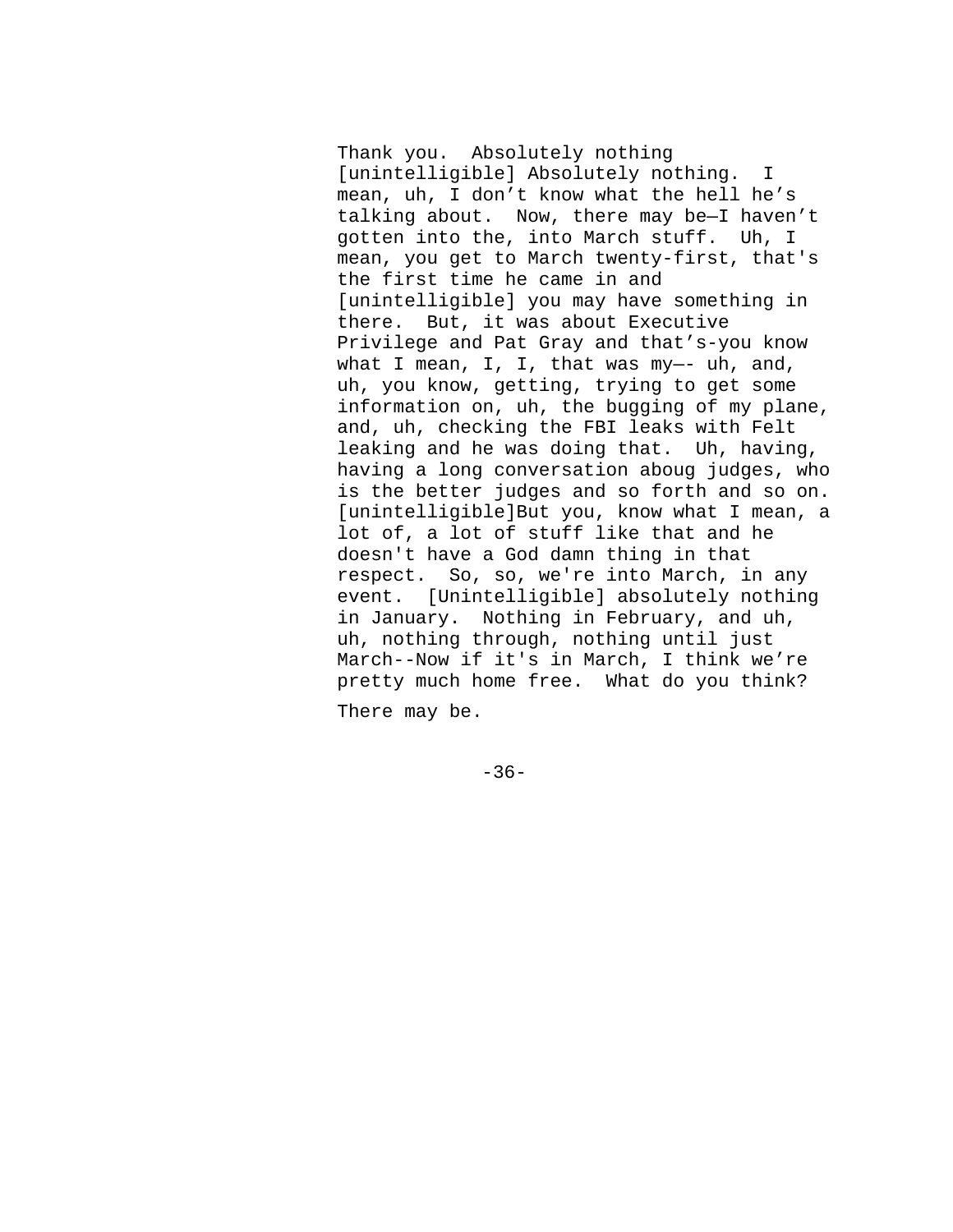You know, he may of raised, for example-- Well, one thing-- He may of raised-- the possibility is that he might have talked about Haldeman's three-fifty before the twenty-first.

Yeah.

Well, I know. I have a, sort of a feeling he could, uh--

Yeah. But he didn't say, but he didn't indicate the, the, [unintelligible] may have talked about Ehrlichman going to Kalmbach [unintelligible] but, but, but let me say it was in Ma--March.

The whole damn thing, his entire statement was that on the twenty-first he came in and said, "We're blackmailing." Well, that was the first time he ever said that.

But I don't know what the hell-- been all this talk about chronologies, tape re- telephone calls [unintelligible]

Uh, thirty-five meeting [unintelligible]. Now on executive privilege, we're talking about, for Christ's sake [unintelligible]. But, uh, but--

That's right.

That's right.

 $-37-$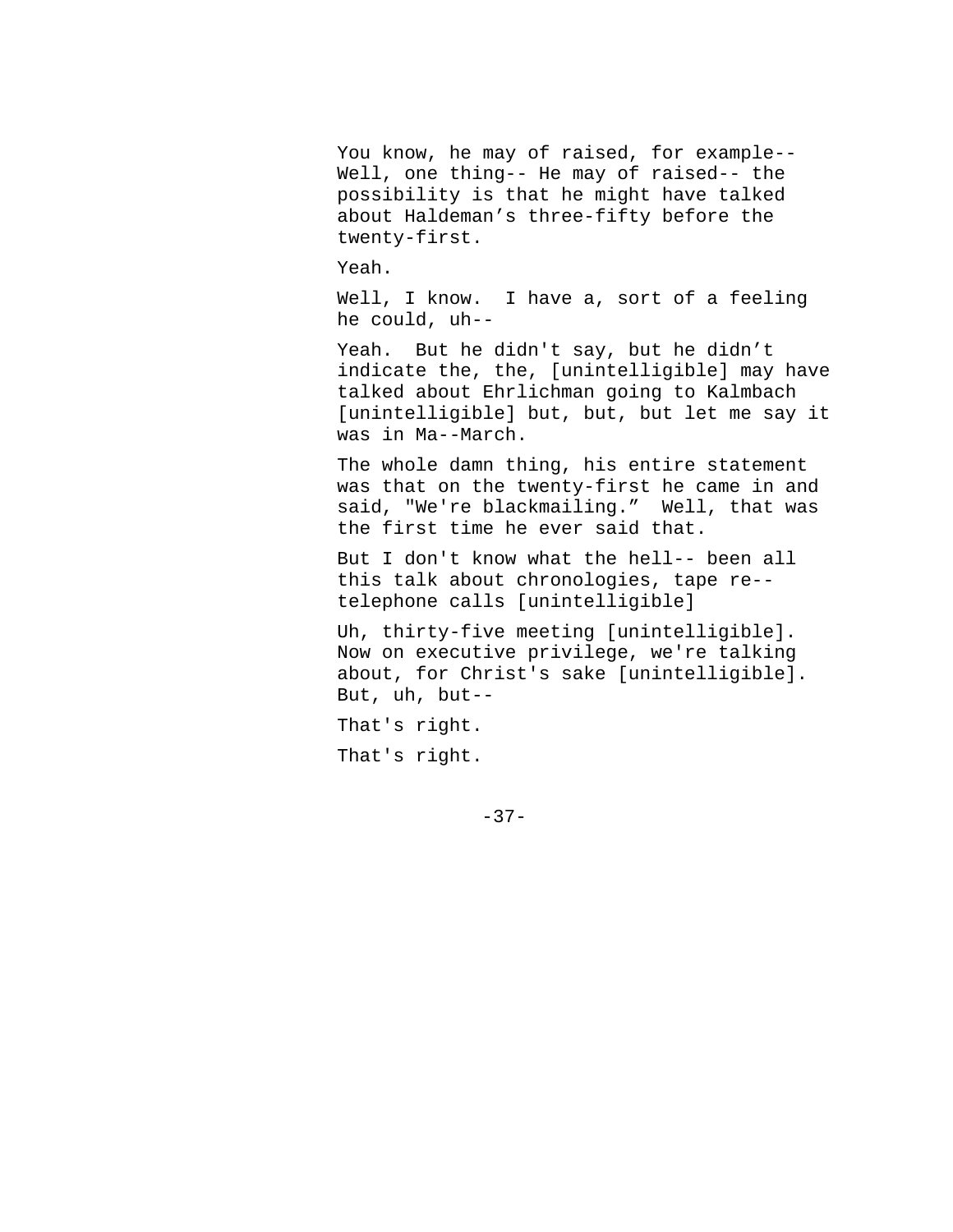I, I, I've got [unintelligible] right now. Sixteenth. Uh, my recollection on that one is good. But, uh, so why don't you try to find, uh-or can you do that [unintelligible]? Uh, hm, well nobody. [unintelligible] [Unintelligible] we've done. Finished. [Unintelligible] [Unintelligible] has it. Go ahead. March sixth is the next one. Yeah. All right. [Unintelligible] find that. How long is that? [Unintelligible/**REMOVED**] March the fifteenth [unintelligible] Hold the telephone calls till later. I mean that, uh, by the way-- Okay. But uh, can you get some March over now, or, uh, uh, or, or, or can you dign those out? Or, uh-- Fine.

-38-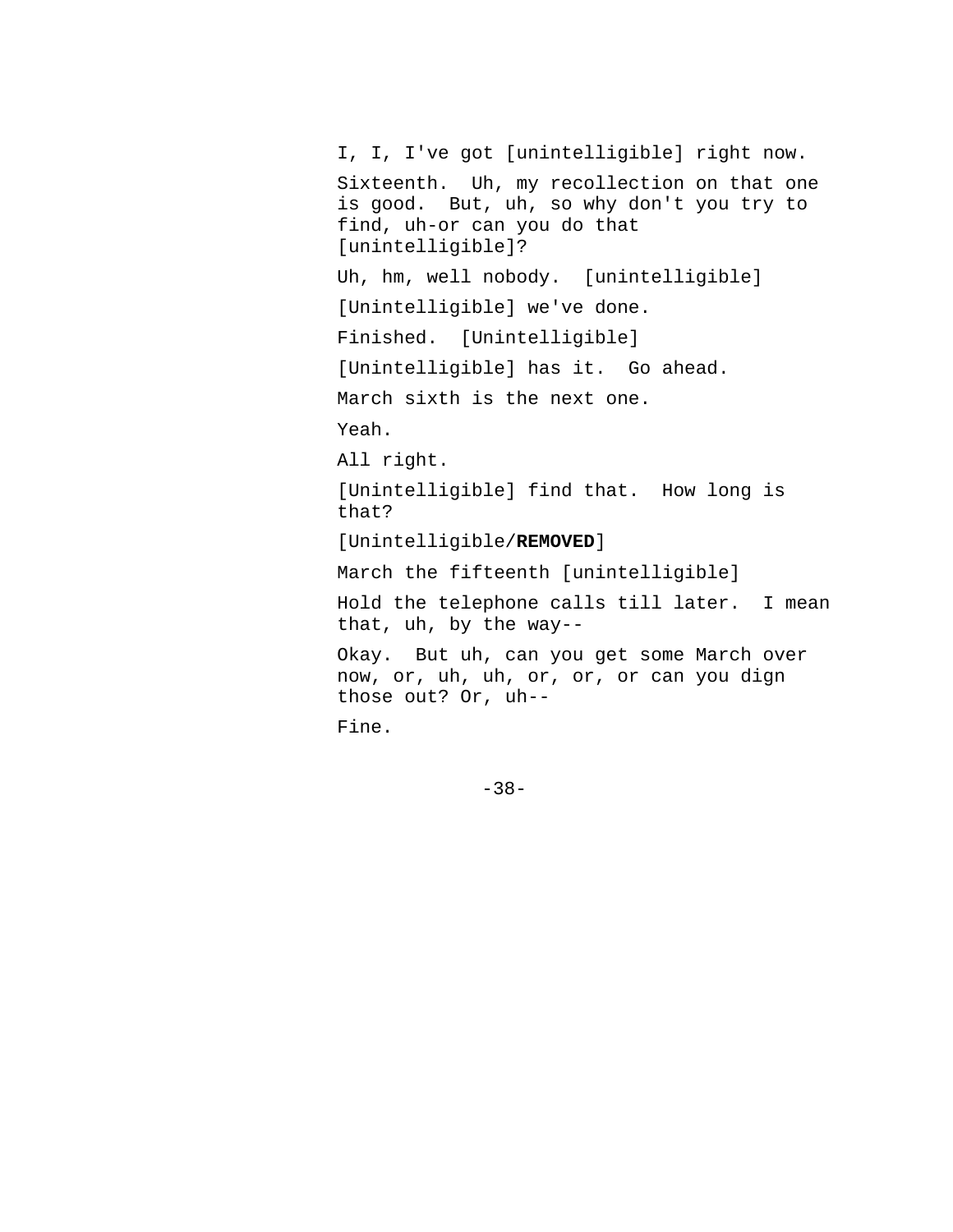You should tell him unequivocally. I could of told him that. That's a very good idea. Good. [Unintelligible]

When, when will you be back? If you stay there

[unintelligible]

**RESTRICTED-"D"** Isn't that something? What's a Vice-President [unintelligible] they through McCloskey in [unintelligible]. I think we, we can, we can certainly pull the [unintelligible] out of that. That's a tough story, but, uh, you know, we [unintelligible] God damn thing [unintelligible] beyond that or [unintelligible]. It doesn't really say that. Haldeman and Ehrlichman in their testimony totally refused that. [Unintelligible]

[Unintelligible]. Be sure that list gets into Steve.

[The President hangs up]

Steven Bull, please.

[A telephone rings four times]

[Clears throat] Yeah. Ziegler said he gave that to Haig.

Fine. But now, uh, Steve, I'm really more interested in the, uh, I don't know, the sixteenth?--

I'd be more interested in the day before that. So, why don't you--

 $-39-$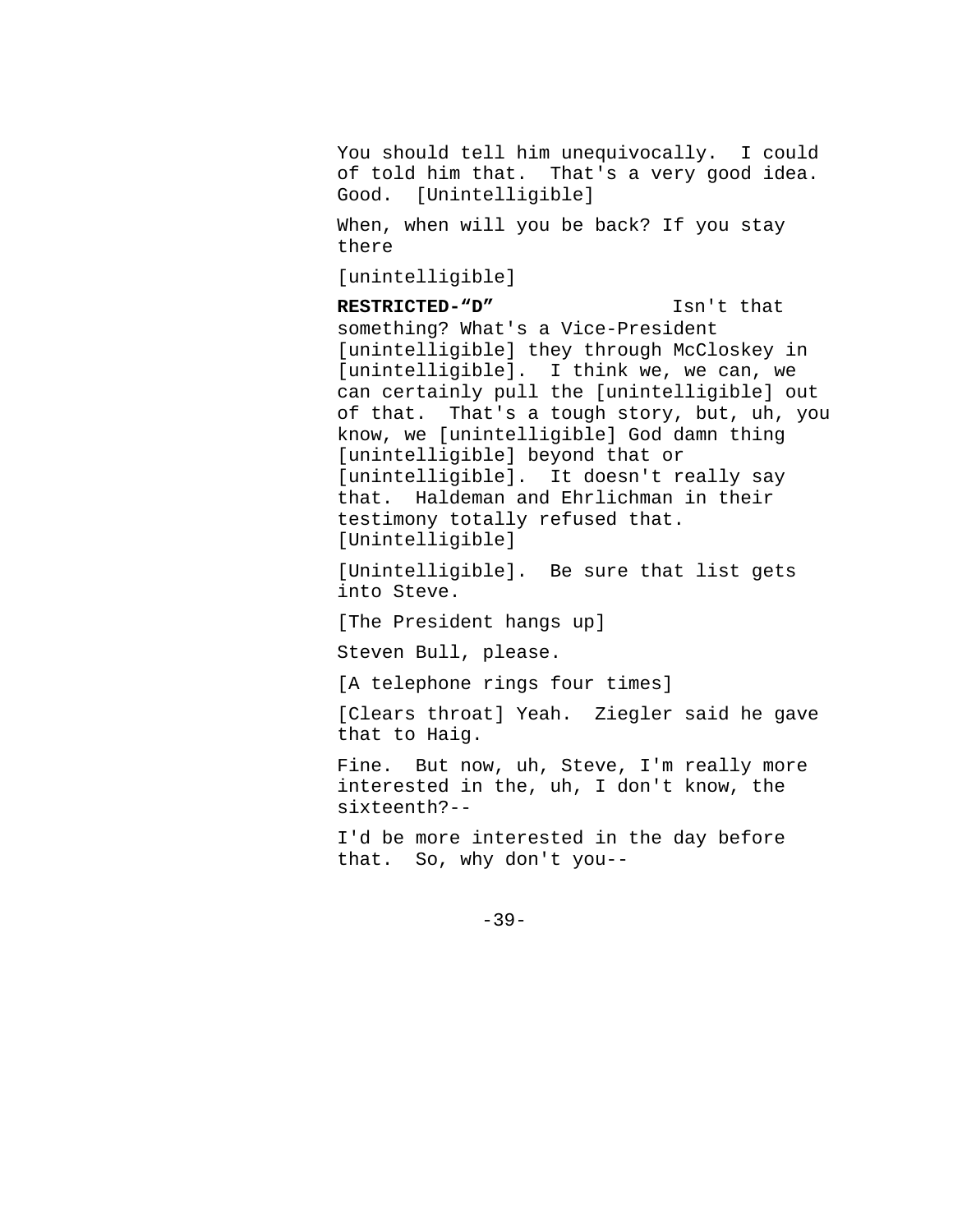[Unintelligible] the April ones; I want to do them last. Get that. Anything in March, yeah [unintelligible]. Get that piled up for me, I'm going to work all afternoon on it. Okay. Bye. [The President hangs up] [PAUSE] WAITER: [Unintelligible] PRESIDENT: No, I'm not going to bother with them. I had a late breakfast. I'll just have a little coffee, please. WAITER: Yes, sir. PRESIDENT: Thank you. [PAUSE] General Haig, please. General Haig, please. Hello. [The President hangs up] [PAUSE] Hello.

 $-40-$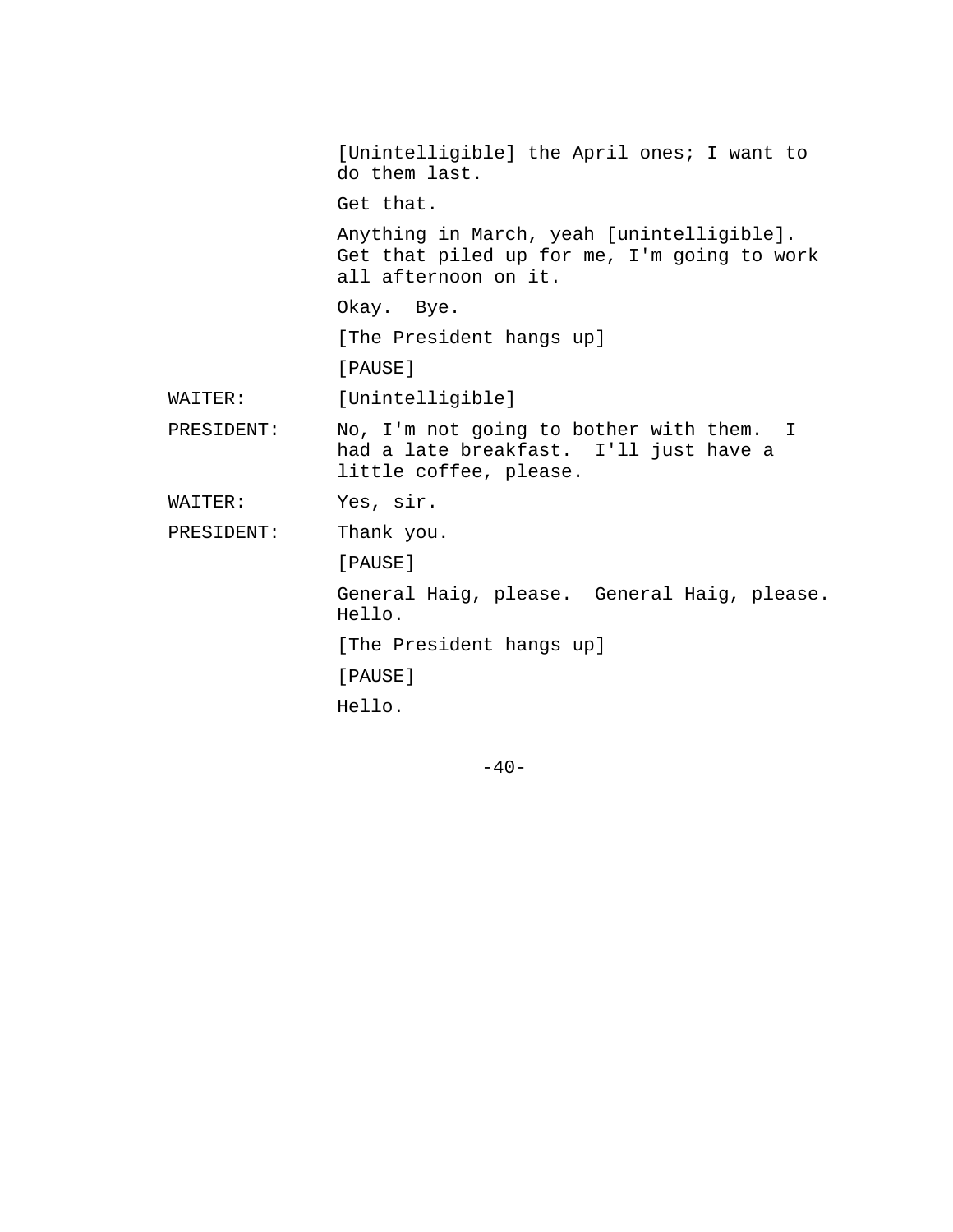I wondered -have you got any from Buzhardt yet? Good. I'll be damned! The guy took it all off? Not normal to take it out if he, uh-- "Not in this file". We can say it's, uh, not there. But he [unintelligible] yet? I mean, it was good to do this exercise. Take, take eight hours of my day [laughs] and do it. Sure. Okay. [The President hangs up] [PAUSE] PRESIDENT: Let me have a little half of cottage cheese and pineapple there, if you don't mind. WAITER: Certainly will. PRESIDENT: Thank you. [PAUSE]

-41-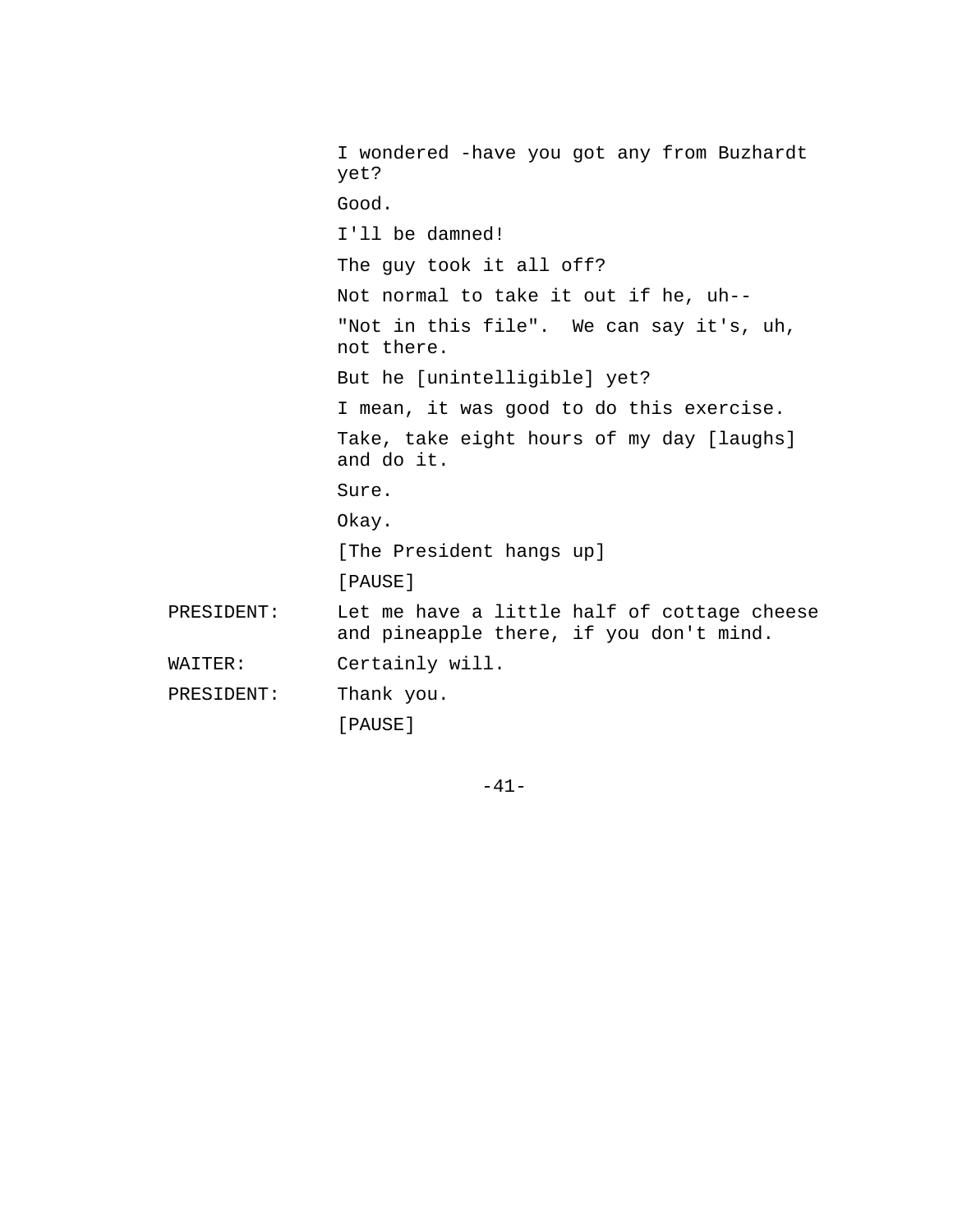PRESIDENT: Come in. I have to work here tonight. Be sure they know at the House. VOICE: Yes sir. Yes sir. [PAUSE] Steve Bull, please. How we coming, Steve? [Unintelligible]. April. I-- that isn't what I want. I, I said I've got to have the March stuff first, you know. I just -I only want one, you know. Will you get me March sixth [unintelligible]. Get that [unintelligible] I can start on that, but you see-- Now, I've got to finish this today, and I -- But you -- [Unintelligible] [Unintelligible] save my time [unintelligible] Well if you've got the sixteenth stuff, uh, don't get the March stuff, just bring it over here, and I'll start working on that. All right.

 $-42-$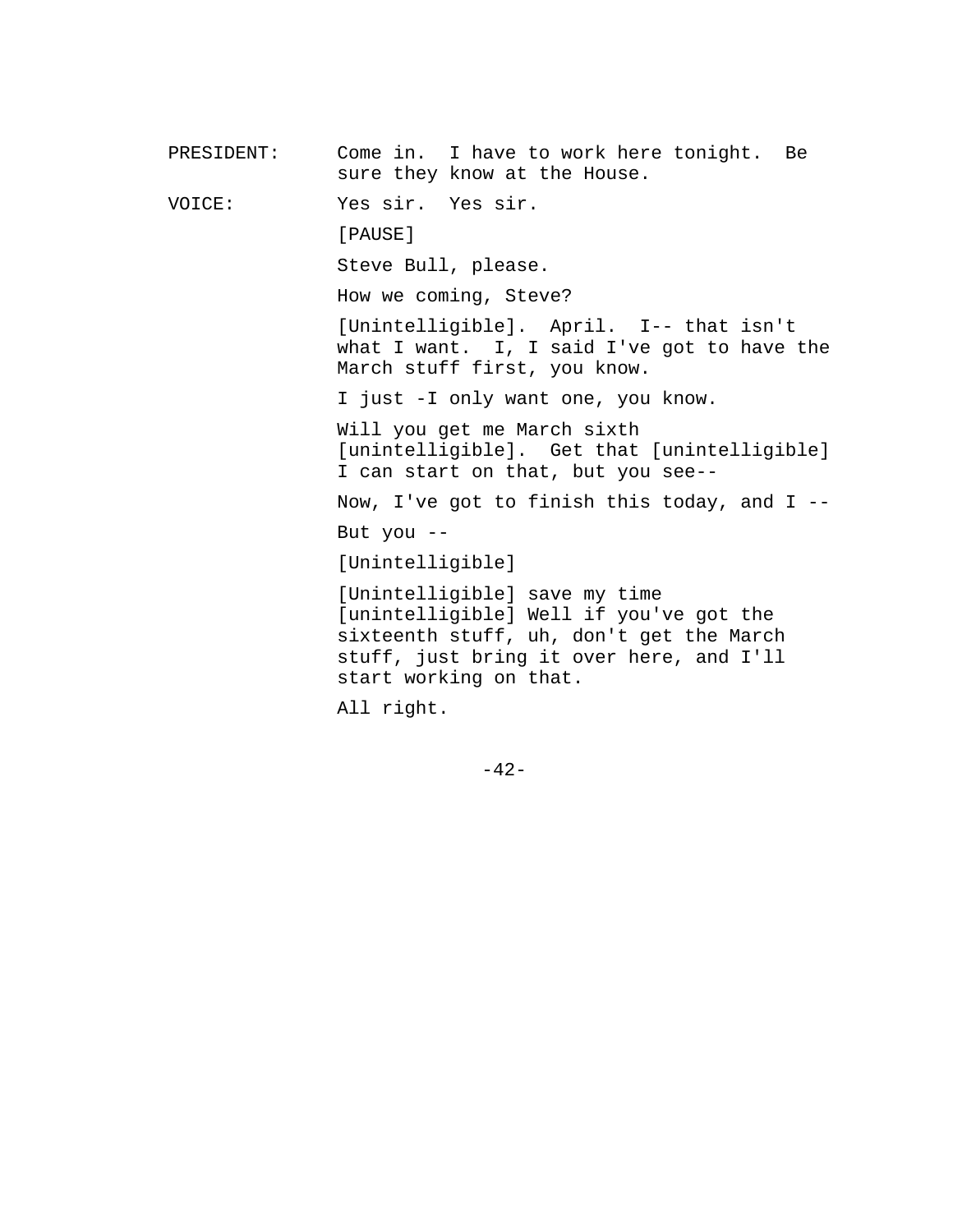|            | [The President hangs up]                                                                                                                                                         |
|------------|----------------------------------------------------------------------------------------------------------------------------------------------------------------------------------|
|            | [PAUSE]                                                                                                                                                                          |
|            | [Bull enters]                                                                                                                                                                    |
| PRESIDENT: | Arduous process, isn't it?                                                                                                                                                       |
| PRESIDENT  |                                                                                                                                                                                  |
| or BULL:   | [Unintelligible/REMOVED]                                                                                                                                                         |
| BULL:      | What I can do, I'll just sit outside and set<br>them up.                                                                                                                         |
| PRESIDENT: | Yeah.                                                                                                                                                                            |
| BULL:      | Just change recorders. You sit in -This is<br>March sixth. Only about a ten-minute<br>meeting, sir.                                                                              |
| PRESIDENT: | Ten minutes? Oh Christ's sakes.                                                                                                                                                  |
| BULL:      | And I have a copy of, uh, the log for<br>[unintelligible/REMOVED] This is, this is,<br>the, uh, draft that Ziegler had, uh --                                                    |
| PRESIDENT: | [Lengthy unintelligible/REMOVED] Haig. Now,<br>we've got March sixth, and you'll bring me<br>-You, you know the length of this. Just as<br>soon as it's finished, I'll buzz you. |
| BULL:      | Yes sir. Bye.                                                                                                                                                                    |
| PRESIDENT: | March sixth?                                                                                                                                                                     |
| BULL:      | Yes sir.                                                                                                                                                                         |
|            |                                                                                                                                                                                  |

-43-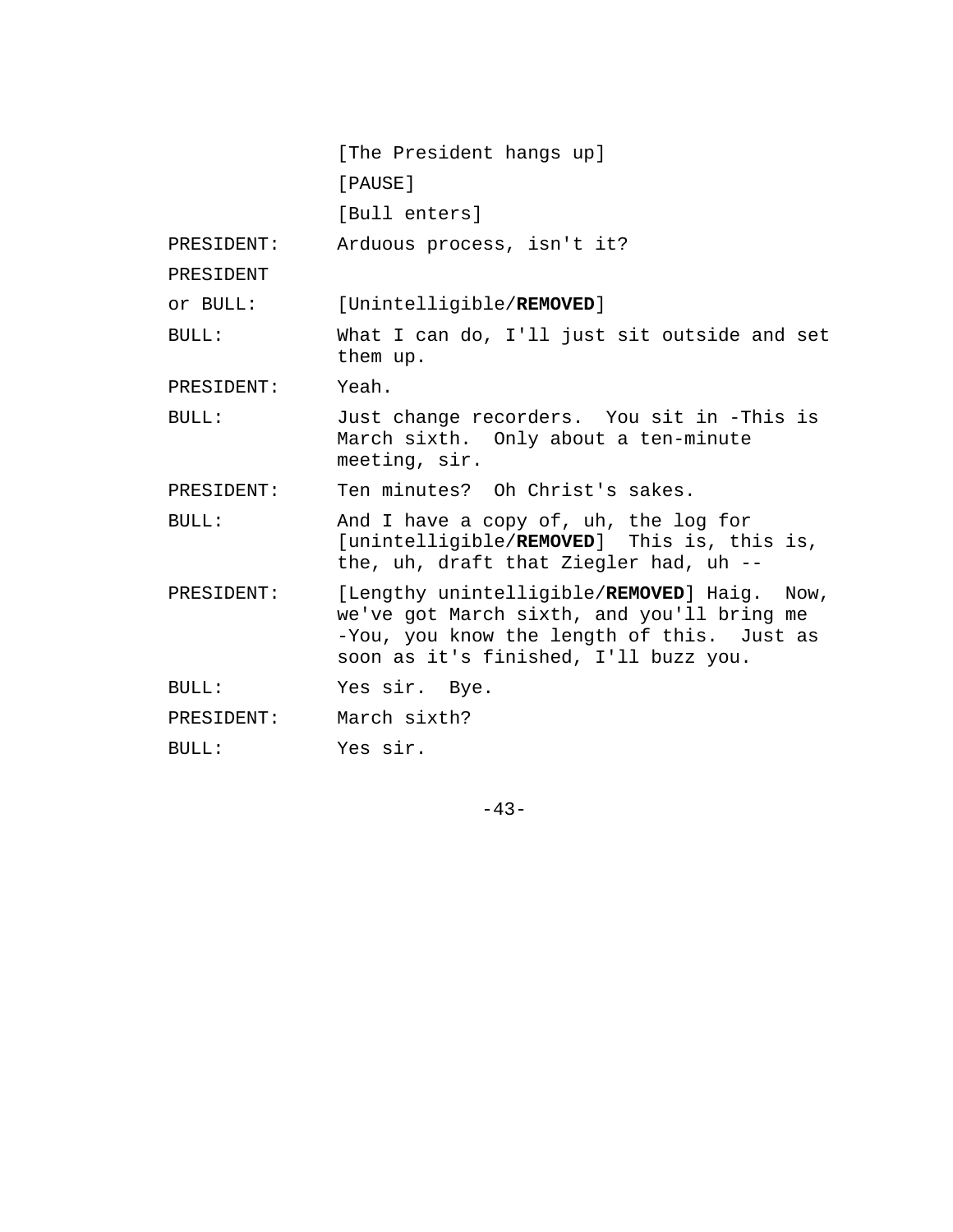| PRESIDENT: | That's good.                                                                                                                                                                                                                      |
|------------|-----------------------------------------------------------------------------------------------------------------------------------------------------------------------------------------------------------------------------------|
|            | THE PRESIDENT SWITCHES ON, AN UNIDENTIFIED<br>RECORDING. AT [REEL # III, 180] THE<br>PRESIDENT SWITCHES OFF THE RECORDING. ]                                                                                                      |
|            | [Bull enters]                                                                                                                                                                                                                     |
| PRESIDENT: | A replacement?                                                                                                                                                                                                                    |
| BULL:      | Yes. [Unintelligible]                                                                                                                                                                                                             |
|            | [Pause]                                                                                                                                                                                                                           |
| PRESIDENT: | Is that ready, Steve, for me now?                                                                                                                                                                                                 |
| BULL:      | Yes sir.                                                                                                                                                                                                                          |
| PRESIDENT: | How long is this one? Fifteen minutes, yeah                                                                                                                                                                                       |
| BULL:      | No, twenty-five minutes.                                                                                                                                                                                                          |
| PRESIDENT: | Twenty-five minutes. [Unintelligible] The<br>date?                                                                                                                                                                                |
| BULL:      | It's the uh, seventeenth. March<br>seventeenth. If you're having difficulty<br>hearing, the other option is to go to<br>earphones so the chance is slightly more<br>audible. But its, uh, a little<br>uncomfortable after awhile. |
|            | [Noise. Long Pause]                                                                                                                                                                                                               |
|            |                                                                                                                                                                                                                                   |

-44-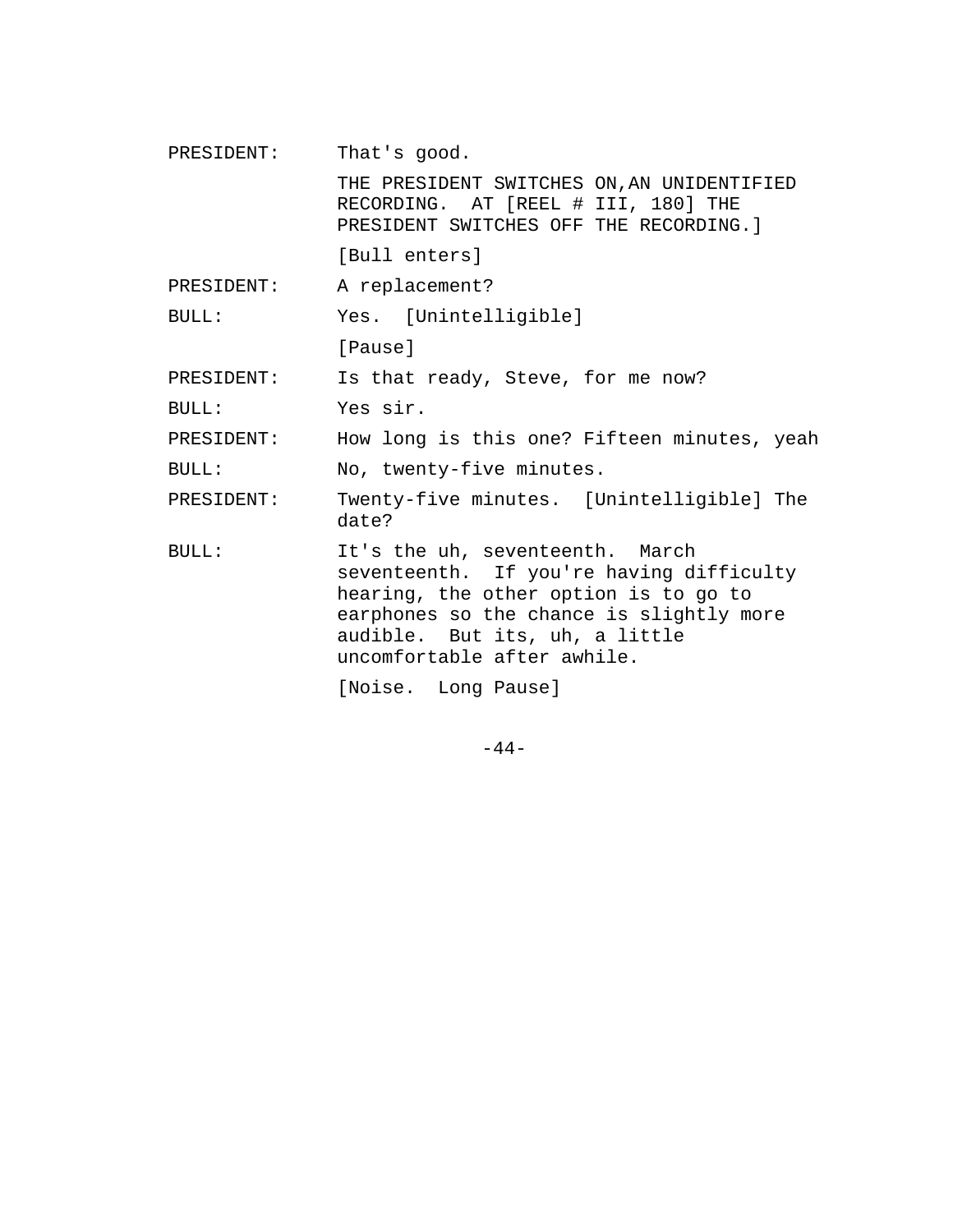| PRESIDENT:  | How long is this one?                                                                                                |
|-------------|----------------------------------------------------------------------------------------------------------------------|
| BULL:       | This is just a short one, about five<br>minutes.                                                                     |
| PRESIDENT   |                                                                                                                      |
| and BULL:   | [Unintelligible/REMOVED]                                                                                             |
| PRESIDENT:  | Is this the eighth?                                                                                                  |
| BULL:       | Yes sir.                                                                                                             |
| PRESIDENT:  | Get that list for me.                                                                                                |
| BULL:       | Yes sir.                                                                                                             |
| PRESIDENT:  | You got another one ready out here?                                                                                  |
| BULL:       | Yes, I have a-- That's a long one sir.<br>That's an hour and-- about an hour and<br>fifteen minutes [unintelligible] |
| PRESIDENT:  | But would you see if [unintelligible]                                                                                |
| BULL:       | All right sir.                                                                                                       |
|             | [Noise. Pause.]                                                                                                      |
| PRESIDENT:  | All right. It's ready?                                                                                               |
| <b>BULL</b> | Yes. This, this cuts out the<br>[unintelligible] now.                                                                |
| PRESIDENT:  | Yes.                                                                                                                 |

-45-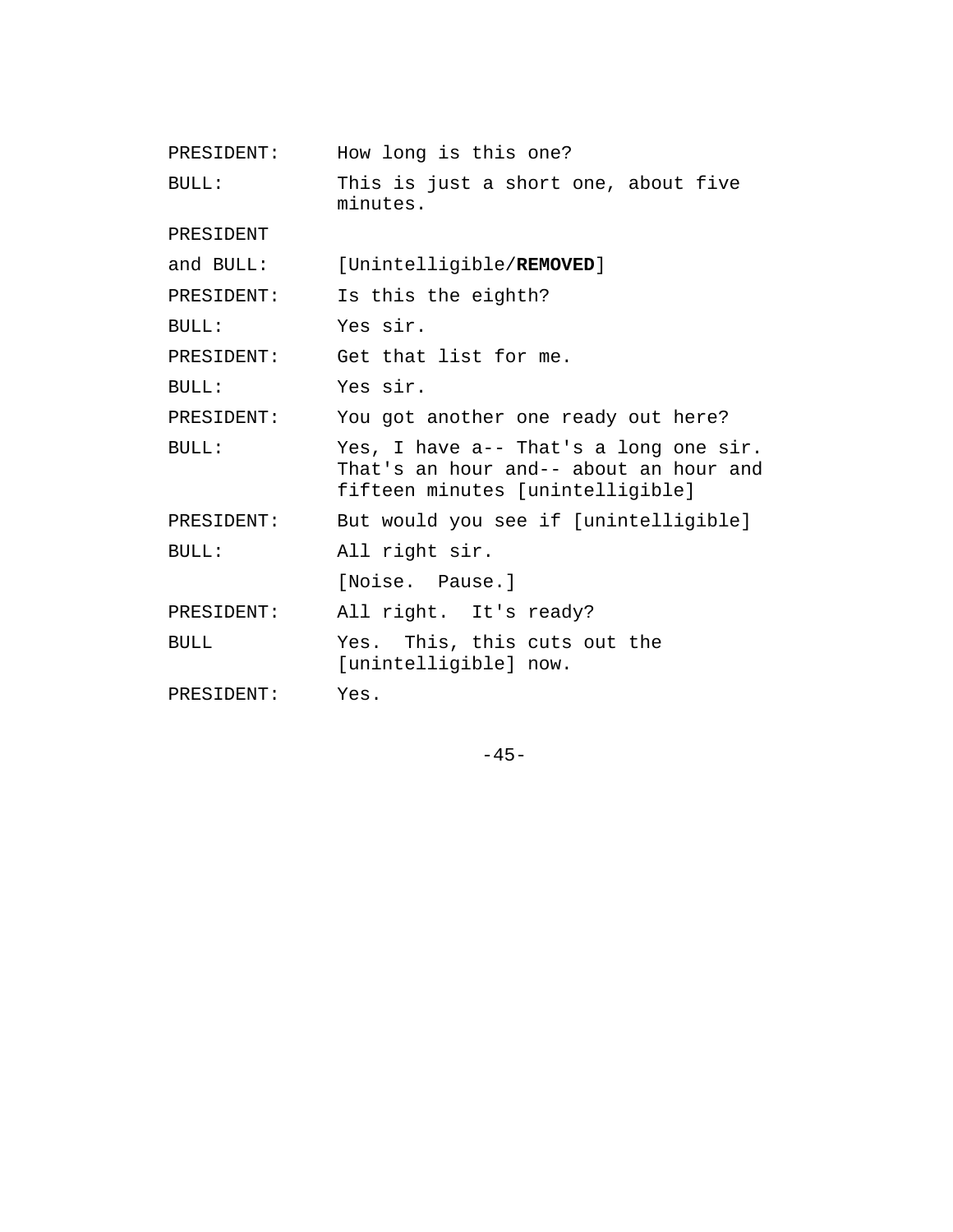[Noise. Pause]

PRESIDENT: What is that?

BULL: A series of telephone calls, and part of this-- here's a meeting [unintelligible] Kissinger [unintelligible]

PRESIDENT: Yeah. All right. I won't need that one, Steve. All right.

[Unintelligible/**REMOVED**]

PRESIDENT: [Picks up telephone] Yeah. Oh no, no, no, no, no. I'll call him later. Fine. Goodbye. He doessn't need to return-- I'll call him. [The President hangs up.]

[Pause]

PRESIDENT: Steve, uh [unintelligible]

[Pause]

PRESIDENT: So as not to waste time [unintelligible]

Why don't you take this one and do it. See what I mean? Now, all I want is some- understand, brief, very brief notes, you know what I mean. You understand, uh, this is probably about the-- preparing for the press conference. My guess is that it's, uh, it, uh, may relate to, uh,

 $-46-$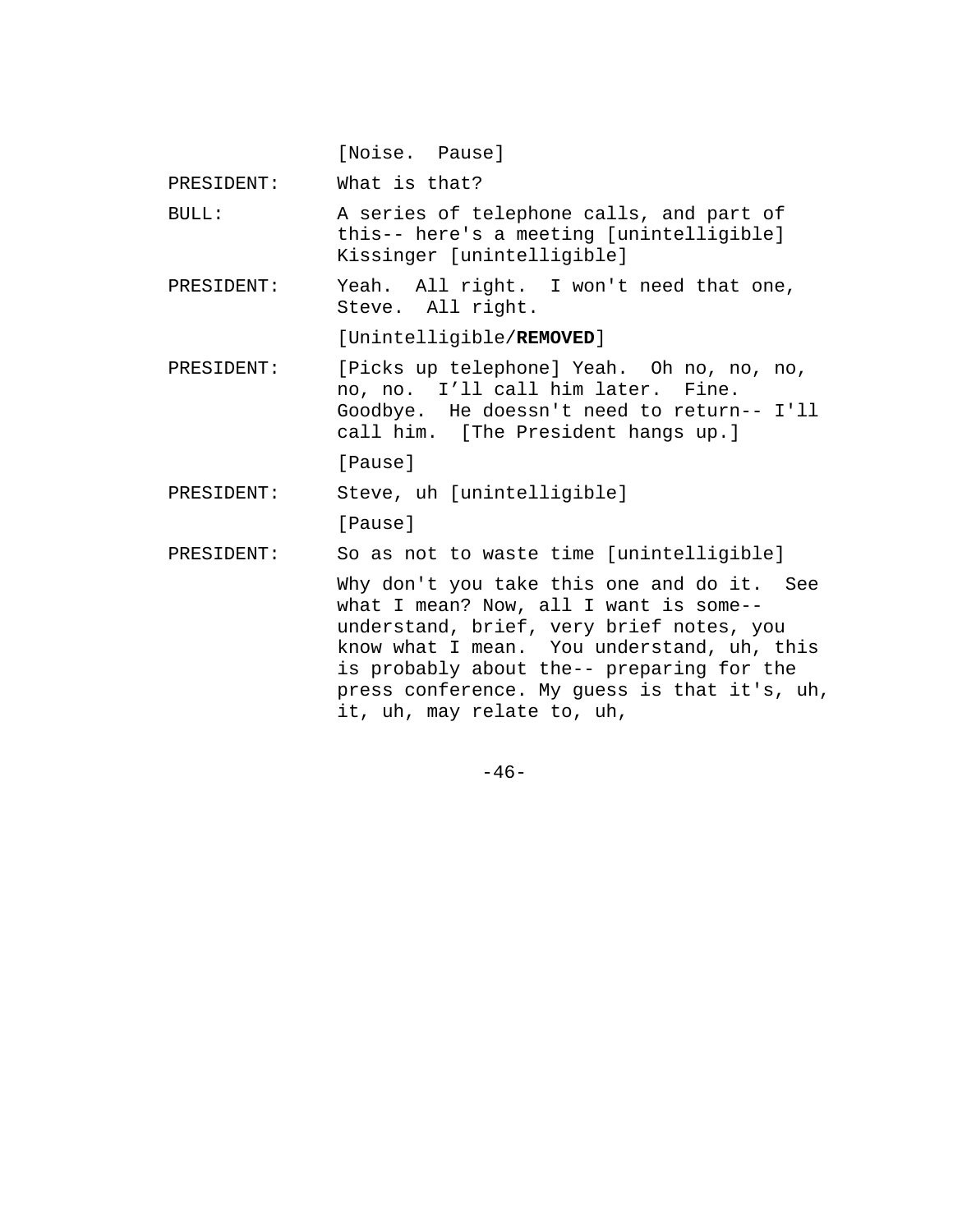|                 | you know, if there's anything that comes in<br>it-- You, you can recognize what it is,<br>can't you?        |
|-----------------|-------------------------------------------------------------------------------------------------------------|
| BULL:           | Yes sir. I think so.                                                                                        |
| PRESIDENT:      | What we're looking for.                                                                                     |
| <b>BULL AND</b> |                                                                                                             |
| PRESIDENT:      | [Lengthy unintelligible/REMOVED]                                                                            |
| BULL:           | You want me to continue on this one, sir?                                                                   |
| PRESIDENT:      | Oh, you haven't finished it?                                                                                |
| BULL:           | No sir. I've had to go back. I didn't<br>attempt to-- this office does not get very<br>good, uh, recording. |
| PRESIDENT:      | [Unintelligible]                                                                                            |
|                 | [Noise]                                                                                                     |
| BULL:           | [Unintelligible]                                                                                            |
|                 | [The President picks up telephone]                                                                          |
| PRESIDENT:      | You finished the meeting yet?                                                                               |
|                 | Good.                                                                                                       |
|                 | Fine. Fine.                                                                                                 |
|                 | Okay. Well                                                                                                  |
|                 | Sure. Sure                                                                                                  |
|                 | [The President hangs.up.]                                                                                   |

-47-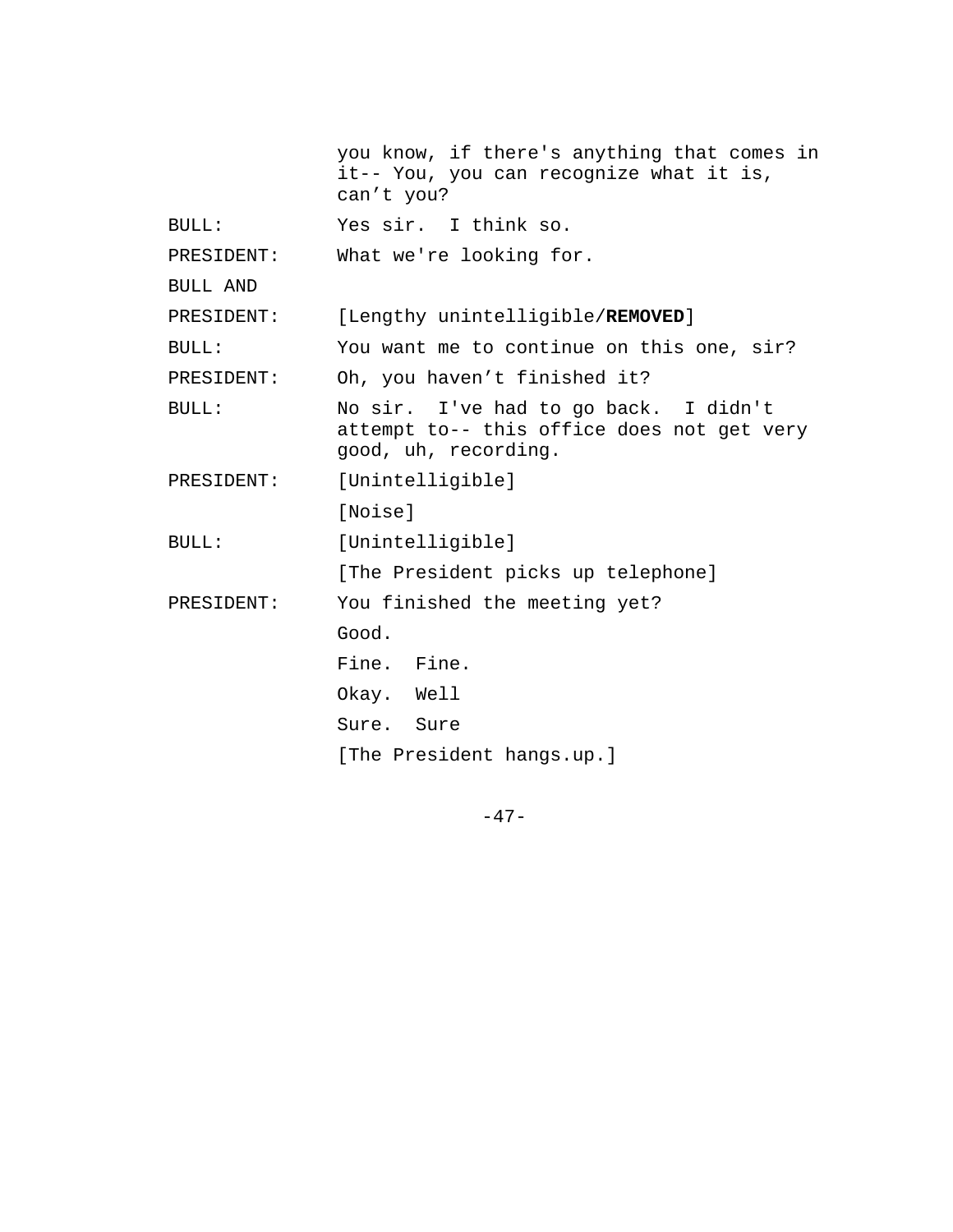[Pause. The President picks up telephone.] PRESIDENT: Hi Henry. You want the facts on some good news, huh. Oh yeah. Oh yeah. Oh good. Yeah, that's good. Good. You'll be there tomorrow, will you? I've got a heavy day today so I can't, uh, but-- Uh, that's what I meant-- eight thirty. Good. Good. Great. Great. Well we'll have a talk. Later, okay. That's, that's very interesting. Okay. [The President hangs up.] [Noise. Pause.] PRESIDENT: with regard to telephone calls, I think I looked through them in a more relaxed way. They're not so hard to listen

-48-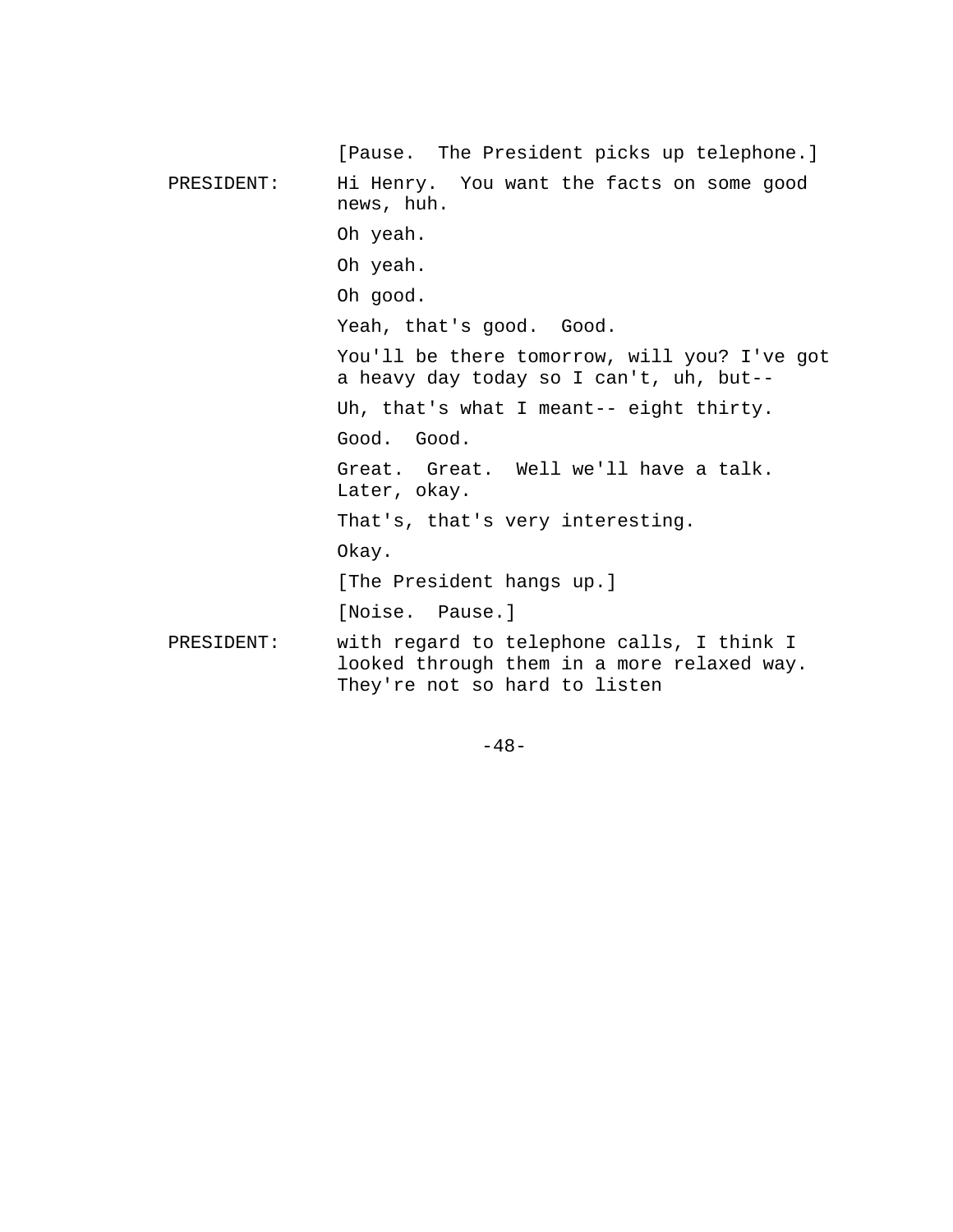|            | to. Do you have a machine for those, or--?                                                                                                                                                                                                                                    |  |
|------------|-------------------------------------------------------------------------------------------------------------------------------------------------------------------------------------------------------------------------------------------------------------------------------|--|
| BULL:      | Yes sir. The problem is, though, uh,<br>they're on one continuous tape. The tape<br>runs for about a month.                                                                                                                                                                   |  |
| PRESIDENT: | [Sighs]                                                                                                                                                                                                                                                                       |  |
| BULL:      | [Unintelligible/REMOVED]                                                                                                                                                                                                                                                      |  |
| PRESIDENT: | $Well1--$                                                                                                                                                                                                                                                                     |  |
| BULL:      | The telephone calls [unintelligible]                                                                                                                                                                                                                                          |  |
| PRESIDENT: | Yeah. Yeah. [Lengthy<br>unintelligible/REMOVED] You've got the<br>whole roll for the month of March?                                                                                                                                                                          |  |
| PRESIDENT: | [Unintelligible] two in April [Lengthy<br>unintelligible/REMOVED] We don't need the<br>April ones. [Lengthy<br>unintelligible/REMOVED] Get these done,<br>Steve [unintelligible]. How long do you<br>think you could get? [Unintelligible] What<br>you need? [Unintelligible] |  |
| BULL:      | Well, I think prob-, since [unintelligible]<br>just cut out the tape and [unintelligible]<br>splice it back [unintelligible]. It's only<br>one roll of tape. [unintelligible] John<br>Dean.                                                                                   |  |
| PRESIDENT: | order it now so that I could I have it by<br>tonight.                                                                                                                                                                                                                         |  |

-49-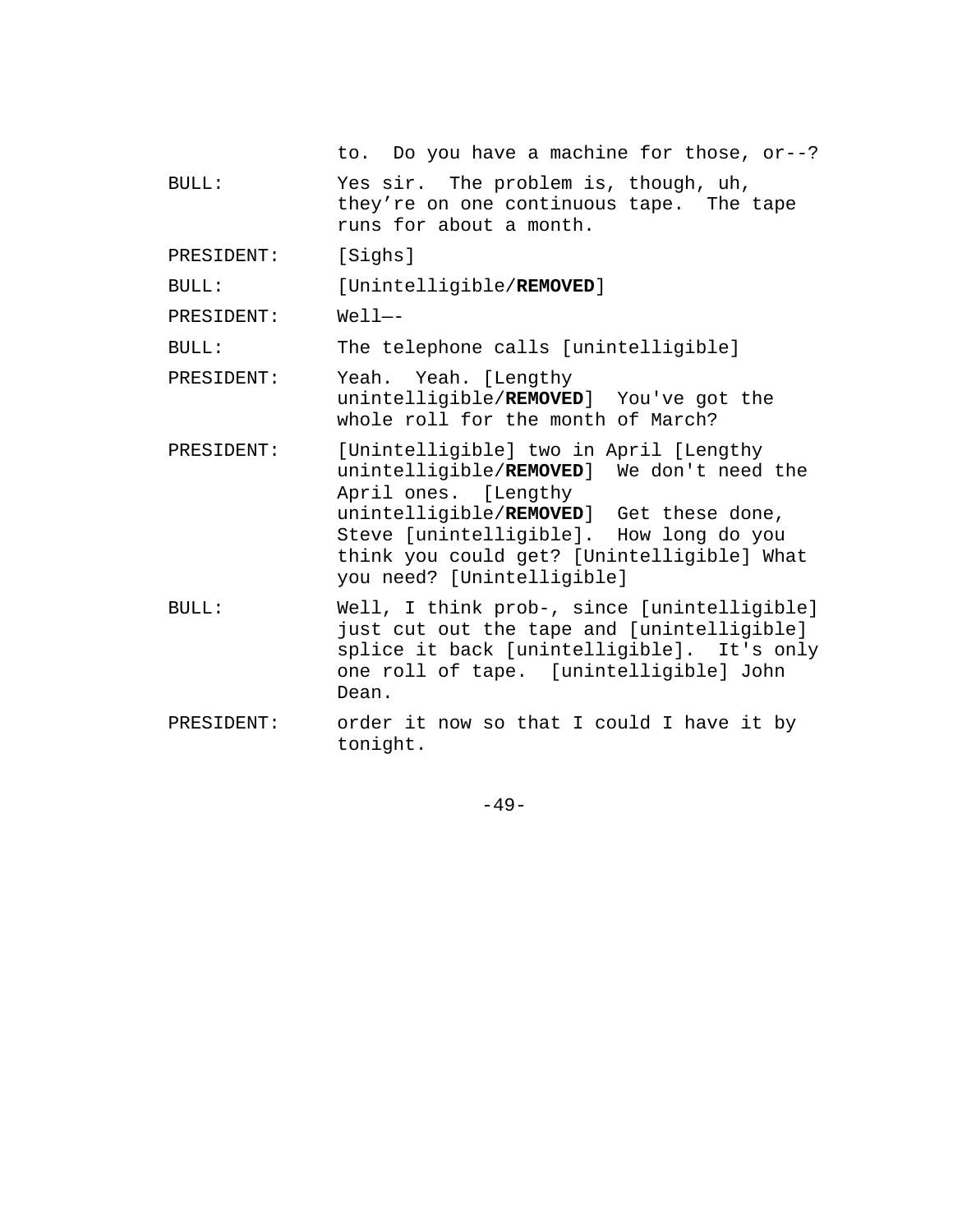| BULL:       | All right sir.                                                                                                                                   |
|-------------|--------------------------------------------------------------------------------------------------------------------------------------------------|
| <b>BULL</b> |                                                                                                                                                  |
|             | AND PRESIDENT: [Unintelligible/REMOVED]                                                                                                          |
| BULL:       | Well I can return the telephone call<br>tonight.                                                                                                 |
| PRESIDENT:  | Huh?                                                                                                                                             |
| BULL:       | You want me to return your telephone call--                                                                                                      |
| PRESIDENT:  | Why don't you finish uh-- What are you doing<br>now?                                                                                             |
| BULL:       | March fourteen.                                                                                                                                  |
| PRESIDENT:  | March fourteenth. You're, uh-- Moore and<br>Dean?                                                                                                |
| BULL:       | Yes sir. Moore and Dean. [unintelligible]                                                                                                        |
| <b>BULL</b> |                                                                                                                                                  |
|             | AND PRESIDENT: [Unintelligible/REMOVED]                                                                                                          |
| BULL:       | I'll do those two [unintelligible]                                                                                                               |
| PRESIDENT:  | Do what?                                                                                                                                         |
| BULL:       | Uh, I'll finish these, these two on the<br>fourteenth.                                                                                           |
| PRESIDENT:  | Yeah. Finish the two on the fourteenth.<br>That's right. Then, if you could turn to on<br>the, uh, the telephones. Get them so that I<br>$can--$ |
| BULL:       | [Unintelligible]                                                                                                                                 |
|             |                                                                                                                                                  |

-50-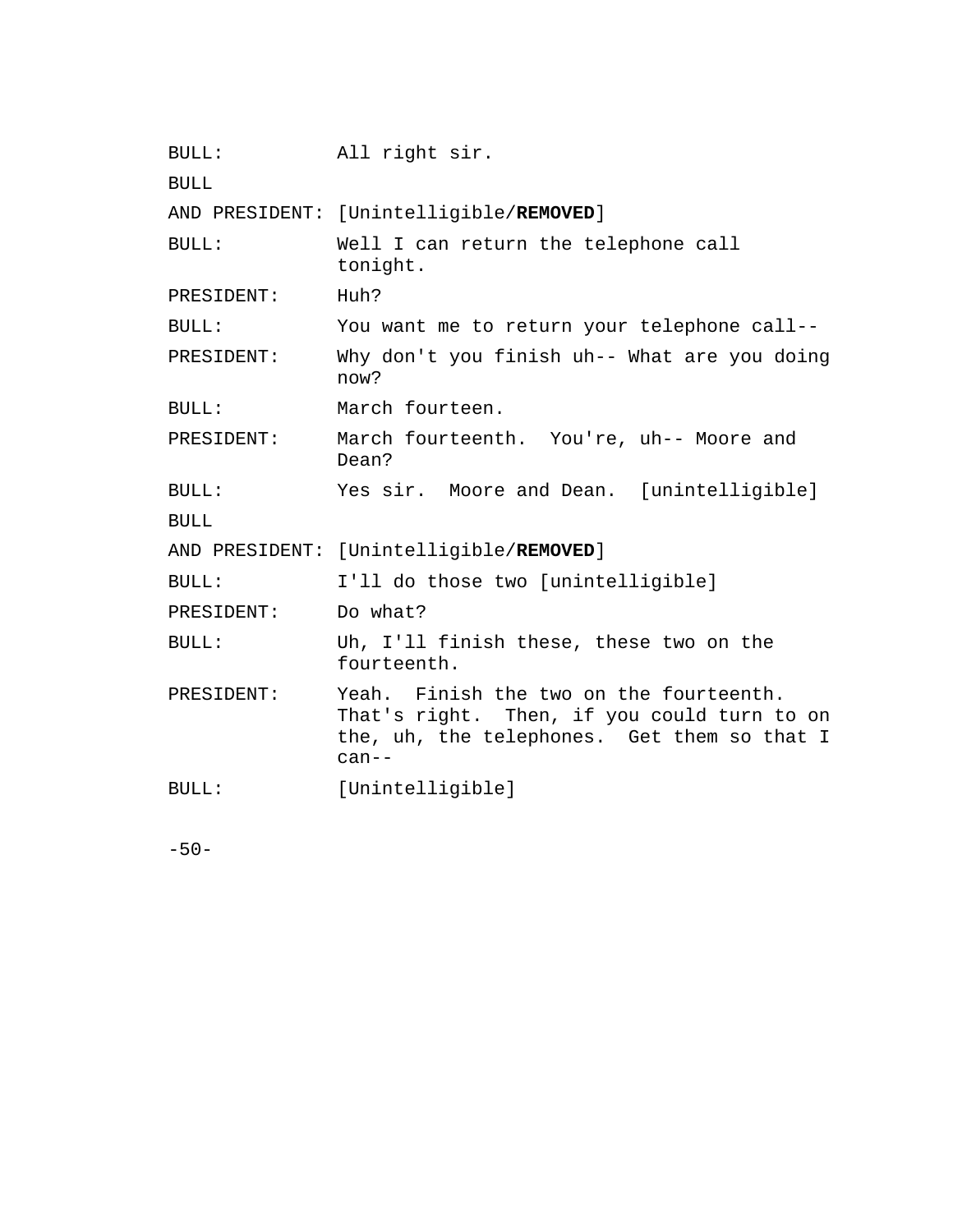| Oh, I could listen to the whole damn thing<br>in about an hour -the telephone calls. |
|--------------------------------------------------------------------------------------|
| Right sir. [Unintelligible]                                                          |
| Huh?                                                                                 |
| That's, that's why I had                                                             |
| I know.                                                                              |
| That's just, just March, and,                                                        |
| Yeah.                                                                                |
| you don't want any in--                                                              |
| I don't need the April call.<br>No.                                                  |
|                                                                                      |
| [Unintelligible/REMOVED]                                                             |
| [Unintelligible] now is thesixteenth.<br>Thirty-one minute meeting [unintelligible]. |
| [A telephone rings]                                                                  |
| Hello. Yeah.                                                                         |
| Hello. How'd your meeting go?                                                        |
| Fine. Good.                                                                          |
| You bet.                                                                             |
|                                                                                      |

-51-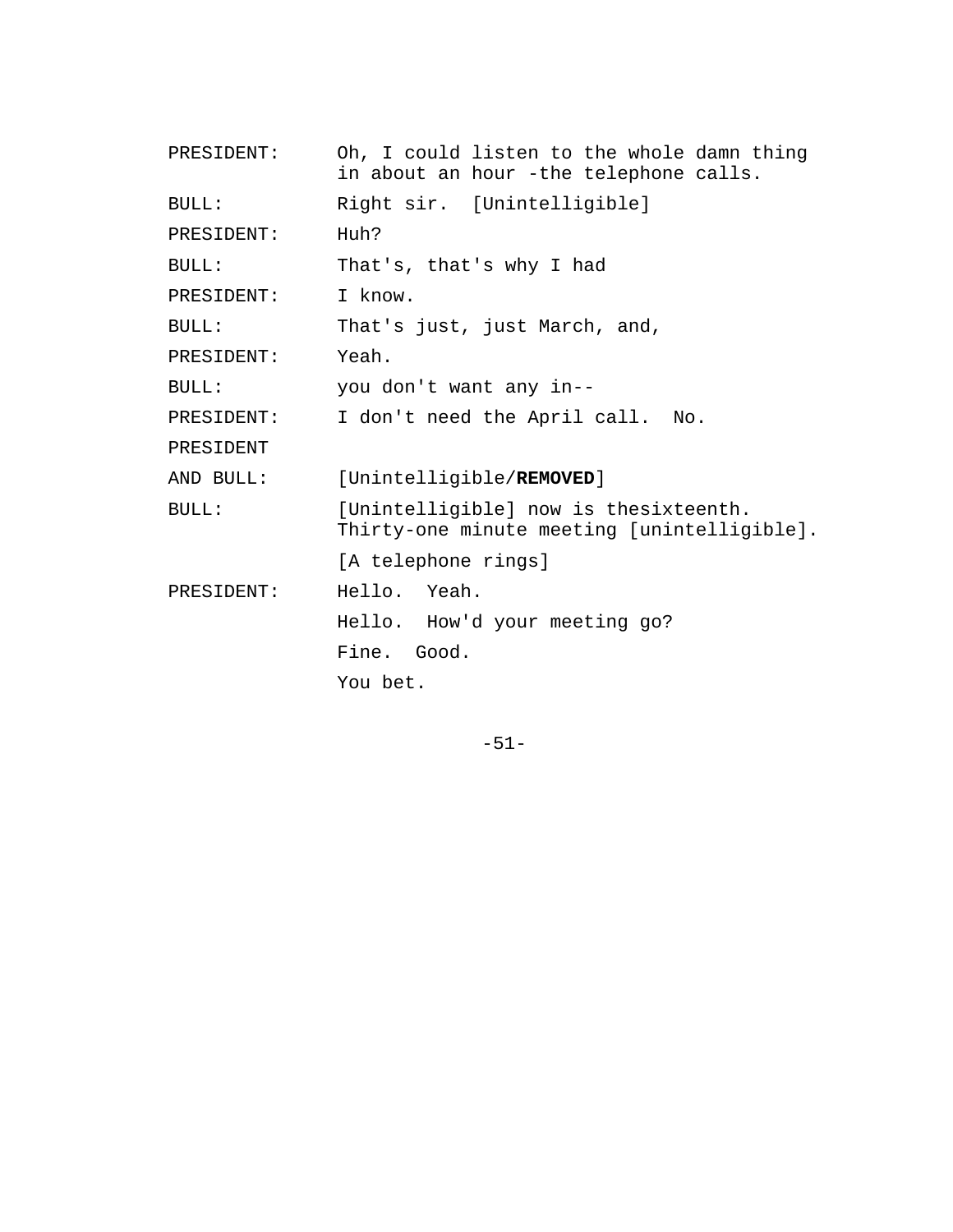Oh ho ho! That! No, I meant how'd your economic meeting go? And I meet with them tomorrow? Right. Right. Right Yeah. Yeah. Right. Right. Sure. Right. Yeah. Good. Yeah. Yeah. I wonder if they're putting us on there? I wonder if he could've just, uh, carried all out. Can, can Buzhardt tell him? [Unintelligible] Ha. Ha. What's [unintelligible] think? [Unintelligible] They're bluffing. Yeah. Good. Fred Buzhardt? Yeah. Yeah. Well, that's, that's, that's fine. Overlook this now. I mean, you know what it means.

-52-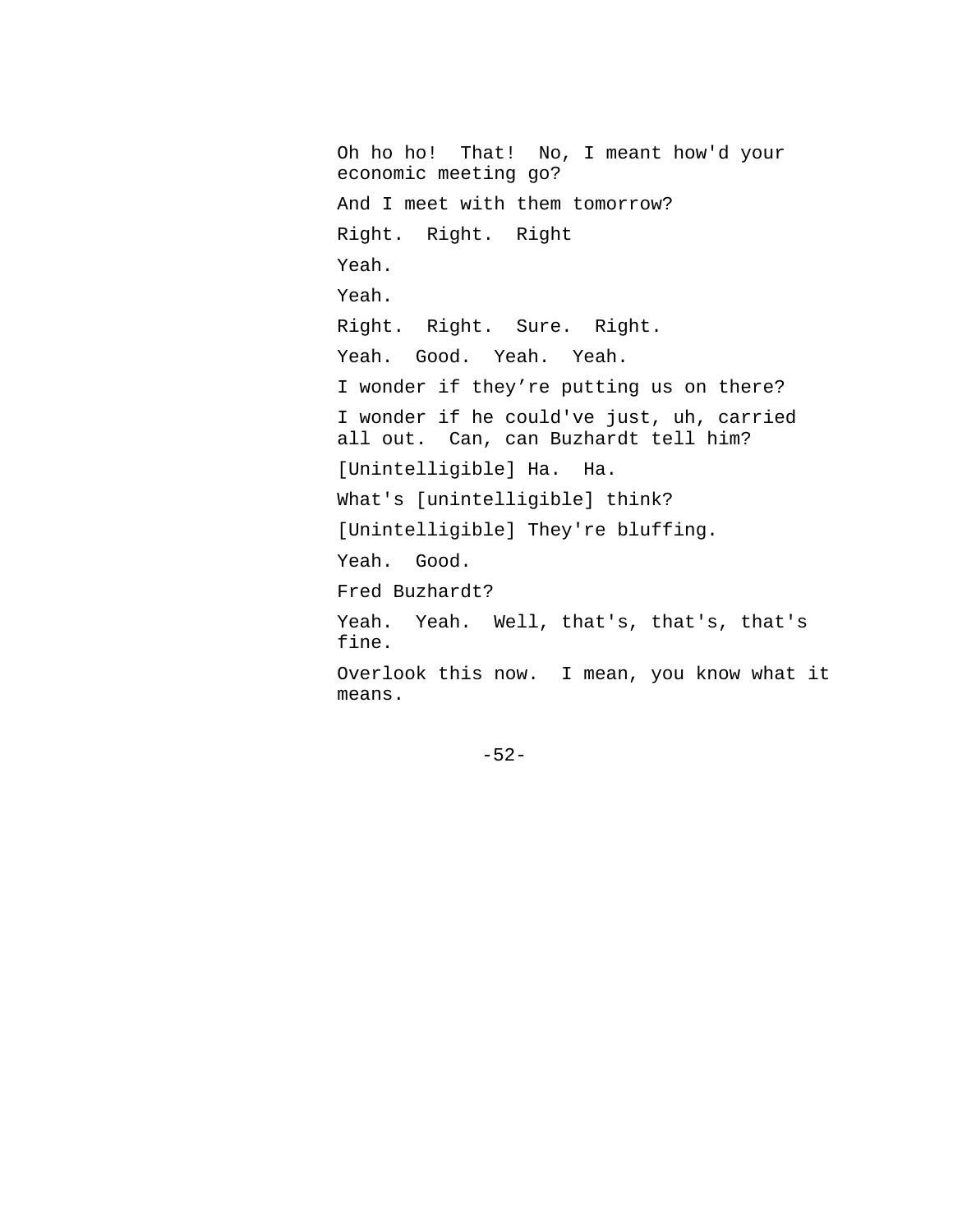Yeah. Great. I know [unintelligible] overlook it.

Okay. What I'm going through-- this is the hardest work I've ever done in my life.

Been at it seven hours now. I'm going to do it the rest of the evening [unintelligible] That all right?

PRESIDENT: I tell you this. Based on what I've seen so far, that, uh--

Damn fraud. The whole thing

But, uh, the only thing it uh—but if be something a little later [unintelligible] I'm-- only up to the fifteenth of March. Sixteenth of March.

I thought it was awful close when you were [unintelligible] and incidentally, there at least in two or three places, one before a press conference. I ask him how-- can I say that no one in the White House is involved? He said "Yeah."

And then I-- then he conducted the investigation [unintelligible] He told me that. And you know—- He-- I, I know that's what he told me. Nevertheless, we can't use this.

But at least there's your satisfaction.

-53-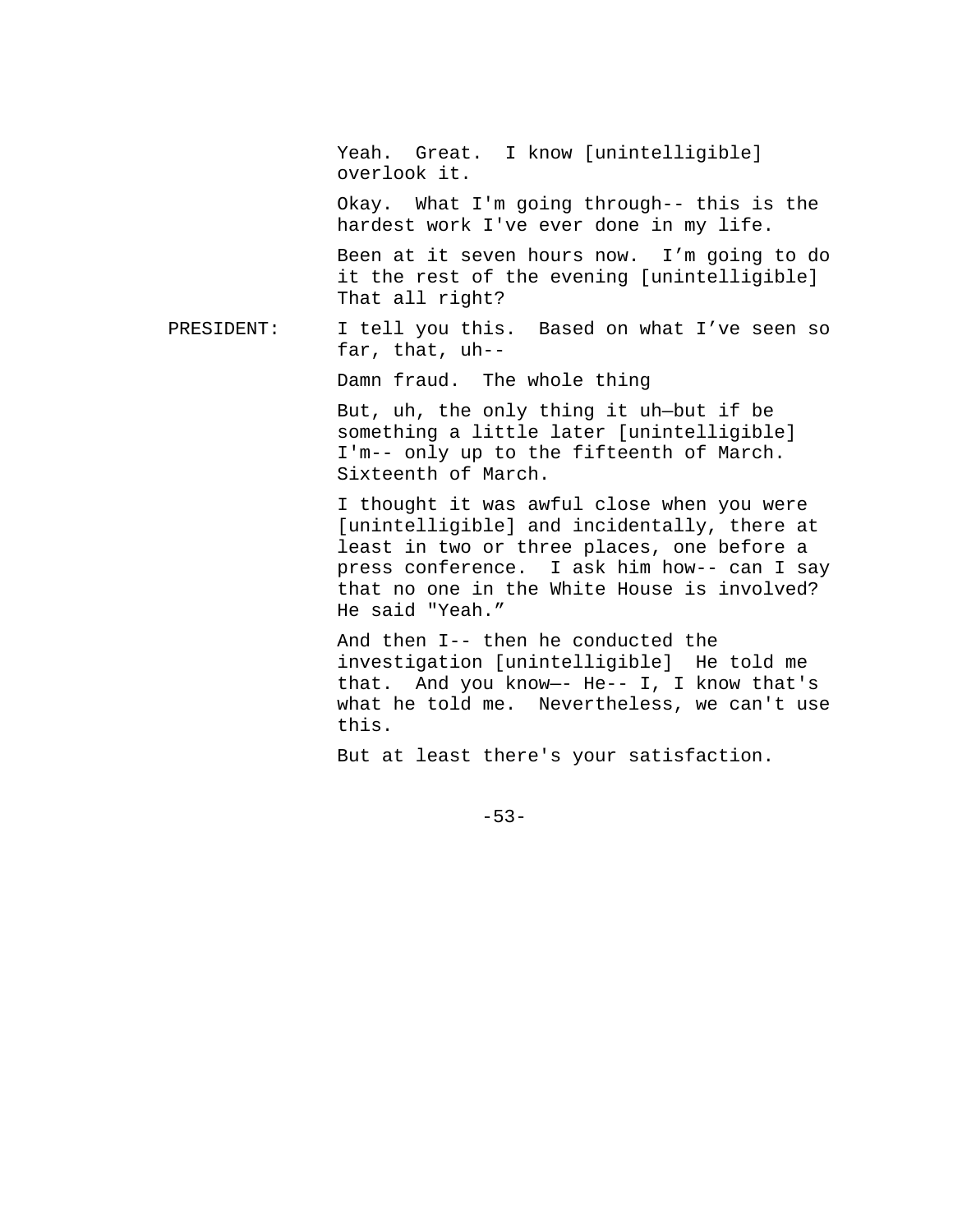The other thing-- The only-- the one, one point-- you know, in retrospect [unintelligible] but I was trying to run down-- just who the hell could be, could be there. Anyhow, I'll go down to [unintelligible] and, uh [unintelligible]. He was talking about how they, uh, uh, as we say, uh-- and he—- too ensconced. It was about the thirteenth.

Strachan.

Now, he didn't expand on it [unintelligible] but, what apparently he was refer-- and he indicated that Strachan had, uh, testified to the grand jury. And I said, "Well that, that doesn't tie Haldeman in?" "No, not necessarily." Uh, but, uh, the point is, huh, you see, what he was apparently saying was that if Strachan got the [unintelligible] information [unintelligible]. At the time it made no impression on me at all. It didn't make- it didn't even ring any bells, you know what I mean. On the other hand, looking back, I suppose Dean could say "I [unintelligible] the fact that Gordon Strachan [unintelligible]

Point is, I then probably talked to Haldeman about it [unintelligible] [laughs] He did.

Yeah. Well, anyway, I'll go ahead and do this first if you think it's [unintelligible]

 $-54-$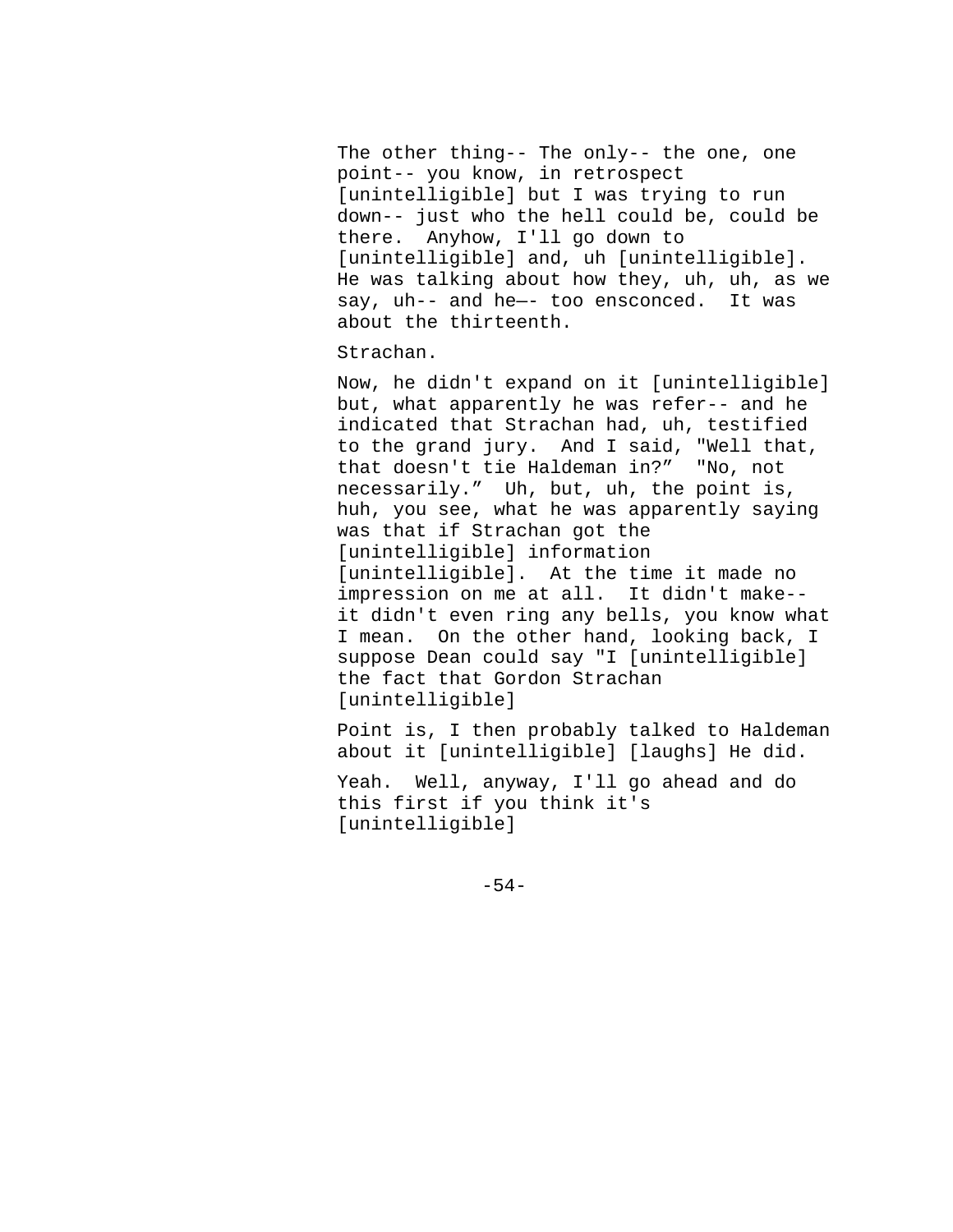| But I think there's a lot of bluff in this<br>God damn thing, you know what I mean.                                                                                                                                                       |
|-------------------------------------------------------------------------------------------------------------------------------------------------------------------------------------------------------------------------------------------|
|                                                                                                                                                                                                                                           |
| If, if I did, uh-- we've had all these<br>meetings of cover-up, but now, you know,<br>they're-- if you read-- listen to it now,<br>you can see what the son-of-a-gun was up to.<br>Uh, you can see that he was involved, but<br>you know. |
| Yeah. He had some but you see, I didn't<br>think of it at the time. Never, never<br>occurred to me.                                                                                                                                       |
| Okay.                                                                                                                                                                                                                                     |
| [The President hangs up.] [Pause.]                                                                                                                                                                                                        |
| Excuse me, Steve. Hi. When I finish with<br>PRESIDENT:<br>this one will you be here ready with another<br>one? Fine. [Unintelligible/REMOVED] Thank<br>you.                                                                               |
| [Noise. Pause.]                                                                                                                                                                                                                           |
| Where do you stand now?<br>PRESIDENT:                                                                                                                                                                                                     |
| [Unintelligible]<br>BULL:                                                                                                                                                                                                                 |

-55-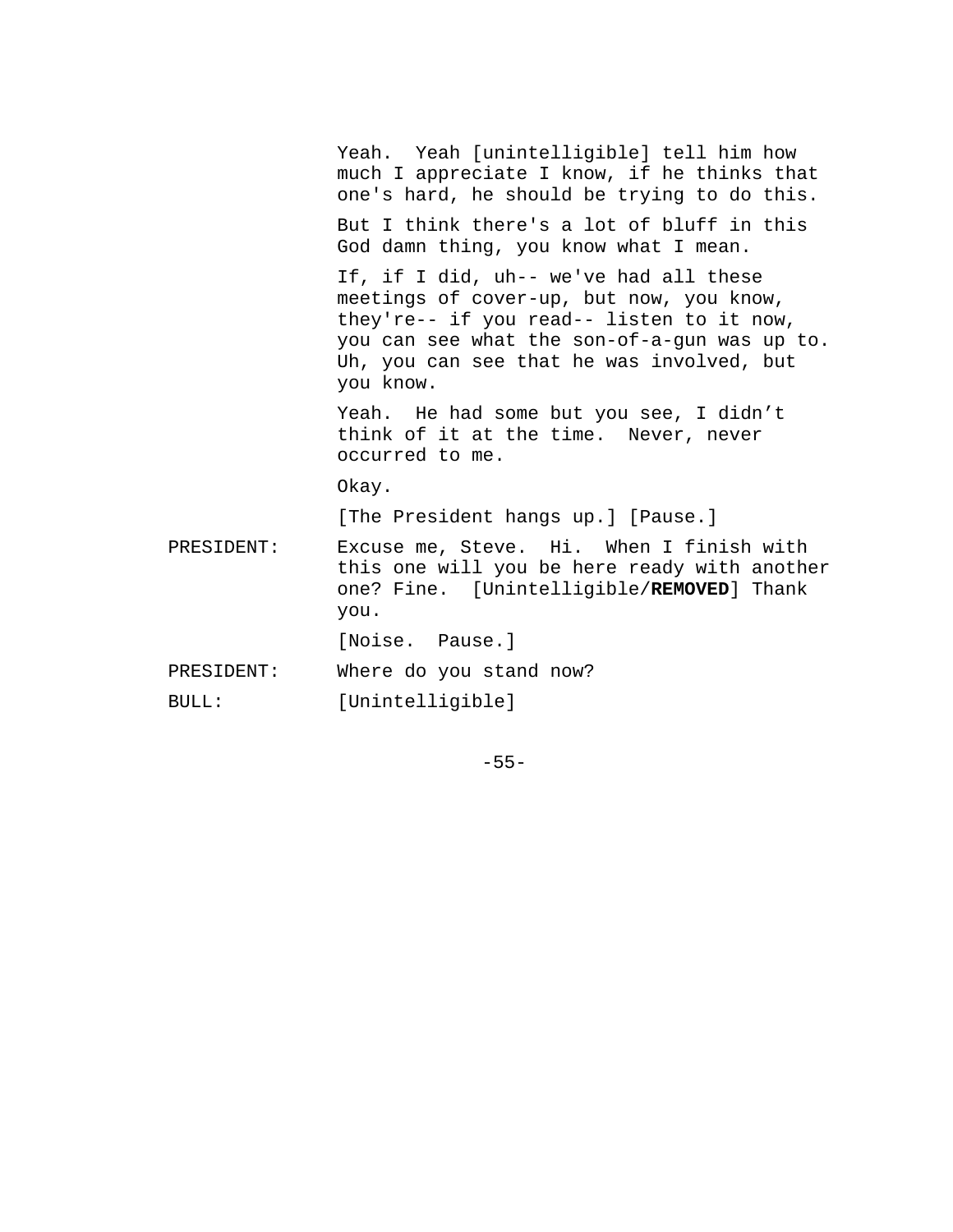PRESIDENT: That's the seventeenth.

PRESIDENT

AND BULL: [Unintelligible]

PRESIDENT: Did you finish transcribing the one you had?

BULL: Yes air. That particular one ended very shortly thereafter.

PRESIDENT: Yeah. Nothing more on it. [unintelligible] the press conference.

BULL: Yes sir.

PRESIDENT: You'll do-- you're going to do another one. though, are you?

BULL: Yes air, on the-- it's the [unintelligible] press conference also.

PRESIDENT: [Unintelligible]

BULL: Yes sir. Try to edit down those calls, so--

PRESIDENT: Hm?

BULL: If I, if I can edit down those telephone calls [unintelligible] simpler for you to--

PRESIDENT: Yeah. Yeah. I know. I would say, though, that also talking-- you know, if I can get the God damn thing so

-56-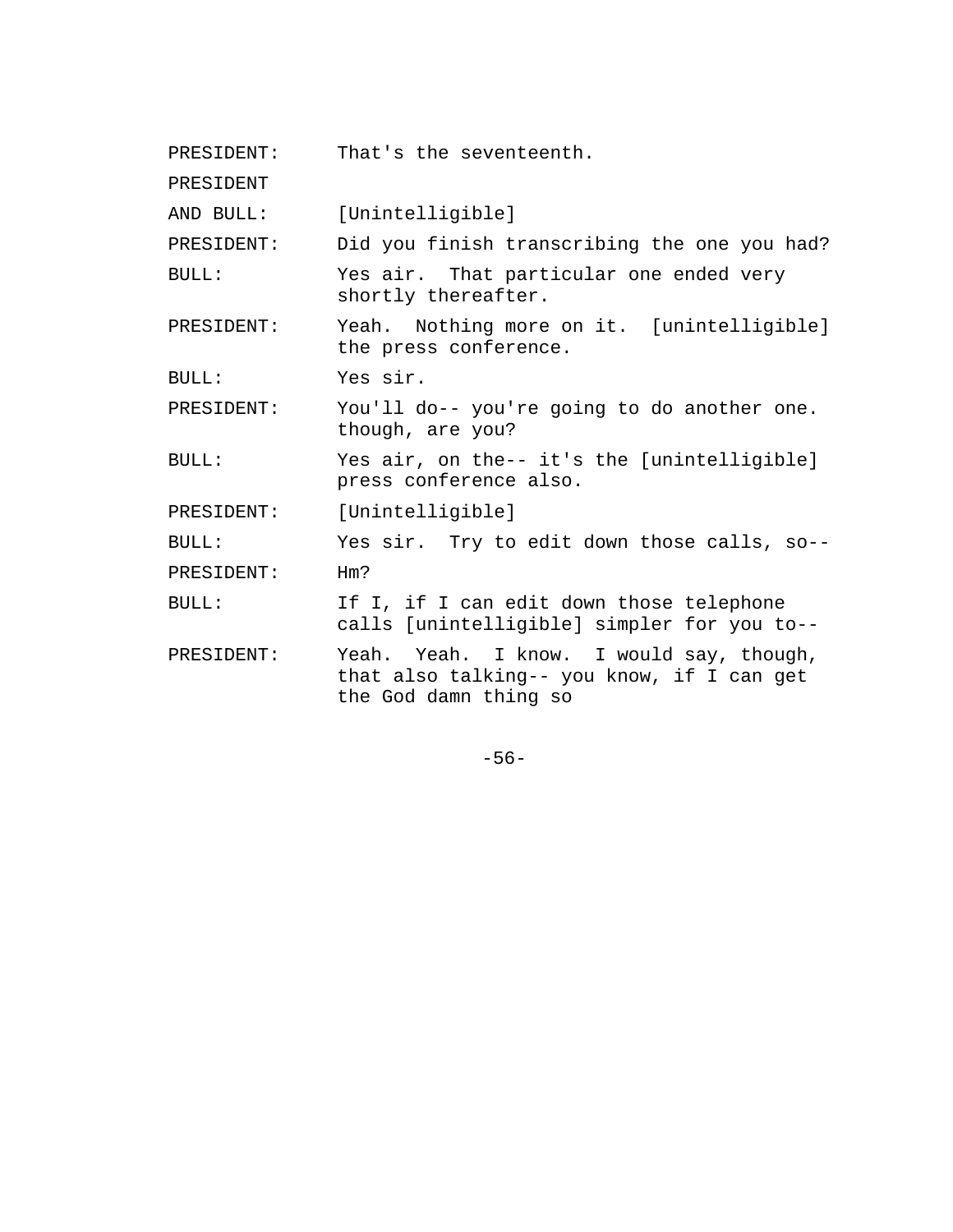|            | that I could, uh, listen to them--                                                                                                                |  |
|------------|---------------------------------------------------------------------------------------------------------------------------------------------------|--|
| PRESIDENT  |                                                                                                                                                   |  |
| AND BULL:  | [Unintelligible]                                                                                                                                  |  |
| PRESIDENT: | Where do you stand on them? The ones you're<br>supposed to do but you didn't even listen<br>to.                                                   |  |
| BULL:      | [Unintelligible] the, uh, March fourteen.                                                                                                         |  |
| PRESIDENT: | Yeah. [coughs]                                                                                                                                    |  |
| BULL:      | You want do the March, uh, seventeenth down<br>here.                                                                                              |  |
| PRESIDENT: | You can do the fifteen th, too, can t you?                                                                                                        |  |
| BULL:      | I'll do the fifteenth.                                                                                                                            |  |
| PRESIDENT: | Can you do that, too?                                                                                                                             |  |
| BULL:      | Yes sir.                                                                                                                                          |  |
| PRESIDENT: | Uh, you do all of them. You do the<br>Moore/Dean meetings over there<br>[unintelligible] I'll do this stuff now.<br>[unintelligible) Let me know. |  |
| BULL:      | Yes sir.                                                                                                                                          |  |
|            | [Noise. Pause.]                                                                                                                                   |  |
| PRESIDENT: | Vanilla please.                                                                                                                                   |  |

-57-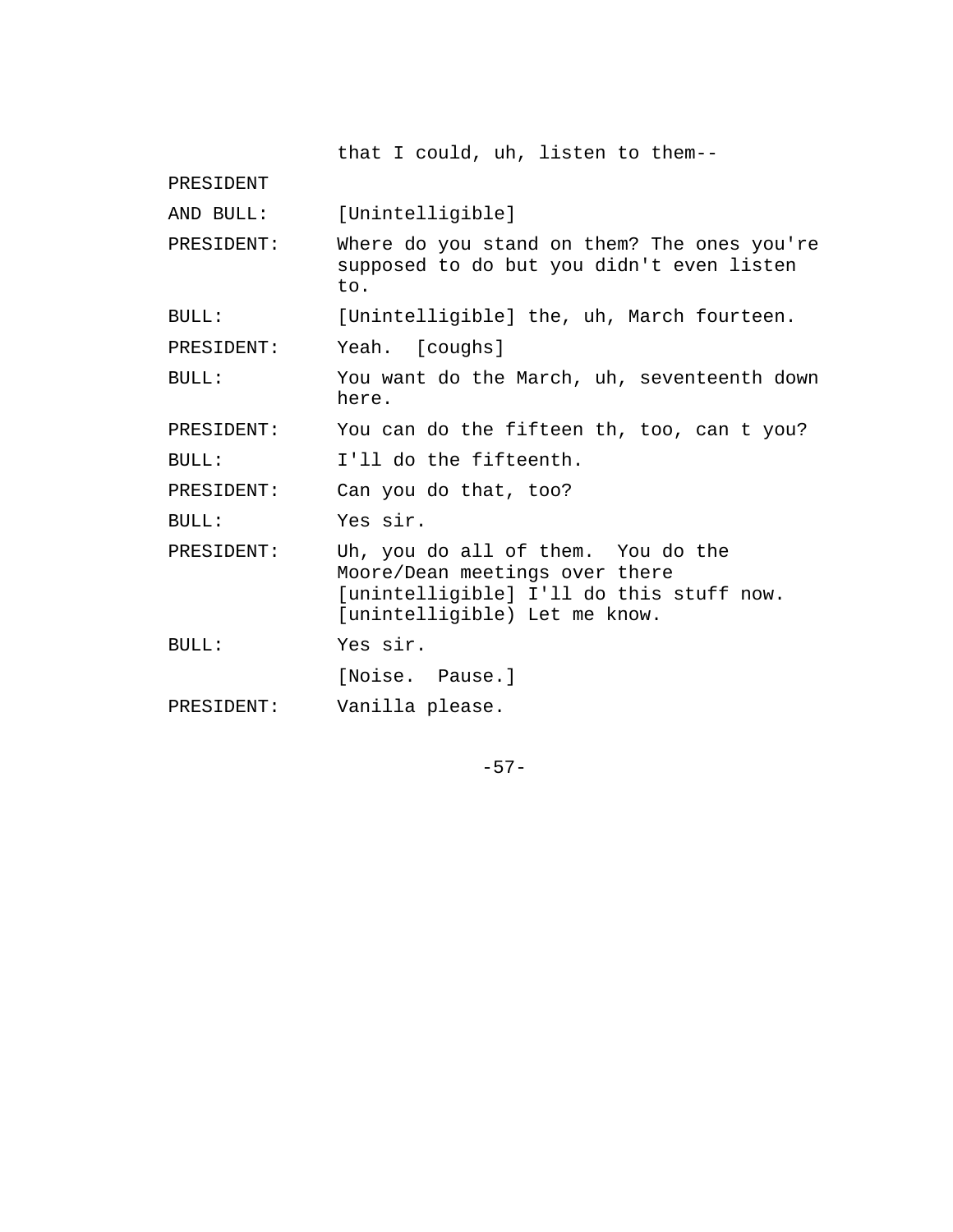WALTER: Yes air. PRESIDENT: Vanilla. Hello [unintelligible] and, uh, give me a new one, that's run out. Oh fine. Good. [Noise. Pause.] PRESIDENT: Steve BULL: Yes sir. PRESIDENT: Steve. This one, uh, I, I, I., guess I'll have you check it here. [Unintelligible/**REMOVED**] so maybe you can- can take it now, uh-- BULL: Yes sir. PRESIDENT: [Unintelligible] Yeah, and see whether it's longer than that or not. Don't, uh don't need to listen to it, understand. Just pick up the first, uh, you know you got the number from the first. BULL: Yes sir. PRESIDENT: Well, let me show you how. Give me the number of the first. [unintelligible] What is the number for the first? BULL: Oh, where this began?

-58-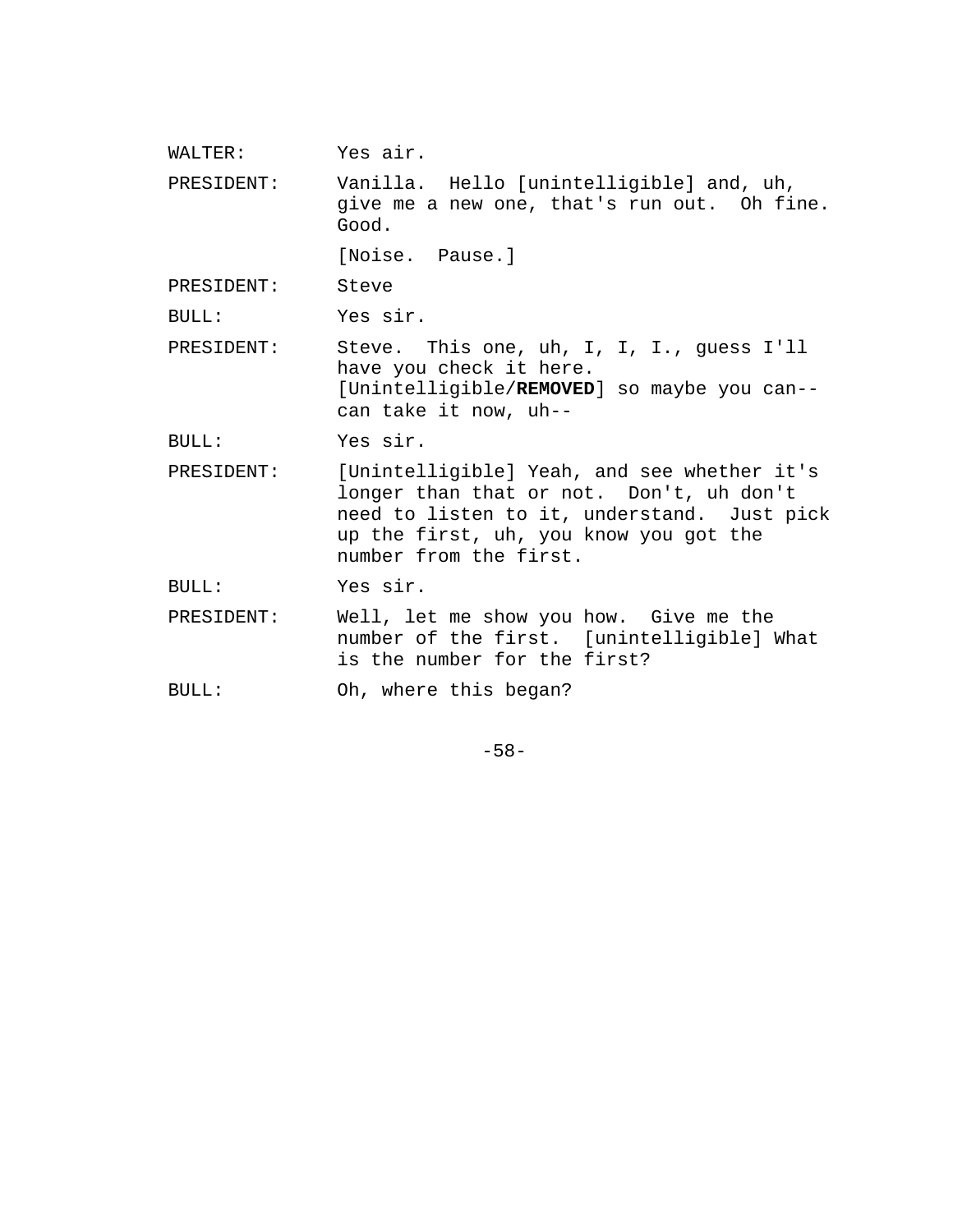| PRESIDENT: | Yeah. You know.                                                                                                                               |
|------------|-----------------------------------------------------------------------------------------------------------------------------------------------|
| BULL:      | I'm sorry, I, I don't have it down.<br>[unintelligible]                                                                                       |
| PRESIDENT: | We'll have a hell of a time--                                                                                                                 |
| BULL:      | I can vouch for that (unintelligible) it was<br>the end of Haldeman conversation, just as<br>you left.                                        |
| PRESIDENT: | Okay. Check out [unintelligible] see if<br>I've missed something.                                                                             |
| BULL:      | We did lose the, uh, second Moore<br>conversation-- Moore, uh, Ziegler-uh, uh,<br>Moore, uh, Dean conversation from here, for<br>some reason. |
| PRESIDENT: | We lost it?                                                                                                                                   |
| BULL:      | We lost that one, and we don't have the<br>telephone call which he made from Camp David<br>to John Dean-- a twenty-four minute call.          |
| PRESIDENT: | That's all right. Do we have the ones, uh,<br>from Key Biscayne?                                                                              |
| BULL:      | No sir.                                                                                                                                       |
| PRESIDENT: | We don't have those recorded, right?                                                                                                          |
| BULL:      | We don't have those.                                                                                                                          |

-59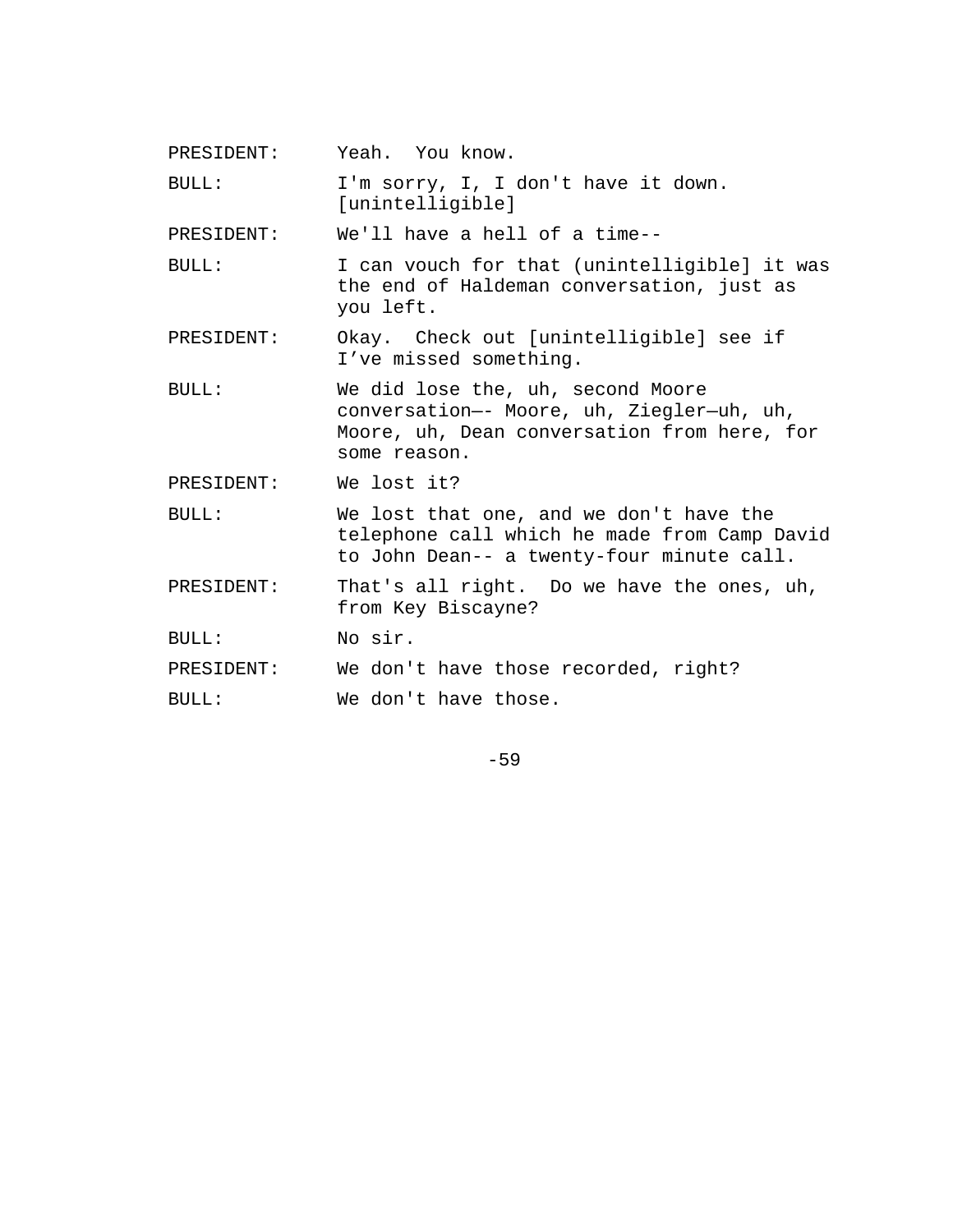| PRESIDENT: | Okay. |
|------------|-------|
|------------|-------|

[Pause]

PRESIDENT: Find out what it was? Oh, come in.

ZIEGLER: Yes sir.

PRESIDENT: Sorry.

ZIEGLER: That's all right. [unintelligible]

PRESIDENT: Yeah. [unintelligible]

ZIEGLER: No, they said, you know the dix haven't come back sir.

-

PRESIDENT: No. [unintelligible] Well, I guess I'll have one now. Hah! Working my butt off here. This is hard work. [unintelligible]- no, no, no, no, no. No, he's, he's got it. Going to bring it anyway. Whew! Hah! Damn it's hard work.

ZIEGLER: It sure is [unintelligible]

PRESIDENT: I've always wanted to do it.

ZIEGLER: It's so worthwhile to do.

PRESIDENT: Well, it is. You learn a few things, in retrospect. You can see what the hell was going on.

-60-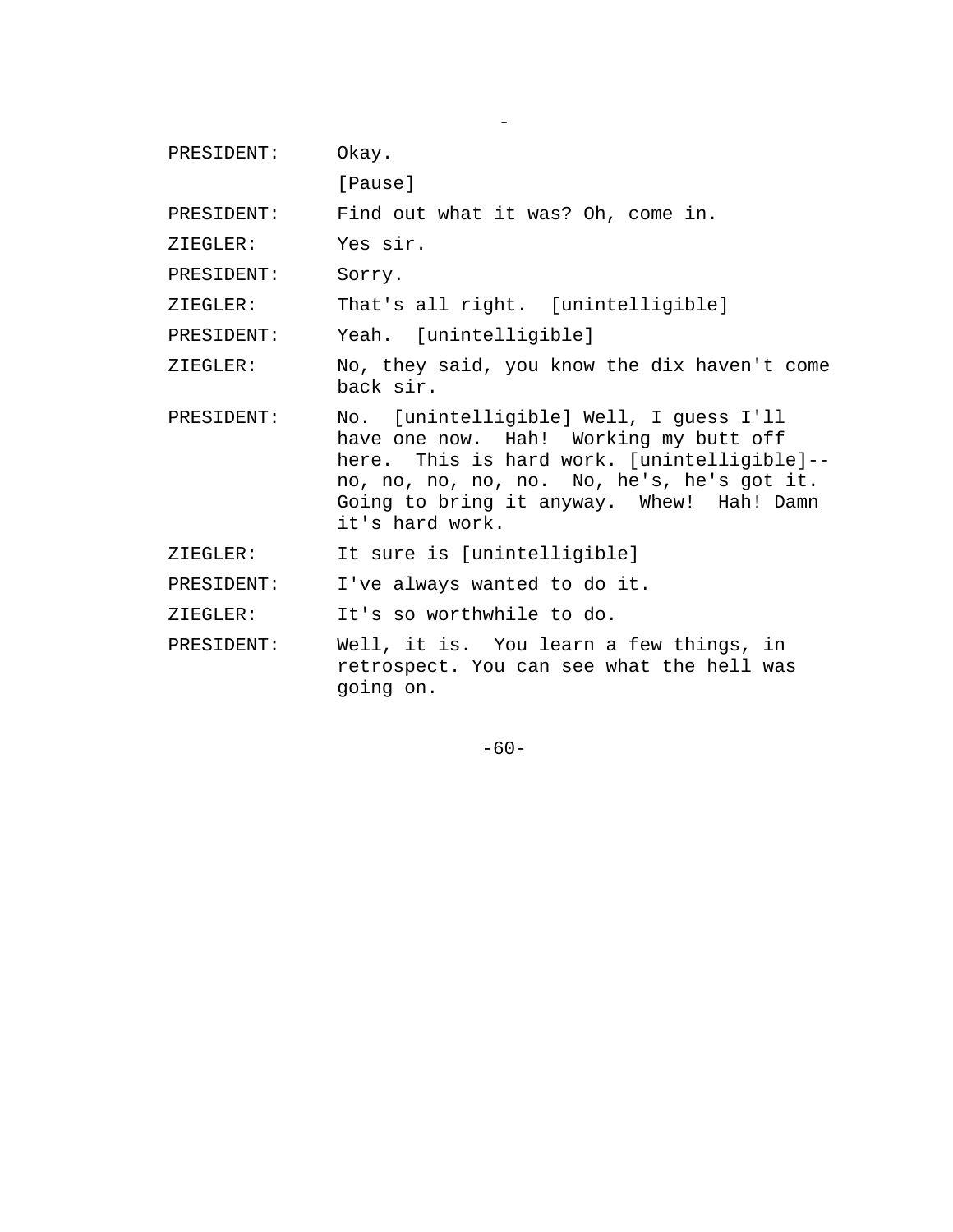- ZIEGLER: Yeah. Sure.
- PRESIDENT But at the time you didn't see it. Bring us a scotch and soda, please. First, uh, for whatever it's worth, uh, Buzhardt has been through Dean's file, and there isn't a God damned thing it.
- ZIEGLER: That's what he thought. You said that.you can get a mark on a man [clears throat] if you see him working, and I didn't think he was a disciplined type to do that. I would see him at work, see him come-- know how he handled the [unintelligible] and so forth. You know, that's what I thought.
- PRESIDENT: Now, with regard to our meetings that we have here, uh, just to give you a quick run-down: [sighs] Up until about the s-, the s--, seventeenth, [unintelligible] seventeen, [unintelligible] there was no discussion whatever of basic conceptions of Watergate.
- ZIEGLER: [unintelligible] March?
- PRESIDENT: Yes. Then there started the discussion of substance. Then, it wasn't until the twenty-first, however, that I turned my [unintelligible] 'cause that's when he came in with the cancer in the heart of the presidency

-61-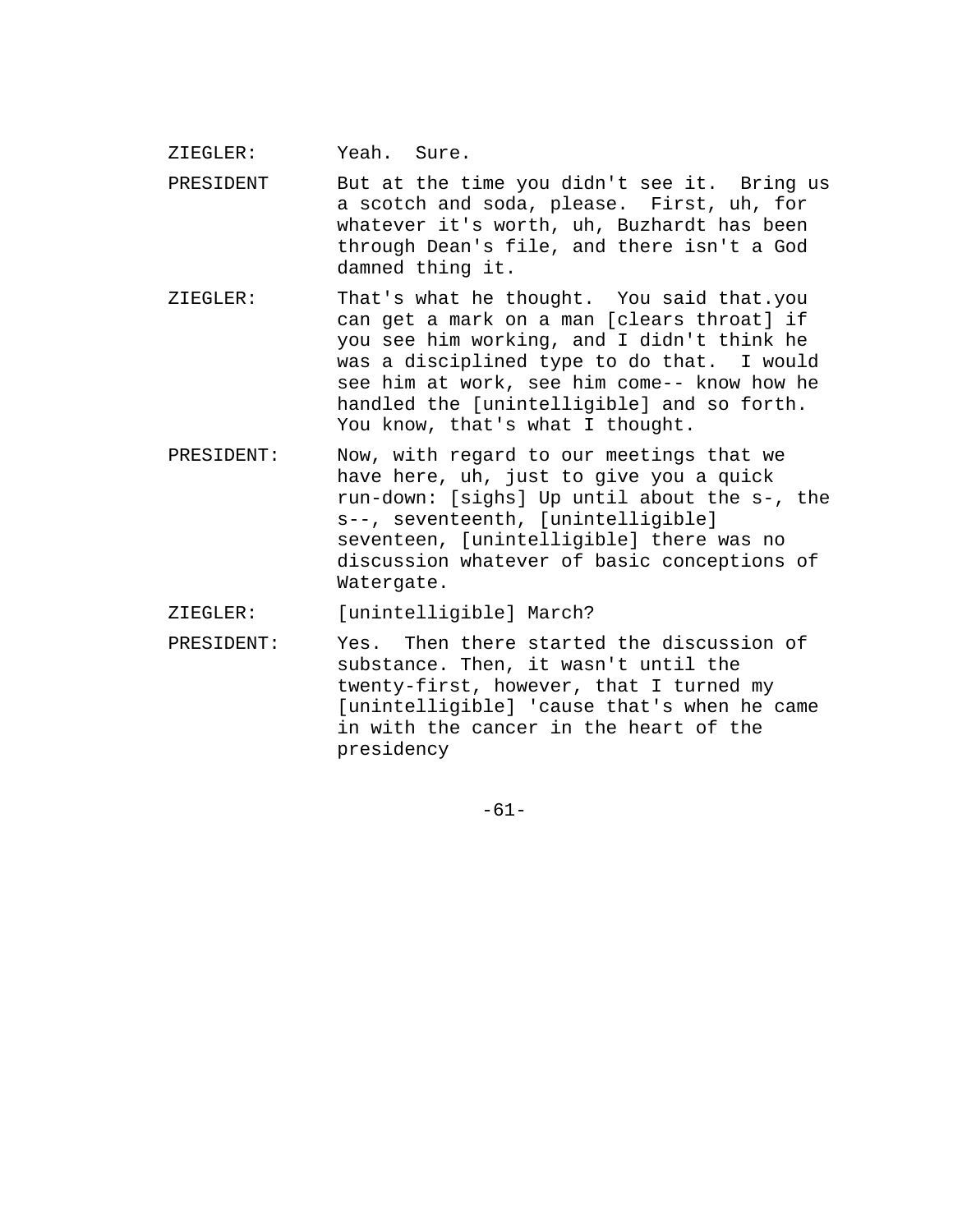thing. That didn't [unintelligible]. So, you'd be interested to know that-- uh, unfortunately I do not have the telephone logs for calls I made, I made-- I called him a couple of times from Camp David, and I called him a couple of times from Key Biscayne, in addition to the time I was with you. We don't have any recordings of those.  $So --$ 

ZIEGLER: But I recall pretty clearly what you said.

PRESIDENT: No. No, you remember that one, but I called him a couple of other times.

ZIEGLER: Yes.

PRESIDENT: The twenty-third. So he may have something there. I don't think he's be [unintelligible] do you?

ZIEGLER: No.

PRESIDENT: But if he did, he did.

ZIEGLER: But that was, that was,

- PRESIDENT: In the [unintelligible) period.
- ZIEGLER: it was after the twenty-first.
- PRESIDENT: Twenty-third, yeah. Well, no, it wasn't earlier. [unintelligible]

-62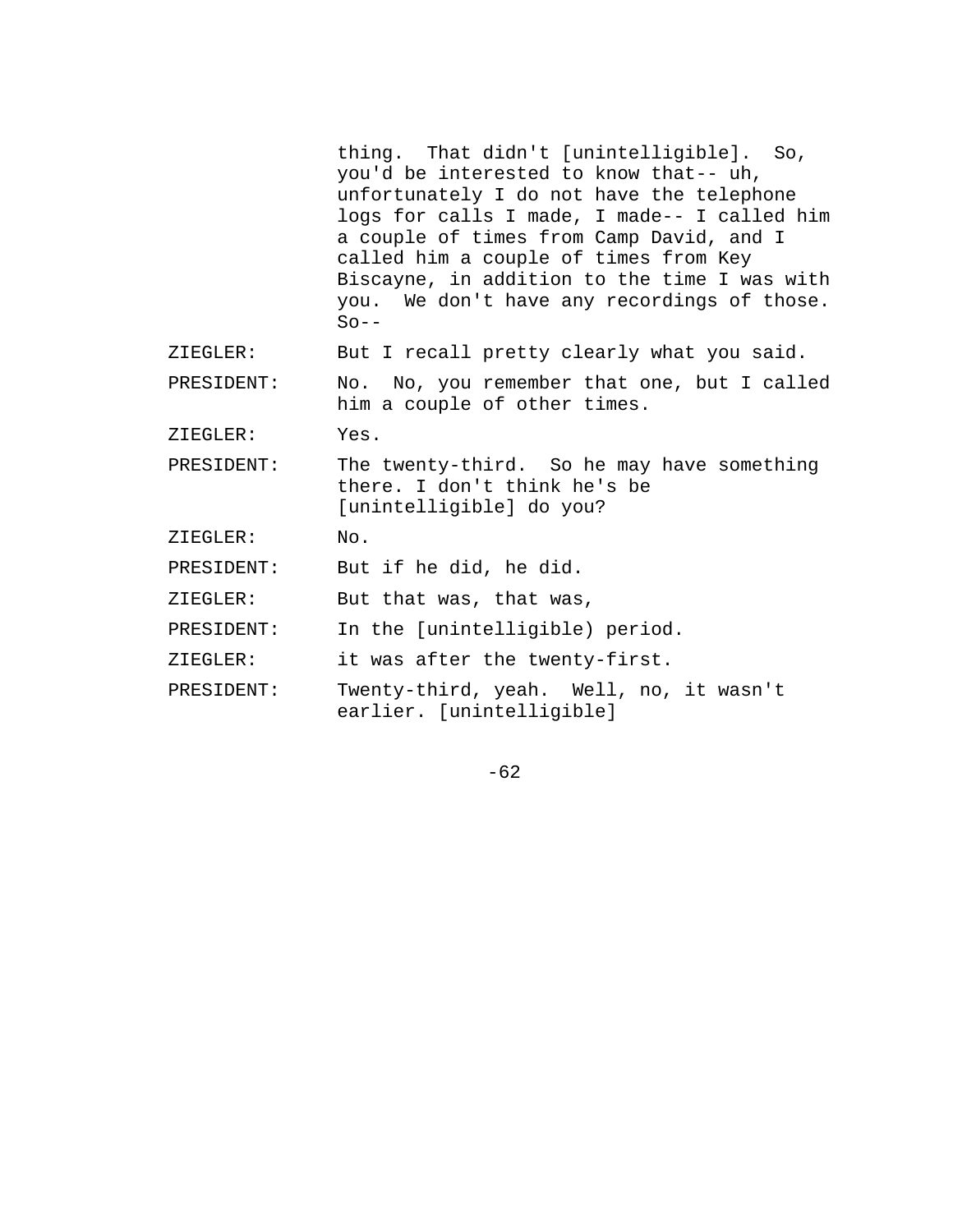BULL: [Unintelligible] time was incorrect [unintelligible]

PRESIDENT: Time was incorrect?

BULL: Yes sir.

PRESIDENT: But, I'm through with that

BULL: You're though with that. Would you like to take break for a while sir?

PRESIDENT: Yes. I'm going to take it right now. Now, get me, though, the next one.

BULL: You want the next one set up? Sir?

PRESIDENT: Where are you now?

BULL: You're up to the seventeenth. You just finished the seventeenth. [Unintelligible/**REMOVED**]

PRESIDENT: If you could get these calls--

BULL AND

PRESIDENT: [Unintelligible/**REMOVED**]

PRESIDENT: Well, like I say, I don't need the twenty-first, 'cause Haldeman's got the notes on that one. Why don't you give me- let's try this one. Right here. It'll be--

BULL: March thirteenth [unintelligible]

-63-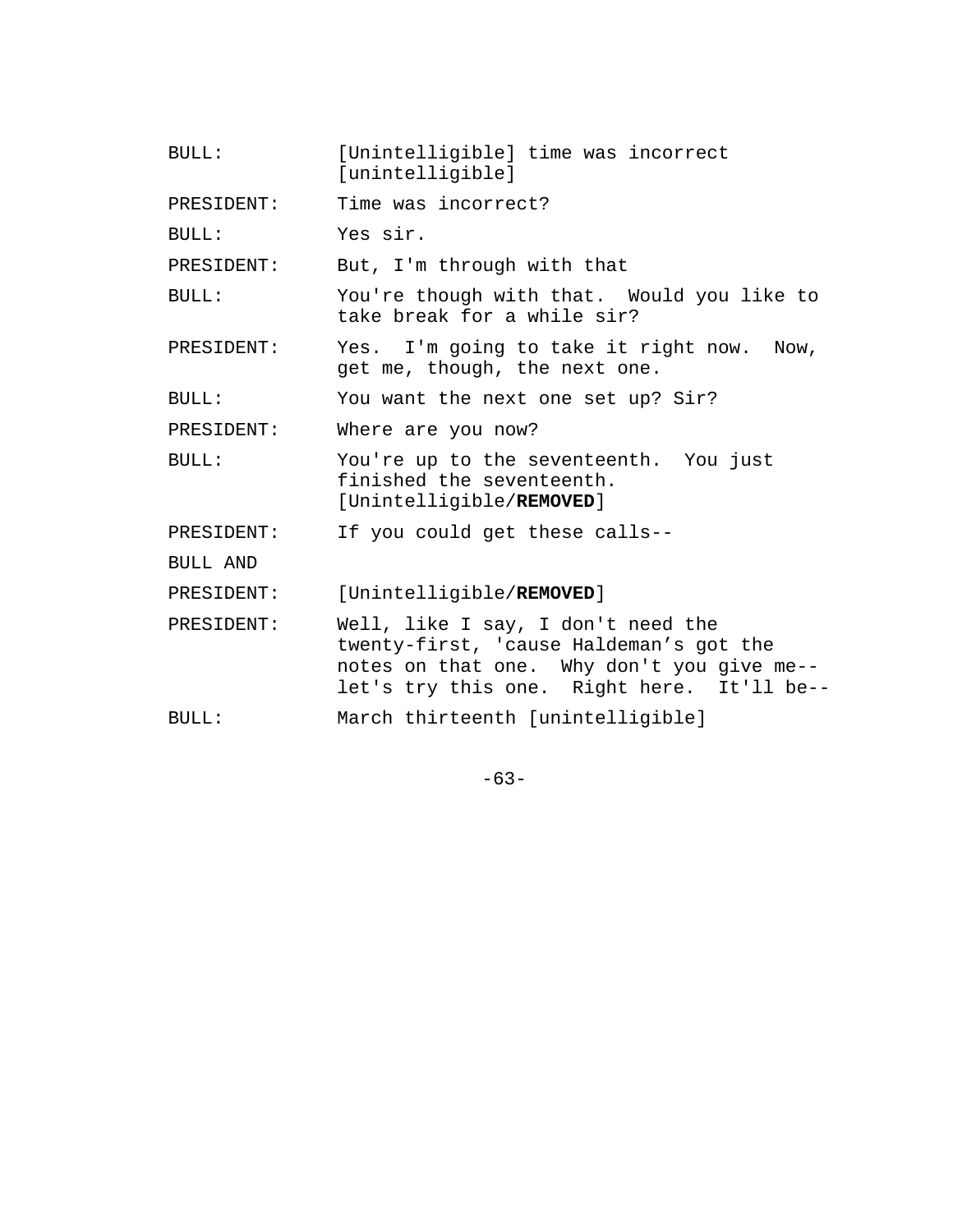PRESIDENT: This unfortunately doesn't say whether it's the EOB or the OVal, Oval-- it doesn't say [unintelligible] Have those two ready. [unintelligible]

[Bull leaves]

Yeah. Like everything else, it's not a perfect case a pretty good one [unintelligible]

ZIEGLER: Yes.

PRESIDENT: The total nonsense that at forty-one meetings we talked about cover-up in fact [unintelligible], you know, about, uh, Watergate. On the twenty-seventh, the first time we met-- you don't need to make notes-- Well, I, I wrote twenty-eighth, because I did that one first. Was about Executive Privilege. And we went on and on and on. Uh, his idea of sending Stans out as a stalking horse, you know, and, uh, and, uh, who is to, uh, uh-- how to deal with Baker. Dean-- he will be able to talk about that. Uh, uh, I didn't know Gray well, socially. All that crap. Uh, Colson [unintelligible] about bringing a lawsuit. He had vulnerability [unintelligible] in other ways. [unintelligible] That whole suit should be dropped. I said it would be fine if they would. That was all, you know what I mean, for Christ sakes. [Unintelligible] uh, "The President's not

-64-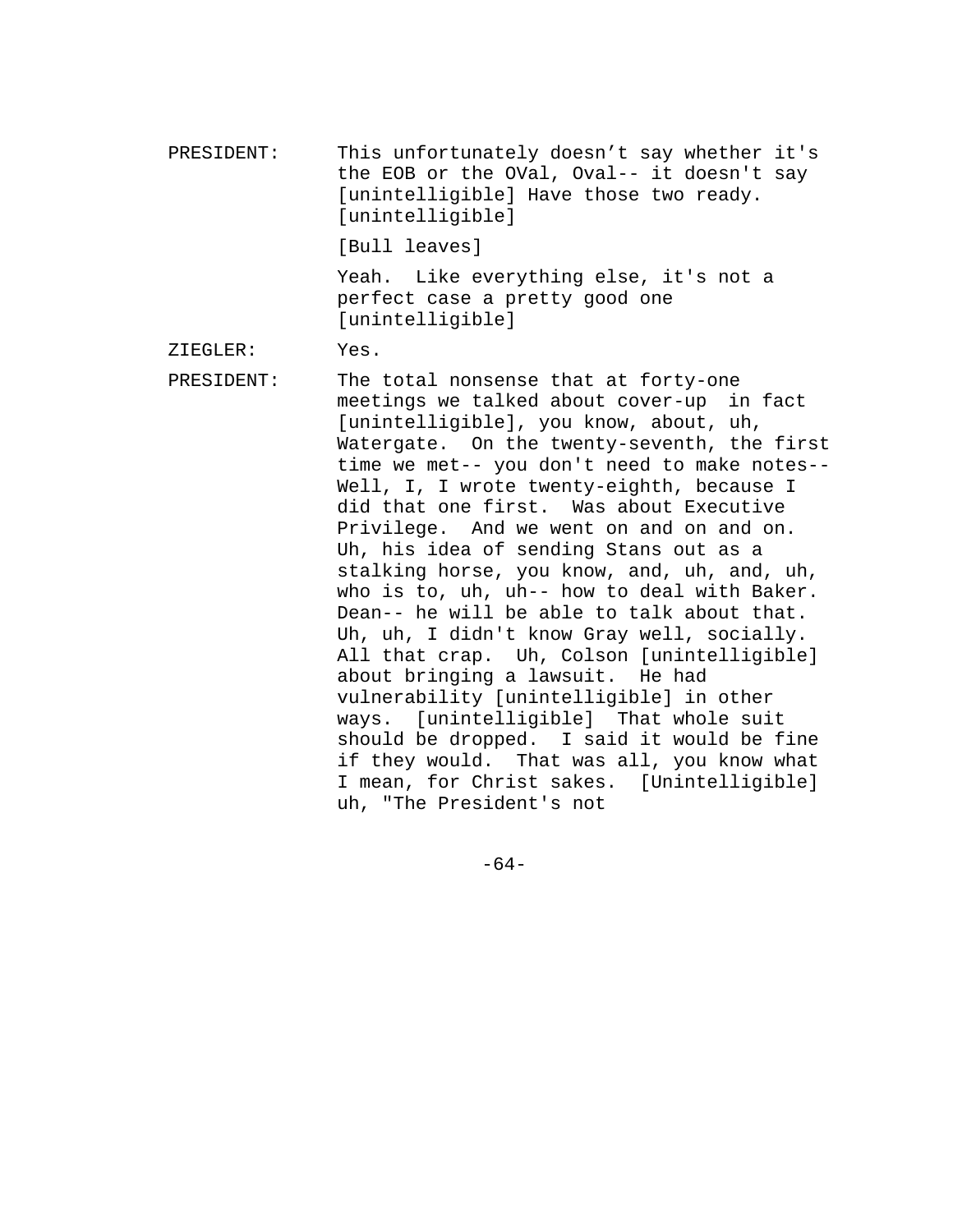going to hide any Information," says Dean. [unintelligible] and incidentally, they're going to be, If they're going to get partisan then he'd rather than they be partisan. Uh, Ervin is a puppet for Kennedy. Kennedy is, uh, oh-- a lot of that. [unintelligible] Johnson belived that Bobby bugged him. Abe Fortas knew it, and so forth and so on. [unintelligible] The '68 bugging. Hoover was [unintelligible] and so forth and so on [unintelligible] Time magazine article at that time.

## **RESTRICTED-"B"**

Then we had-- I don't why the hell we had It a long discussion about judges. And this shows you why we cannot have Presidential [unintelligible] No effect on this case, but it would be very embarrassing If it were out. We couldn't deny it. Uh, well, first, we talked about the fact this is a thirty-five year sentence. There's no weapons, there's no- jees, it's ridiculous. Blacks who've held up a store with a gun could have got off with a suspended sentence or something like that. Guys can't get out on bail. Everybody but Bazelon-- why can't we get him to retire, and all that sort of thing. The Supreme Court. He said Marshall has a bad

 $-65-$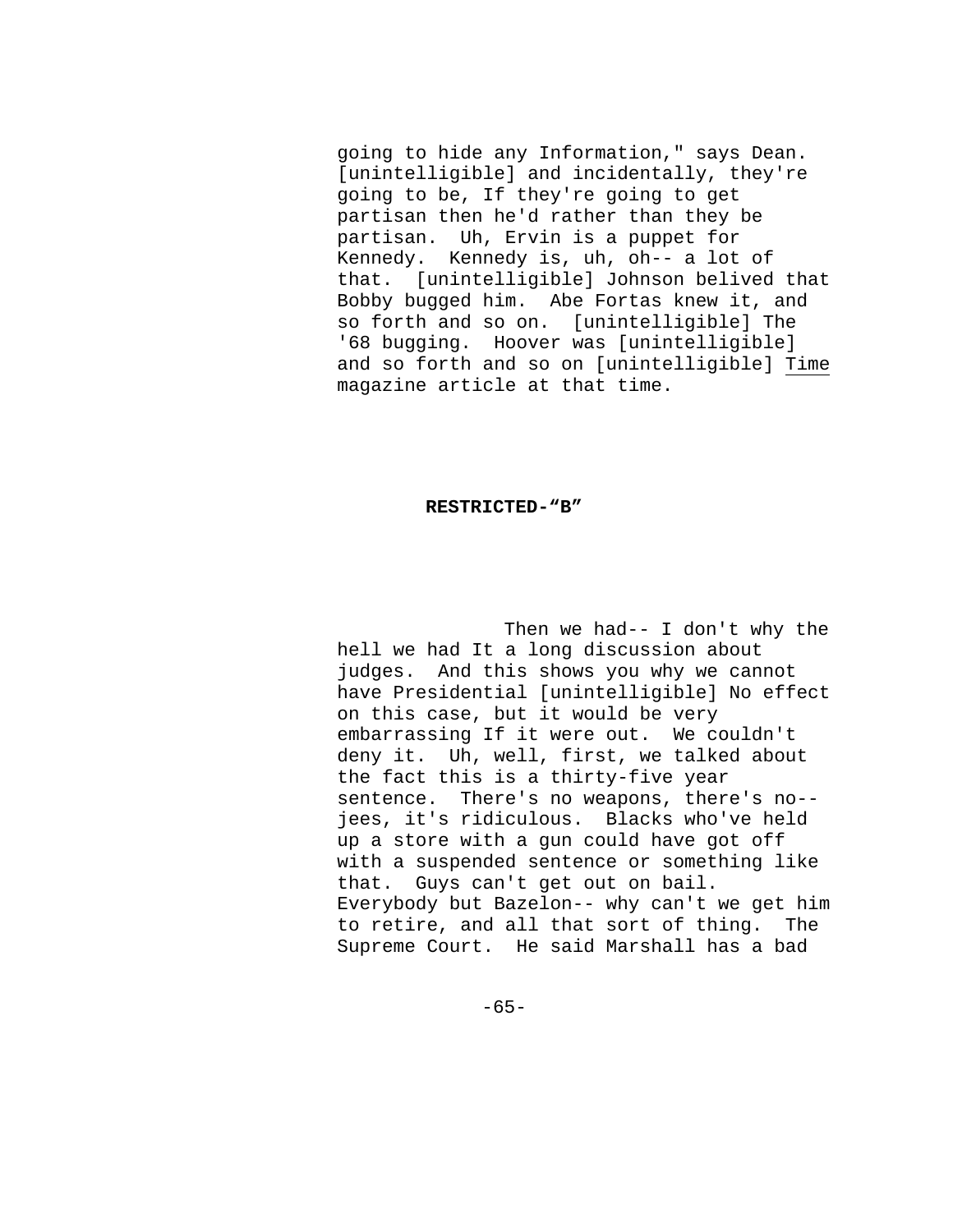heart. "Hell," I said, "well there's a couple of black woman that I-- Brown," and I said, "Jewels". I said, "Why not, why not two birds with one stone: a black woman." We talked about that, and, uh, then

## **RESTRICTED-"D"**

But that's the kind of thing-- and I said, "You know, those bastards in the Senate couldn't vote against Jewels." That's the kind of talk that goes on.

- ZIEGLER: Of course it does! God God!
- PRESIDENT: IF that kind of thing comes out, it's all right with me. If it does just-- well, we just say: [unintelligible], you know what I mean.

ZIEGLER: Yeah. I mean what could, well--

PRESIDENT: I could put out the fact that Haldeman [unintelligible] Senators bastards and said that Brennan was a boob.

-66-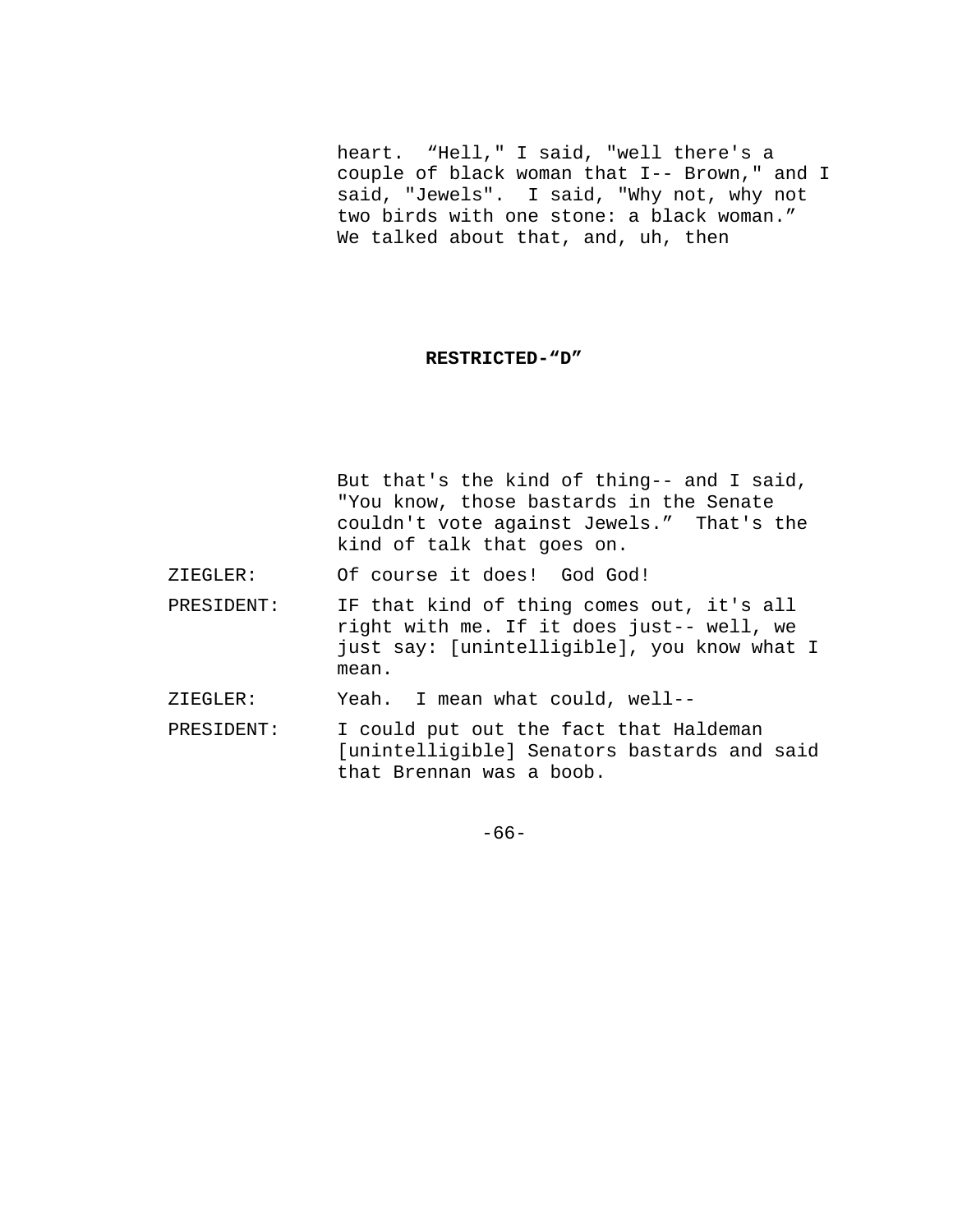ZIEGLER: That-- Mr. President! That doesn't-- I don't--

PRESIDENT: I may, may just tell them. And I talked about Jews.

ZIEGLER: of course.

PRESIDENT: I said we're not going to-- there's no Jewish seat. I said, "I've got them all around me." I said, "I've got Kissinger and I've got Stein, and [unintelligible]." But I said, "It's time to get a few ethnics on the Court. You've got to take some people and bring them up." I said, "The Democrats are much better than we are. The Republicans are snobs." I said, "We've got to spread the base [unintelligible] So, we talked about [unintelligible] Sullivan [unintelligible]. Called Felt the "White Rat." Known as the "White Rat." Uh, the question was whether he's Jewish. Uh, and I, said, and I pointed out our

## **RESTRICTED-"D"**

But Dean says, "They'll never be a leak out of me. I just don't know how to leak."

ZIEGLER: [Laughs]

PRESIDENT: Then I said, "I feel for those guys in jail, particularly Hunt." And Dean says, "They're hanging in tough. They're--". Now, that rings a bell. [unintelligible]. And I

-67-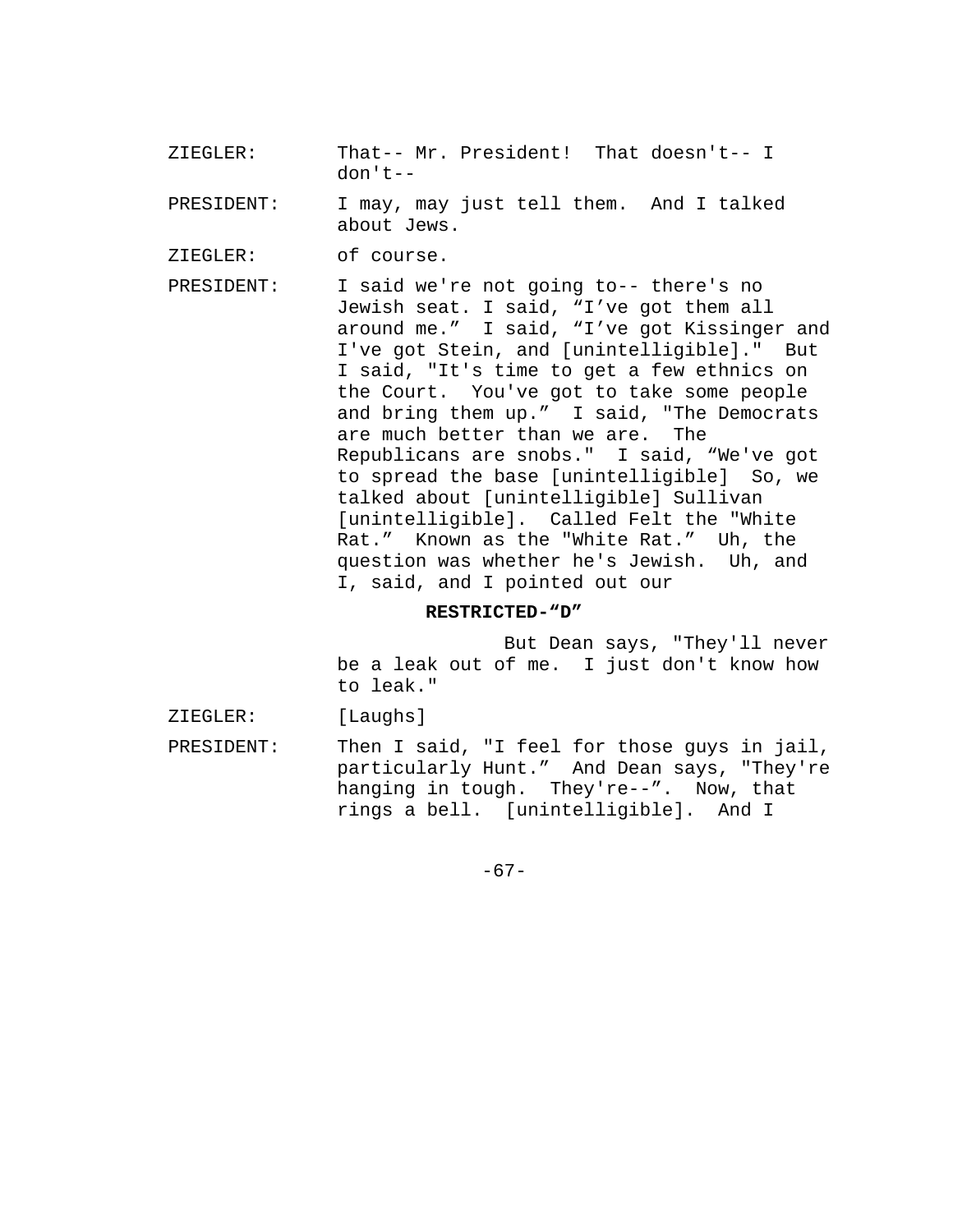said, "Are they looking for clemency?" He said "Yes". And I said, "We couldn't do it." He said, "Well, you know, it may get so absurd., politically, and so forth, that we should watch it close [unintelligible]"

- ZIEGLER: [unintelligible]
- PRESIDENT: The point is, that, that the discussion was only, uh-- not in terms of, uh, of uh, anything serious.
- ZIEGLER: Of course not!
- PRESIDENT: I said, I said, "Are, are they looking for clemency?" I asked the question. And he said "Yes." And I said, "We couldn't do it."
- ZIEGLER: And he said "Hanging in tough," but he said that in the framework of what his knowledge was. Not in the framework of what your knowledge was.
- PRESIDENT: Hell no. I, I didn't know what the hell- hanging in tough by not saying anybody else was involved, and so forth, but I didn't, I wasn't telling him that.
- ZIEGLER: Sure.
- PRESIDENT: Not at this point. Uh, we talked about the disruption of my campaign. What did Segretti do. We've got to

-68-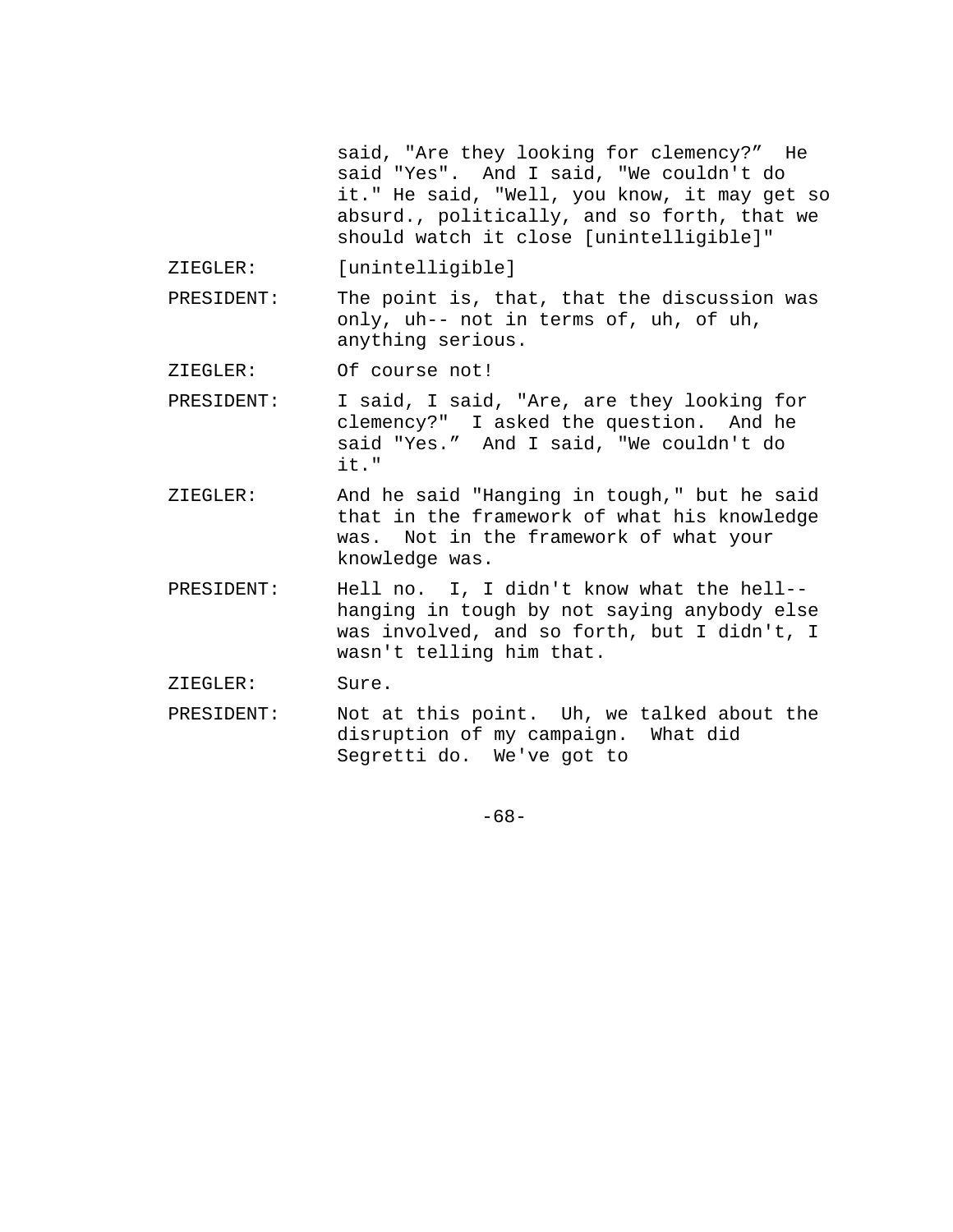keep Segretti in perspective. Chapin really [unintelligible] bad rap. They're going to go after Kalmbach because the money came from [unintelligible]. Dean says there'll be a logical explanation for [unintelligible] Uh, Kalmbach is tough. Uh, uh, uh, it can all be explained. The money to a bank in Mexico [unintelligible] he says that can all be explained. Uh, I say, "Get the hearings on [unintelligible]." Uh, I said, "It's a battle we can, uh, uh -" We thought that-- Then Dean said—this should've rung a bell—- I-- it's been a long road. I thought it was a long road. And it's a long road ahead but I can-- and then I thought, in perspective-- what the hell he was talking about.

ZIEGLER: Sure.

- PRESIDENT: I said, I said to him, I said, "John, the important thing is the President has told the truth." And he said, "I know." And I said, "You know, when I heard about it, I thought they were crazy. I thought they were nuts." Dean says, uh-- Oh, then the point is that he could-- could he raise the money. Could we [unintelligible] Dean [unintelligible]
- ZIEGLER: That's right. And this is just before the, uh, Gray—-

-69-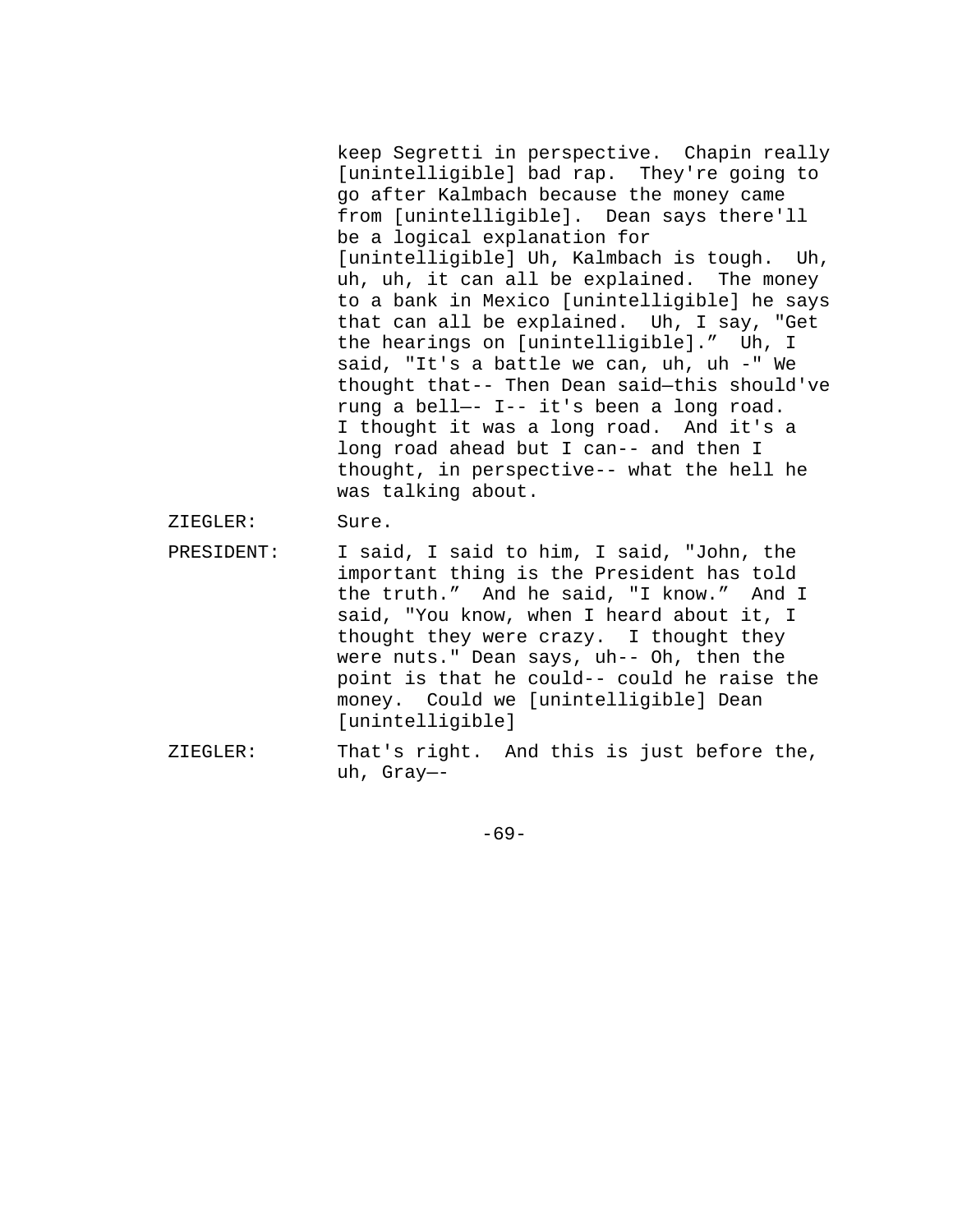this was the Gray test--

PRESIDENT: [Unintelligible] as well as Colson, Haldeman and Ehrlic--, Ehrlichman.

ZIEGLER: The Ervin hearings and the--

PRESIDENT: Gray hearings, right. [Handles paper] Yeah. [Unintelligible] the first of March. Uh, question again: has Kleindienst seen Ervin and Baker yet? Gray gave the store away, you know, records [unintelligible] that kind of thing. Uh, then I told him about the Hiss case. And how we did this and that. [unintelligible] book and told him to read it. Uh, and Dean said, Dean said that, "I did not give the FBI records to Sirica. It's a damn lie." And, uh, I said, Nixon, uh RN, the White House is simply conducting its own investigation. Right? He said "Yes." [unintelligible] Ziegler is conducting the White House investigation and suggested this lie go through. Matter of fact, he wanted to take what I didn't do, uh-- See, where [unintelligible] couple of them. And, uh, variation on the tape involved, uh, [unintelligible] Dean, or, or the fact that nobody at the White House was involved. ZIEGLER: Okay.

-71-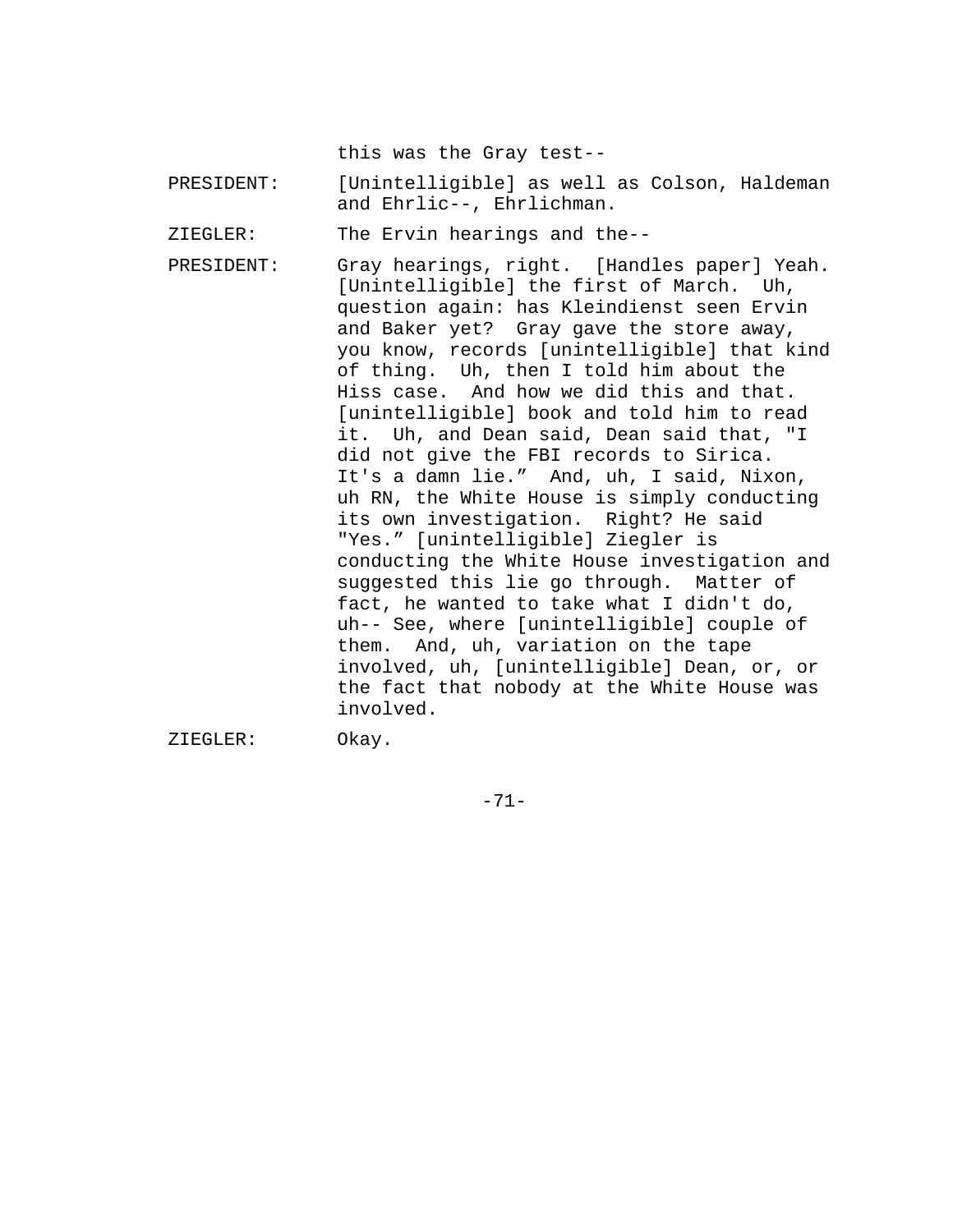PRESIDENT: Then we had some, I had some [unintelligible]. He said that, he said that-- I, I referred to Gray as being dumb, dumb, pampering to the Senators. Dean said, "He's bullheaded." Uh, and I said, "[unintelligible] the a FBI is'going to anybody who's terrible." And I said,

## **RESTRICTED-"D"**

- ZIEGLER: It's great stuff! [Laughs] Can you imagine that, though, being PRESIDENT: -- being spread in the public record? This is why, you've to got to keep this [unintelligible] but this cannot you can't give the President's papers out, can you?
- ZIEGLER: No, you can't, but--
- PRESIDENT: Of course he didn't make a record of this.

ZIEGLER: No, no. That's not--

PRESIDENT: Well, let's go on. Nixon asked Dean-- Oh, yeah, yeah, I told him that I can't confuse the FBI and the CIA. This was, this is on [unintelligible]. Damn sure of that. I said, uh, "That's a tough one." I said, uh, but I said, "They're [unintelligible] bugging him." I said, "You were just trying to get information on him. I said,

-71-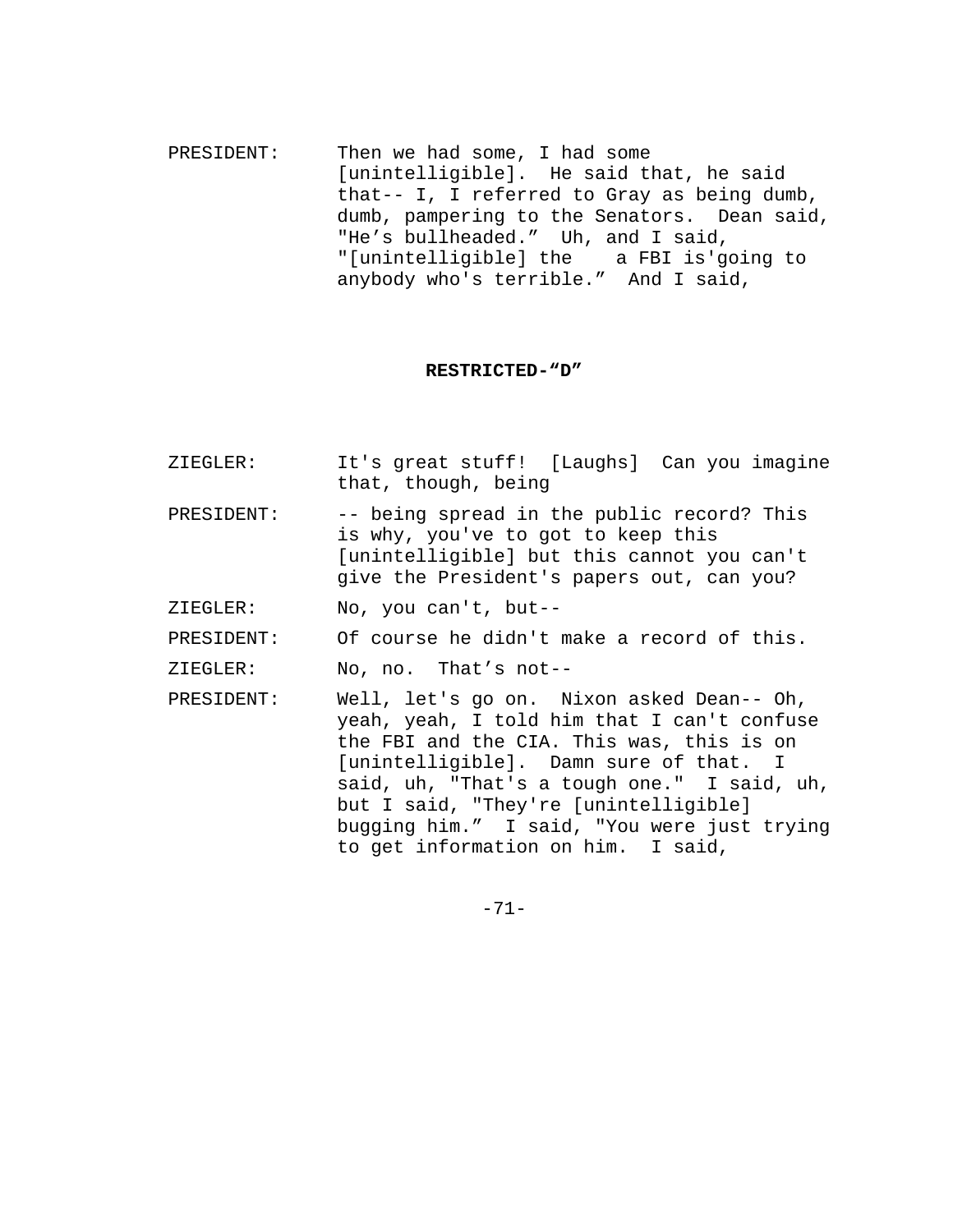there wasn't really [unintelligible] on the God damn staff. I said it was done at a lower level [unintelligible] We've answered that Shore thing before.

ZIEGLER: That's right.

PRESIDENT: How we handled it-- We, we insisted that we were considering him for a job.

ZIEGLER: [Unintelligible] That's all right. That's my view. That's what I was told.

PRESIDENT: I said, "We have been so kind and so good compared to previous Administrations in our use of the FBI. And then this Kleindienst report: bugging the President's plane. Now I told Gray to give them all lie detector tests, after the hearings. Uh, and Dean said, "After the hearings [unintelligible] the FBI, because of the leaks." We tried to tell DeLoach that he lied to the Attorney General [unintelligible] said that we had not bugged the plane. [unintelligible] I never trusted DeLoach. Politican to the degree. I believe he talked to the Post, uh, this is [unintelligible]. Dean: "They bitched because I sit in on the investigation." Dean insisted-- came because he was-- and Dean says, "I insisted because I was conducting an investigation for

-72-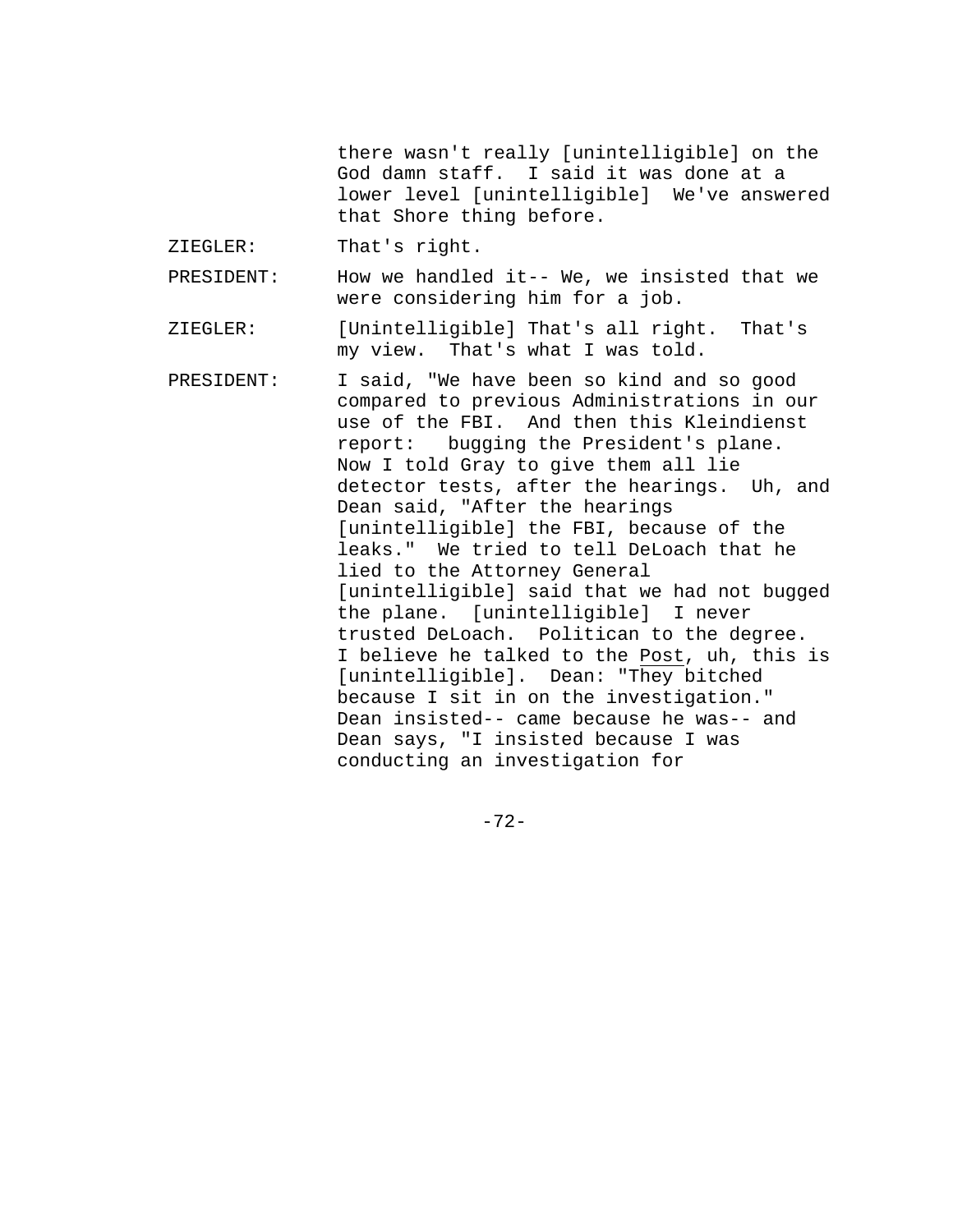the President." Dean said [unintelligible] "Gray," I said, "had outward self-confidence but not inward." Dean says, "He'll be O- you know [unintelligible]." And I said, "Well, we're going to clean out the FBI like Schleshinger did the CIA [unintelligible] good enough too—- Oh, he couldn't. He said, "Gray is very proud of his investigation of Watergate." And then he said though he- here's another [unintelligible]-- though he caused us a lot of grief. And I just-- He then went on to say-- And I pointed out, I said, "I talked to Gray once. I, I was [unintelligible] I heard about that. He said, "What?" I said, "What's the problem here? He said, "Well, the trouble was he was travelling around the country making speeches rather than staying on top of the investigation. But you see, in that respect, what he was really [laughs] saying was that he had a [unintelligible] on Gray. [Unintelligible] I, I pointed out that the FBI did not, uh, [unintelligible]. And, also, the first, uh, uh we get on FBI files, uh, [unintelligible] Sandberg on amnesty, you know. Dean said "We could team on this thing." Now, February twenty-seventh. We go back to the first one. This is the first time I saw him very much. It was about Kleindienst and Baker and Gray. About our [unintelligible] have its effect on Baker on getting a minority counsel. And he said, "Minority counsel

-73-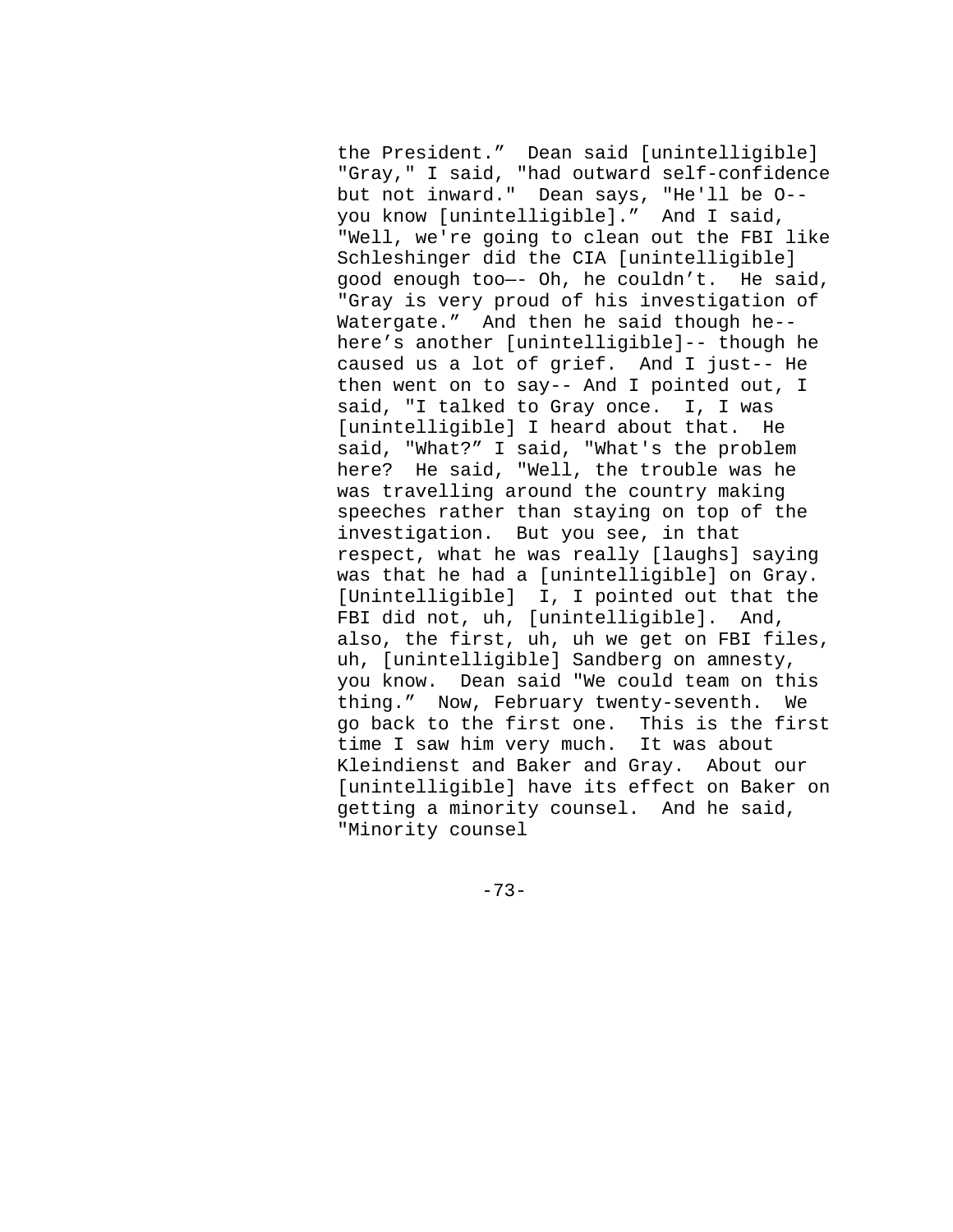is [unintelligible]. Curious as to why Baker mentioned it. However, this is not hard to avoid a circus and so forth. And then, I said, "You know, I showed Kleindienst up with that." Oh I quoted him. And, uh, [unintelligible] fact that, uh, whether or not, uh, Mitchell in this whole matter might be involved in purjury. I said, "That's the question in this whole case. [Unintelligible] question [unintelligible]. You know, that was pretty  $well--$ 

ZIEGLER: Sure he would.

PRESIDENT: around. And then he said, he, Dean had said that, "I told Kleindienst that I don't think I should brief you on all I know. If you get on the wrong track I will tell you." And I said, "Good", about the whole thing. I don't know what he meant, did I? I think that's what he was simply, uh—I, I gathered from that he had told Kleindienst that. He didn't tell me that. Anyway, but there again, now there's a little glimmer again that Dean is not coming through. [Unintelligible] session Baker, White House staff, Mollenhoff, uh, etcetera, etcetera. The Hiss case, Brandon, uh, from the FBI, uh-- And we hadn't bugged much compared to the others, uh-- they used the FBI to cover uh, uh-- and so forth. Why didn't Sullivan- - andy help [unintelligible]. Sullivan took all the records when he left. He didn't protect

-74-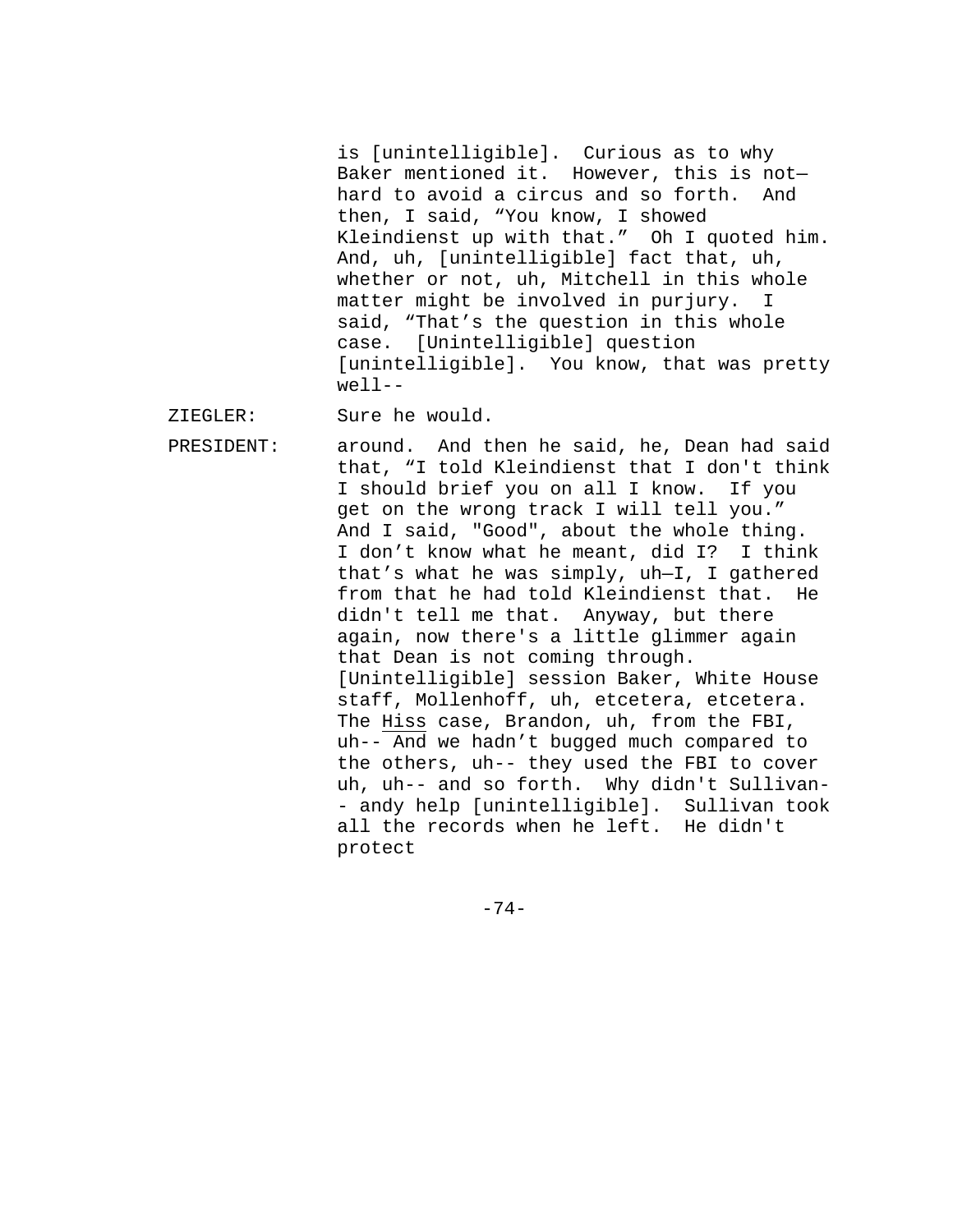the White -uh you've heard that story before, Ron. He gave them back to Mardian. ZIEGLER: Yeah PRESIDENT: All this comes out in here. [Unintelligible] Gray. Felt, uh, placed, uh, against Gray and against Green and against Sullivan back. Another interesting thing: He heard that Sandy Smith had told Petersen about it all-- Felt. And then he just dropped it aside. Petersen, bless his soul, has b-en a valuable man to us. He was proceeding from one assumption, Ron, ZIEGLER: And that was that you were aware-- PRESIDENT: and [unintelligible] with another. Well, that-- Yeah, that's right! And that, uh, and that there's been a hell of a damn lousy investigation. They really had watered the God damn thing. Now later on, you see where Jeb Magruder and-- the yeoman. He knows about the yeoman, about the yeoman. Can't blow the whistly on [unintelligible]. [Unintelligible] lied on a written interrogation and then he went here's what Dean said: "You, Mr. President, are not holding anything back." [Sighs] [unintelligible] said, Dean, "-- , uh-- Before the election what I will do is just keep your [unintelligible], just as before the election. I only

-75-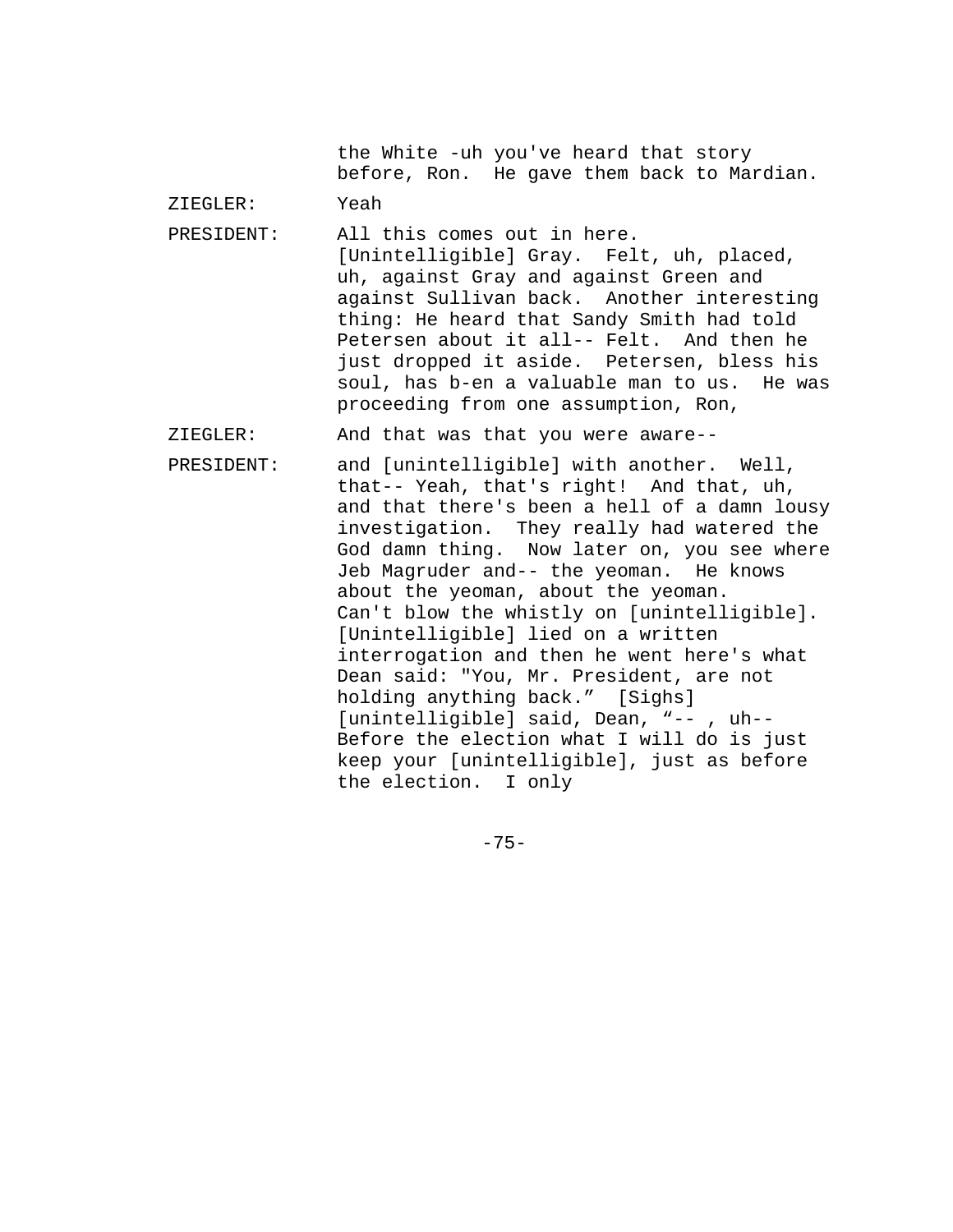bothered Haldeman and Ehrlichman on the things that were absolutely essential. [Unintelligible] Huh?

ZIEGLER: Yes sir.

- PRESIDENT: Now we go to March sixth. That carries u0s to March sixth. There you are, there's all of February up till [unintelligible]. Now what the hell is there?
- ZIEGLER: Not a thing.

PRESIDENT: About a coverup?,

ZIEGLER: [Unintelligible] In his frame of mind

PRESIDENT: Hell yes!

ZIEGLER: and in the context of today you could there are some things there that--

PRESIDENT: Oh, hell yes! Oh yeah. I would not back then! March the sixth was a [unintelligible/**REMOVED**] I said, "Were we right to send Gray down?" He said, "Yes." He has a point there. I was not [unintelligible/**REMOVED**] out that, uh, Sullivan in one of his reports, uh, the deal on Chan-- or John Chancellor where he had a full-fleet investigation an Chancellor. Did you hear about that?

ZIEGLER: No.

-76-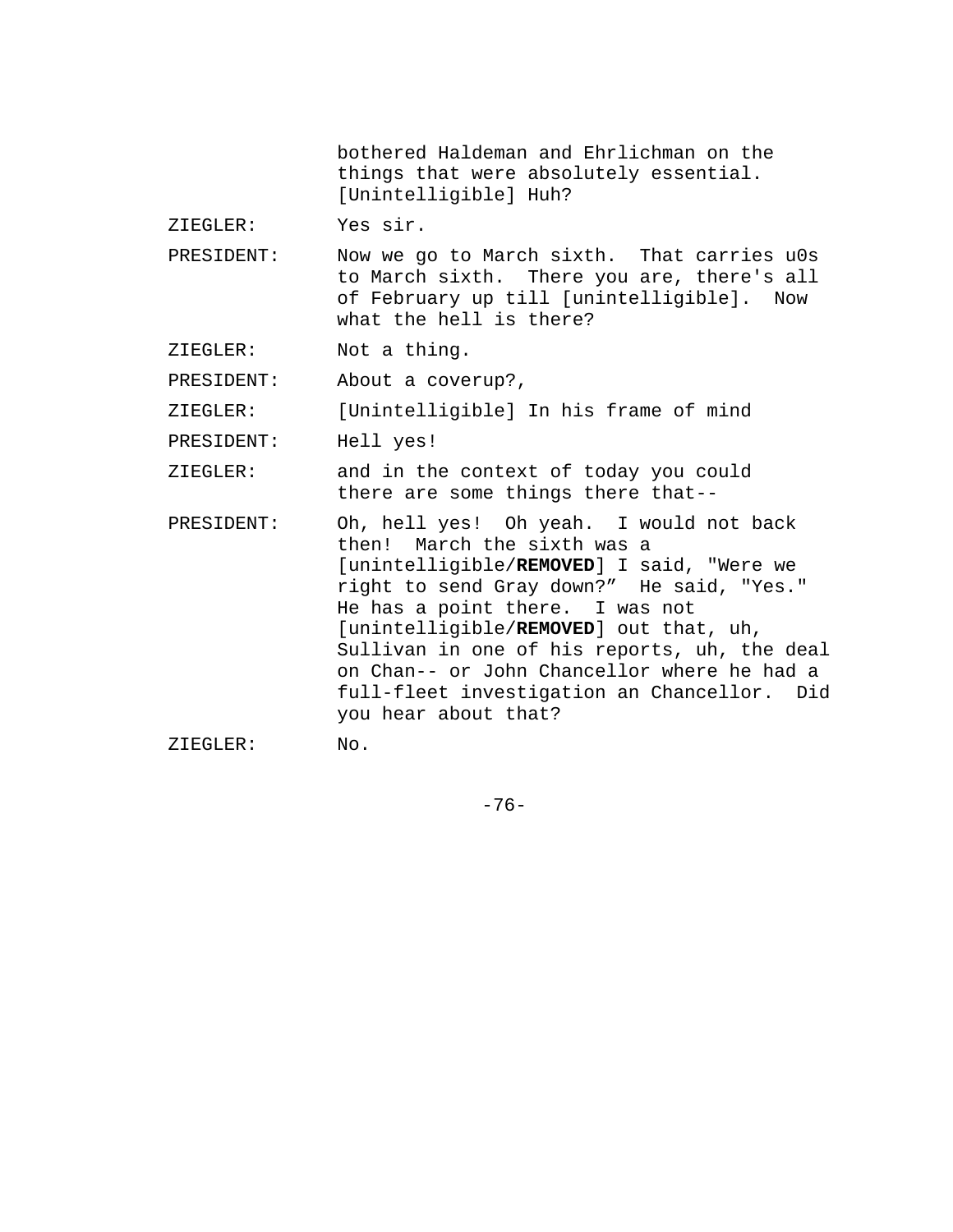| PRESIDENT: | LBJ had a [unintelligible].                                                                  |
|------------|----------------------------------------------------------------------------------------------|
| ZIEGLER:   | [Unintelligible]                                                                             |
| PRESIDENT: | [Unintelligible] Dean-- that's where I got<br>[unintelligible]. March the sixth.             |
|            | [Bull enters]                                                                                |
| PRESIDENT: | [Unintelligible] Okay.                                                                       |
| BULL:      | The meeting, again, in the EOB with Moore<br>and Dean is lost.                               |
| PRESIDENT: | Totally?                                                                                     |
| BULL:      | Yes sir. [Unintelligible] set up<br>[unintelligible] the twenty-first in the<br>Oval Office. |
| PRESIDENT: | Hm?                                                                                          |
| BULL:      | Your machine is set up for the meeting with<br>Moore and Dean in the Oval Office, sir.       |
| PRESIDENT: | I understand. [Unintelligible)                                                               |
| BULL:      | We've done seventeen sir.                                                                    |
| PRESIDENT: | This you don't have. Is that right?                                                          |
| BULL:      | Not available.                                                                               |

-77-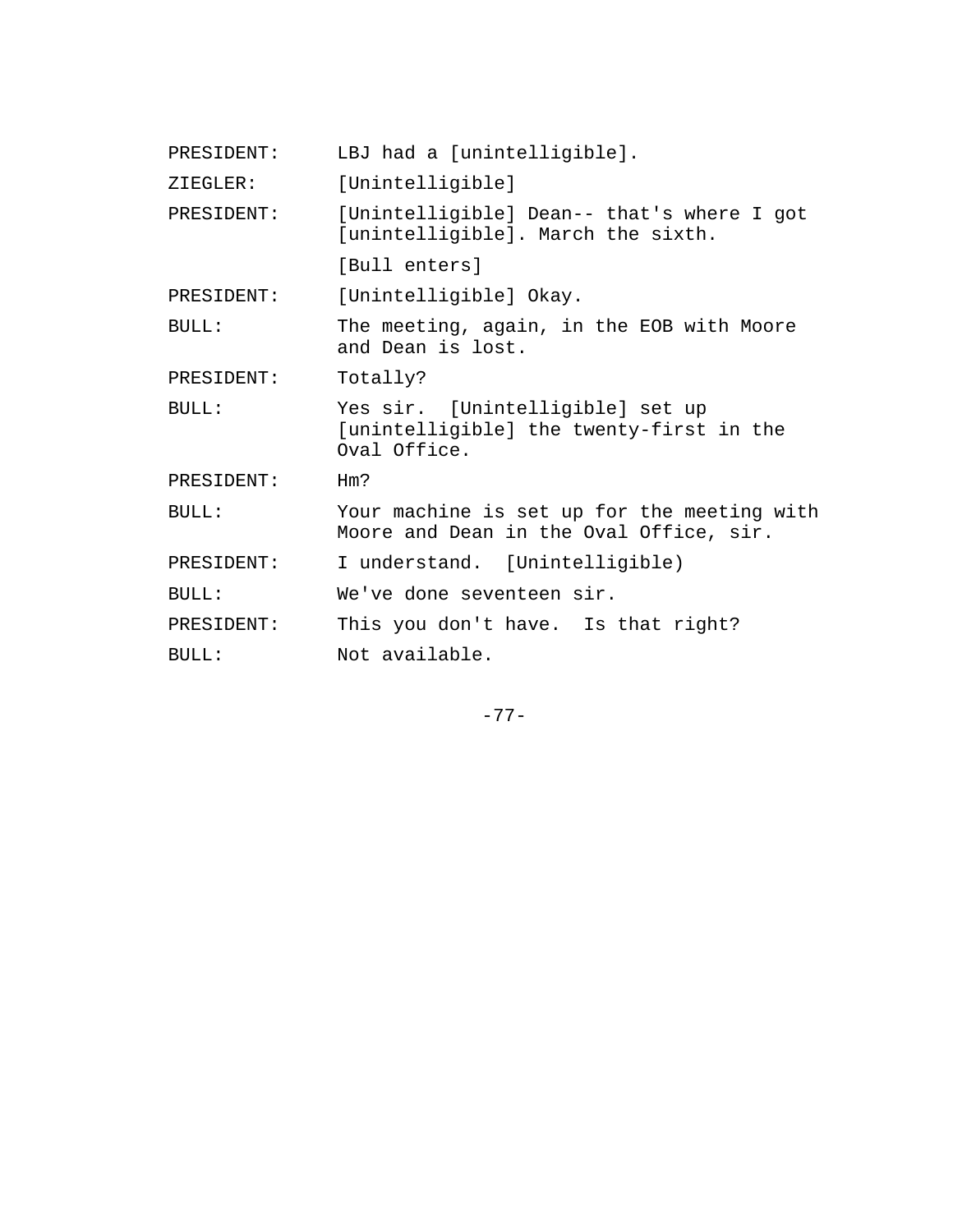| PRESIDENT:   | You sure.                                                                                                                                              |
|--------------|--------------------------------------------------------------------------------------------------------------------------------------------------------|
| BULL:        | Yes air.                                                                                                                                               |
| PRESIDENT:   | Make a note: Uh, that Moore does his, uh,<br>then [unintelligible]. March the<br>nineteenth, Row. Moore-- Did Moore<br>[unintelligible].               |
| BULL:        | You might also-- you also left one<br>[unintelligible] unavailable on the<br>thirteenth, Sir.                                                          |
| PRESIDENT:   | [Unintelligible] The fourteenth                                                                                                                        |
| <b>BULL:</b> | Yes sir                                                                                                                                                |
| PRESIDENT:   | Yeah. Moore-- Hill, Hill, Hill remember<br>what the hell he--                                                                                          |
| ZIEGLER:     | Mr. President, that's all three press<br>conferences.                                                                                                  |
| PRESIDENT    | [Unintelligible]                                                                                                                                       |
| Or ZIEGLER:  |                                                                                                                                                        |
| PRESIDENT:   | That must be a press conference. The one on<br>the nineteenth [unintelligible] press<br>conference. Now, why was this? You have the<br>twentieth here? |
| <b>BULL:</b> | Yes air. The twentieth is, is--                                                                                                                        |
| PRESIDENT:   | That's up there.                                                                                                                                       |

-78-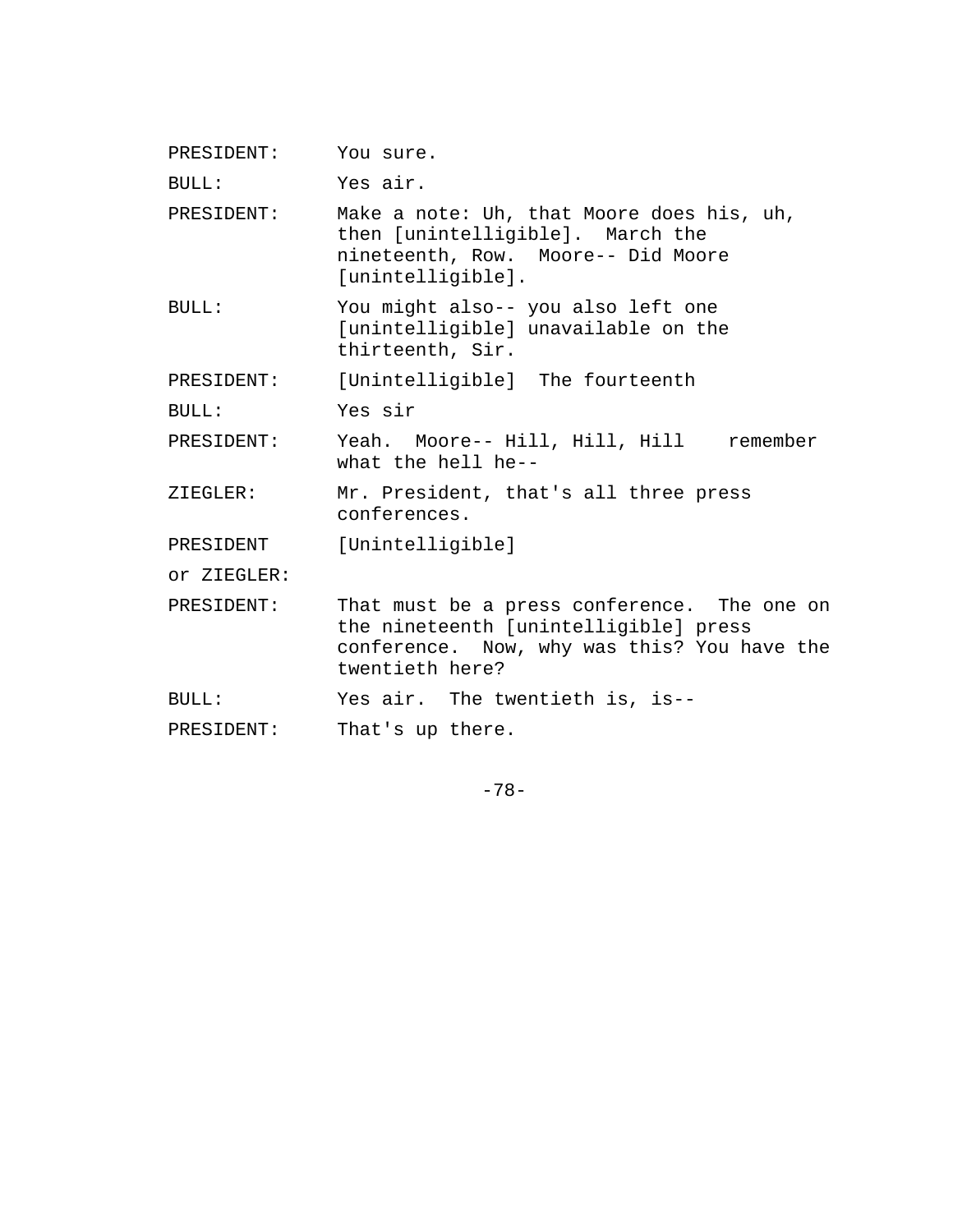ZIEGLER: You said the twenty-first. Do you mean the twenty-third? BULL: Uh, yeah, uh-- I'm sorry. The twentieth is on, is right on there. The nineteenth-- PRESIDENT: The nineteenth is, the nineteenth is Mr. Moore and Mr. Dean, right? Well, we want Dick Moore to give Ron Whatchamacallit or whatever the hell his name is, you know, Dean-- [unintelligible]. EOB apparently doesn't pick up at all. BULL: It doesn't work quite, uh, very well at all, sir. Mr. President, you and Dean were on the twenty-first you were in the-- you had a report on the, uh, [unintelligible] twenty-second. PRESIDENT: I don't have a report, but I-- they were there. Yeah. Let me explain, Steve. If they were there, God damn it, they will [unintelligible]. I could assume, correct? BULL: Yes sir. PRESIDENT: Okay. The twenty-first and the twenty-second, Ron. Uh, the twenty- twenty-first I got Bob already-- the twentysecond [unintelligible] ZIEGLER: [Unintelligible]

-79-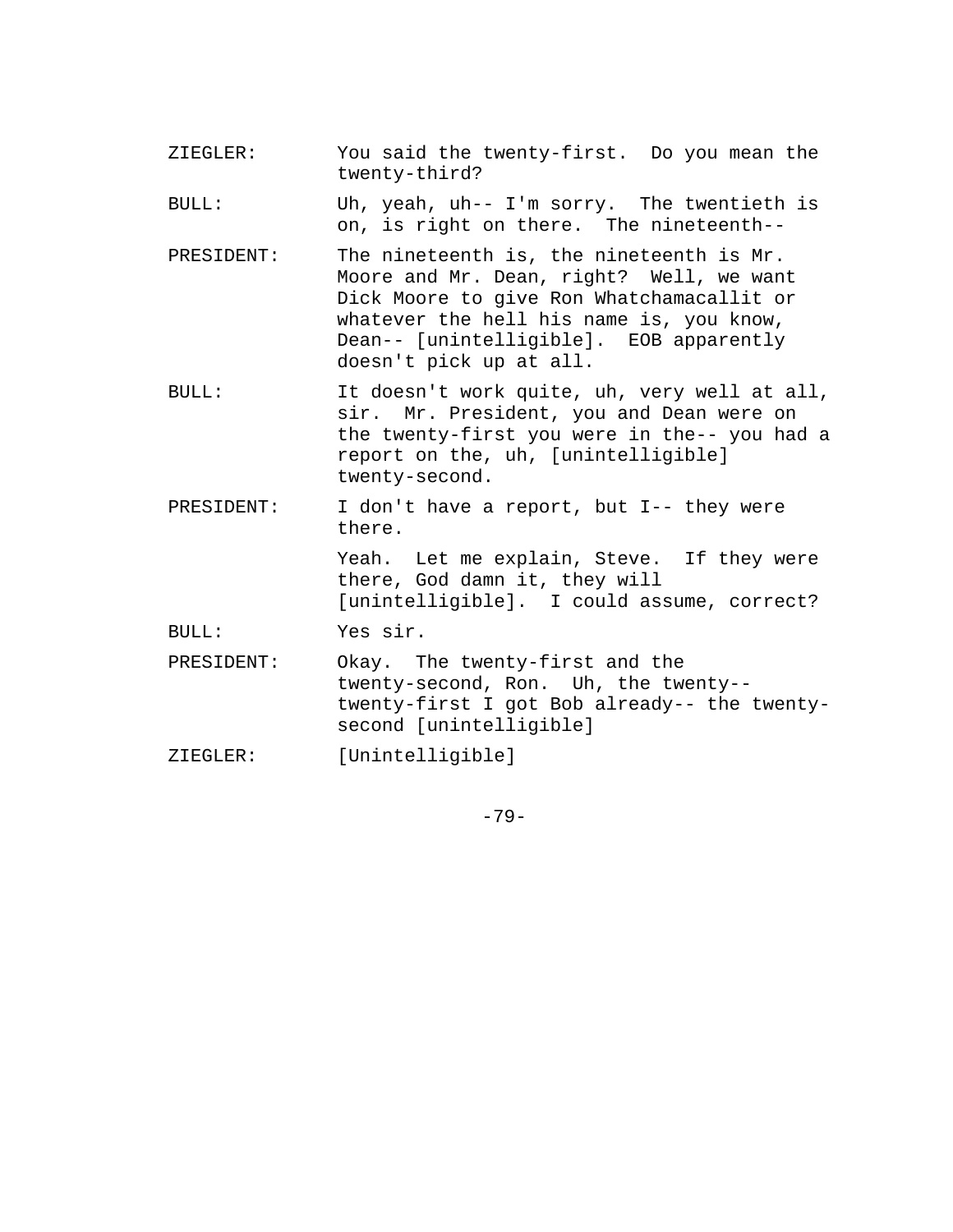- PRESIDENT: Well-- know if you can-- I don't think you can. He's, he's got it all in our file and I don't-- let's just forget it. I think after the twenty-first we forget what the hell-- What do you think?
- ZIEGLER: [Unintelligible]

PRESIDENT: Do you agree?

BULL: I'll get to work putting together all the telephone calls.

PRESIDENT: You get the telephone calls so I can look through then tonight after [unintelligible] All right?

BULL: Okay.

PRESIDENT: Thank you. Huh?

BULL: I'll just work at that here so

PRESIDENT: Yes sir.

BULL: if you have any problems with that I can-- [Bull leaves]

PRESIDENT: Ervin/Baker: this is all [unintelligible]

BULL: They're all just [unintelligible]

PRESIDENT: [Unintelligible] Then he says, "Must hum the same tune or we create problems." Not just remember, he was just talking

 $-80-$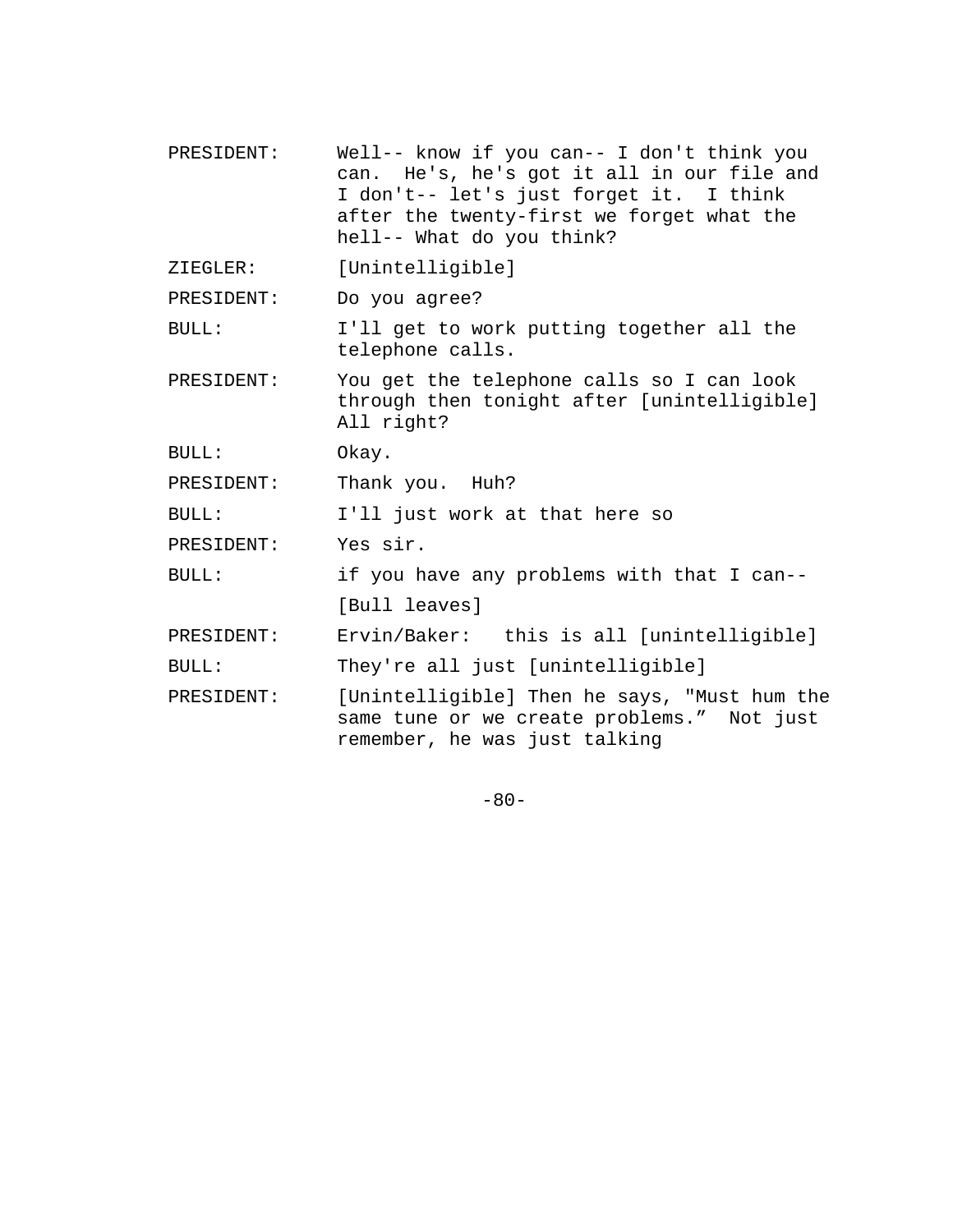about the witnesses

ZIEGLER: Yeah.

PRESIDENT: who were [unintelligible]. The seventh, talked about Gurney. I suggested questions that they could ask.

- ZIEGLER: They re all related to the Ervin Committee hearings.
- PRESIDENT: Gurney-- like the questions that they could ask, and so forth. [Unintelligible] Gray, and asked, [unintelligible]. This is all a question of how to get good questions out to Gray with regard to how the FBI had been used politically before, had never been used politically for us. Well, the last-- Oh, I came around at the very conclusion, I said, "Well, there may be-- it may hurt the FBI but I'm sure—you know, we, we just-- and nothing was done in the future. Segretti didn't, no he didn't turn over-- Dean didn't turn over again. He kept coming back [unintelligible] Said "We are clean," quote. "Uh, I know these guys. None is worth a God damn-- these investigators. Now you've been [unintelligible]."
- ZIEGLER: [Unintelligible]
- PRESIDENT: [Unintelligible] I should have put Wilson in the job. Ahh! [Unintelligible] for Gray he's, he's very much with Gray.

-81-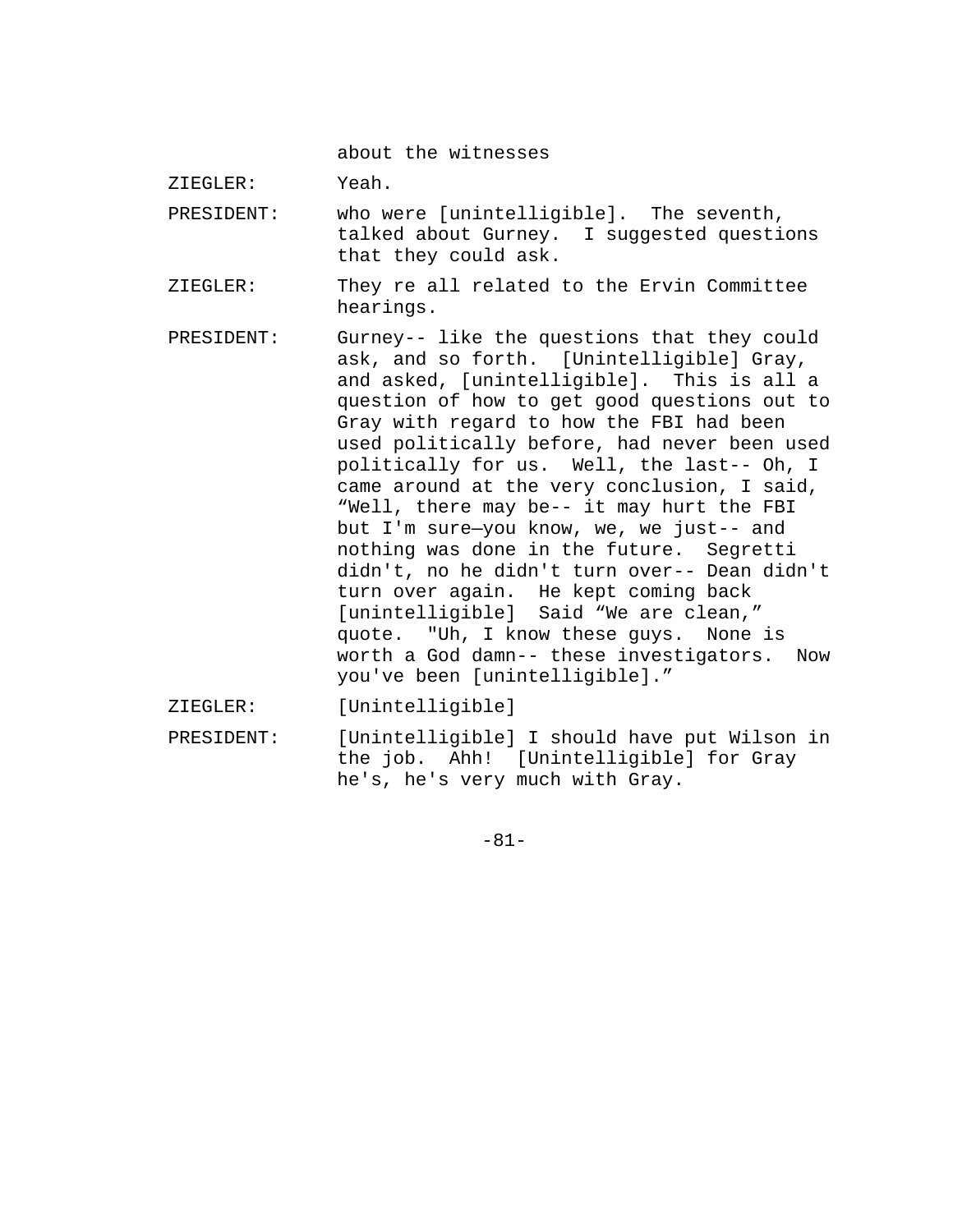[Unintelligible] had withdrawn from the case--that's a good break. Cha-- Chapin never hired anyone [unintelligible] way out of hand [unintelligible]. Pat Gray even though he-- He reported then on the Gray hearings. Then there was something about making Colson a consultant-- put him in a drawer or something. He, for example, you could give him a position, uh-- Executive Privilege for things now-- he has it previously, anyway, at any vote, so that was [uninielligible] done or not.

PRESIDENT

- or ZIEGLER: [Unintelligible/**REMOVED**]
- PRESIDENT: I said, "Did Haldeman know about Segretti." He said "No--" Well, he said, "One likely question for Haldeman about [unintelligible] Segretti. [unintelligible]. And I said, "Did he?" He said, "No." [Unintelligible] Dean [unintelligible]
- ZIEGLER: This was on the, uh--
- PRESIDENT: This is the thir-- thirteenth now, the thirteenth.
- ZIEGLER: Thirteenth, yeah.
- PRESIDENT: [Unintelligible) questioning. And then, an interesting point and again, uh, this triggers something-- this is the thirteenty. Why not have it all let-- all hang out approach," I said. He says, "Exactly because they won't

-82-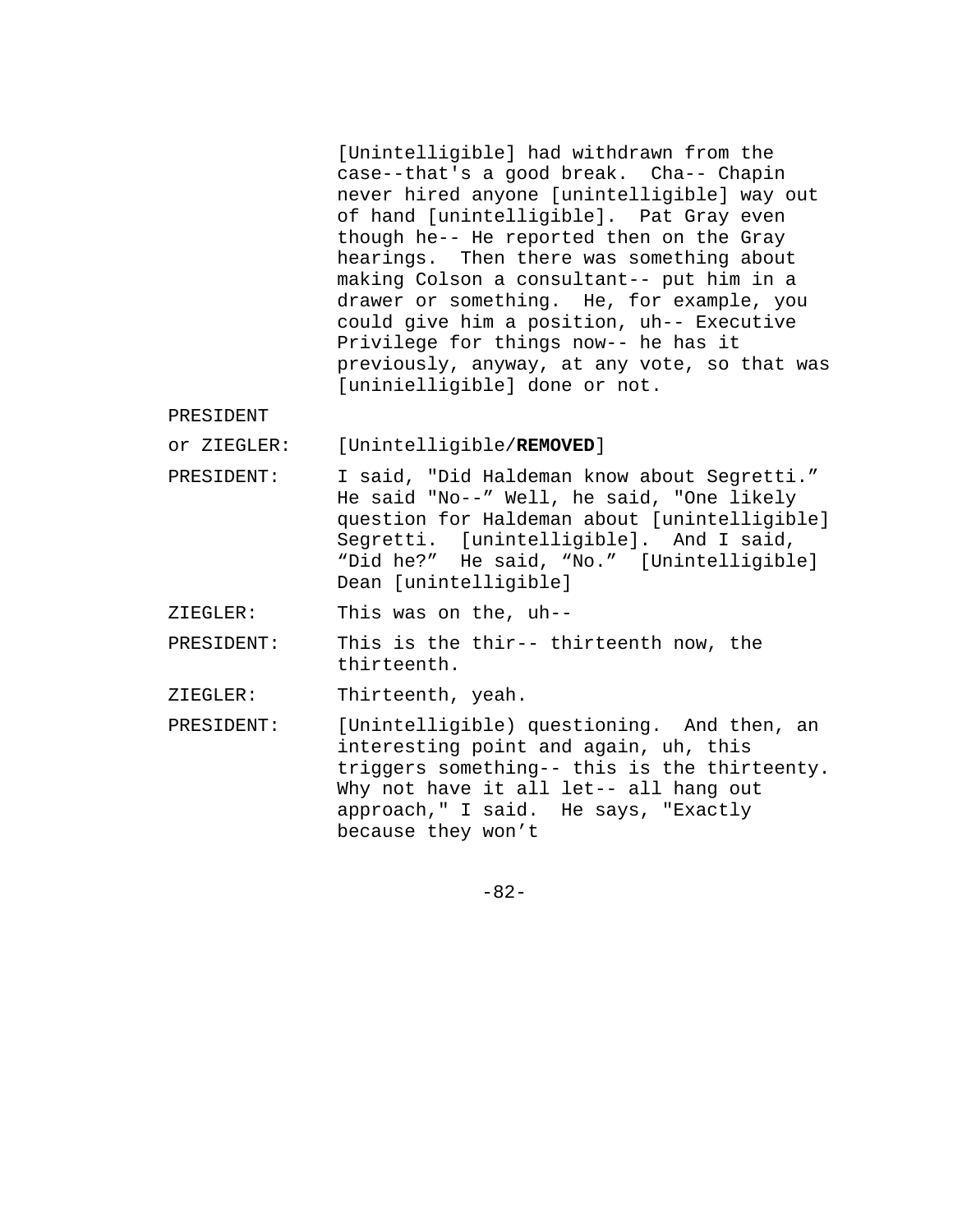believe the truth." We do let it all hang out. And watch this shit. Back to Sullivan, who testified but he doesn't give in, in writing. If Huston had your instructions, you know, for doing things that were—Hoover failed on the national security areas-- then the whole thing crumbled, crumbled.

ZIEGLER: [Laughs]

- PRESIDENT: It just—- we-- But that's all you-- He said that Hoover lost his guts. He must have known [unintelligible] Huh? Actually, I'm not sure that he knew the paper hadn't gone through. Huston was.out there [unintelligible] forget. Incidentally, how about those others things [unintelligible]
- ZIEGLER: The, uh, FBI clips?
- PRESIDENT: [Unintelligible] I have that morning?
- ZIEGLER: They expect, they expect the list Friday morning, or tonight. Al said [unintelligible] we have a program with Scott, which Al's got--
- PRESIDENT: Yeah. [Unintelligible] Just getting the numbers. We have nothing else but numbers.
- ZIEGLER: That's right. And we have a scenario that Scott can bring it up at the leader's meeting:

-83-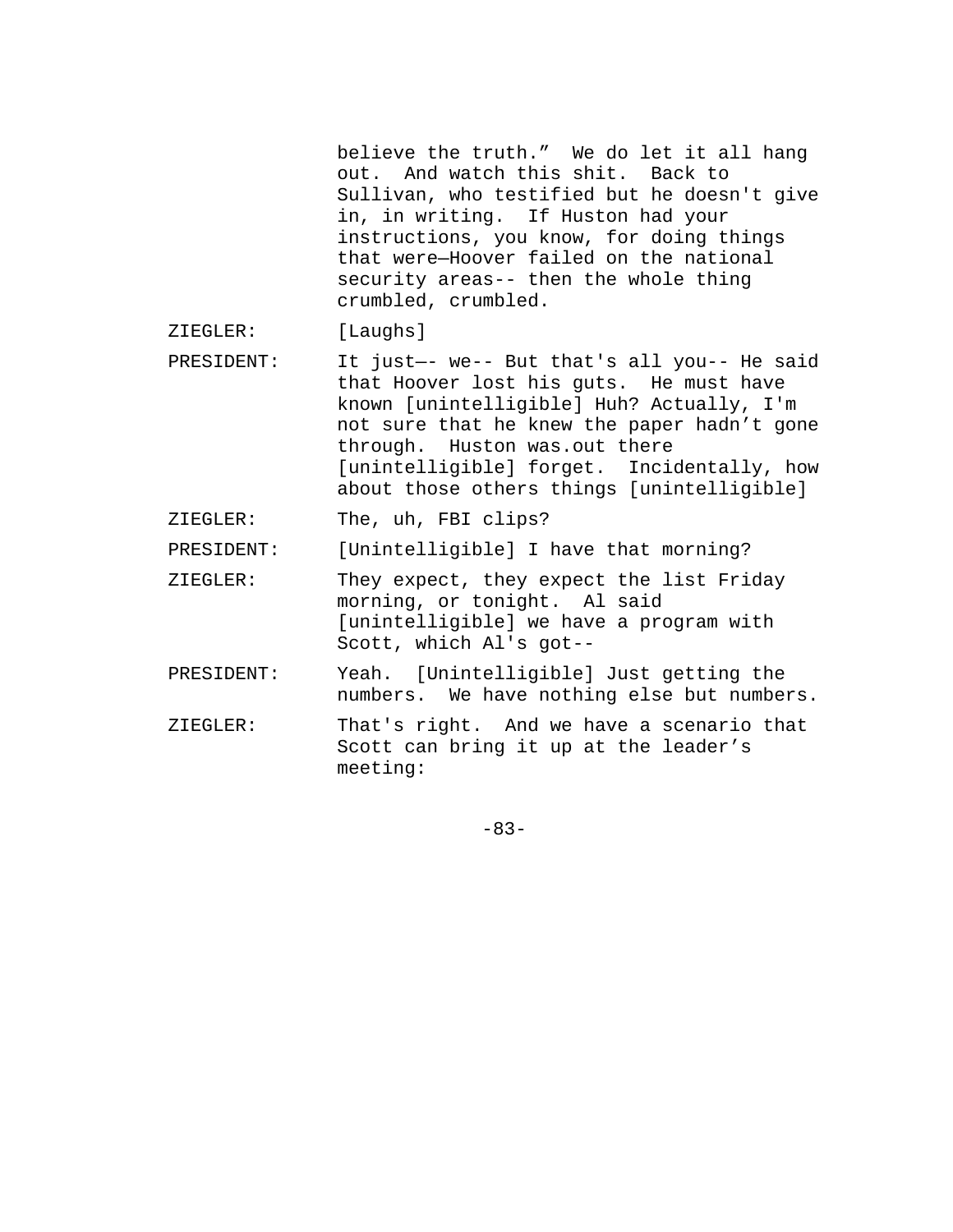PRESIDENT: Yeah.

ZIEGLER: This is what you can say, and—

PRESIDENT: Yeah. You asked me about it and I do have it, yeah I mean, Sullivan knows everything [unintelligible/**REMOVED**] Gray hearings again [unintelligible]. This is all on the thirteenth. The Gray hearings, I don't-- [unintelligible/**REMOVED**] playing our game. Focus is on us. We've got to get our story out. He mentioned the NBC broadcast [unintelligible] Dean said, "Well, no" he says, "if you have to send him up though, they ask why. [Unintelligible] course that was Mitchell's [unintelligible]. [Unintelligible] about the Texas guy who gave the money back, Allen-- what kind of crap we talking about! But there, he said, "Well it wasn't yours for Watergate." And I said, "Why'd he put in his letter?" Oh, I don't know. He wanted the check in Miami, and the Margaret check, and all that sort of thing. [Unintelligible] he shouldn't have done that [unintelligible] cash the check [unintelligible] Mexico. This is getting back to Watergate. Now on the thirteenth, we finally get the little memory of what the hell was going in this. Sloan is weak, scared. He said, "We are [unintelligible] him." I guess we all knew that though, about Sloan.

-84-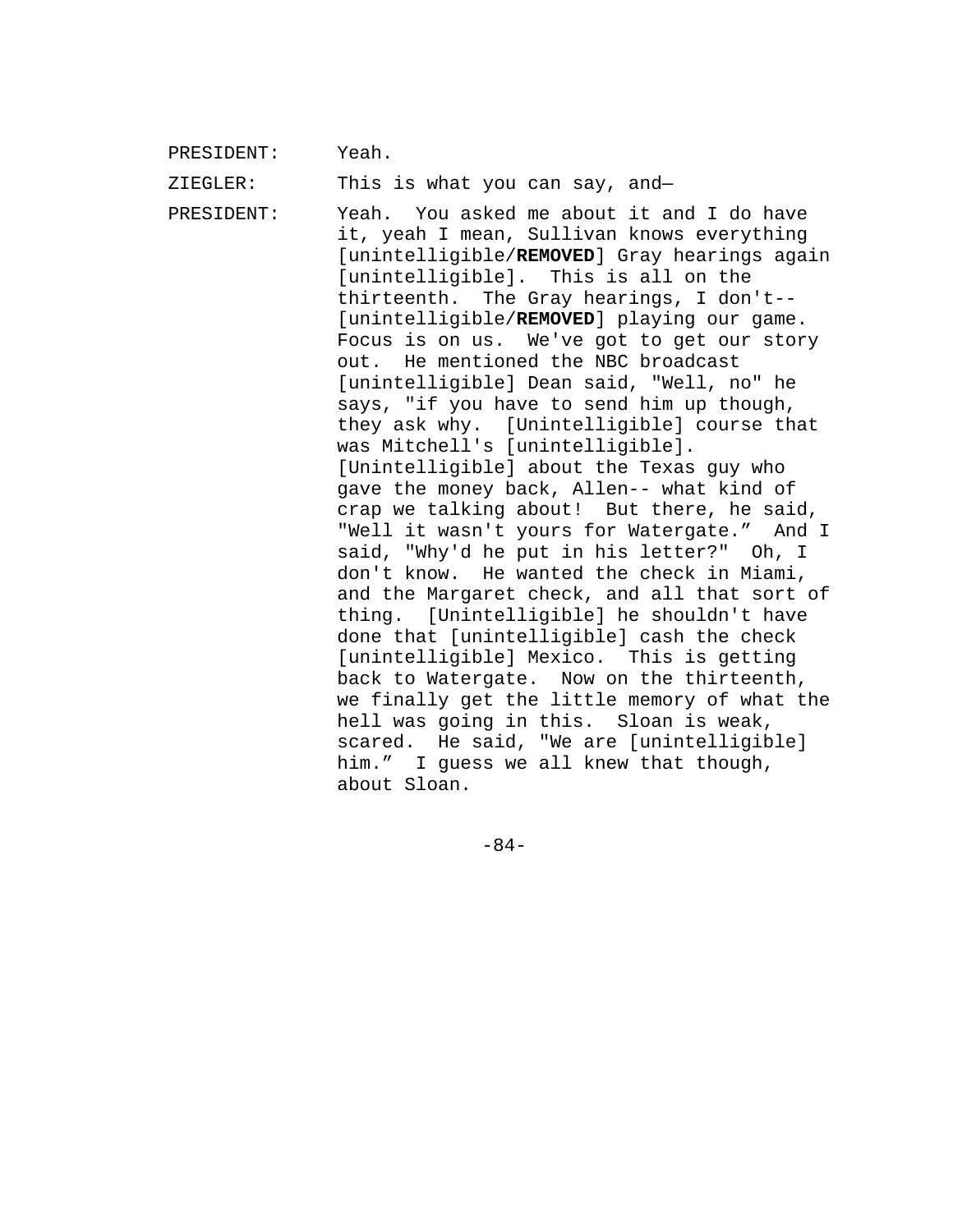ZIEGLER: Well, su-- Sloan, uh, resigned in August.

PRESIDENT: Yeah.

ZIEGLER: People pretty well much felt that, uh, his concern about Stans--

PRESIDENT: Kalmbach was sensitive about same story [unintelligible]

ZIEGLER: Oh, I see.

PRESIDENT: And, uh, I pointed out I only see him once a year when he brings in the tax brief. [Unintelligible] returns. [Unintelligible] said he'd be a good witness. Check his story fifty times. He will be ready. Mitchell will be ready. Stans will be ready. Dean talked-- thirteenth of March.

ZIEGLER: About [unintelligible]?

PRESIDENT: Huh?

ZIEGLER: Have you [unintelligibile]?

PRESIDENT: Yeah. Magruder said that [unintelligible]. The people around here won't be with us. [Unintelligible] when will the judge sentence? [Unintelligible] judge is Incredible. There may be a mis-trial. And I, I said, "Well I like that

-85-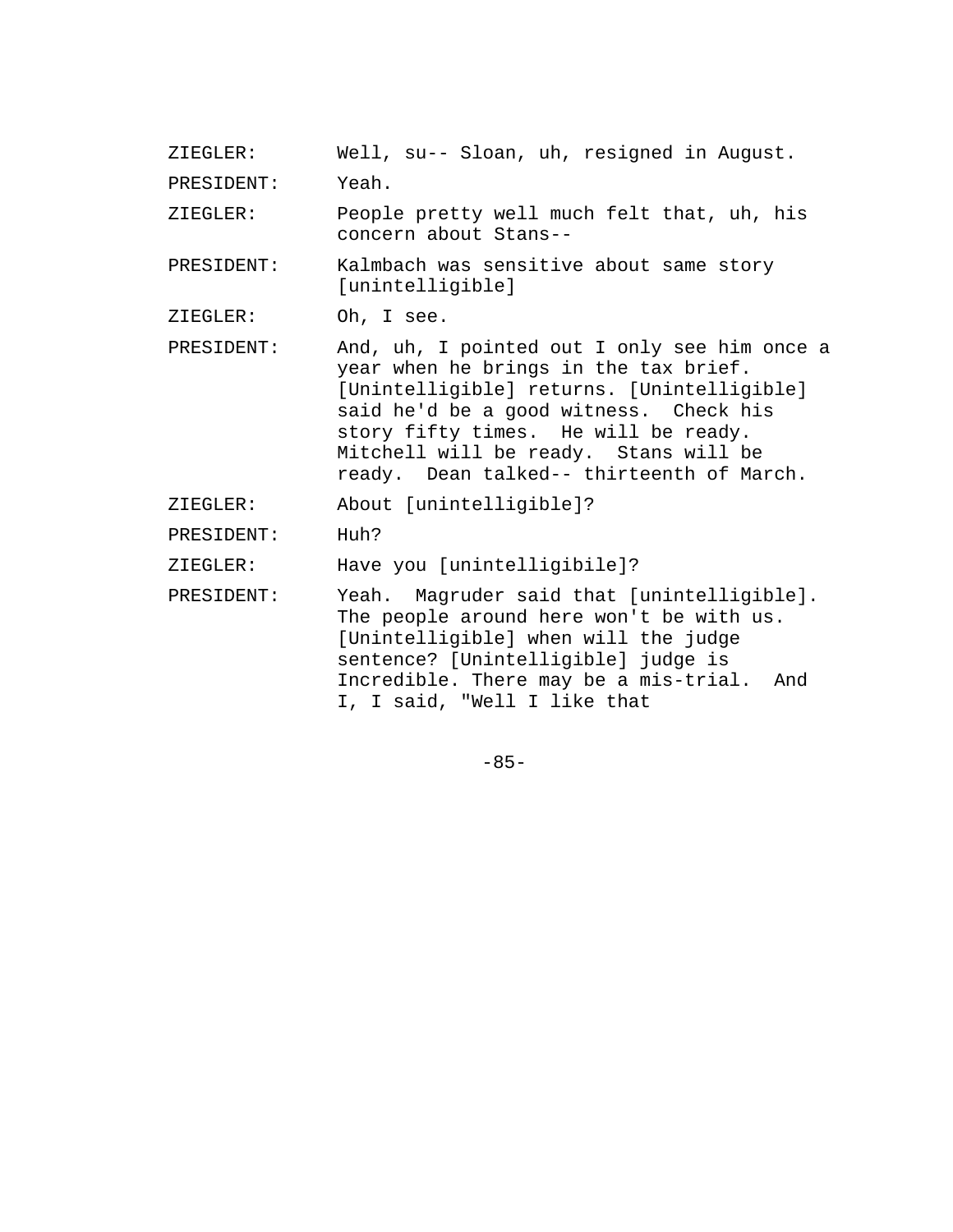he's a hanging judge, and I, I," I said, I "like hanging judges." [Unintelligible] This, this is-- Oh, now we're on the thirteenth. I said, "Who the hell are they after here?" And, uh, I said, uh, "My guess is that it's Mitchell and Haldeman." Understand what I'm saying. ZIEGLER: Sure. PRESIDENT: Mitchell and Haldeman. ZIEGLER: Right. PRESIDENT: [Unintelligible] Haldeman has a [unintelligible]. Now, I said, "Chapin--" He said, uh, "They will not, because that's circumstantial. Uh, I said, "Colson knew Hunt." He said, "Chapin didn't know abut Watergate." [Unintelligible] Then he said, "Strachan knew about Watergate." I mean, I was very, uh, I, uh-- "Are you sure about that?" Then he said, "But he's tougher than [unintelligible]. [Unintelligible] problems with Strachan. I came back to it. I said, "what do you know?" I gathered from what he said that he'd had nothing to do with the planning or conception of it then-- I think he may have gotten some materials. ZIEGLER: Right. PRESIDENT: You understand?

-86-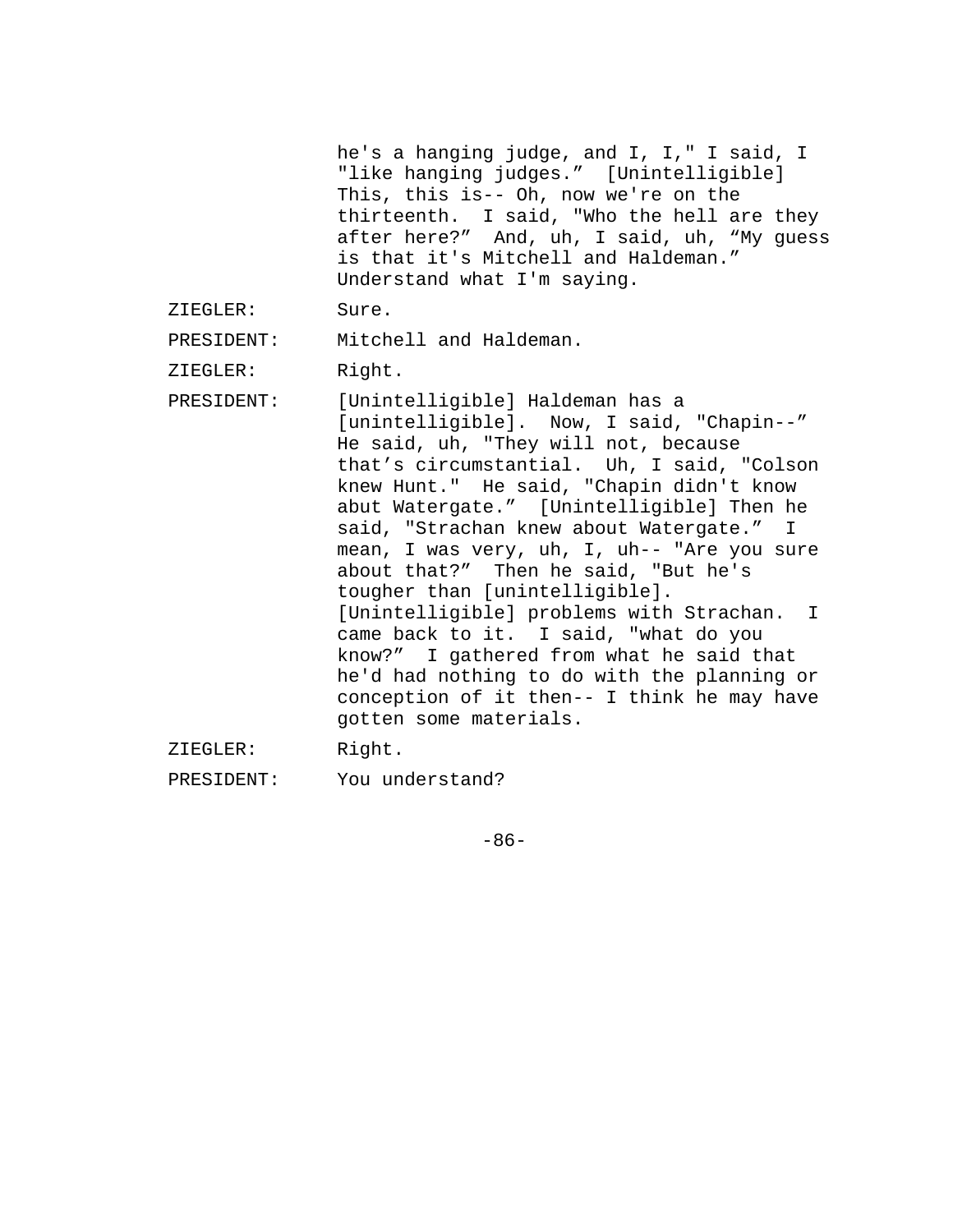| ZIEGLER:   | Sure.                                                                                                                                                                                                                                                                                                                                                                                                                                                                                                                                                                                                                                    |
|------------|------------------------------------------------------------------------------------------------------------------------------------------------------------------------------------------------------------------------------------------------------------------------------------------------------------------------------------------------------------------------------------------------------------------------------------------------------------------------------------------------------------------------------------------------------------------------------------------------------------------------------------------|
| PRESIDENT: | But I didn't react to that as uh, any great<br>God damned aston-- astonishment. You know<br>what I mean? But when he said "tough as<br>nails," I suppose he left the impression<br>that maybe Strachan had lied about it. But<br>he probably didn't. Strachan probably told<br>the truth. Now, if he say the materials<br>[unintelligible] but anyway, he nailed<br>Strachan there. Colson knew Hunt. He<br>thinks he had knowledge that something was<br>going on over there. Dean talking<br>[unintelligible]. He doesn't think he has<br>any subject knowledge. That's what Dean<br>tells me. He says [unintelligible]<br>thirteenth. |
| ZIEGLER:   | of March.                                                                                                                                                                                                                                                                                                                                                                                                                                                                                                                                                                                                                                |
| PRESIDENT: | Right. Dean tried to drag in the<br>[unintelligible].                                                                                                                                                                                                                                                                                                                                                                                                                                                                                                                                                                                    |
| ZIEGLER:   | [Unintelligible]                                                                                                                                                                                                                                                                                                                                                                                                                                                                                                                                                                                                                         |
| PRESIDENT: | Yeah. Then I came back to this. I said, I<br>said, "John, is it too late for the hang-out<br>route?" "Exactly." I said, "Ehrlichman and<br>Haldeman are for it." [Unintelligible].<br>And then Dean says, "The dangers in the<br>hang-out-- there are dangers in the<br>hangout," and he said, "I think I can<br>convince Ehrlichman that there's dangers in<br>it for him."                                                                                                                                                                                                                                                             |
| ZIEGLER:   | You see, but [clears throat] here, Mr.<br>President [coughs] what you were talking<br>about, what you had in mind, was not, at<br>least in my impression,                                                                                                                                                                                                                                                                                                                                                                                                                                                                                |

-87-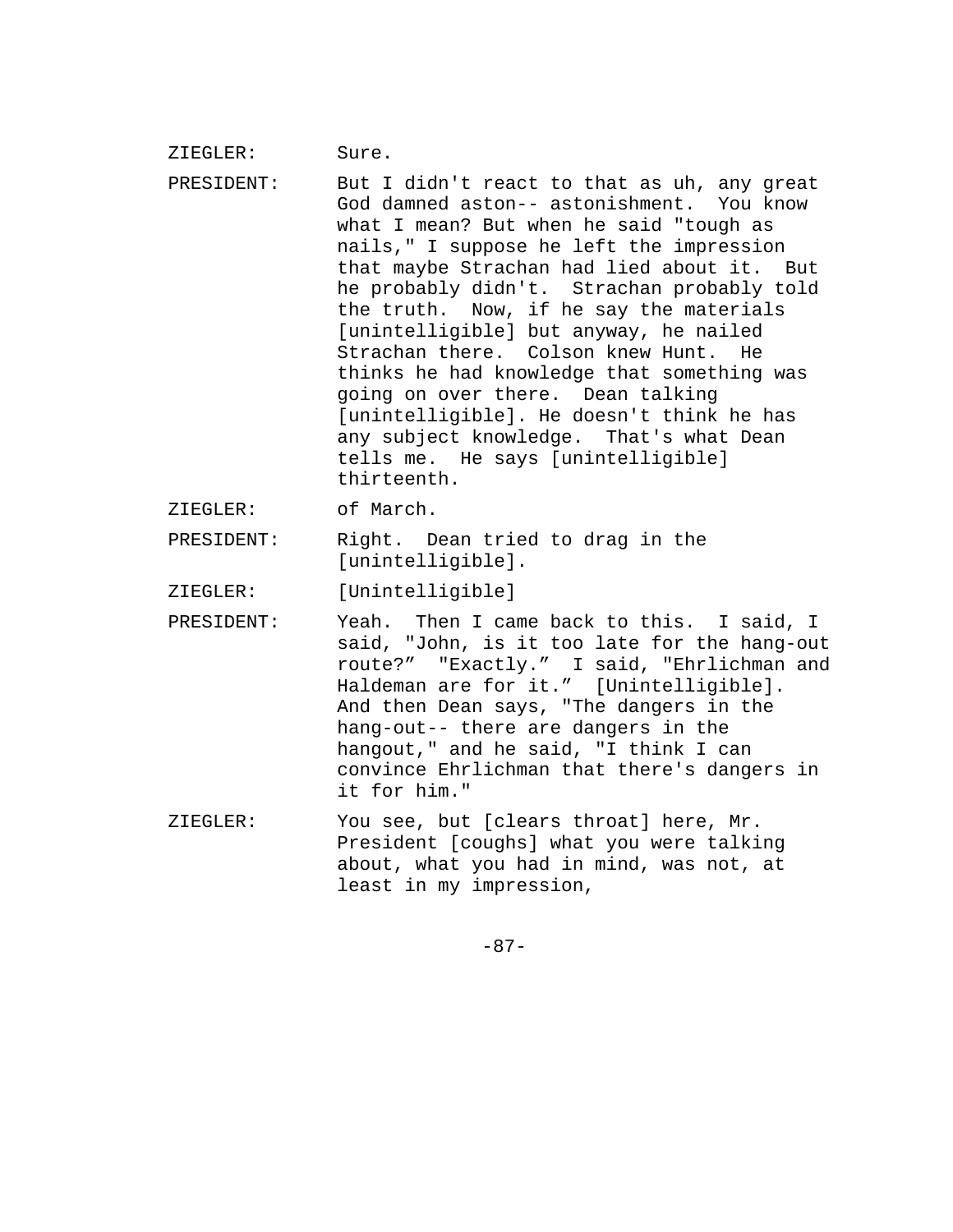| PRESIDENT: | [Unintelligible]                                                            |
|------------|-----------------------------------------------------------------------------|
| ZIEGLER:   | was not payments to people                                                  |
| PRESIDENT: | Huh?                                                                        |
| ZIEGLER:   | or awareness of payments to people.<br>What<br>you had in mind was relaying |
| PRESIDENT: | The hang-out (unintelligible)                                               |
| ZIEGLER:   | the hangout in terms of Segretti, whatever                                  |
| PRESIDENT: | Segretti, and, and the Watergate!                                           |
| ZIEGLER:   | Hm?                                                                         |
| PRESIDENT: | Planned the God, God dman Watergate!                                        |
| ZIEGLER:   | That's right.                                                               |
|            |                                                                             |

-87A-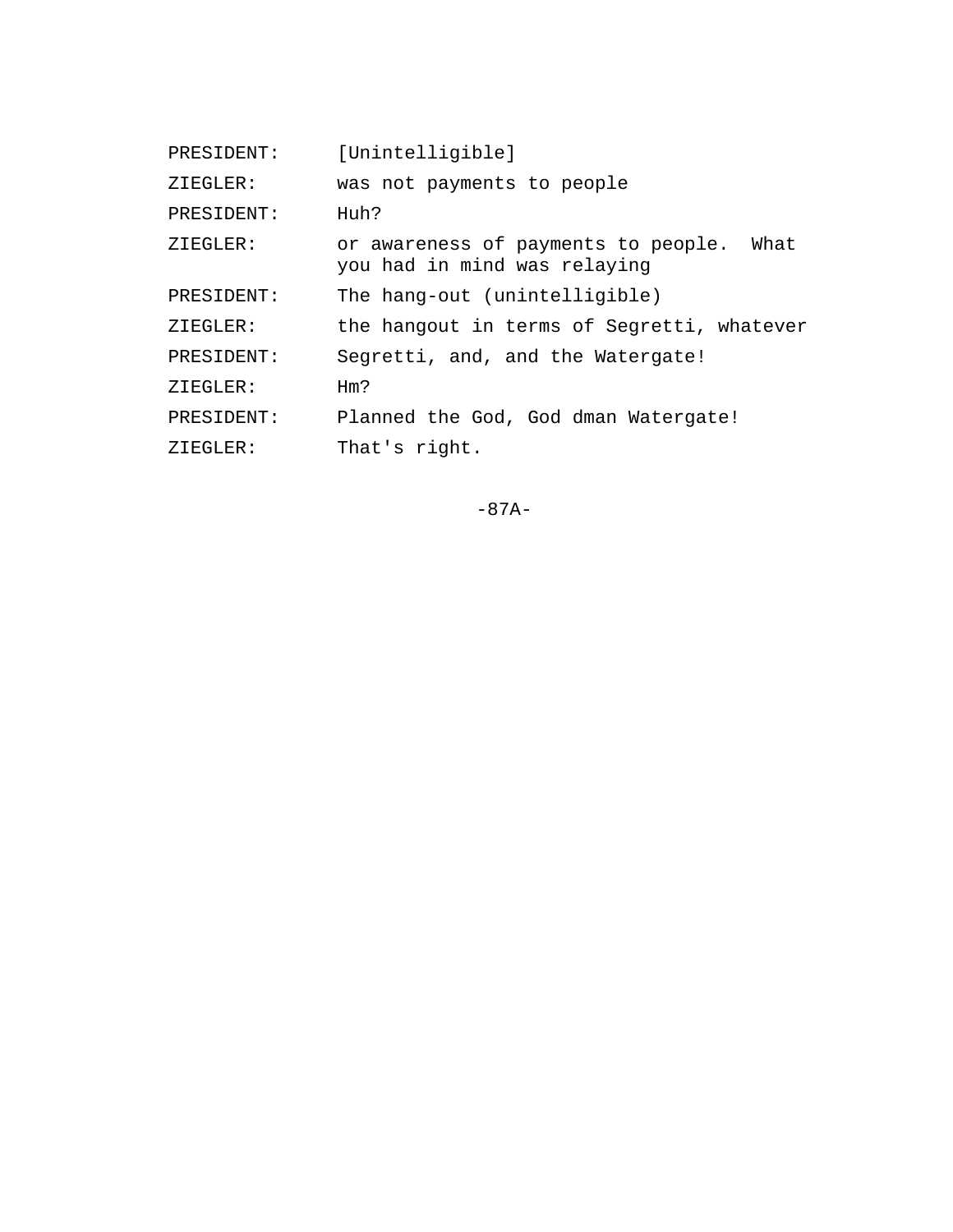PRESIDENT: There's no cover-up in this, uh to this point, period -not one talk of cover-up.

ZIEGLER: That's right.

PRESIDENT: You know, not one bit. There's a little- that the feeling of it through here Strachan, and, uh, this, you know, they're "hanging tough" and so forth. He comes back to this. He says, "No one of the White House knew it was done, but some may have seen the re-, the proofs of it." [Unintelligible] What the hell is that? He doesn't-- He's not sure. Now he came back to Sullivan. This business about the fact, he says, "This cop up there knows more about Chappaquiddick than anyone in the country and we should get it out. Know the cop?" Got back to Kalmbach, somehow. The, uh [unintelligible] perfectly legal [unintelligible] funds and so forth. We're going to get Sullivan in and talk to him, [unintelligible] you know, and so forth and so on [unintelligible] whether or not we had used the FBI (unintelligible] for national security purposes. Said, "Yeah. The only exception, of course, was that son-of-a-bitch Schorr." But there- actually it was national security though [unintelligible] [laughing] we didn't say that. Okay. We just ran a name check on the son-of-a-bitch.

-88-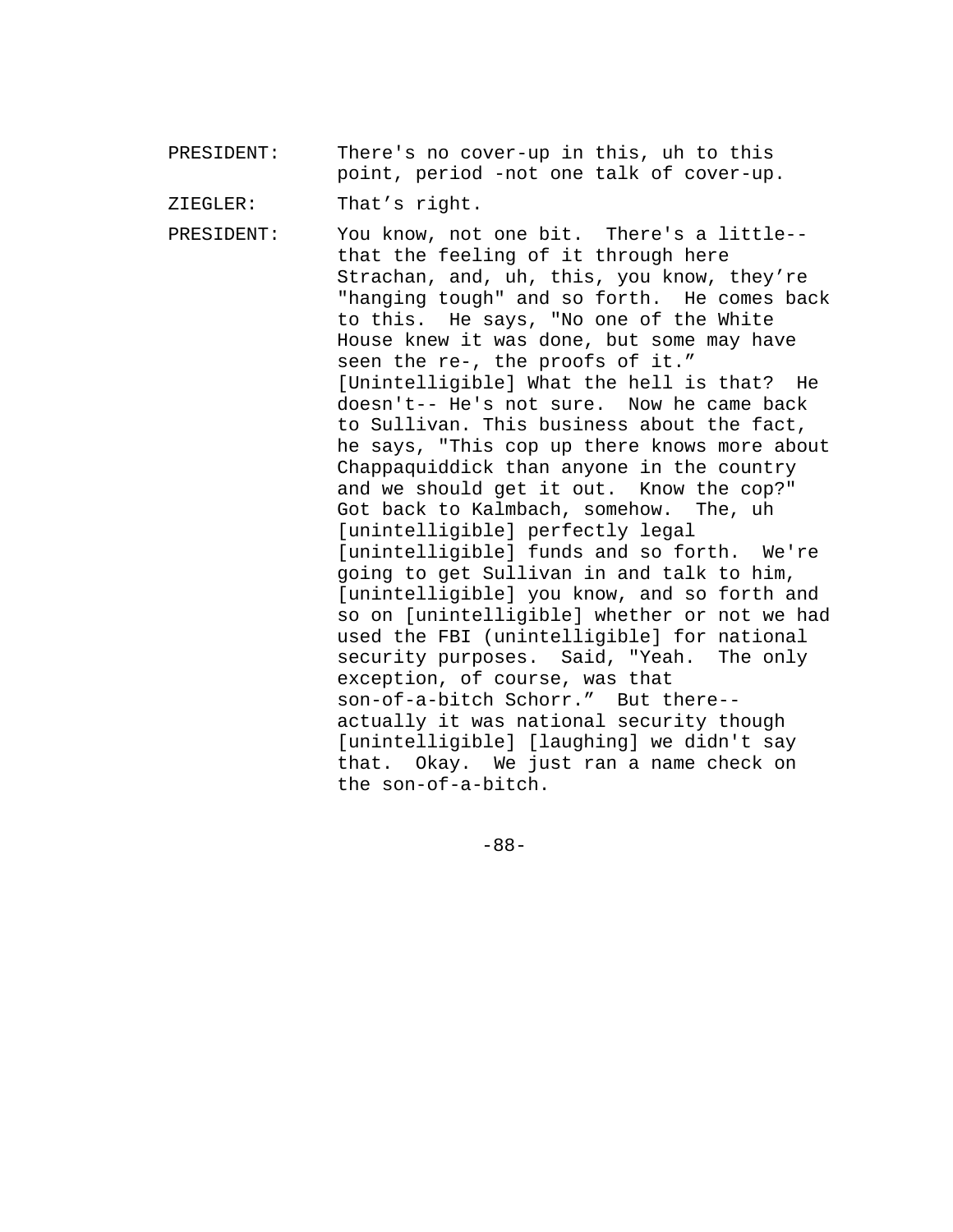ZIEGLER: That's right.

PRESIDENT: Har Nothing! Now, the on the sixteenth, began some thinking,

ZIEGLER: On the fourteenth, what happened?

PRESIDENT: Nothing there. Just the press conference. Well, that's where we met them, uh, you see Steve, he's got something

ZIEGLER: Well I was, uh

PRESIDENT: very interesting.

PRESIDENT

AND ZIEGLER: [Unintelligible]

[Bull enters]

PRESIDENT: Steve,

BULL: Yes sir.

PRESIDENT: give Ron the one little quote out of that log thing crap that you had to listen to. This was all-- fourteenth was all press conference.

ZIEGLER: That's right. That-- Well, I remember--

PRESIDENT: You were in on part. It's, it's terrible, it's' because we lost the best part.

-89-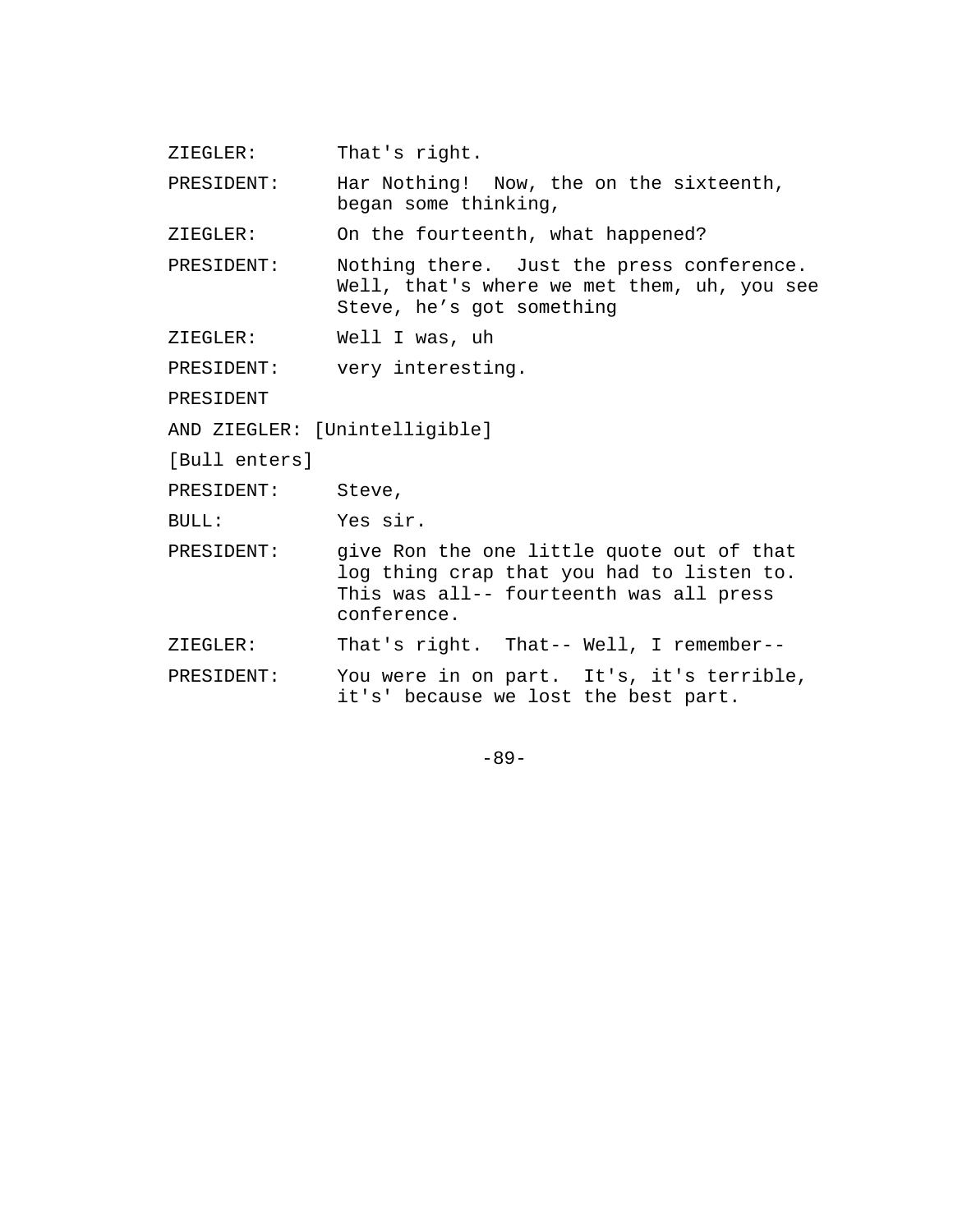- BULL: The question was posed how do we ans-, how do we answer the question whether we [unintelligible]. Uh, the response was that the [unintelligible] investigation was conducted and the report given to me.
- PRESIDENT: I was supposed to say that-- no pr, or, Ziegler was supposed to say that.
- BULL: No, the President

PRESIDENT: The President. Yeah.

- BULL: You were supposed to say that. And, uh no information was found, uh, that would be
- PRESIDENT: -- any way implicate anybody at the White House. There it is. There it is.
- BULL: That was Dean's recommended response to the question.
- PRESIDENT: So, in that context --that's all the way through.
- ZIEGLER: Yeah.
- PRESIDENT: He said, "Our report--"
- ZIEGLER: That's all the way through the gardners to him.
- PRESIDENT: I said be sure there's no cover-up with regard to the FBI and so forth, and so on Gray or anything. Then we went into the no written Dean report. But, I said—-

 $-90-$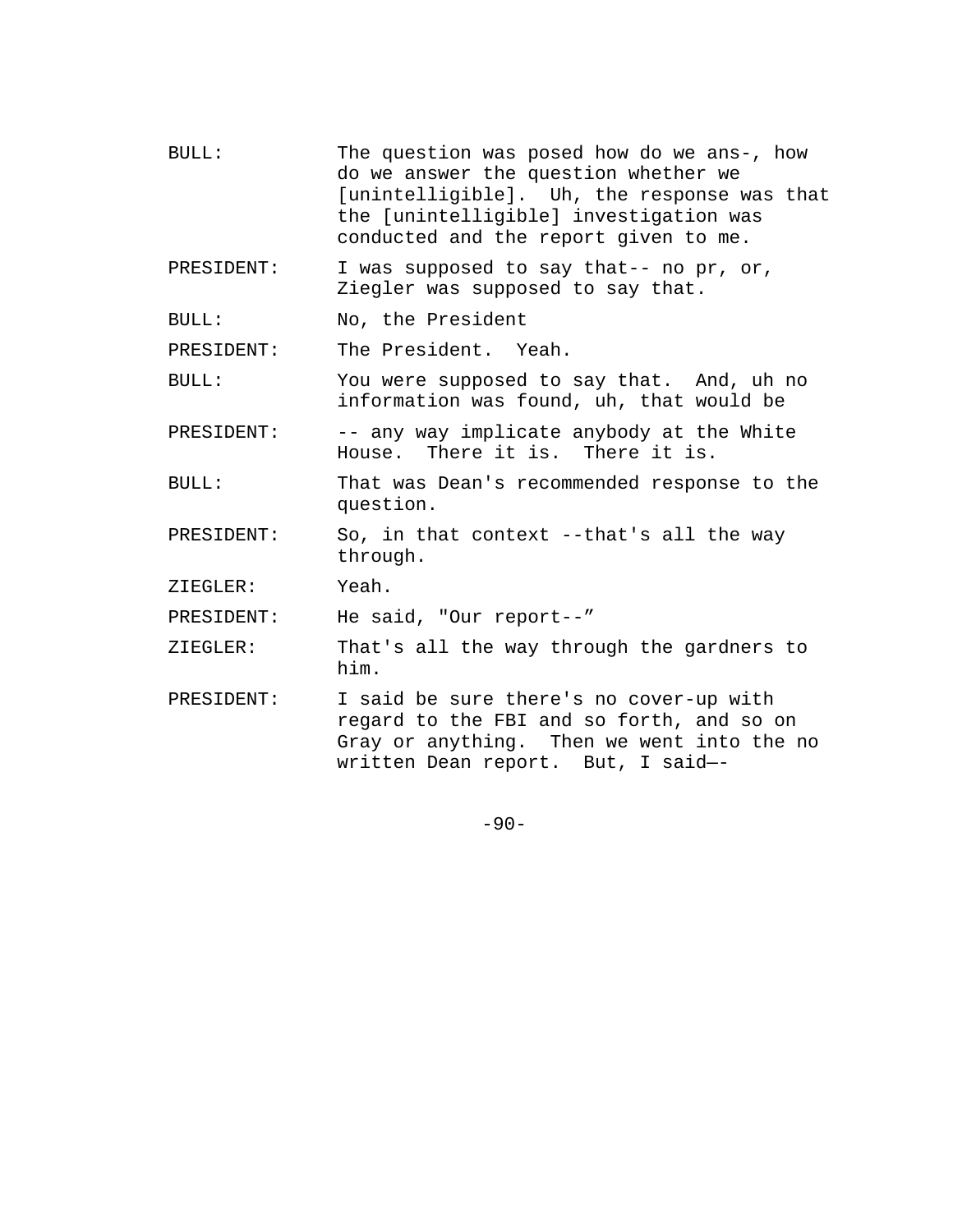But he said-- I said "Why don't you give me copy of your findings?" And have Gray give it to the FBI. Talked about Baker-again. I said that if Baker gets on the wrong side of this issue it will destroy his chance to be a leader. [Pause] He had no contacts with the Ervin Committee that were worth a damn. [Unintelligible] Goldwater make a speech, Sullivan-was preparing [unintelligible] And I say, "Get the story out." Then he suggested Ziegler could get a statement based on Dean's investigation [unintelligible]

[Bull leaves]

ZIEGLER: I remember when that came up. I said that I thought sworn affidavits were a bad idea.

PRESIDENT: Anyway, so much-- at least he tried. Some questions you can't ans-- Then Dean-- some questions you can't ans--, you can't answer. No question, you can't answer because it'll get people in trouble. 'Cause we're so close now, we can't-- I wond-- He suggested fighting day and [unintelligible] Then he says, again, "[unintelligible] runs into a whole flock of new problems which haven't emerged yet. We need a good master plan." And,

-91-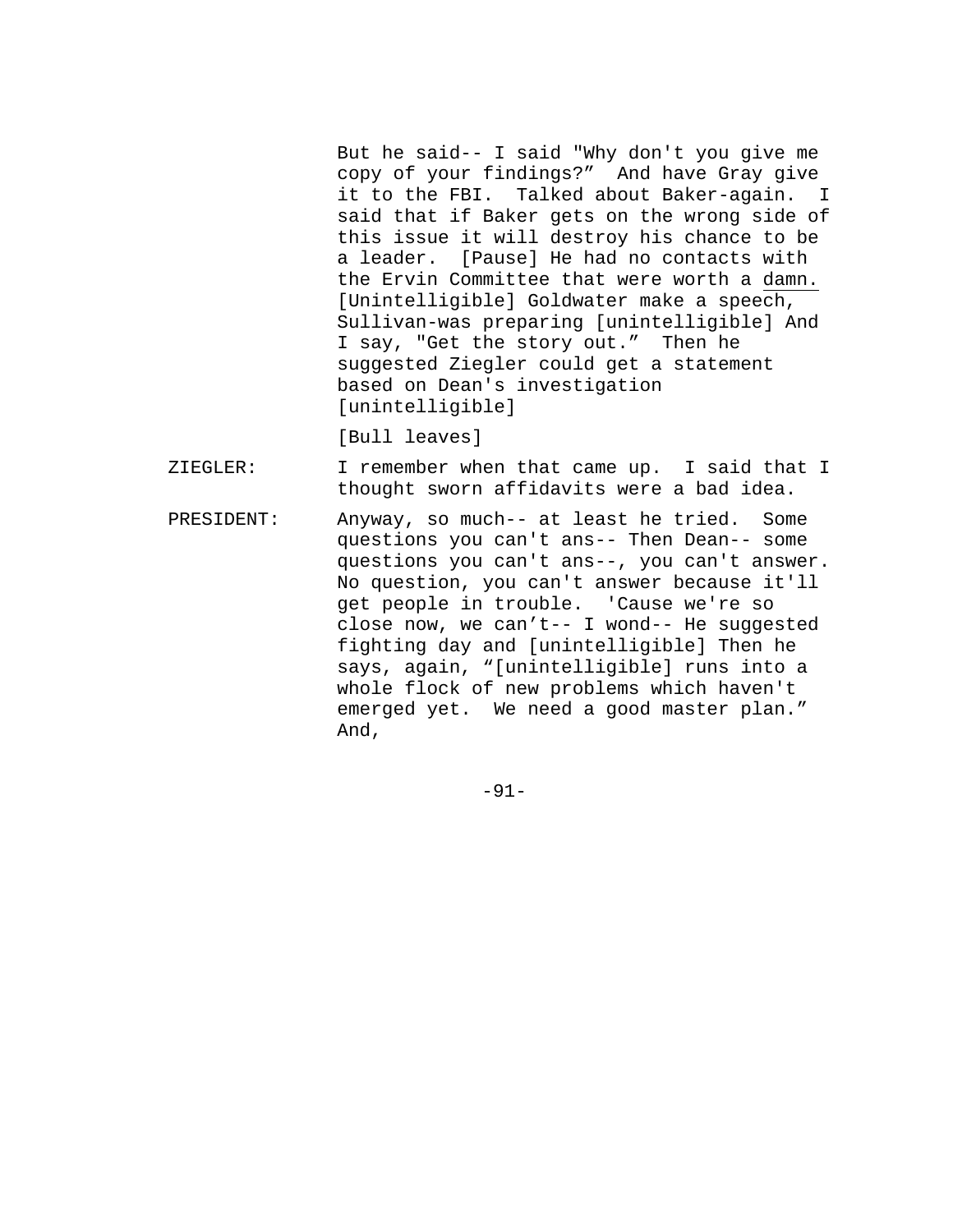uh, I'd like to talk a bit more about it. I said, "Why, why don't you and Moore go to Camp David and get us a plan." [unintelligible] I was thinking in

ZIEGLER: Yeah.

PRESIDENT: Talked about Mitchell's bad advice on Carswell, Kleindienst, and so forth I said that. "Can the White House position cover now? Keep that front and center. [Unintelligible] Can't have Liddy in any relation to the White House [unintelligible]." And he said, well, if he [unintelligible/**REMOVED**]. But anyway, though [unintelligible] [sighs] Now we come to the seventeenth. Kleindienst wanted to turn Baker off [unintelligible] FBI. According to Haldeman, Mitchell told Haldeman-- and he said possibly Dean. And I said "What?" Dean too. Because I was over this like a blanket. And I said, "John, you didn't know about it?" He said, 'That's right, I have no knowledge. No prior knowledge." He says, "How would you not to drag you, not to drag you." He was telling me that there was a cover-up?

 $-92-$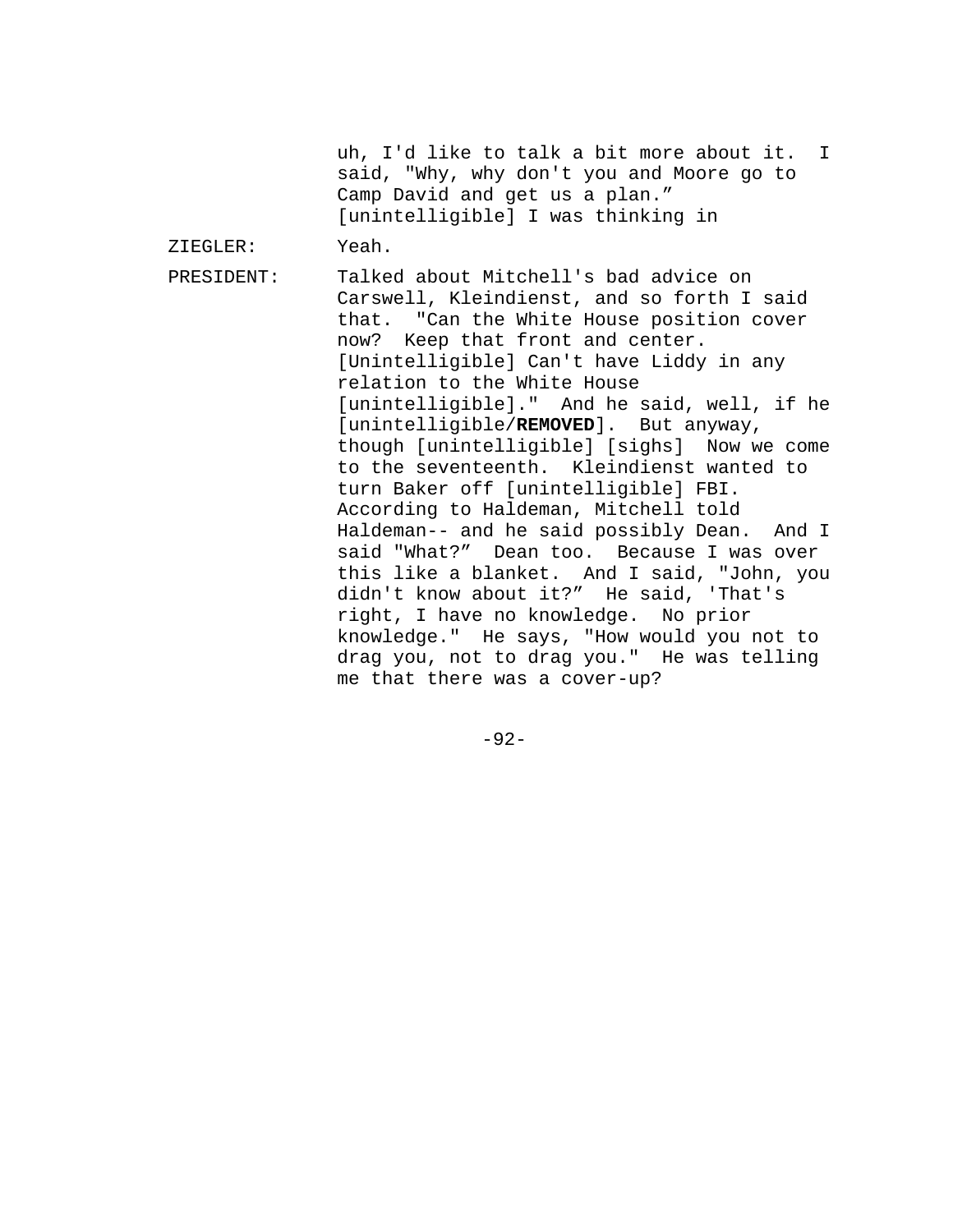ZIEGLER: Not at all.

PRESIDENT: Anyway, then he said -started talking about Magruder: "Jeb's good, though [unintelligible] drag everything with him.

ZIEGLER: But I mean every day that Mitchell-- I heard him say that,

PRESIDENT: Yeah.

ZIEGLER: I would have related it to Mitchell.

PRESIDENT: I know. And he said that he'd seen Li-- Liddy right after it happened. And he said, "No one is the White House except possibly Strachan [unintelligible] knew about it." He said, "Magruder had pushed him without mercy." Said he talked to Dean right after it happened. Then I say, "Don't you think Haldeman pushed him?" And Dean-- I, I, said, "I don't recall him pushing him. Dean says, "I agree." And he said, "Strachan may have pushed him." He says, "He probably had [unintelligible]" Bull shit. But you see again, this is a-- they knew what-- who was pushing for him. And I said, "I don't know why the hell they went in." A million dollars and [unintelligible]. Now here's one-- I don't know what the hell I was saying here, but-- I.said, you

-93-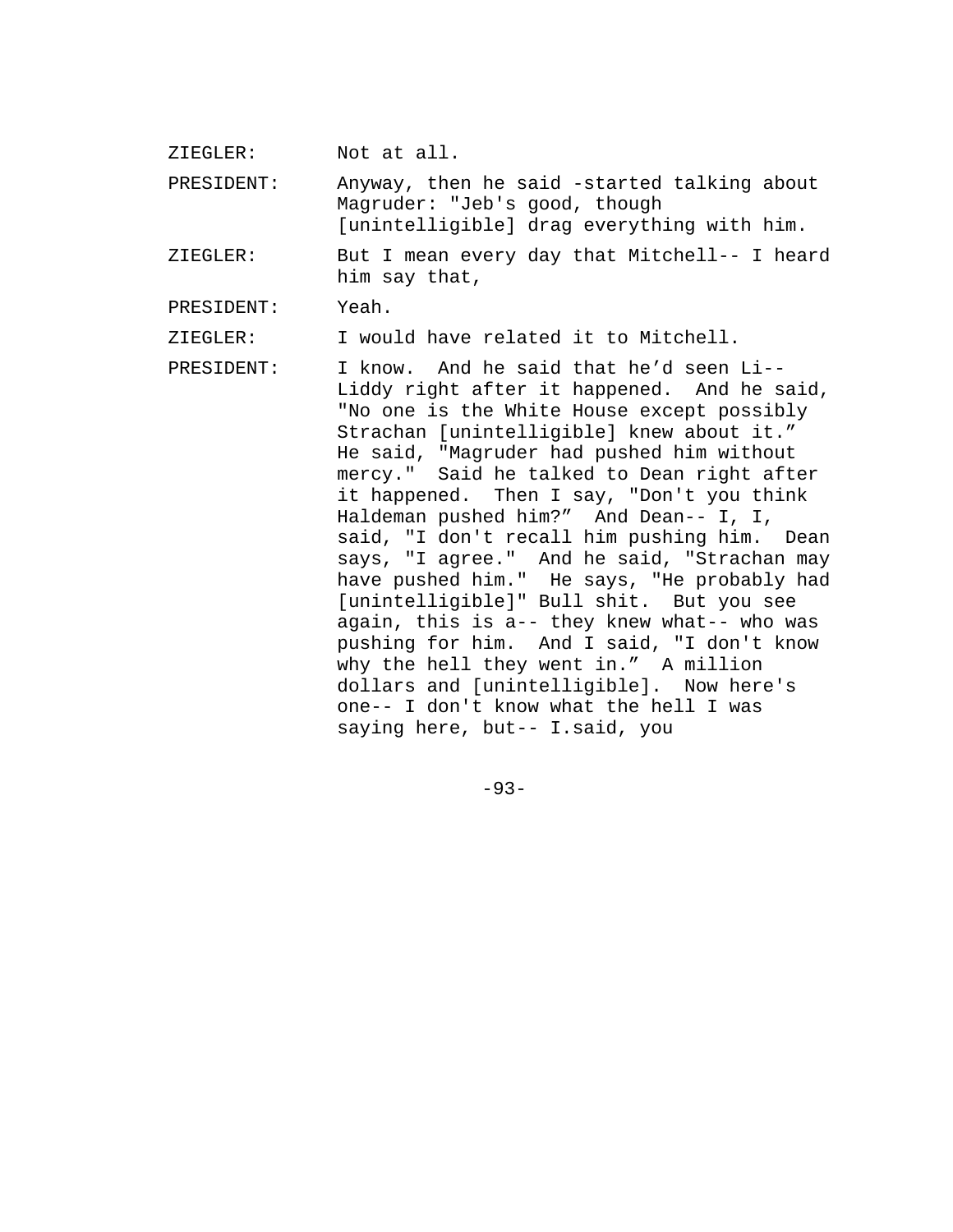know, "The thing here is that Magruder, Magruder put the heat on. Sloan starts pissing on Haldeman." He said, "That couldn't be, uh, [unintelligible]." I said, "We've got to cut that off. We can't have that [unintelligible] I said [unintelligible]). But we just stopped right there. There was no—- I suppose he could say there that I was telling him to cover-up. [unintelligible].

- ZIEGLER: I suppose he could say that in, the context of that time, but still, there's nothing,
- PRESIDENT: I didn't know--

ZIEGLER: nothing, Mr. President,

- PRESIDENT: didn't know that Magruder, uh, was lying. He was-- or that Sloan was.
- ZIEGLER: You knew no perjury was committed. All of this relates more to political problems before the Ervin Committee and charges that could be made --
- PRESIDENT: Yeah. This one here is that, I was going to-- it relates to the fact: why can't we get a report out of this, no, and so forth. I said, "Well, looking to the future, here are the problems. We got this guy, this guy, And this guy." And I said, "Magruder is the, uh one guy-- and that's

-94-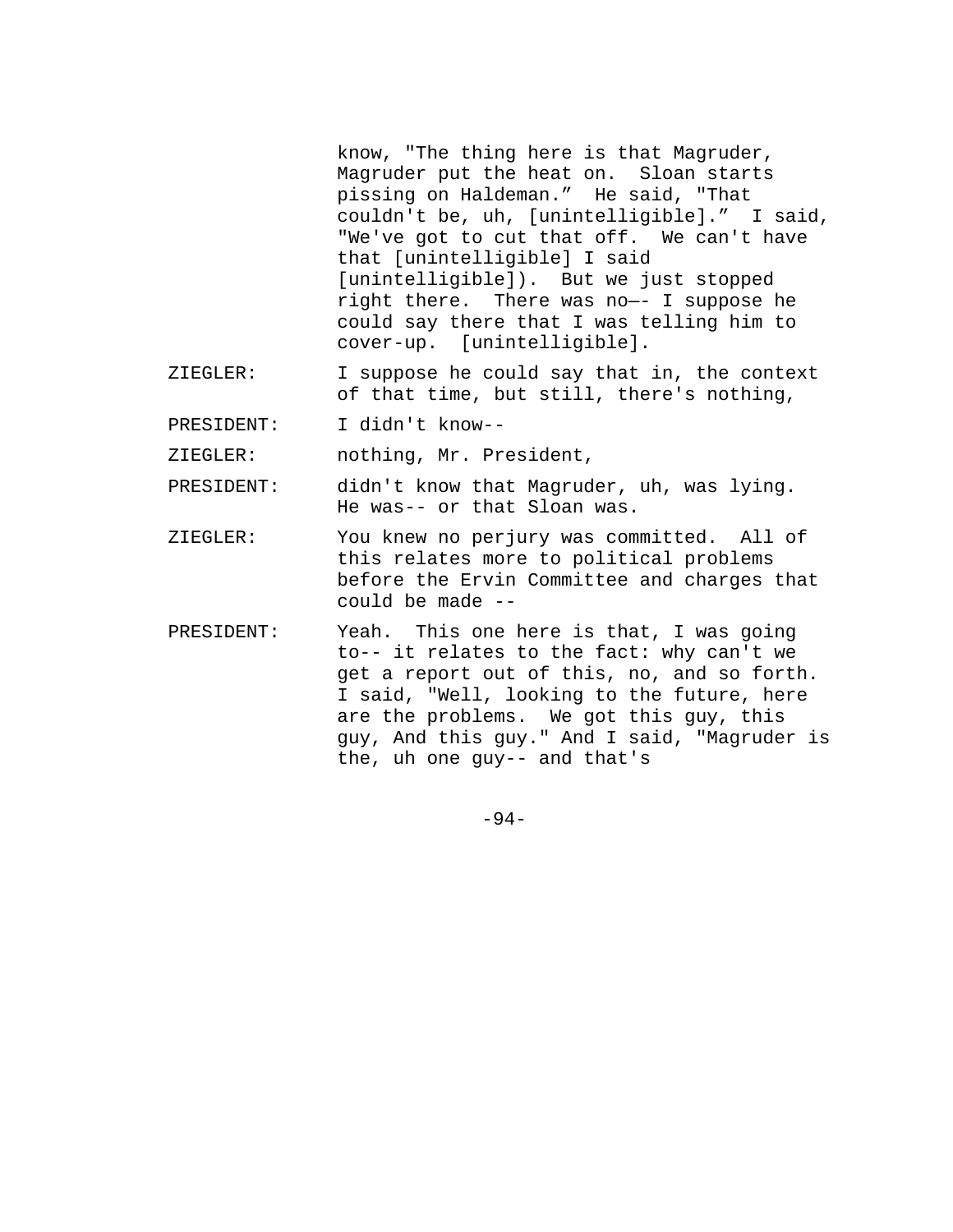going to bring it right up to home. That'll bring it right up to the, the White House, the President." And I said, "We've got to cut that, that-- that ought to be cut out.

ZIEGLER: But keep in mind, Mr. President, that you were not at this point talking about the trial. What you're talking about is the Ervin Committee hearings. Now, there is no illegality in having received information you see,

PRESIDENT: Yeah

- ZIEGLER: from the wiretapping operation. My view, if, if-- in hearing this, would have been in the context of the Ervin Committee hearings. If someone would say, "Well Strachan received the material. I remember going through this exercise with Bob. I said, "Bob, did you ever receive the material?" He said, "No." Now--
- PRESIDENT: Then he went on to say-- and here's the point that I hope he covers writing our statement-- Remember I told you—- Ellsberg- don't say that I learned it for the first time from Petersen.
- ZIEGLER: No. That's right.
- PRESIDENT: We didn't [unintelligible]. Here's when I learned it. I was [unintelligible] exactly right. He told me, on the

-95-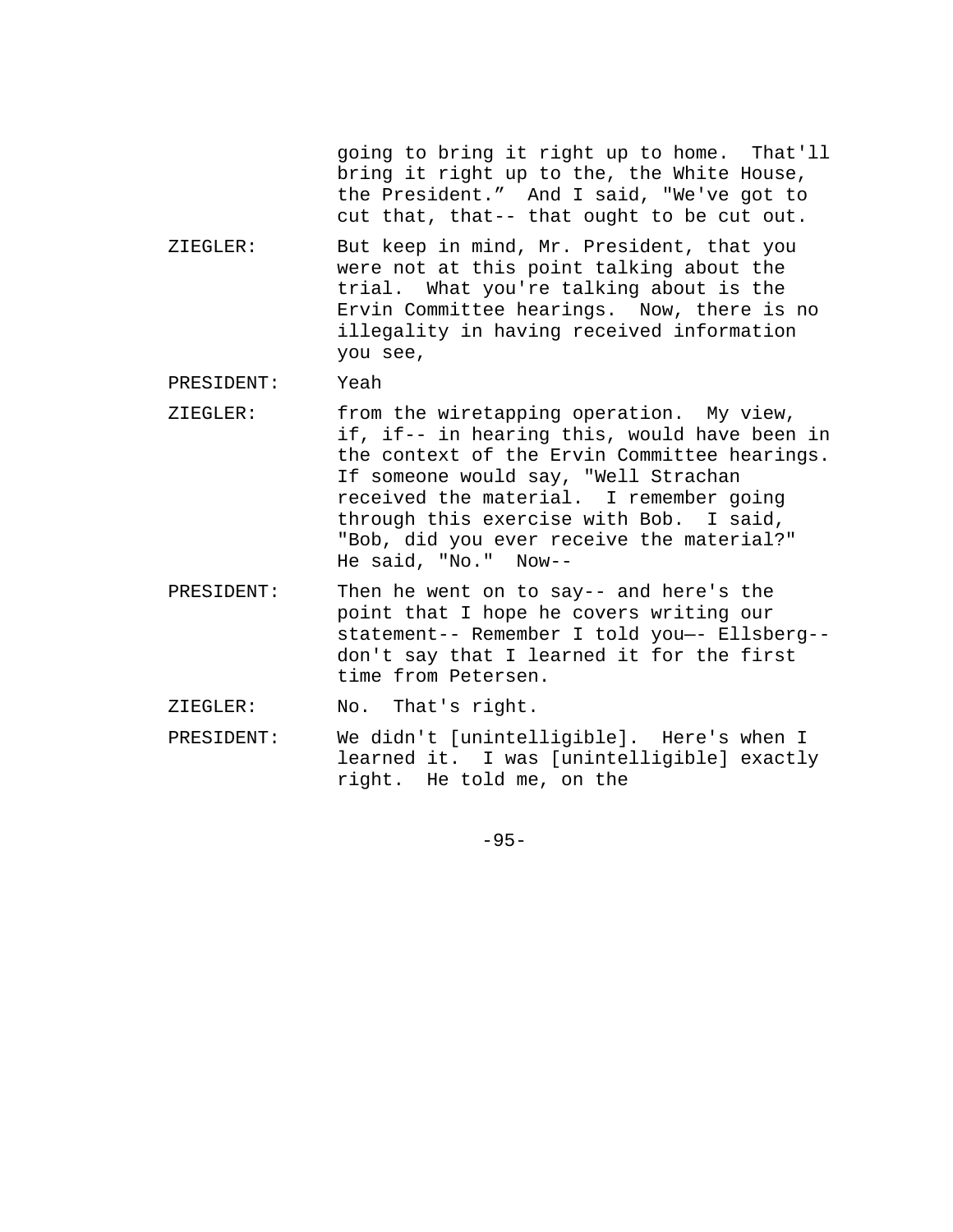seventeenth. Seventeenth. He says, Ehrlichman's got a call. Now, I said, "What the hell does he want?" Says, well-- then he told me about this God damned picture and Ellsberg, and so forth-- that was the first time I ever heard about it. [unintelligible] Now this-- incidentally, when I, uh, I was just thinking of this, that, uh, we, assure him that-- I wondered, frankly, if Ehrlichman might have told you earlier and was lying to protect me. That he didn't, I didn't know my God damned thing. Ehrlichman never should of sold. So there it was. Dean told me the sixteenth of March.

- ZIEGLER: Seventeenth.
- PRESIDENT: Huh?
- ZIEGLER: Seventeenth.
- PRESIDENT: Seventeenth of March. It has nothing to do with Ervin. Then he mentioned Chappaquidick.
- ZIEGLER: [unintelligible]

PRESIDENT: It's a hell of a [unintelligible]

ZIEGLER: See, all of Bud's contacts with the discussion of the break-in [unintelligible]. Now even making reference to the Ellsberg trial on the seventeenth of March--

-96-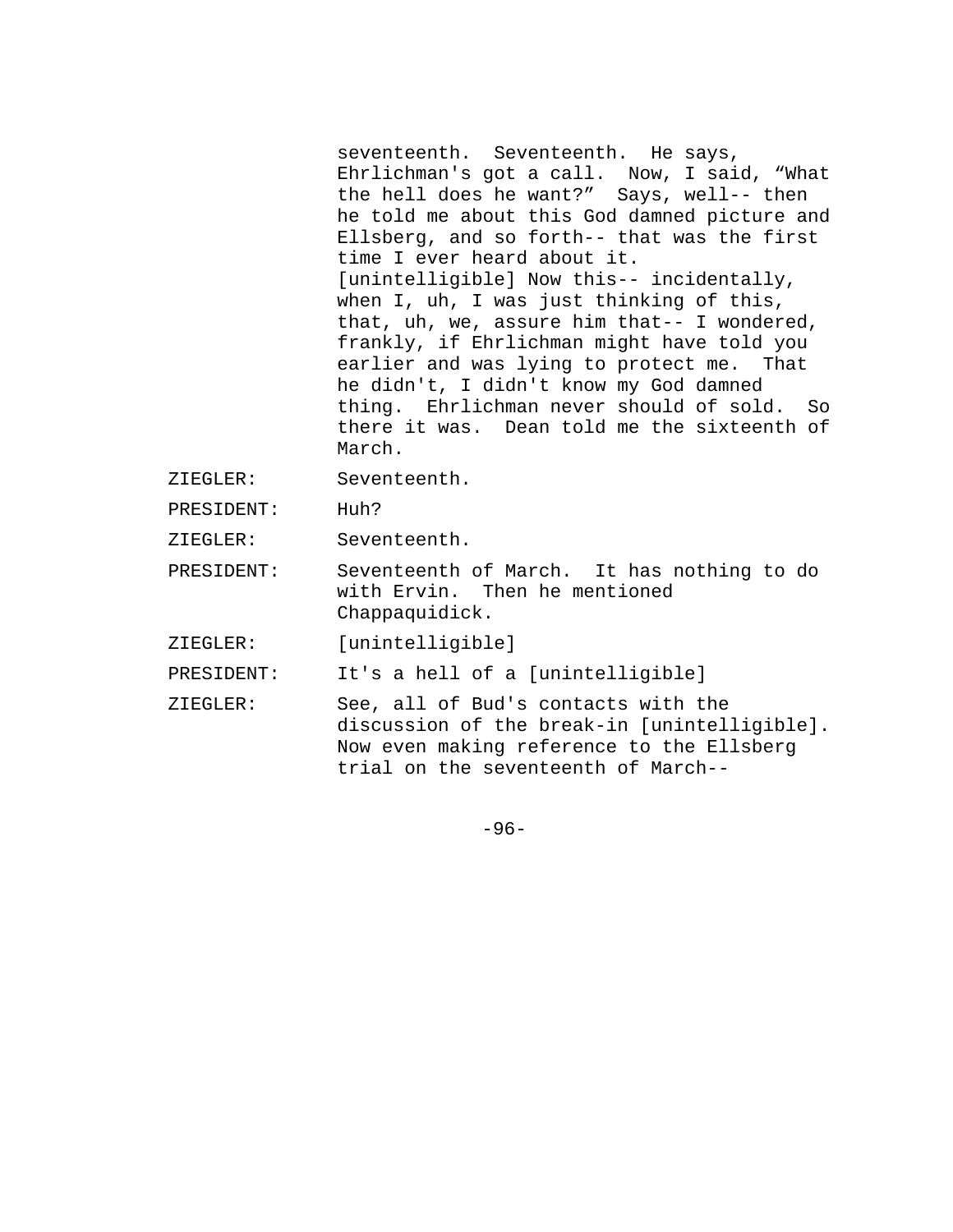- PRESIDENT: Well, it was mentioned that Ervin [unintelligible] was having a problem with regard to [unintelligible]. We weren't talking about the trial at all.
- ZIEGLER: Sure.
- PRESIDENT: And, they had [unintelligible). You understand, now--
- ZIEGLER: But the Justice Department had an [unintelligible]. That's the problem.
- PRESIDENT: They didn't have a God damned [unintelligible]
- ZIEGLER: There is nothing in here said to you that would have lead you to any conclusion that you should have acted in any way, because Dean had--
- PRESIDENT: The whole point-- there's another reason I shouldn't have. Dean was-- I don't like her--

ZIEGLER: That's right.

- PRESIDENT: He is in tough with the Justice Department. Now he sees Kleindienst every day. Christ, I was so [unintelligible] for anything that he would be tem-- passing over to Justice- he would pass it!
- ZIEGLER: That's what I'm saying. See my point, yeah-

-97-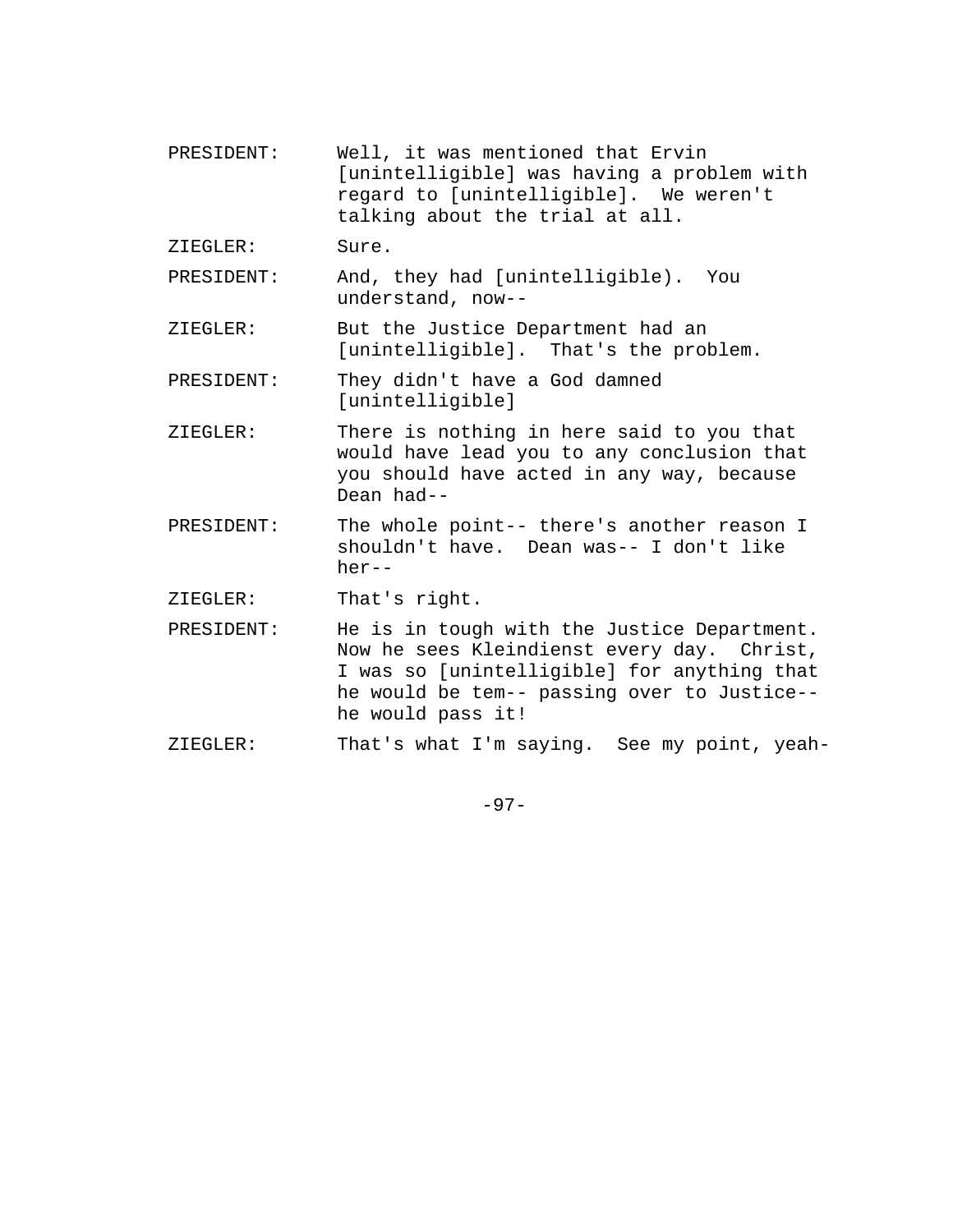- PRESIDENT: If anybody ever asks why you don't pass something over, you learn from Dean. Christ, how could they the time be that-- April the sixteenth. Dean had that obligation! And I assumed he was in direct contact with them.
- ZIEGLER: And you were talking about political problems. Now their legal problems- political
- PRESIDENT: problems as they related to the Ervin Committee hearings and one could come out in the course of those hearings, uh, in the question. The-- damn I know that's the case. And those notes were [unintelligible] I was probably worried about the other ones too, [unintelligible]. At least I hear about Strachan [unintelligible] Haldeman involved in the God damn thing --
- ZIEGLER: Sure you were. That's why you asked that question.
- PRESIDENT: That's why I said, "Cut it off at the pass." But what I was thinking there, was basically, uh, not to get all these guys pissing on each other. But Dean could go out-- just probably with some justification, and said that he, uh-- could probably say that he told the President about all this, and warned him about all this. Dean said, "Strachan--"

-98-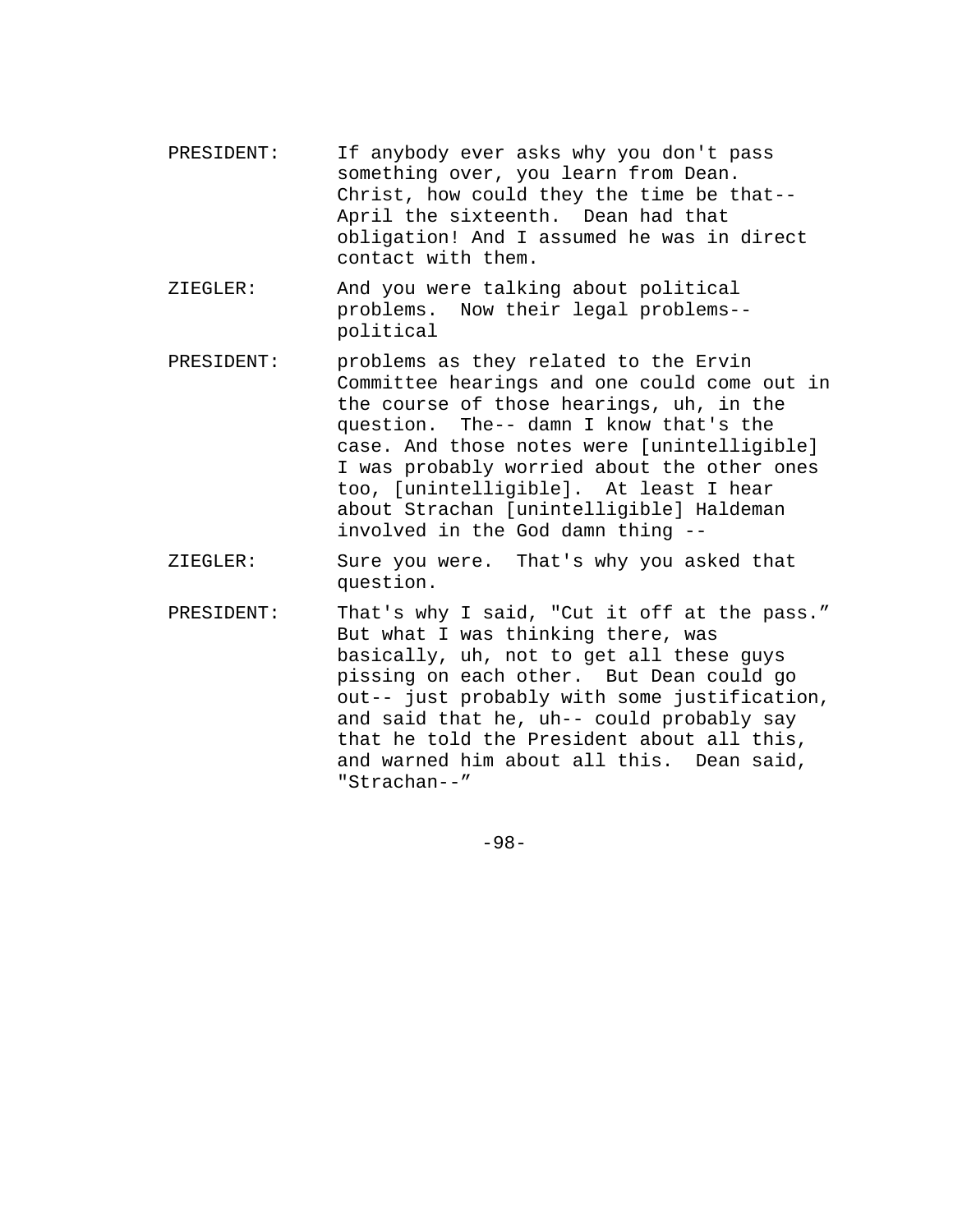ZIEGLER: No question. There's no [unintelligible).

PRESIDENT: Strachan? This has been a very confidential source, so you guess you've heard it.

ZIEGLER: Right.

PRESIDENT: [Unintelligible/**REMOVED**] Ron, is this: that God damn it, we were all wrong here. Didn't want Ehrlichman involved or Haldeman involved.

ZIEGLER: Right.

PRESIDENT: That's right. We were all about that.

ZIEGLER: You didn't feel they were.

- PRESIDENT: But getting down, listening to this thing, the one through the seventeenth, it totally explodes Dean's proposition or whatever. You were discussing
- ZIEGLER: [Unintelligible] in the cover-up.

PRESIDENT: Yeah! Aspects of the cover-up. [unintelligible] From his standpoint it was. So let's hear him testifying on that. What did he, Ron? Who the hell is going to answer Dean? [unintelligible] How do we handle that? Haldeman can handle him on the twenty-first, which is the tough one, but he can handle him-- I think. [unintelligible]

-99-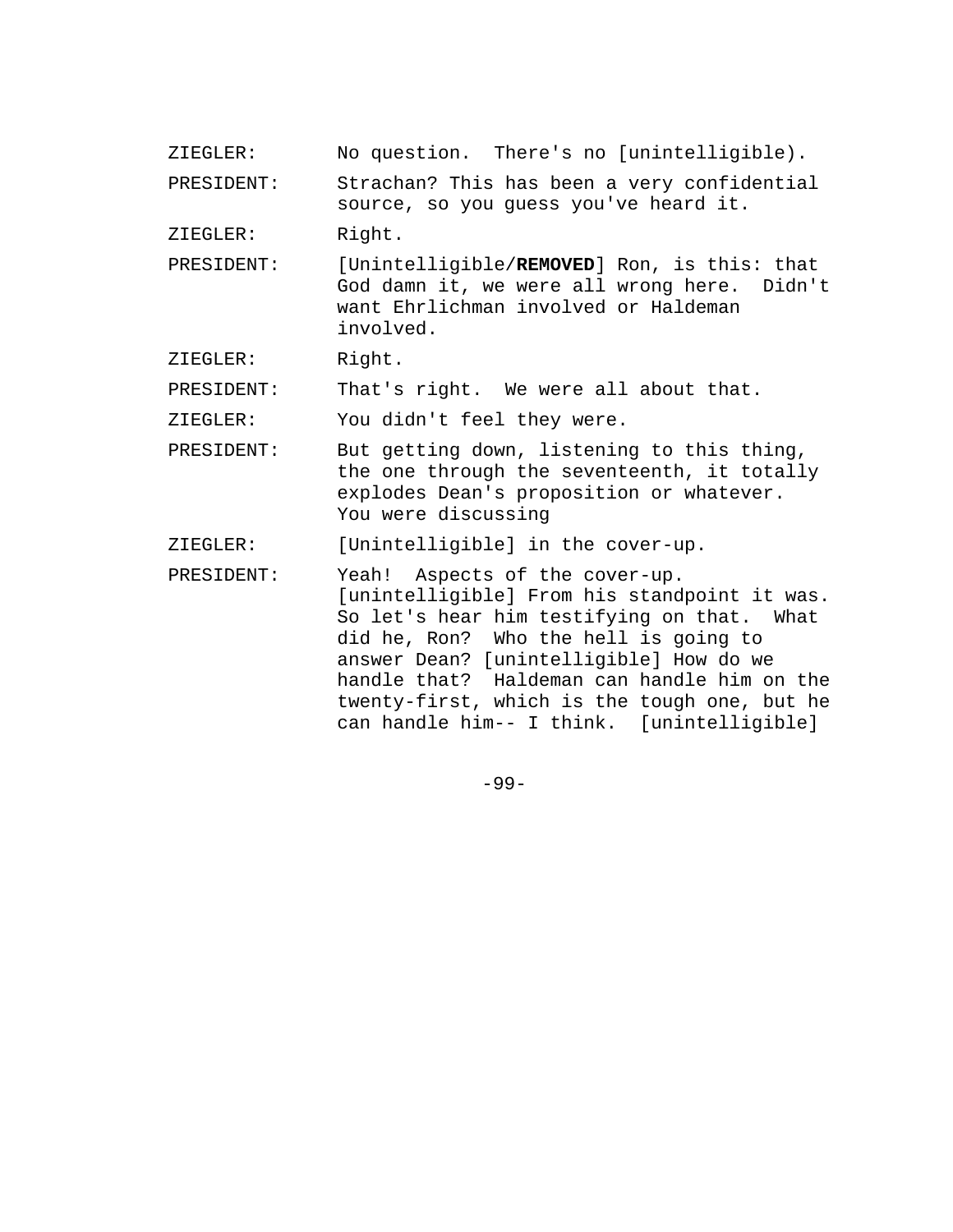find out what the hell he was doing, and so forth. But, uh, what about this? ZIEGLER: These, I think, are already handled. PRESIDENT: [unintelligible] getting out a certain time. I don't follow them. Uh, Buzhardt said that Dean made a friendly gesture to him Saturday. Did you hear about that? ZIEGLER: No, I didn't hear about the friendly gesture. No. PRESIDENT: [unintelligible] he didn't want to be a traitor [unintelligible]. Buzhardt gave him a tape, and, uh, it's-- a lawyer now-is playing it. Very, very tough [unintelligible] after what Dean [unintelligible]. The lawyer was here [unintelligible] the lawyer [unintelligible] God damn [unintelligible]. Dean is likely to tell the lawyer the story from his vantage point. ZIEGLER: Of course. PRESIDENT: God damn it! Oh, it's unbelievable [unintelligible] I didn't [unintelligible].

- I expressed total amazement when he mentioned Strachan. Yeah, and I didn't believe him. [unintelligible]
- ZIEGLER: [unintelligible] I asked Bob, as I was [unintelligible]

-100-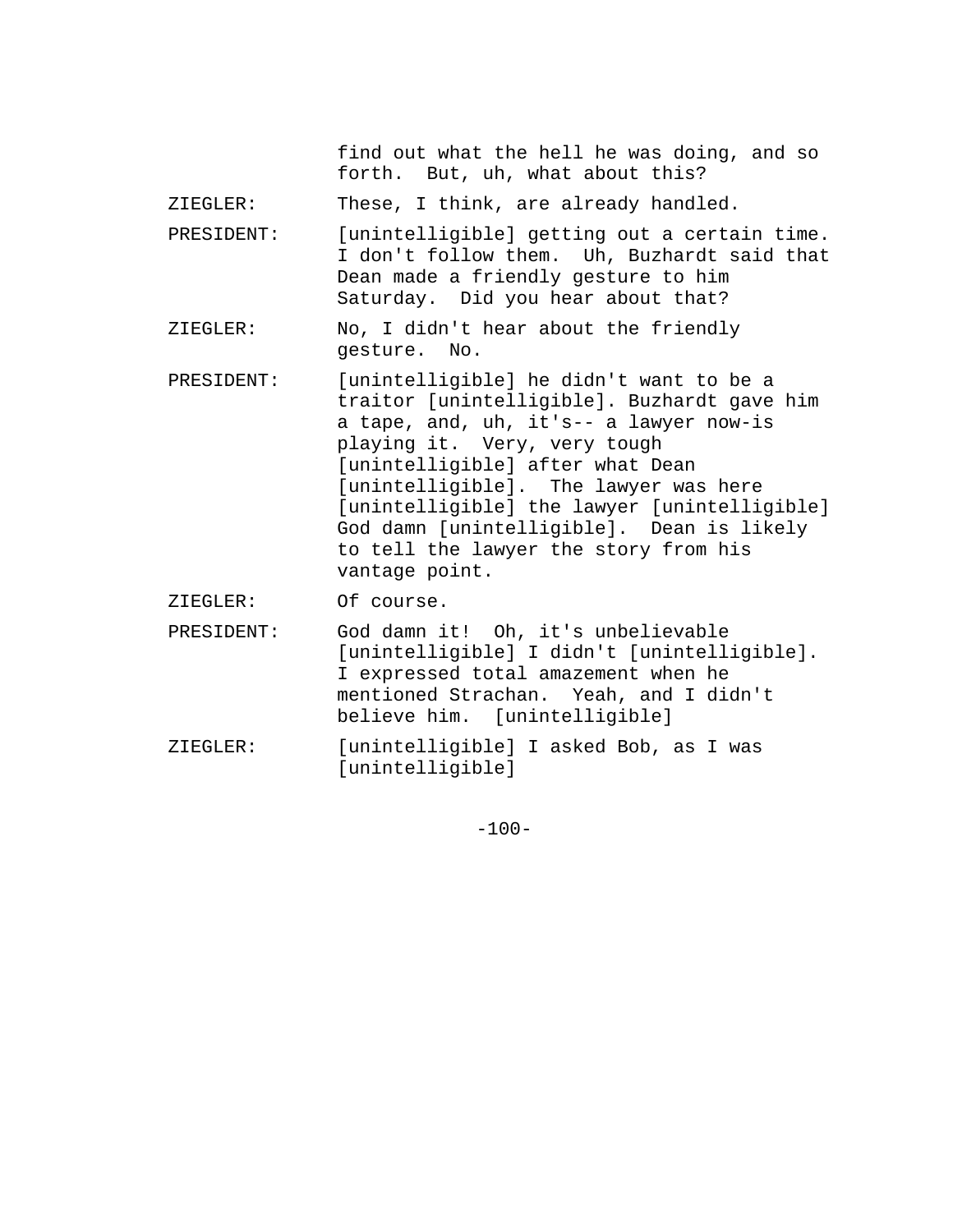I said, "Bob, you never received any of this stuff." And he said, "No," he said, [unintelligible].

PRESIDENT: I think Strachan did [unintelligible] Strachan approved the bugging.

ZIEGLER: [unintelligible]

PRESIDENT: And there's no talk about the three-fifty.

ZIEGLER: Not at all. I don't think there's any talk about the three-fifty until into April

PRESIDENT: Ah, yes there was. March twenty-first.

ZIEGLER: You sure?

PRESIDENT: I'm sure. Dean told me, Dean [unintelligible] that was part of the whole God damned investigation. I, I thought he may have told me a little before, that's why I left that's a little loose. But up till the seventeenth, at least we had a little talk [unintelligible]. The point is, that we've got the whole God damn thing for the month of March [unintelligible], Ron. For whatever it's worth. But you, you, you, can hear what kind of crap it is.

ZIEGLER: That's right. [unintelligible] after the investigation,

-101-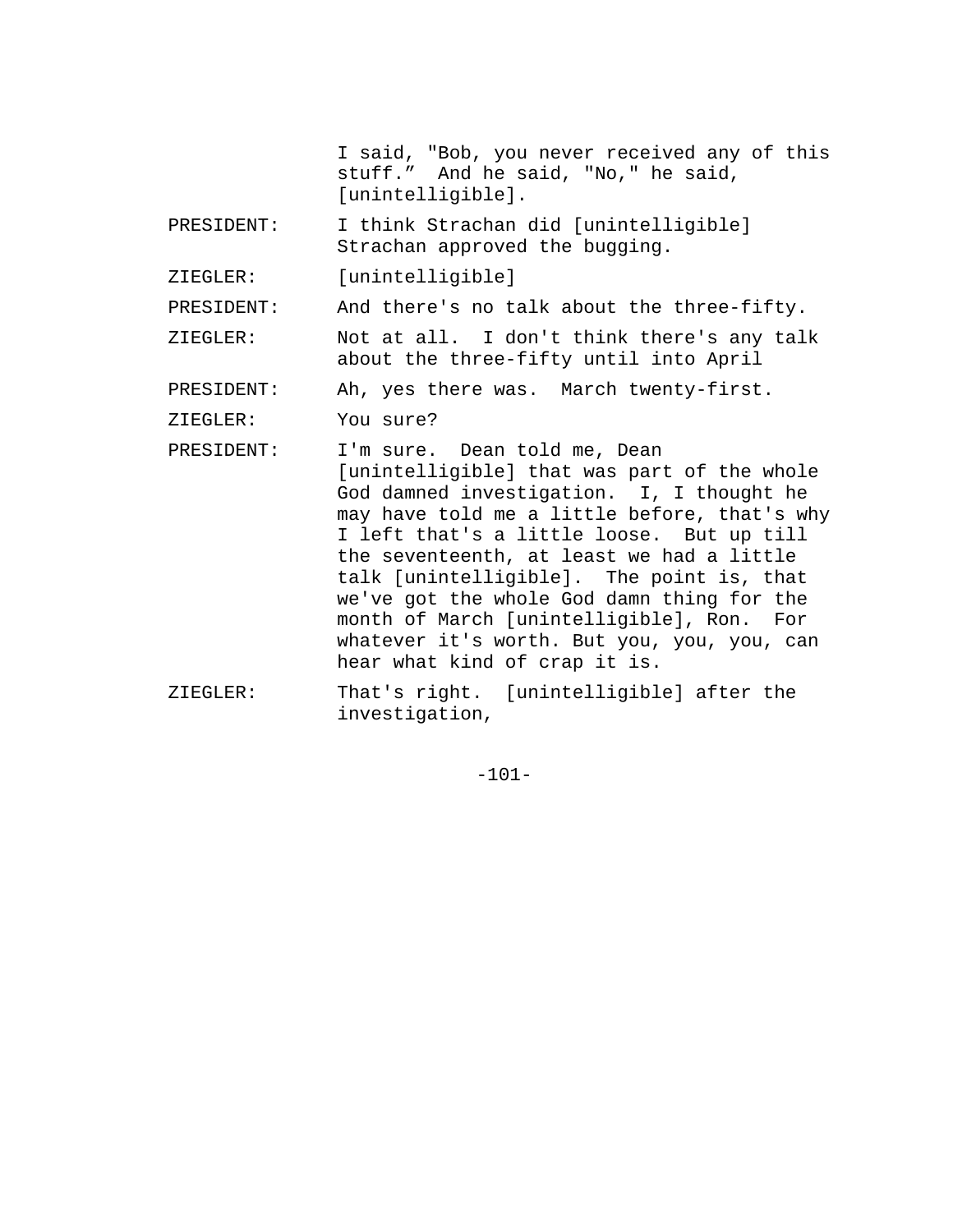after a full ten months of a thorough investigation by the Justice Department and putting trust in people around you, that this would be handled while you were in the process of everything else that happened in 1972. God damn it, in March, when this started coming to you, you can tell by your reactions.

PRESIDENT: Yeah.

ZIEGLER: You were saying, "What in the hell is this going on?" And--

PRESIDENT: I should have reacted before the twenty-first of March, actually Dean shouldn't have had to come in to me with the "cancer in the heart of the presidency." To his credit he did.

ZIEGLER: That's right. He did.

PRESIDENT: Haldeman didn't tell me that; Ehrlichman didn't tell me that.

ZIEGLER: And actually when John Dean did that, on the twenty-first--

PRESIDENT: Yeah.

ZIEGLER: Yeah.

-102-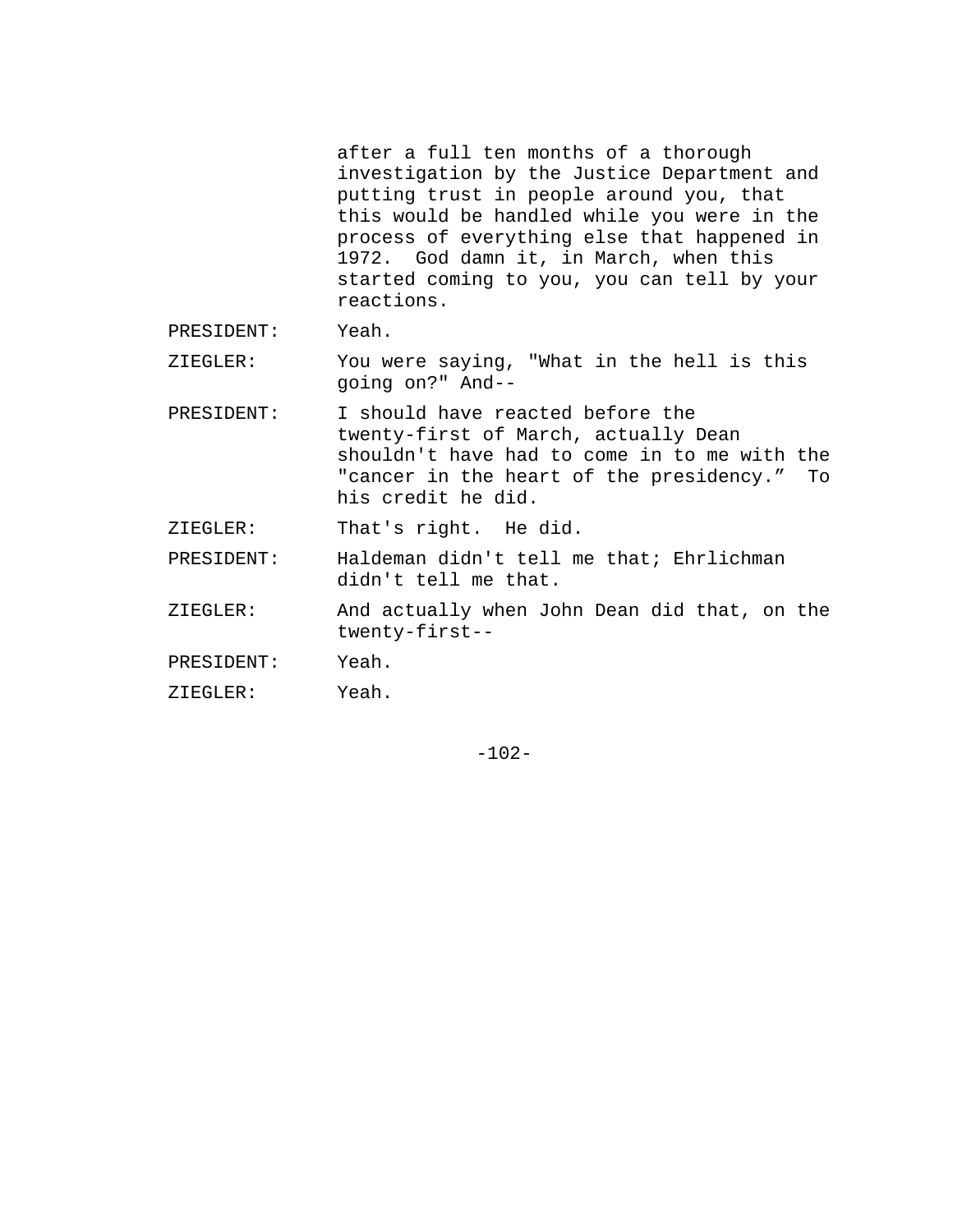- PRESIDENT: Why do you say that? That he did?
- ZIEGLER: Well, I think if he wouldn't have, uh, it would not have been [unintelligible], would have not have been the thing that you would have moved, which you did, on the matter relating to [unintelligible]
- PRESIDENT: [unintelligible] How you getting along with those calls about through?
- BULL: Yes sir. I'm logging them [unintelligible].
- PRESIDENT: If you get them down to an hour, I can get them done tonight, maybe.
- BULL: All right, sir. Fine.

PRESIDENT: Fine.

- BULL: By the way, I found that I just can't-- not able to reproduce them, so I, I'm writing them down by numbers [unintelligible] it's faster. I'm just logging them on a sequential calendar.
- PRESIDENT: Can they do that?
- BULL: [Unintelligible]

 $-103-$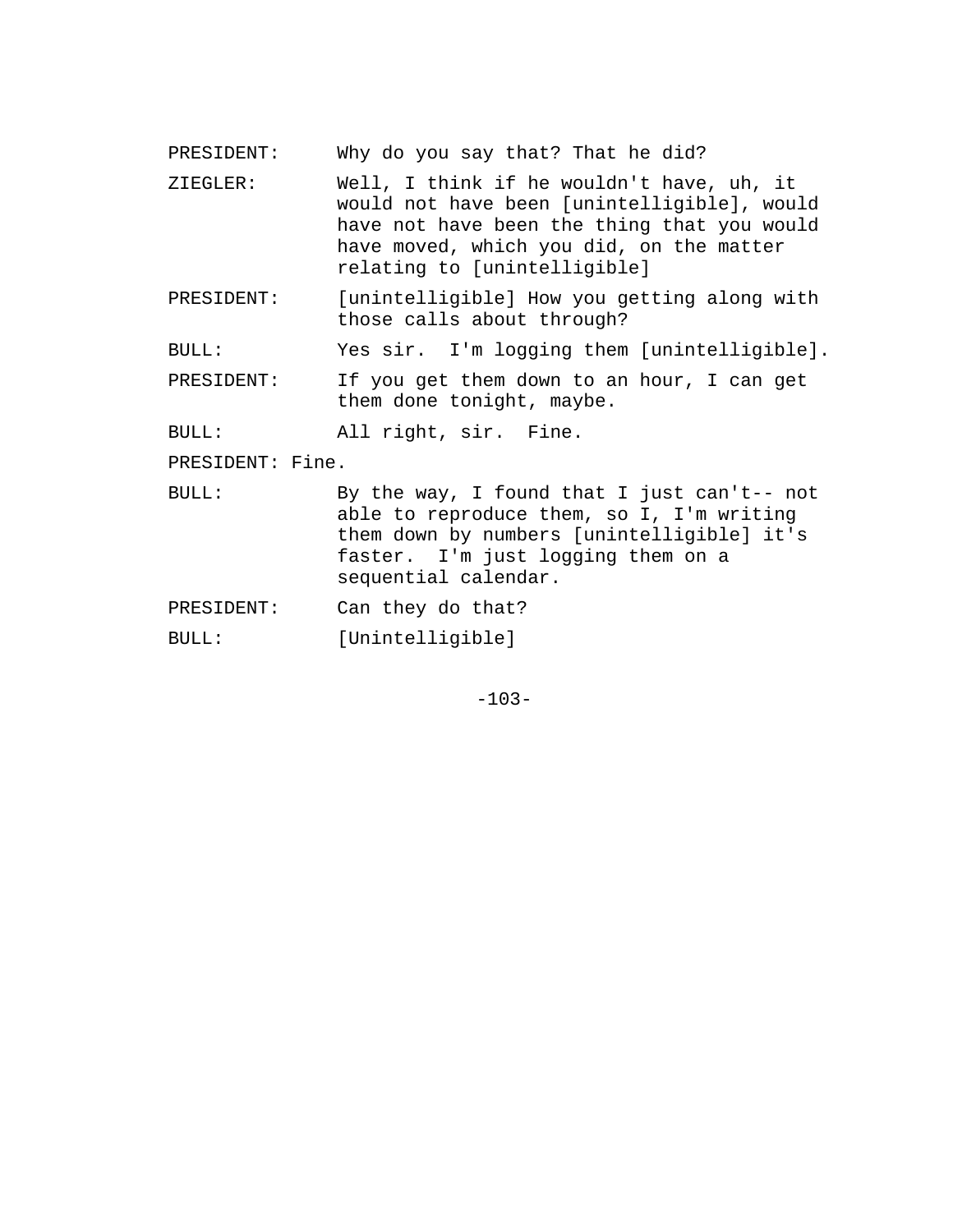PRESIDENT: Great. [Sighs] God [unintelligible].

ZIEGLER: [Unintelligible]

- PRESIDENT: Well you know I wonder if frankly Ron, when I first saw, uh, heard about the God damn story, that Haldeman [unintelligible] Watergate. I mean, God, maybe we were trying to [unintelligible] cover-up. Watergate. I really did! I didn't know what the hell [unintelligible] I honestly didn't know!
- ZIEGLER: I remember, when I looked at that log, and I saw myself misleading on the fourteenth, I said, "what on earth is he talking about?" Then I immediately recalled that on the fifteenth there was a press conference, and then I immediately recalled that that was the period when we were talking about Gray, and Dean was being asked to appear, and we were preparing the President as to how he. would respond to Executive Privilege, and would his counsel go up, and television, before the Ervin Committee hearings, and anticipating those kinds of questions.
- PRESIDENT: What is your view, Ron, as to how we handled the whole Dean problem and so forth and so on? I don't know, uh it's, uh, this whole deal related to the press. John Dean [unintelligible].

-104-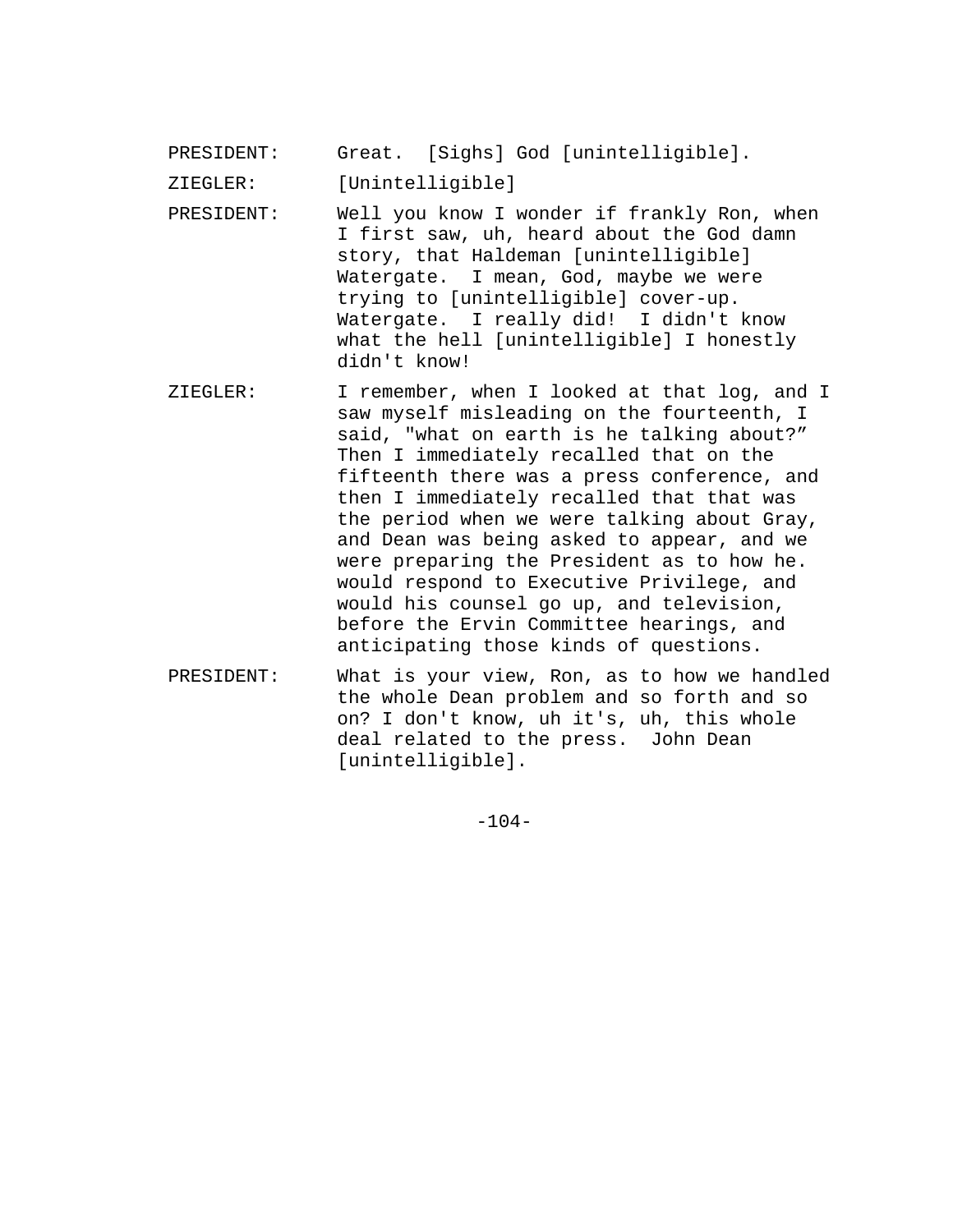ZIEGLER: I think we let, uh, let Dean run his string a little bit at least that's what I'd do at this point, PRESIDENT: Yeah.

ZIEGLER: and not, uh, be supposed that--

PRESIDENT: We can't let it run to the point that it hurts us too much.

ZIEGLER: No. No.

PRESIDENT: [unintelligible] Well, you counteract-- you, you, you at least deny it, I suppose.

ZIEGLER: Yes sir.

PRESIDENT: We denied that anything before-- so, [unintelligible]

ZIEGLER: Well, not many that were denied.

PRESIDENT: No. No. I know that, but [unintelligible]

- ZIEGLER: Yes sir. And then, if it begins to hurt too much, I would think that we would bring Moore into a backgrounding session probably with a member of the prosecuting --
- PRESIDENT: Can you do that?

ZIEGLER: Moore? Not directly, maybe. [unintelligible]

PRESIDENT: You see, he's a witness in the God damn case himself. [unintelligible]

 $-105-$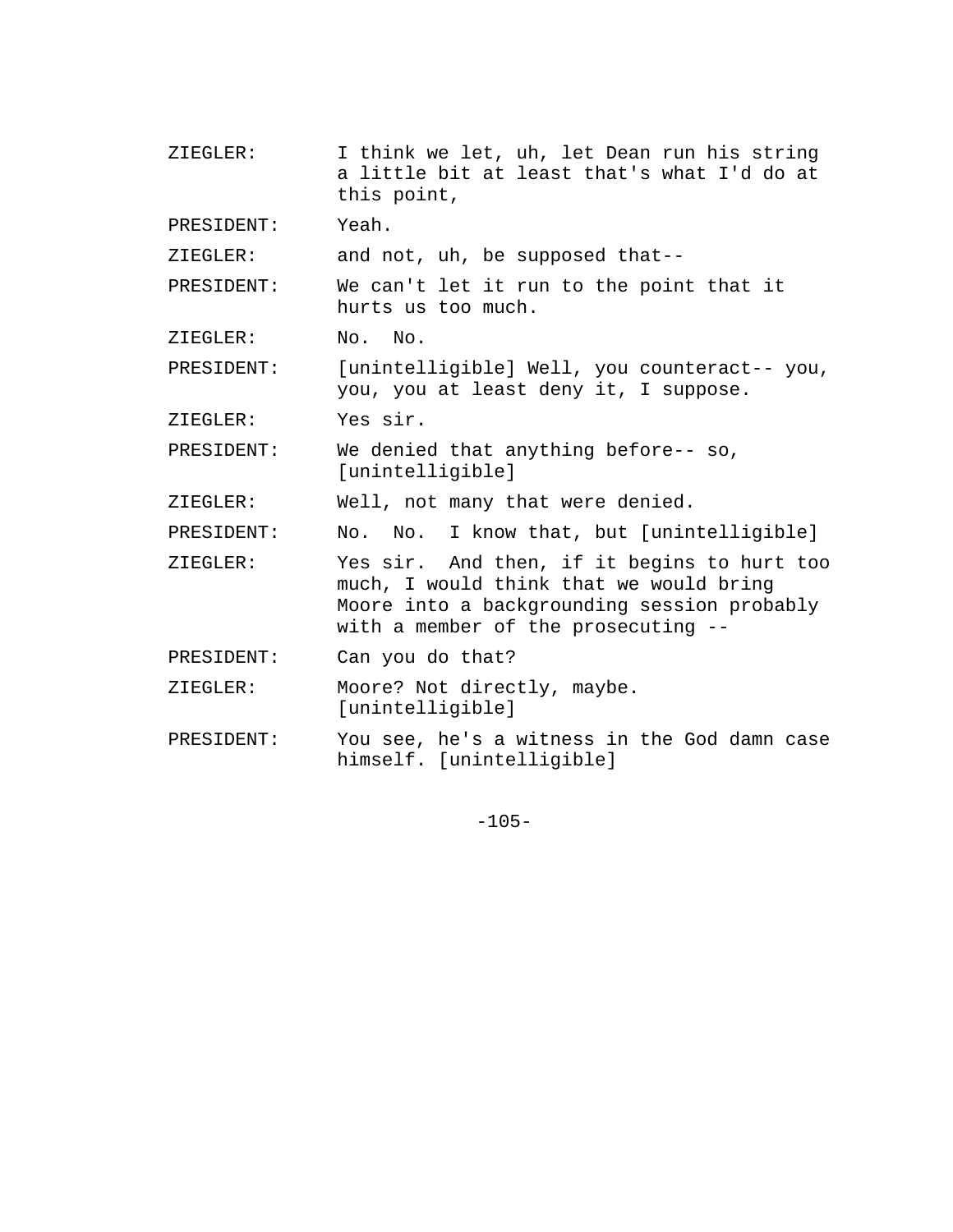ZIEGLER: Well then maybe we can do it through a third party. May be Buzhardt will do it or something. Begin to get a [unintelligible] PRESIDENT: The, the background what? That there are these thirty-five-- ZIEGLER: --were really twenty meetings, thirteen phone calls PRESIDENT: --thirteen phone calls-- ZIEGLER: and they related to Ervin Committee, PRESIDENT: Yeah. ZIEGLER: uh, Gray hearings-- PRESIDENT: Axe! ZIEGLER: Right. PRESIDENT: All the way through this. ZIEGLER: Sure. PRESIDENT: Obviously [unintelligible] anybody else around here trying to get him to axe, in my opinion. Oh, [unintelligible] each of them have other fish to fry. And it was [unintelligible]. I didn't want to burn Mitchell unless-- I didn't want to burn Mitchell [unintelligible]. The key

-106-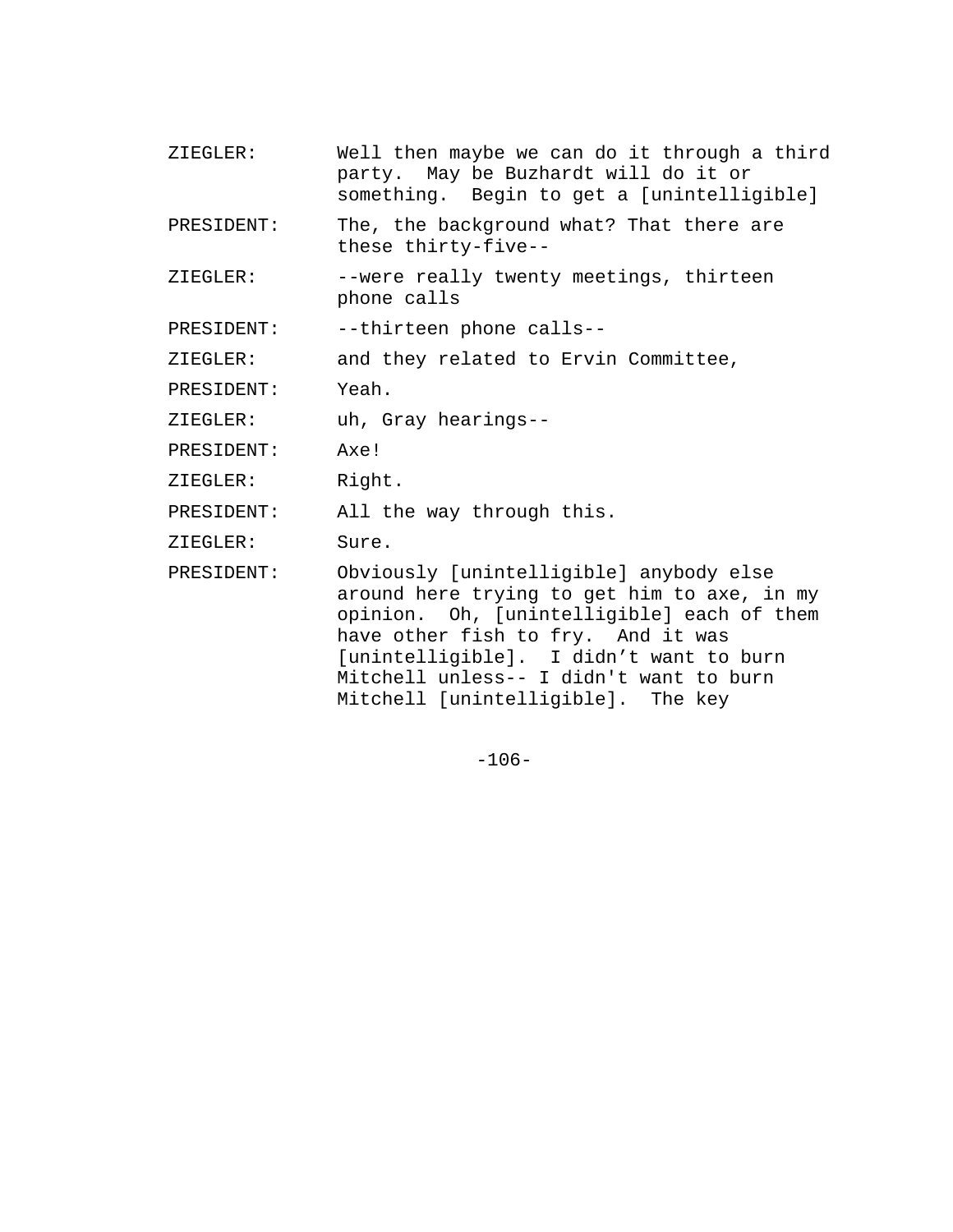to this thing, Ron, is Mitchell. Always been the key [unintelligible] cover-up-- Dean did it [unintelligible] for Haldeman and Ehrlichman. Dean [unintelligible] himself. He did it for John Mitchell! So did Magruder do it for Mitchell. Magruder lied for Mitchell. You know that.

ZIEGLER: Sure.

- PRESIDENT: And nothing before the twenty-seventh. That they related to this, this, this, this, this, this, this and this. Not till the twenty-first of March did he come in and talk about a cover-up.
- ZIEGLER: And he did not in any way suggest that he was involved directly. And--

PRESIDENT: On the twenty-first he did.

ZIEGLER: He did?

- PRESIDENT: He said, "Even Dean." See, I re-- then, what I gave in these notes here, he suggested that Dean might be called. Too, remember how he, where he said, "Because I've been over this like a blanket?"
- ZIEGLER: Yeah.
- PRESIDENT: But then I said, "But you had no knowledge." It hit him hard. He said, "No, you--," You see, I was really trying to get him to God damn

 $-107-$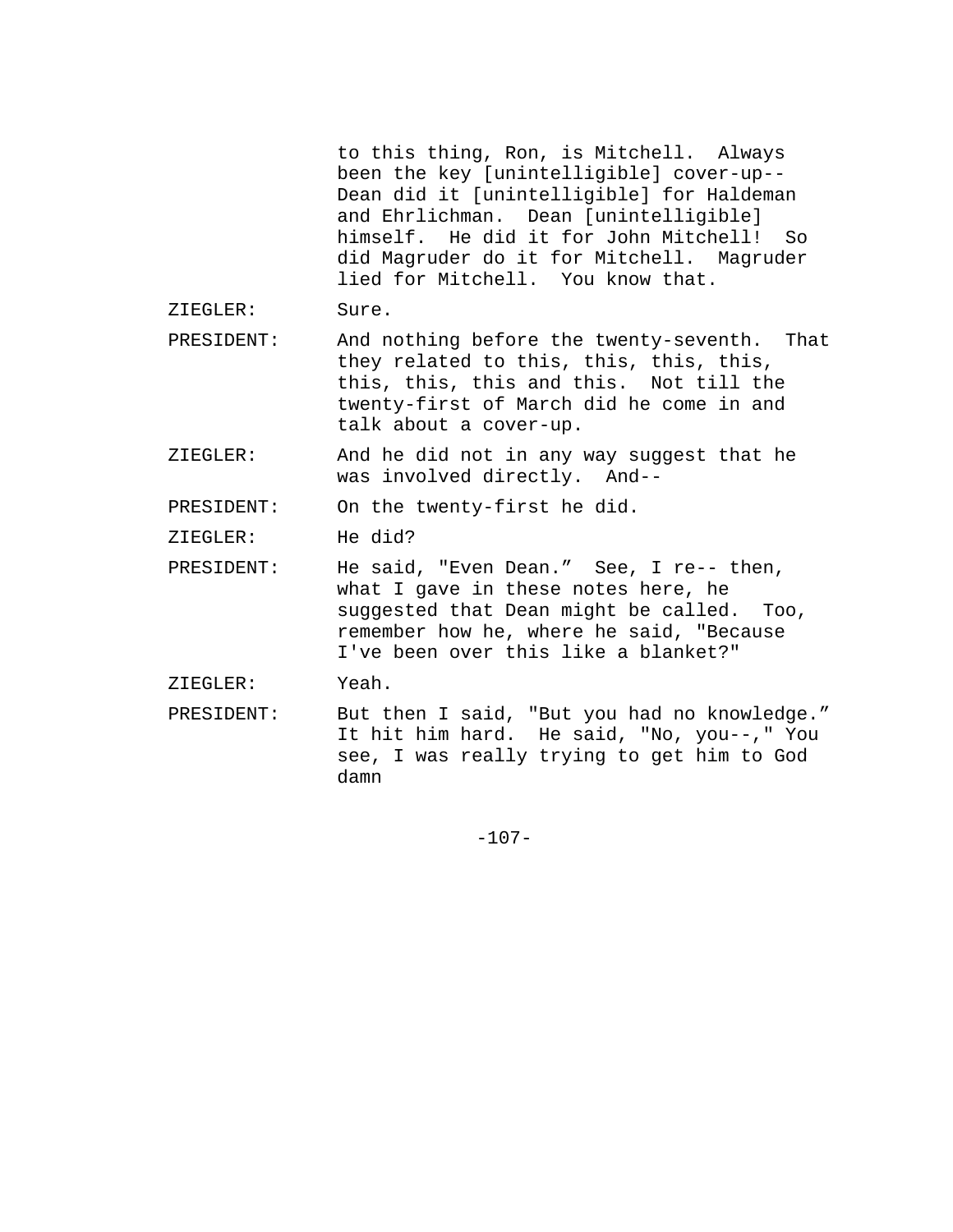PRESIDENT: That's the tragic [unintelligible]. Mitchell would never step up to this. Well, I suppose, would you? No. No. Former Attorney General step up and say he bugged. Shit. I wouldn't. What I would step up and say: "Look [unintelligible] damn thing and so forth but I gave responsibility for [unintelligible], uh, a suspended sentence or a misdemeanor slapped in the face or whatever the hell [unintelligible]." But one denied it, under oath, uh-- he was stuck! See-- God damn it!

ZIEGLER: The perjury's the thing that is the problem

- PRESIDENT: Hm?
- ZIEGLER: The perjury's the thing that is the problem involved.
- PRESIDENT: There is now I guess. But you notice Dean advanced Mitchell right in the last [unintelligible] Mitchell [unintelligible] Dean is guilty now.
- ZIEGLER: It'll be close.
- PRESIDENT: What? [Unintelligible] He subborned Magruder to perjury in Mitchell's presence! That's the, that's the major lie in this whole God damn thing, Ron.
- ZIEGLER: Dean knew, again.

-108-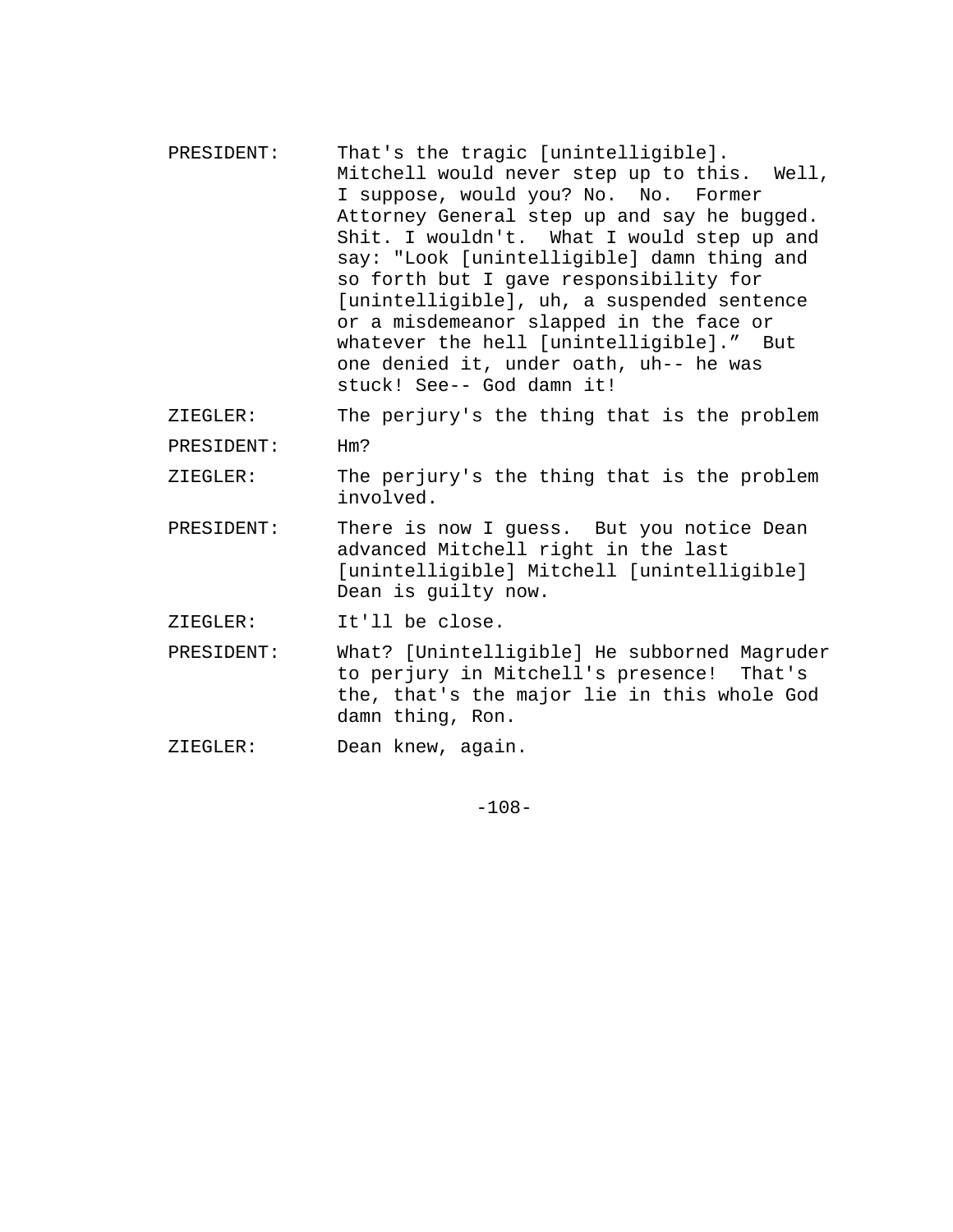PRESIDENT: Of course he knew. He knew all of this.

ZIEGLER: Sure he did.

PRESIDENT: He knew all of it. He didn't tell me-- you hear any of that in here?

ZIEGLER: No sir.

PRESIDENT: [Unintelligible]

ZIEGLER: But the prosecutor's--

- PRESIDENT: But, but you see, in fairness to Dean, when he mentioned the fact that Strachan was involved, he mentioned the fact that, uh, that, uh, that it was not well to let it C all hang out, that Ehrlichman might have a problem and so forth, he might well have drawn the conclusion, Ron, that the President wanted him to keep the lid on.
- ZIEGLER: Yeah. The political lid in the Ervin Committee hearings, not the legal lid in terms of the trial.

PRESIDENT: That's the difference. I see.

- ZIEGLER: That's the difference. That's the conclusion I had during this whole period. Yeah.
- PRESIDENT: Your talking about the Ervin Committee?

-109-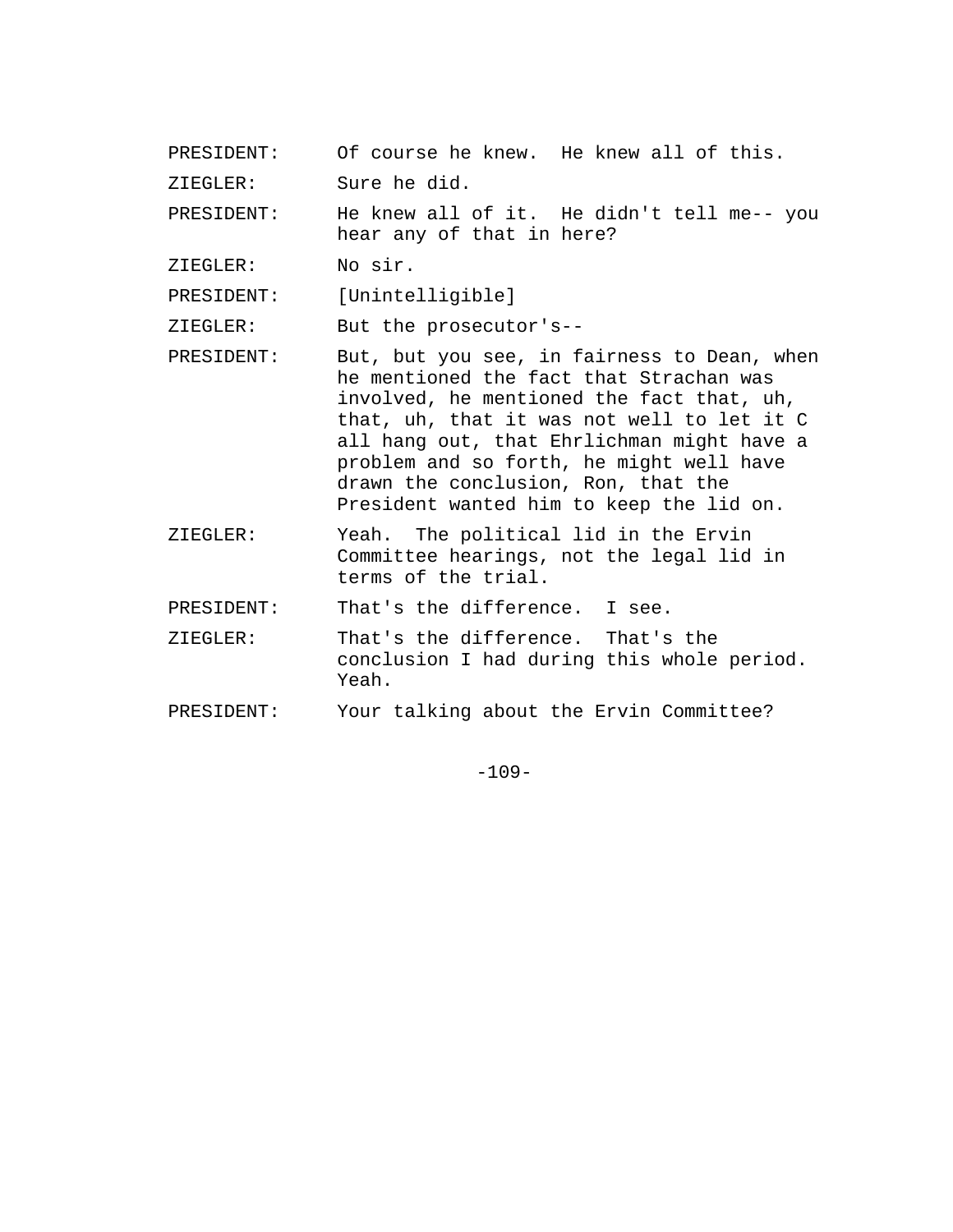ZIEGLER: That's right.

PRESIDENT: We're talking [unintelligible] about the trial. The trial is over.

- ZIEGLER: We were concerned about the Ervin Committee and what they would press for in terms not that illegality, but in terms of political embarrassment. Uh, you know, of, uh, of, uh, uh, some of the, some--
- PRESIDENT: Well, in any event--

ZIEGLER: But the Justice Department--

- PRESIDENT: Don't you think it's interesting though to run through this-- really, the God damn record is not bad, is it?
- ZIEGLER: There's no-- no [unintelligible]. Makes me feel very good. Not that I--
- PRESIDENT: They've got [unintelligible] because I was sitting there like a dumb turkey. Not so much acting to some of these God damn things, because--

ZIEGLER: It's a [unintelligible] theory.

PRESIDENT: Hm?

ZIEGLER: It's a [unintelligible] theory. Five men sit in a room, and what occurs in that room or what is said in that room means

 $-110-$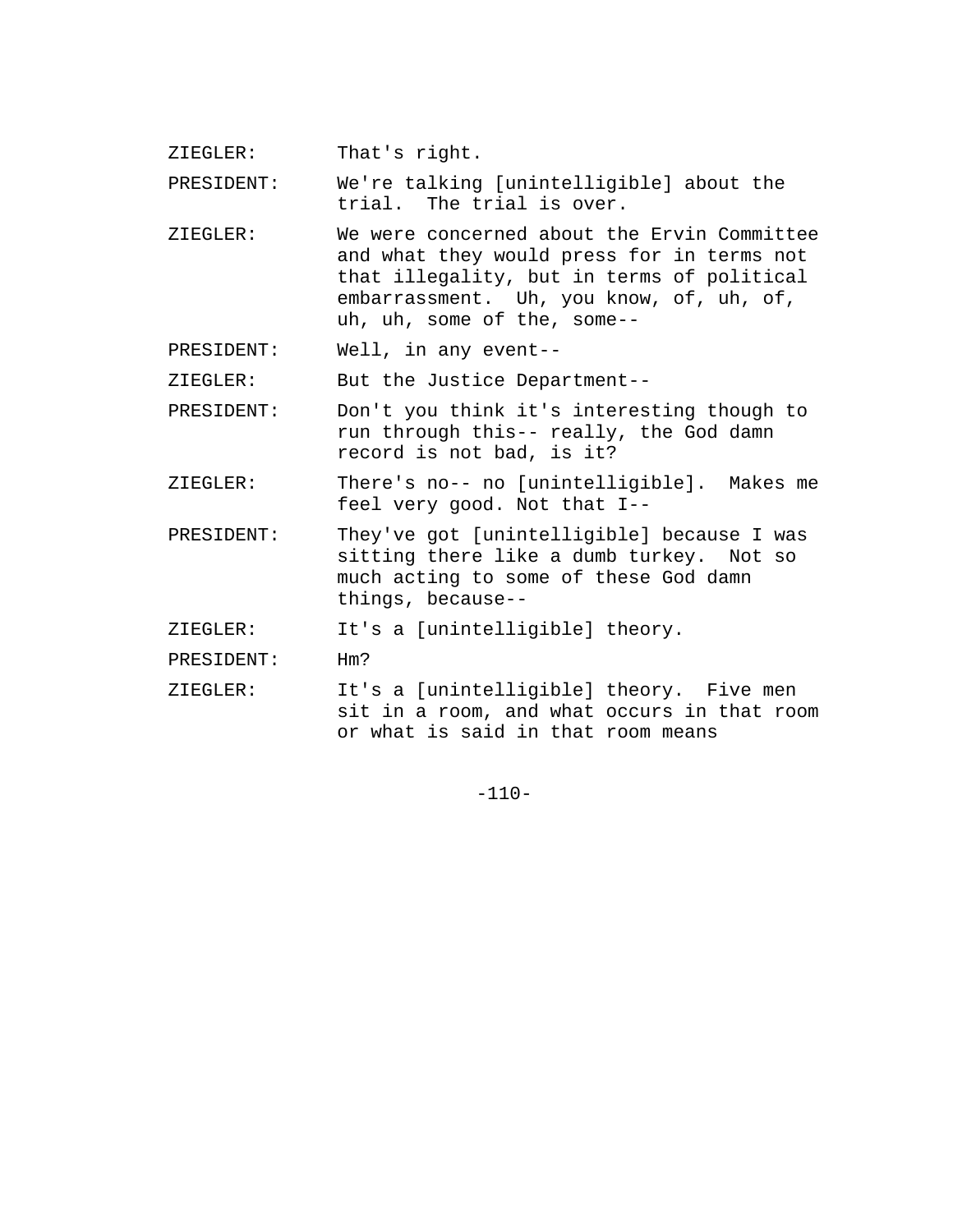something different to each man based on his perception of events that preceded it. And that is exactly what this is exactly what it is.

PRESIDENT: But I did say, Ron, now that you mention it, Magruder, Sloan pissing on each other, and I said the good thing to do is cut it off at the pass. [Unintelligible] That's Ervin Committee, I must admit.

ZIEGLER: Just totally Ervin Committee.

PRESIDENT: Well, Dean-- Suppose Dean goes out and says so?

ZIEGLER: Well, that's why I think we should let, let Dean run his string, because he's saying so much-- so much is being said for him

PRESIDENT: Uh huh.

- ZIEGLER: that all is becoming so confused and distorted. That's why we can't begin at this point-- this is only my view--
- PRESIDENT: Yeah. Yeah.
- ZIEGLER: to respond clip by clip to everything that
- PRESIDENT: I couldn't agree more

-111-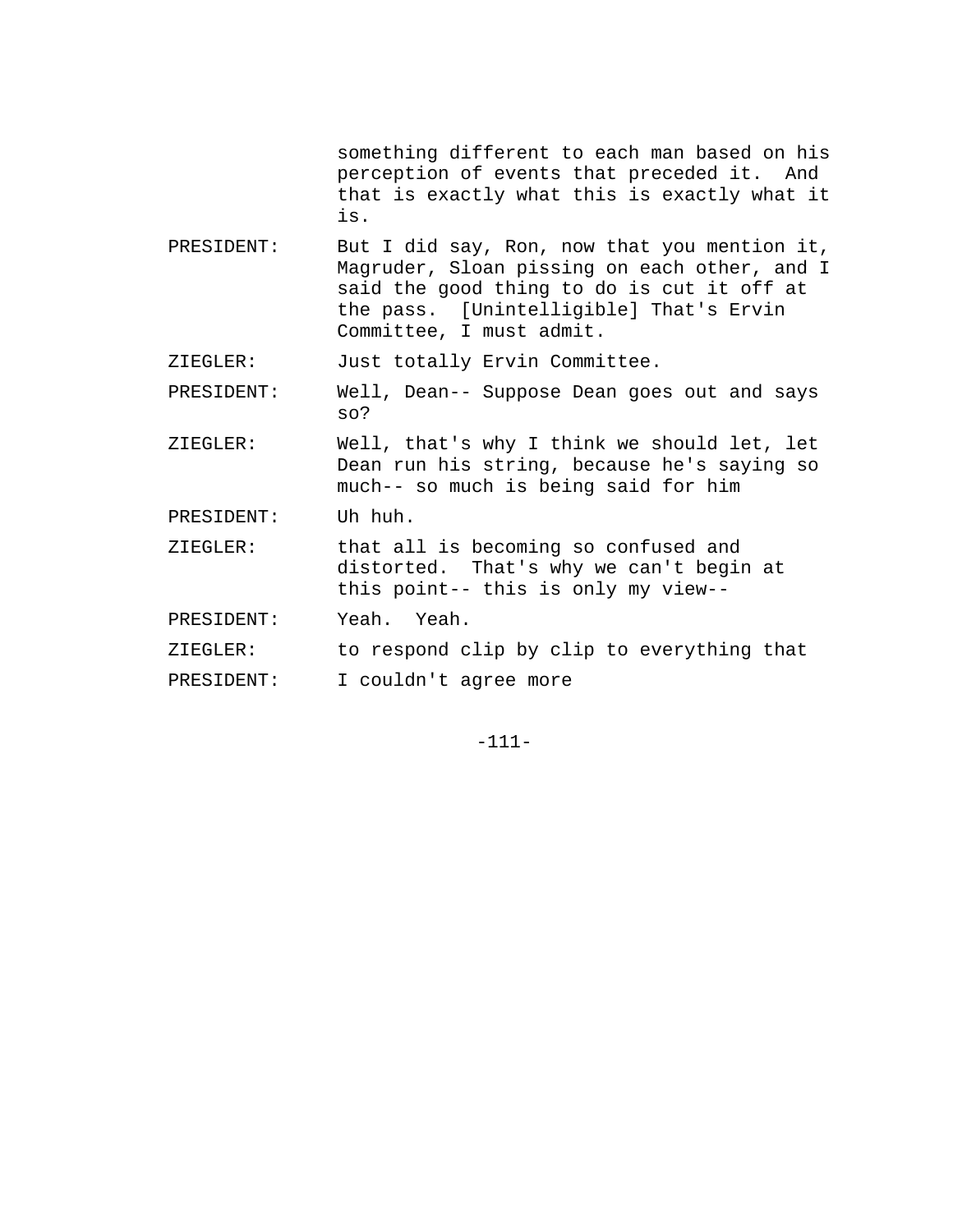- ZIEGLER: [Unintelligible] says about you, because actually Dean has a, well, a tendency, coming out of all this very [unintelligible], very, you know--
- PRESIDENT: [Unintelligible]
- ZIEGLER: And then he will have to be cracked, or dealt with in some way which we should determine down the line. Uh--
- PRESIDENT: Like what? What would be the other way except for cracking?
- ZIEGLER: I think just right on a position.

PRESIDENT: Not many options, you know. [Unintelligible]

ZIEGLER: Yeah [unintelligible]

PRESIDENT: [Unintelligible] lawyers [unintelligible]

ZIEGLER: Yes sir.

PRESIDENT: Clear based on this.

ZIEGLER: Yes sir.

PRESIDENT: We've got him dead right on that, Ron, haven't we?

[Bull enters]

PRESIDENT: What you got there?

-112-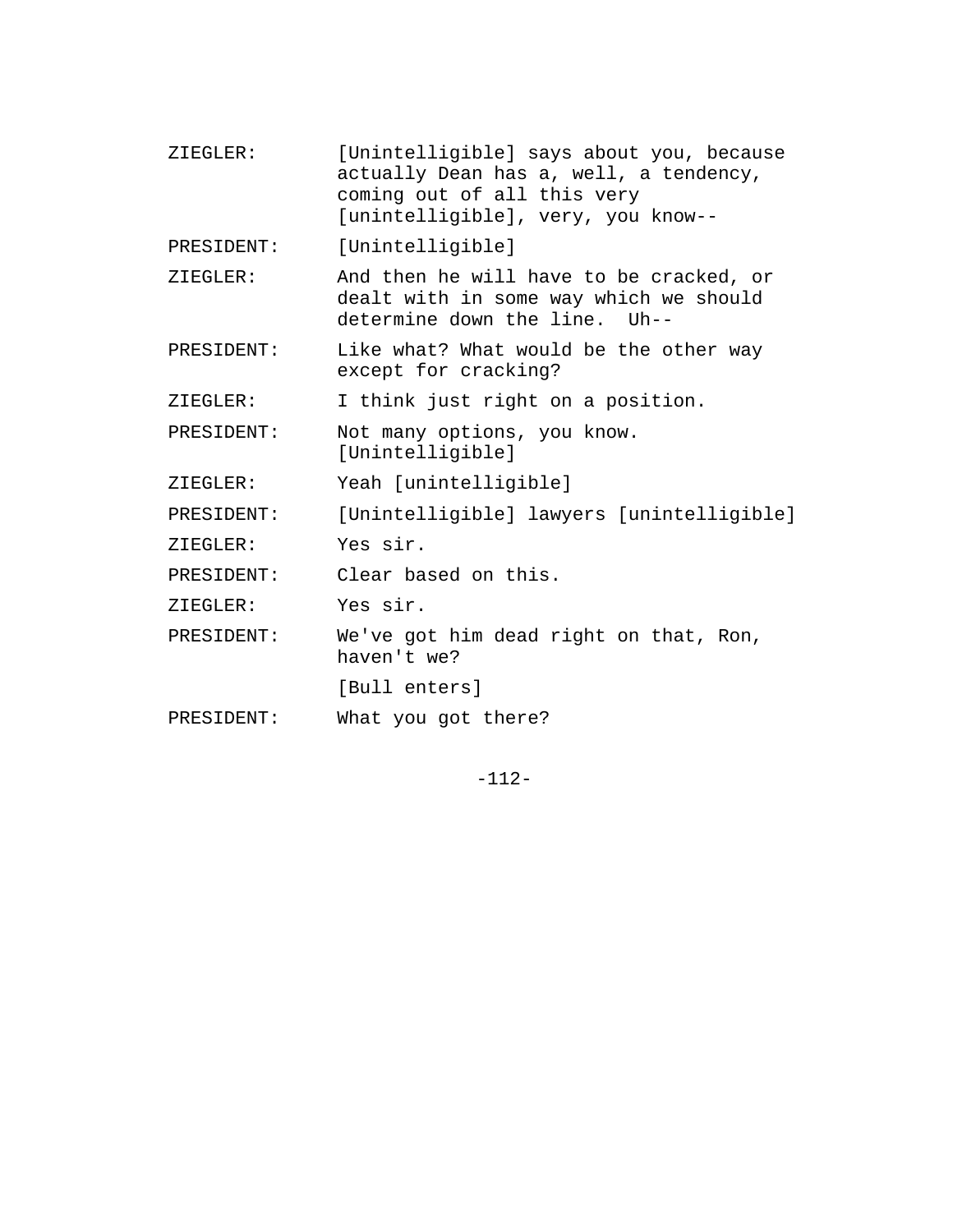| BULL:      | The principle calls, sir. The ones made on-<br>three calls made on March fourteenth that<br>are relatively short ones. |
|------------|------------------------------------------------------------------------------------------------------------------------|
| PRESIDENT: | Yeah.                                                                                                                  |
| BULL:      | $Uh--$                                                                                                                 |
| PRESIDENT: | Those are the first calls I made, uh?                                                                                  |
| BULL:      | [Unintelligible]                                                                                                       |
| PRESIDENT: | Yeah. I didn't make any in February.                                                                                   |
| ZIEGLER:   | It's March tenth [unintelligible]                                                                                      |
| BULL:      | We don't have, we don't have a record of<br>March tenth, unfortunately sir. It's from<br>Camp David.                   |
| PRESIDENT: | Any from Camp David I don't have or Key<br>Biscayne.                                                                   |
| ZIEGLER:   | No, there were, there were no calls before<br>March.                                                                   |
| PRESIDENT: | There were none before March. I know that.<br>I know that. I know that. I know that. Go<br>ahead.                      |
| BULL:      | Uh, we have a call that Ziegler, that Ron<br>placed in your presence to, uh, to, uh, Dean                              |
| PRESIDENT: | I don't care about that.                                                                                               |

-113-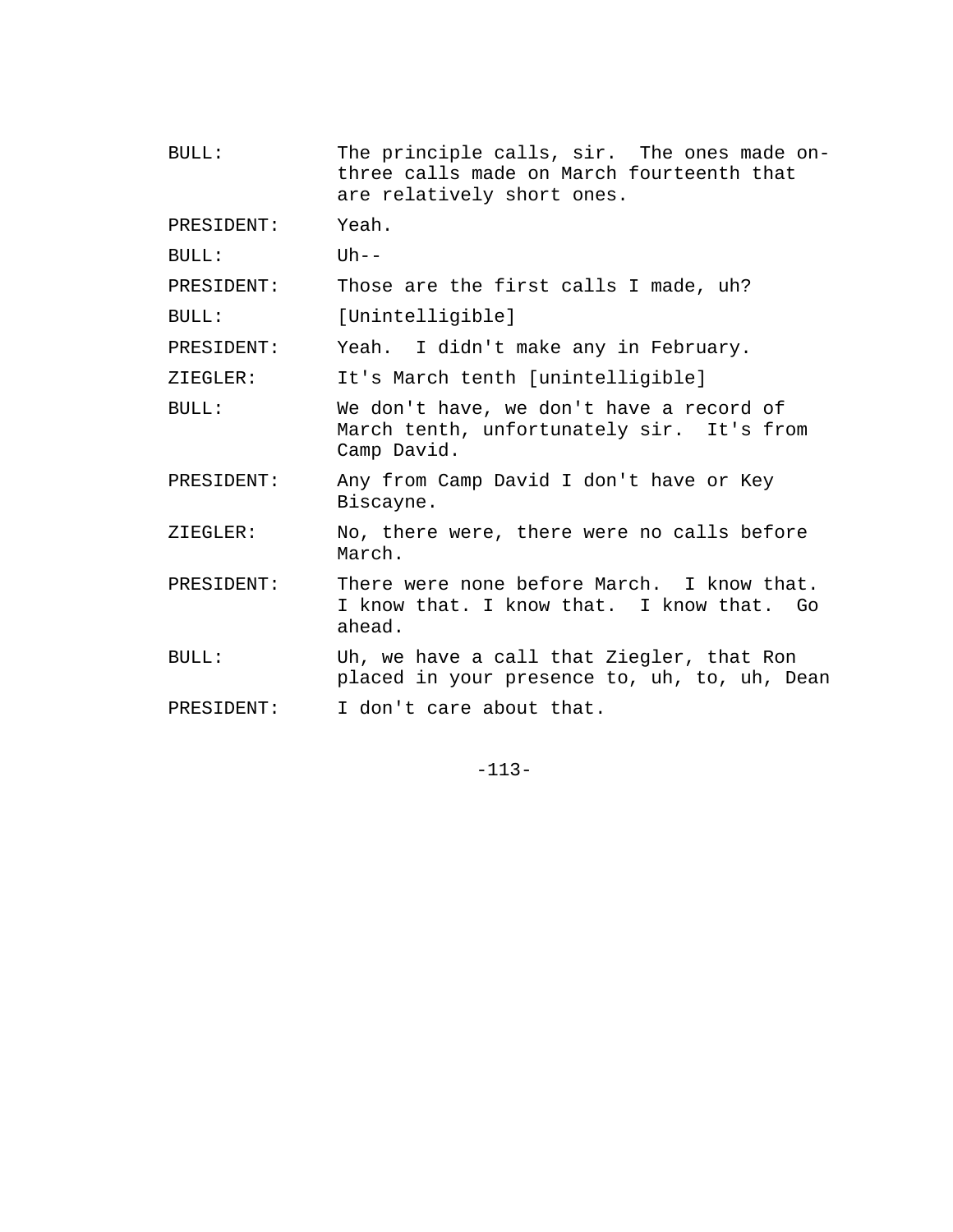BULL: and so, I-- it's noted on here. You've got an extended call PRESIDENT: Yeah. BULL: on March sixteenth. I'm, I'm sorry an extended call an March sixteenth and a rather extended conversation on March twentieth, that'll run you about twenty minutes, sir. In total a-- PRESIDENT: Each was twenty? BULL: This final call, on March twentieth, that's the last one we have a record of, sir. PRESIDENT: All right. BULL: March twentieth. So what I have is about, oh, about close to forty minutes of telephone calls or better. PRESIDENT: That's all you've got reported? BULL: That's all we have, sir. PRESIDENT: You don't have the calls that I made before? You're sure? BULL: Unfortunately not. We have no mechanism in Florida, and no there is one at Camp David, but it's only on the phone in, in, uh, next to your couch, down in-- I'm not familiar with which phone it is.

-114-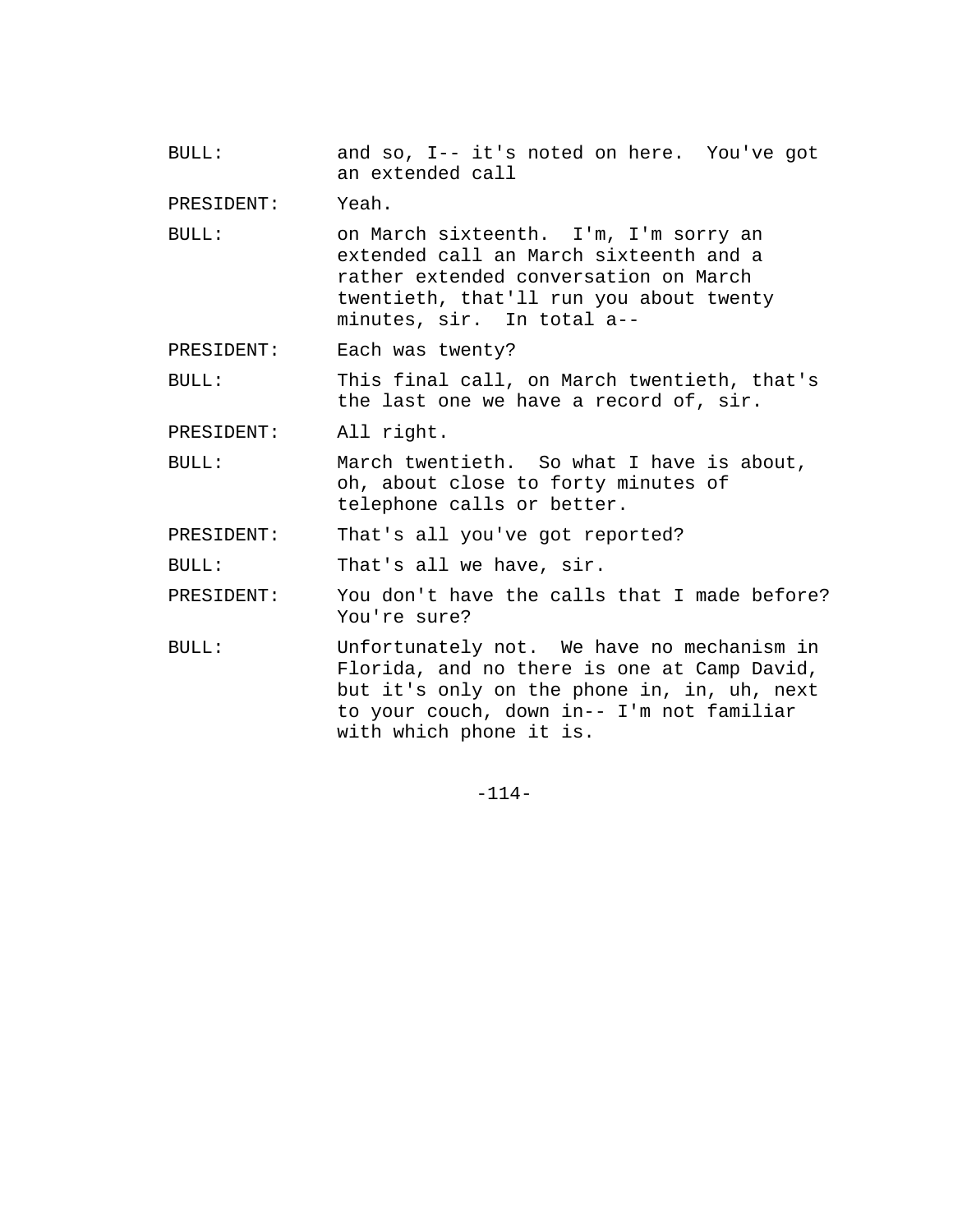- PRESIDENT: Fine. Okay. That's good. Now, uh, this works the same as the others? BULL: Yes sir. It's right [unintelligible] It's set for the first one now. Just [unintelligible] PRESIDENT: Fine BULL: triple digit really, you just assume that it's a four digit setting in there [unintelligible] PRESIDENT: All right. Fine. Fine. Fine. Have them give you something to eat out there. BULL: All right sir. [Unintelligible] [Bull leaves] PRESIDENT: [Unintelligible] ZIEGLER: We're in the-- PRESIDENT: You're not surprised in, uh-- you don't find anything in his files with regard to, uh, to records. My thought [unintelligible] today was that he probably took everything out.
- ZIEGLER: Well, I wouldn't think so, because, uh, 'cause, uh, Fred was very shrewd in checking that. He went not only through his meetings with you during this period, but he went through

-115-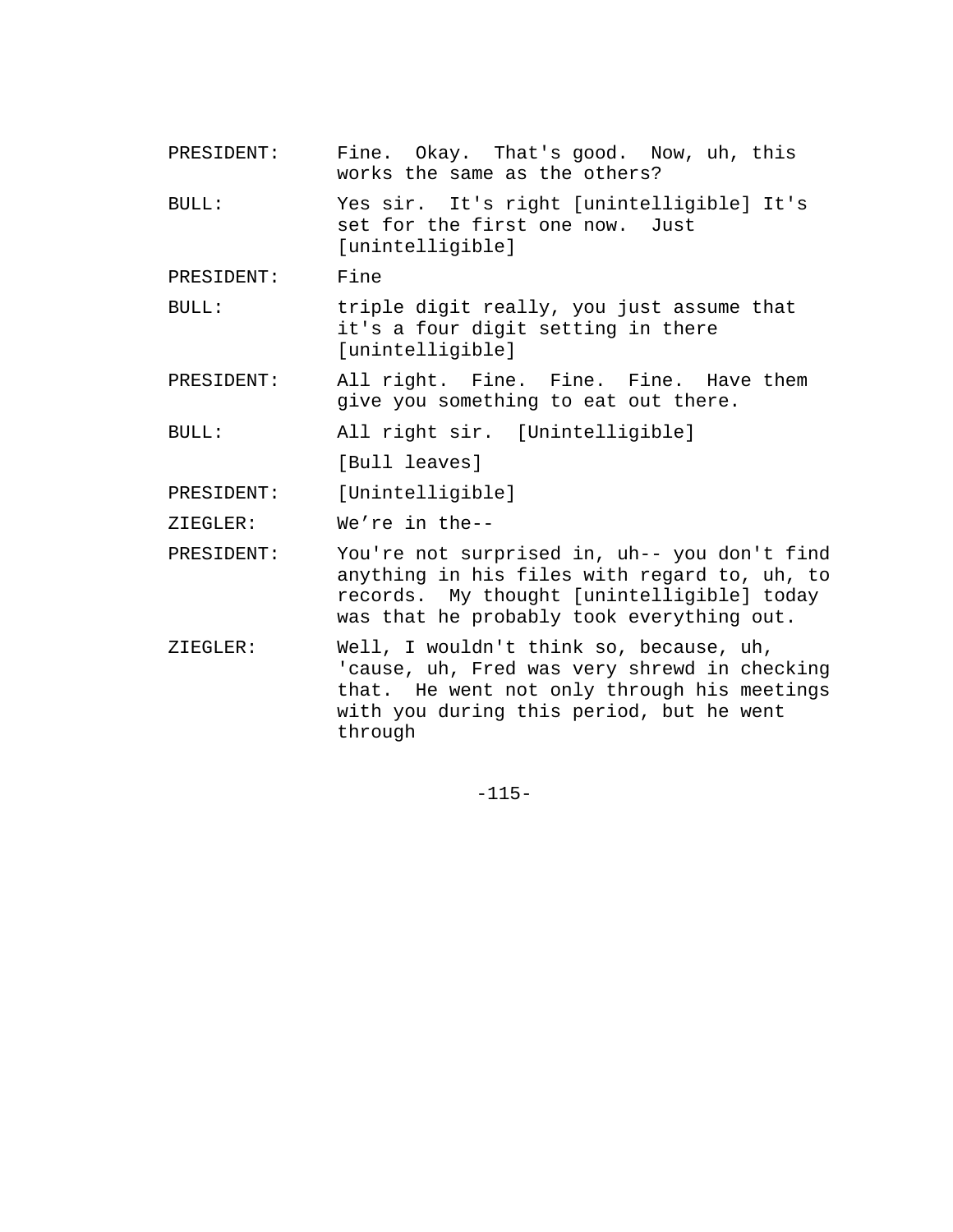previous periods back at, uh, routine [unintelligible] involved in the [unintelligible]. And also his pattern of operating and there were no mem-con. I recall, for example, there were-- the time that we were going to bring that fellow from Virginia on board as Supreme Court Justice. He wouldn't have done them

- PRESIDENT: Powell?
- ZIEGLER: No, the, uh--
- PRESIDENT: [Unintelligible]
- ZIEGLER: [Unintelligible]
- PRESIDENT: If he would have done mem-cons, there would have been a pattern in his file that would show that. And he couldn't have taken out his whole file if there's nothing there each day. [Clears throat] Not only of meetings with you, but just his normal pattern and his files apparently, according to Fred- he's going to take another look at them- are not organized in that way. And this was always my sense. He's just not that type of a disciplined man.
- PRESIDENT: Maybe he's taken them all out and put them in one place other there? [Unintelligible] look carefully.
- ZIEGLER: Fred look pretty carefully.

-116-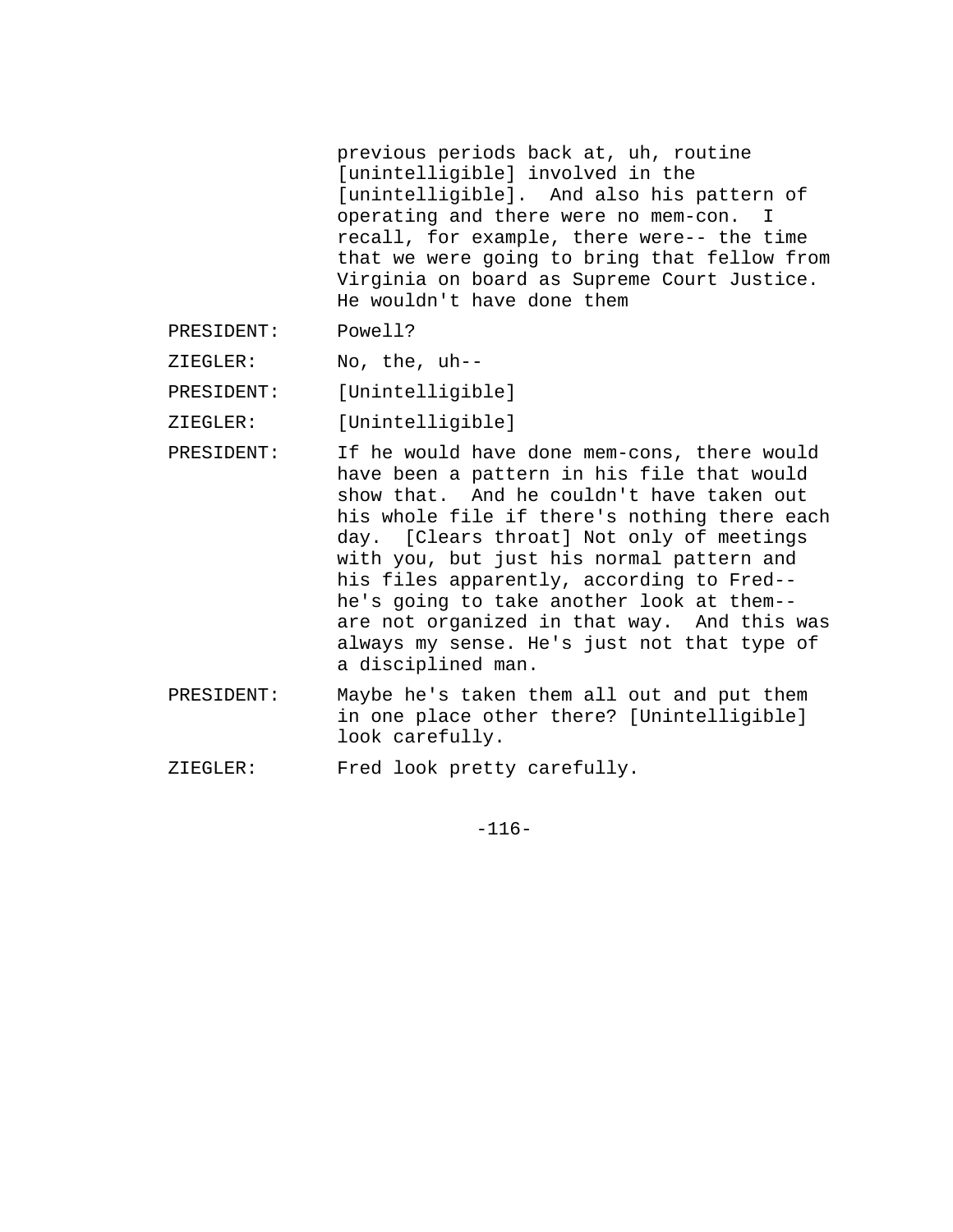PRESIDENT: [Unintelligible)

- ZIEGLER: He's going to go back at them again. But, uh, [unintelligible] Fred doesn't [unintelligible]. You know, his statements up to this time have been [unintelligible].
- PRESIDENT: Right. What I was saying about this crap is that it's reassuring up to a point, but in fact, uh, at least, in this whole business we, we sat there and we conspired about a coverup [unintelligible] or not. We did talk about it on the twenty-first. That's a tough conversation. Unless Haldeman [unintelligible]—which he will. [Sighs] But I think we can survive that, too. Do you?

ZIEGLER: Yeah, absolutely. We'll survive it all.

PRESIDENT: [Unintelligible] recollect what I thought that we had to be facing a God damned traitor. Uh, I mean, why we could raise a million dollars [unintelligible] but how the hell could you get it to him? It's wrong, that's the key thing. Haldeman remembers that. He's got--

ZIEGLER: Sure he would say that.

PRESIDENT: Hm?

-117-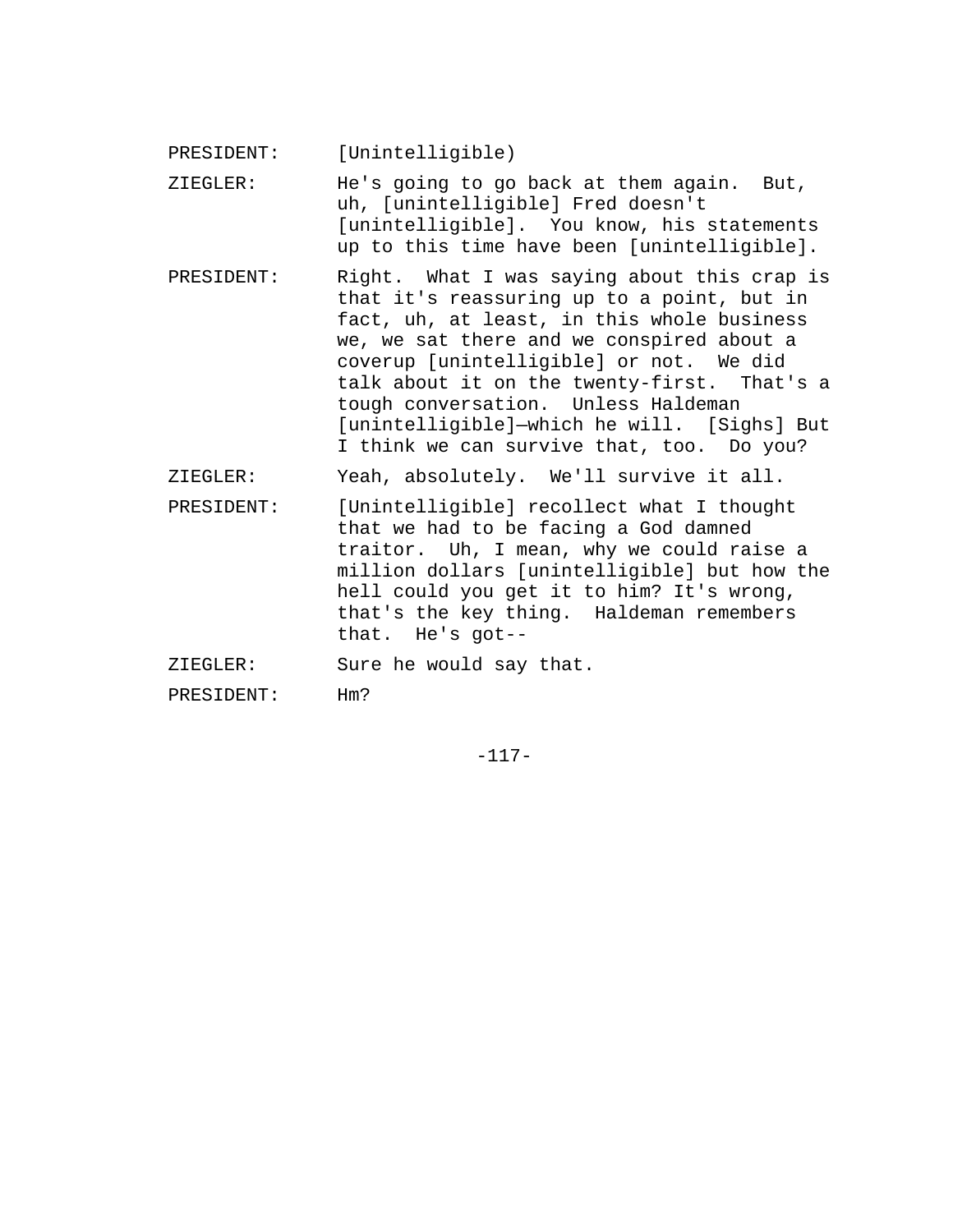ZIEGLER: You would not have, you would have not approved of anything. [Unintelligible] Well, we've got the boys all squared up thinking about something else.

PRESIDENT: What is that?

ZIEGLER: Henry's trip. They're all buzzing around one said they're going, you know -it's different concentration and ya know-- which is good,

PRESIDENT: Yeah.

ZIEGLER: At least in that press room.

PRESIDENT: Sure. Are they all obsessed with the Dean story today?

- ZIEGLER: Yeah. Uh, no. That's-- they're funny. That's why this could be a great one. They went to the thing with Gerry. Then Gerry this afternoon booked through the Paris thing. And that's all they're talking about. Buzzing around and blowing it out of proportion. But they are thinking about something else. Wednesday if we get Laird and Petersen, they can-- of course. Herd's going to announce that he's leaving tomorrow. Which will be--
- PRESIDENT: The staff. Yeah.

ZIEGLER: Then, then the announcements this week--

-118-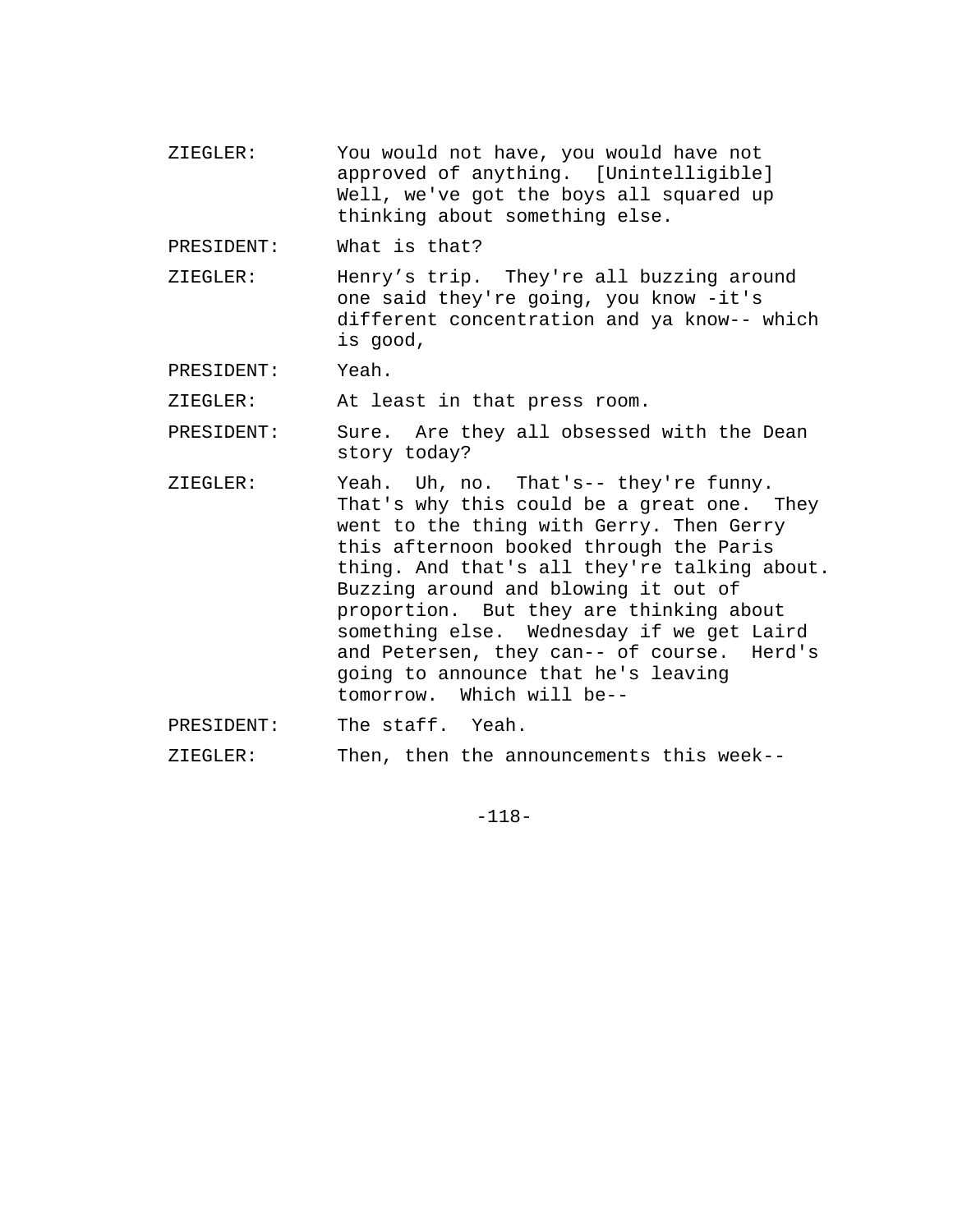PRESIDENT: Thursday--

ZIEGLER: Well, Wednesday or Thursday with Laird. Uh, then the Friday--

PRESIDENT: Wednesday with Laird. Thursday with the, uh, with the thing from Paris.

ZIEGLER: Yeah. Thursday the thing from Paris. Then Friday the activity even Saturday--

PRESIDENT: Friday, from Florida

ZIEGLER: That's right

PRESIDENT: or something on economics while he's sitting there. Uh, Flo-- uh,

ZIEGLER: economics [unintelligible]. Then Saturday, from Florida, the FBI guy. It's going to be a good week. It's going to throw them off track.

PRESIDENT: The Ervin Committee will, [unintelligible]

ZIEGLER: [Unintelligible]

PRESIDENT: Huh?

ZIEGLER: [Unintelligible] Liddy and Hunt. That doesn't.matter. I'm not being, uh, uh,

-119-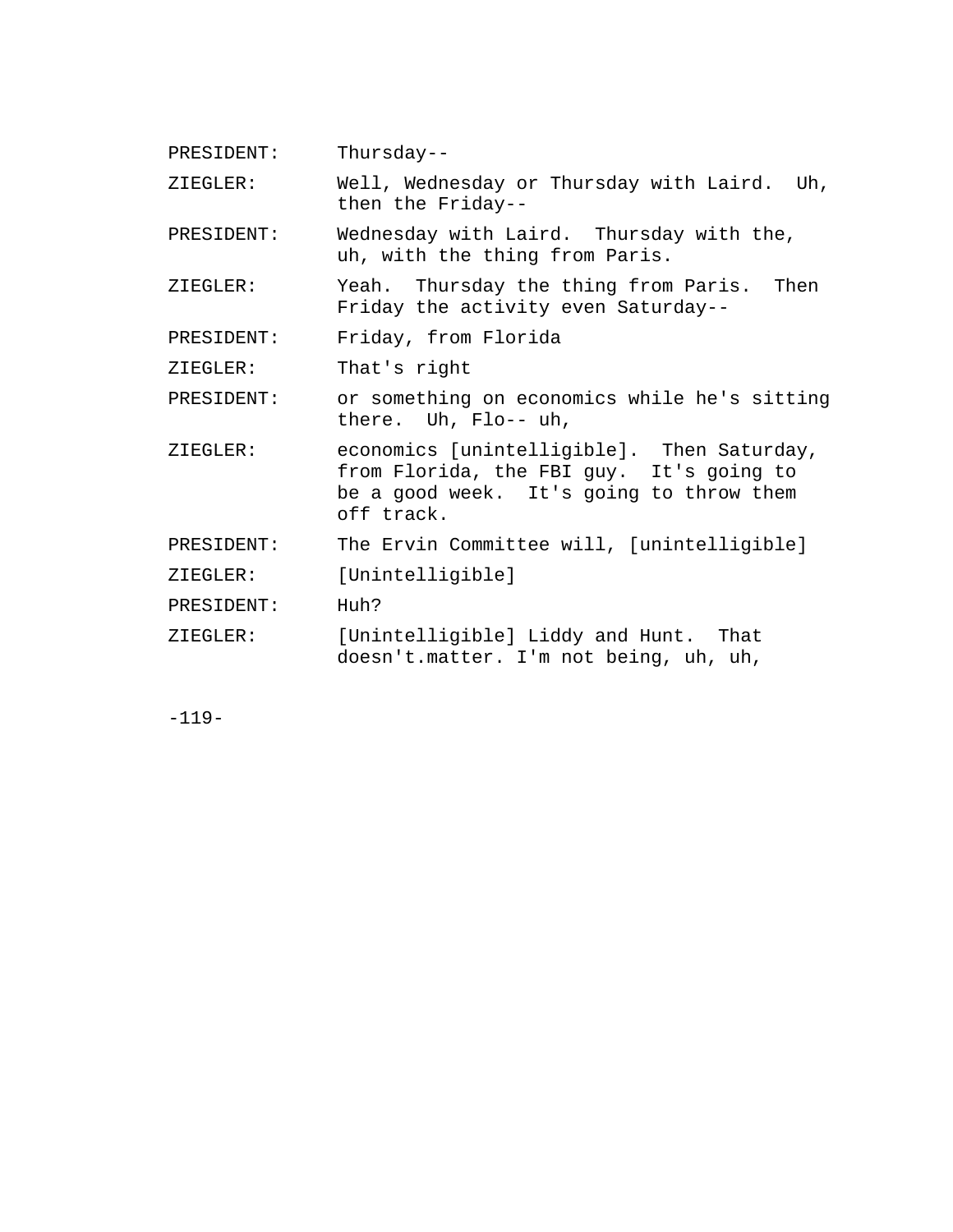PRESIDENT: [Unintelligible] Polyannish?

ZIEGLER: Polyannish. I don't go as far as some would go. Yeah, I've been—- Haig-- close enough to learn on our own [unintelligible]

PRESIDENT: Sure they are,

ZIEGLER: Things are not turned around yet. There is a different tone, uh, here. We still have [unintelligible] but you got, you know, people Are hanging in tough. This is going to be, uh, you might say looking [unintelligible]

PRESIDENT: You think people are hanging tough now?

ZIEGLER: Yes sir.

PRESIDENT: [Unintelligible]

ZIEGLER: Now, uh, then you've got the Cox element. Called in for the Ervin Committee to disband today in his press conference.

PRESIDENT: Did he?

ZIEGLER: Oh yes.

PRESIDENT: Well you think Cox did?

ZIEGLER: Oh yes!

 $-120-$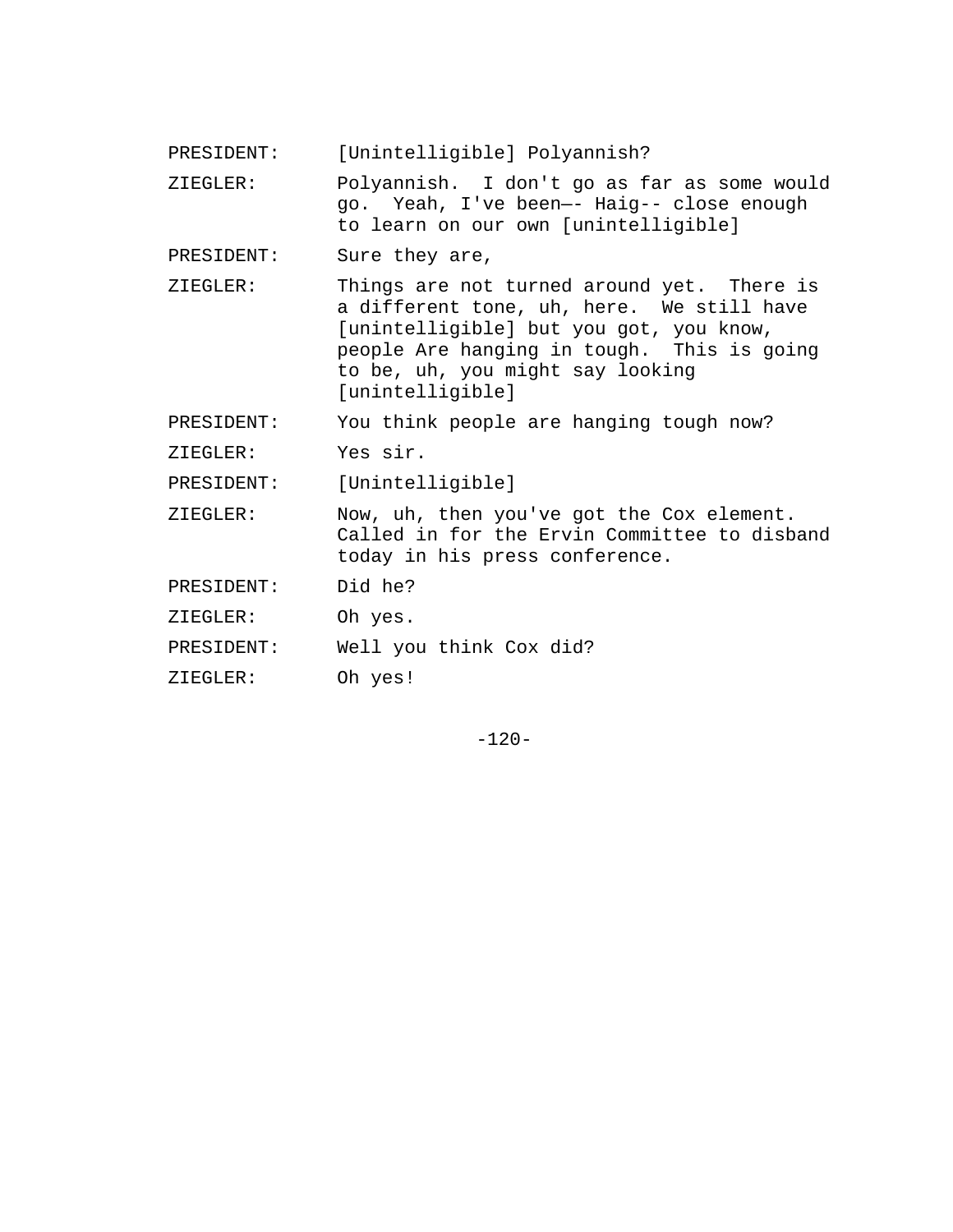- PRESIDENT: At a press conference?
- ZIEGLER: Yes. Two o'clock. Held a press conference. Said that they shouldn't run, hold the hearings. You've got Ervin coming back against him. You've got guys like even Tony Lewis, and good old Safire, agreeing with the, with the point about justice cannot be served in this way. All that debate and and discussions started to build.
- PRESIDENT: Good
- ZIEGLER: Which is very good. And then we take our time.

PRESIDENT: Cox doesn't want the Ervin Committee?

ZIEGLER: No sir. Of course not.

PRESIDENT: He wants his show.

- ZIEGLER: He wants his show, and he may end up resigning now. That's what Fred said [unintelligible]
- PRESIDENT: Did he?
- ZIEGLER: He said that Cox-- He feels he's attempting to move to a position where he can resign because he can say "I can't possibly do this." [Clears throat.] And he said Cox is realizing this now. Cox is realizing the same thing now that others who refused to take the Special Prosecutor's job realized earlier:

-121-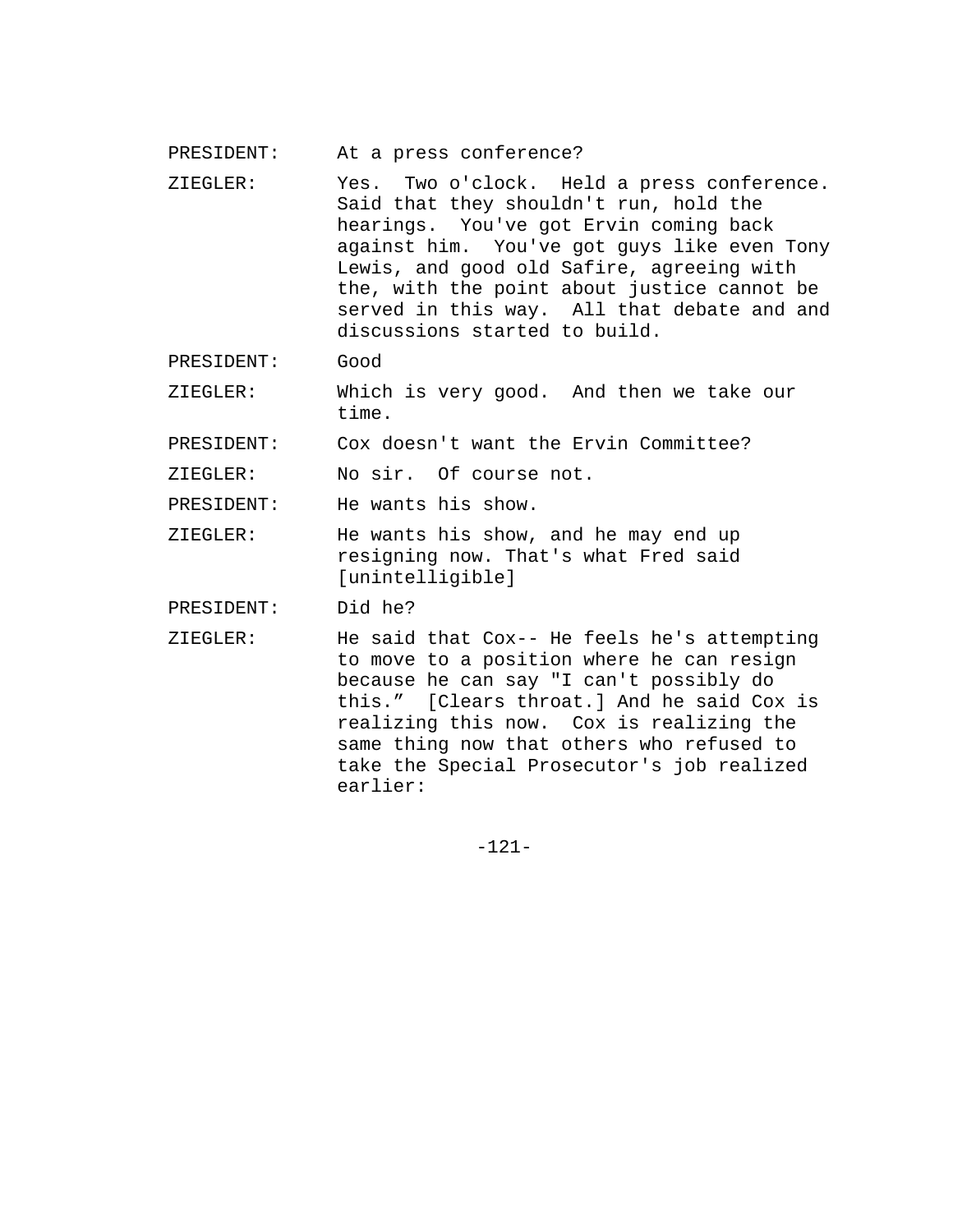- PRESIDENT: Uh, that it's damn tough.
- ZIEGLER: It's damn tough.
- PRESIDENT: Yeah. The case has probably already been poisoned. Except that I would think Cox would be delighted to have a chance to crack the President.
- ZIEGLER: Well, that probably was his original motive. But we've got, uh -Not to get the President, but, uh
- PRESIDENT -[unintelligible] him.
- ZIEGLER: [Unintelligible]

PRESIDENT: The Ervin Committee-[unintelligible/**REMOVED**]

ZIEGLER: He probably [unintelligible]

- PRESIDENT: The thing we've got to remember, Ron, is that, uh, Dean does not have what he says he has.
- ZIEGLER: Right?
- PRESIDENT: Uh, I don't know if he has any papers or other information at home. I've only heardsays he's got some documents to prove something, but I have-- based on this, he may not have that either.
- ZIEGLER: No, I don't think so

-122-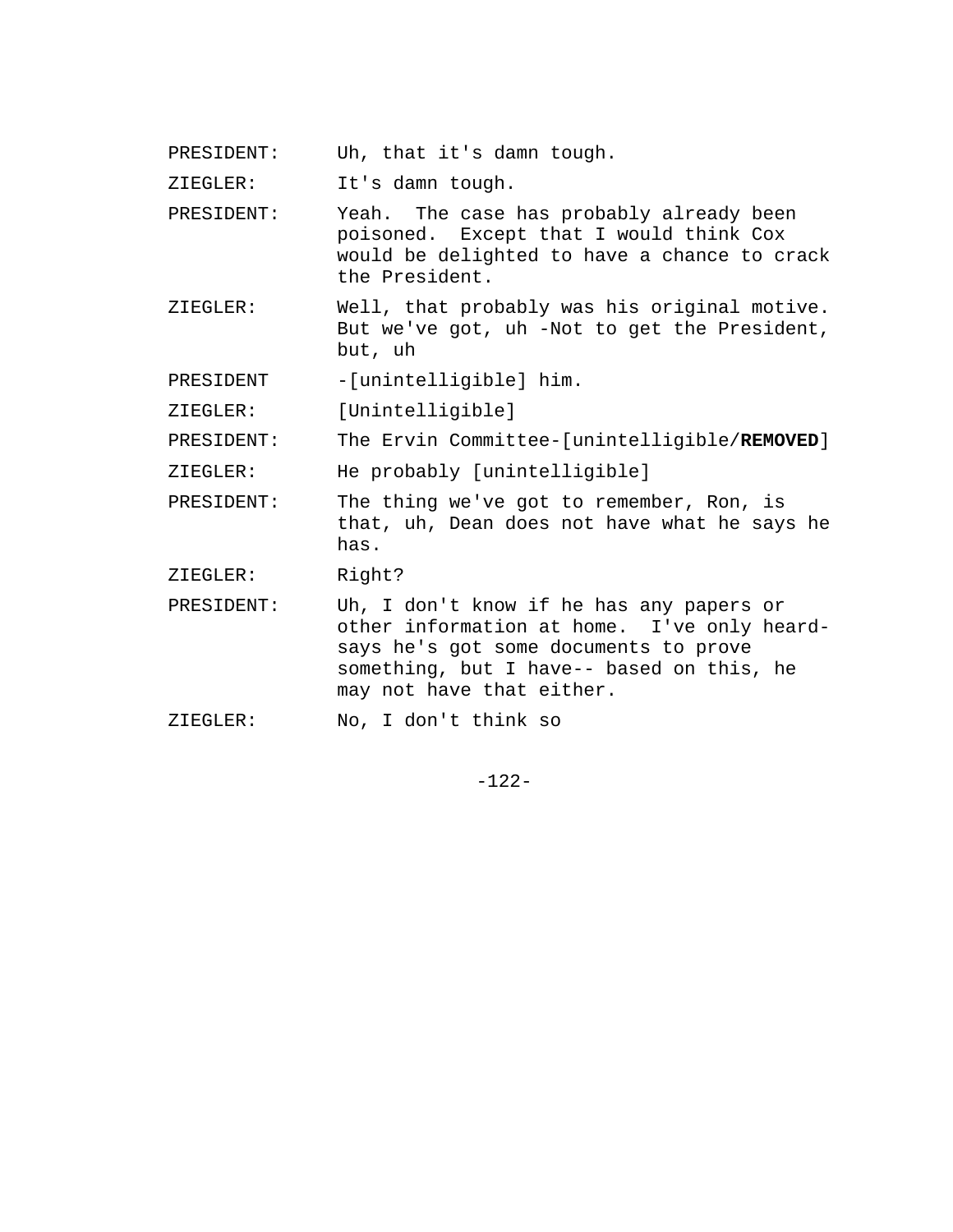PRESIDENT: Maybe he's taped telephone calls. He could. ZIEGLER: I don't think so. He was not that kind of man. PRESIDENT: Yeah. But on the other hand, you, you've got his oral testimony ZIEGLER: [Unintelligible] PRESIDENT: which he will give [unintelligible) ZIEGLER: Well, I think it's too early to make a judgment-- PRESIDENT: Uh, it is too early. Yeah. ZIEGLER: Yeah. That's right. PRESIDENT: A little later then. [Unintelligible] ZIEGLER: Ignore it-- PRESIDENT: Start, star--, start a--ZIEGLER: -- or start a backfire. PRESIDENT: Yeah. ZIEGLER: It's too early to start a backfire. PRESIDENT: It's too early to start a backfire when we don't know when we don't know what he's going to do. Built up [unintelligible]

-123-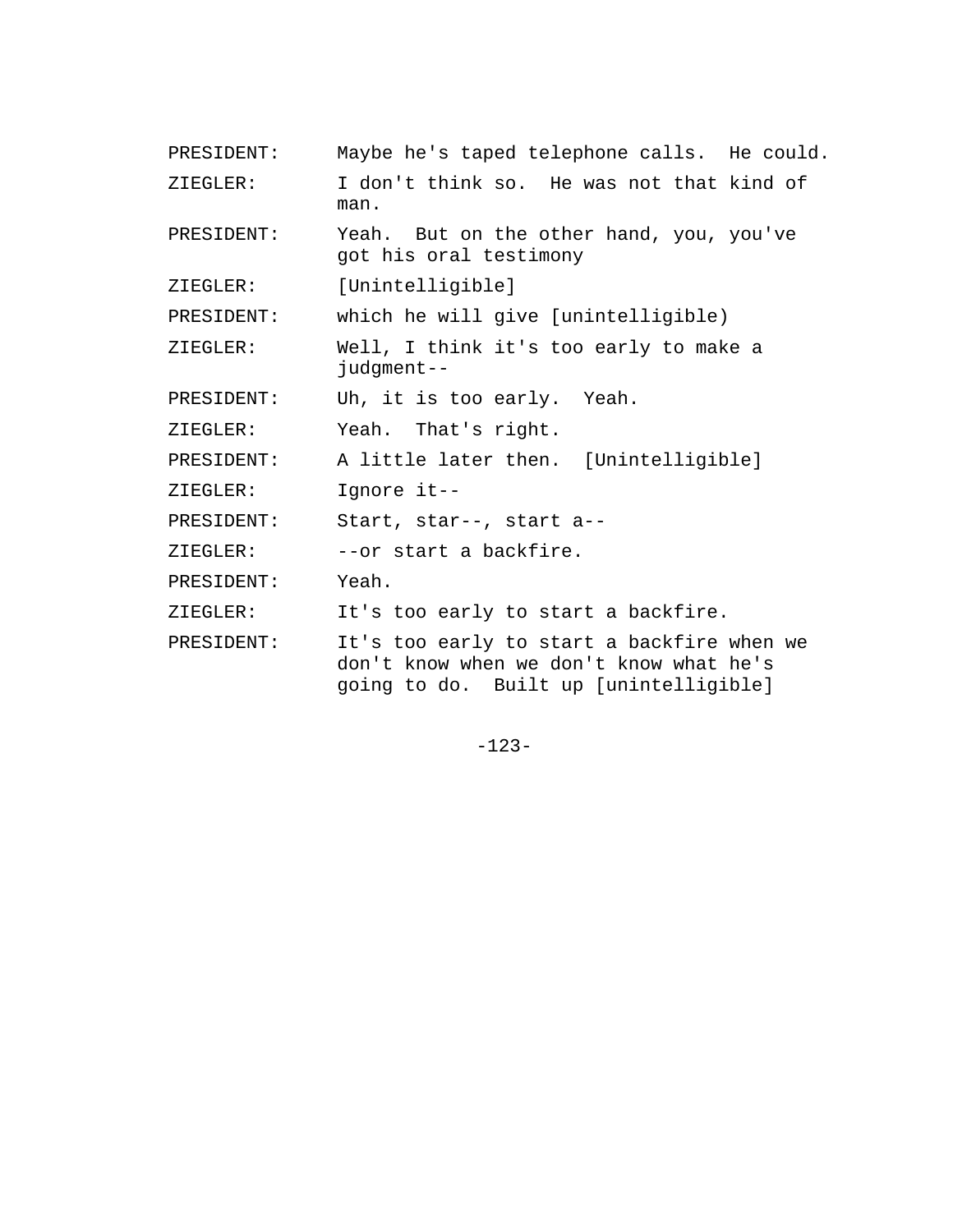- ZIEGLER: Or the third option is just some point down the road you just [unintelligible].say that once [unintelligible] in response to a question, uh, by counsel [unintelligible] that's all he could say [unintelligible]
- PRESIDENT: [Unintelligible] Let's move on that.
- ZIEGLER: We're not going to go through this silly [unintelligible] Mr. President [unintelligible]
- PRESIDENT: That's your point that you had originally. Nobody would believe we [unintelligible] And God damn it they shouldn't.
- ZIEGLER: But you may have to say [unintelligible] but you were betrayed and mislead for, uh, for uh, ten months. You're not going to allow this betrayal-- these self-serving, uh, uh, points of view be taken by individuals, uh, hinder the work of this nation.
- PRESIDENT: Okay. Well, this is interesting, isn't it?

ZIEGLER: Yes sir.

- PRESIDENT: Yeah. This morning I was reading what in [unintelligible] Christ this son-of-a-bitch could have. We're you?
- ZIEGLER: I wondered what-- I don't know if I have the heart of the man, but IP I have a pretty good feeling.

[Pause. Bull enters.]

 $-124-$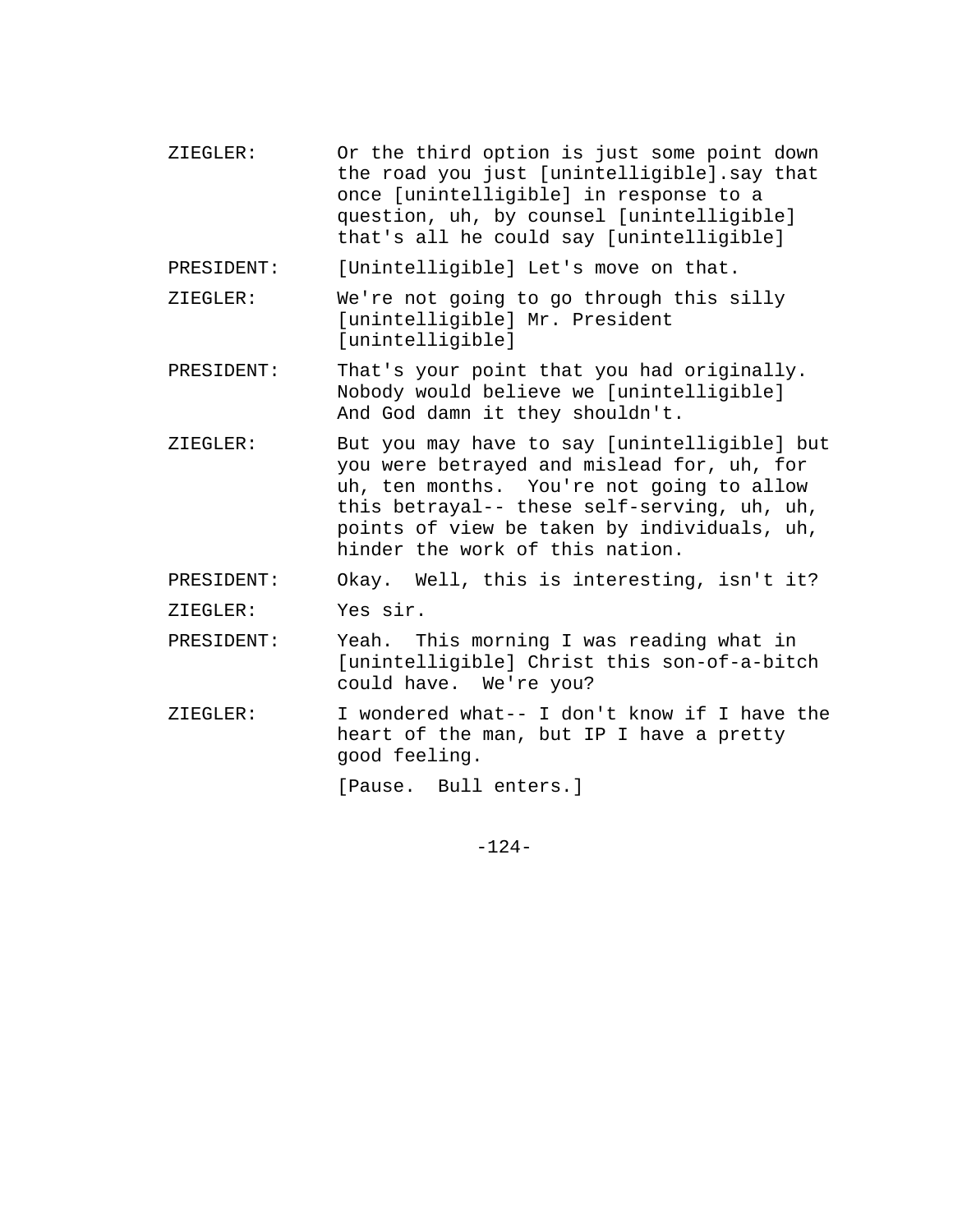PRESIDENT: Steve. Hello. Steve, which one do you have on here now. I, I-- my list is gone. I- somebody took it out, but, uh this here now. Which one is on here now?

BULL: This is March twentieth sir.

PRESIDENT: I don't want March twenty-first because Haldeman [unintelligible]. Let's go back to where we were. March fifteenth I've got. [Unintelligible] March nineteenth you don't have. [Unintelligible/**REMOVED**] Ziegler against Moore [unintelligible).

PRESIDENT

or BULL: [Unintelligible/**REMOVED**]

PRESIDENT: Telephone calls [unintelligible]

BULL: This is March twentieth.

PRESIDENT: I'm going to do this now.

BULL: That's three [unintelligible]

PRESIDENT: March twentieth, which is of, uh

BULL: [Unintelligible]

PRESIDENT: Then I'm going to do this [unintelligible]

PRESIDENT

or BULL: [Unintelligible/**REMOVED**]

-125-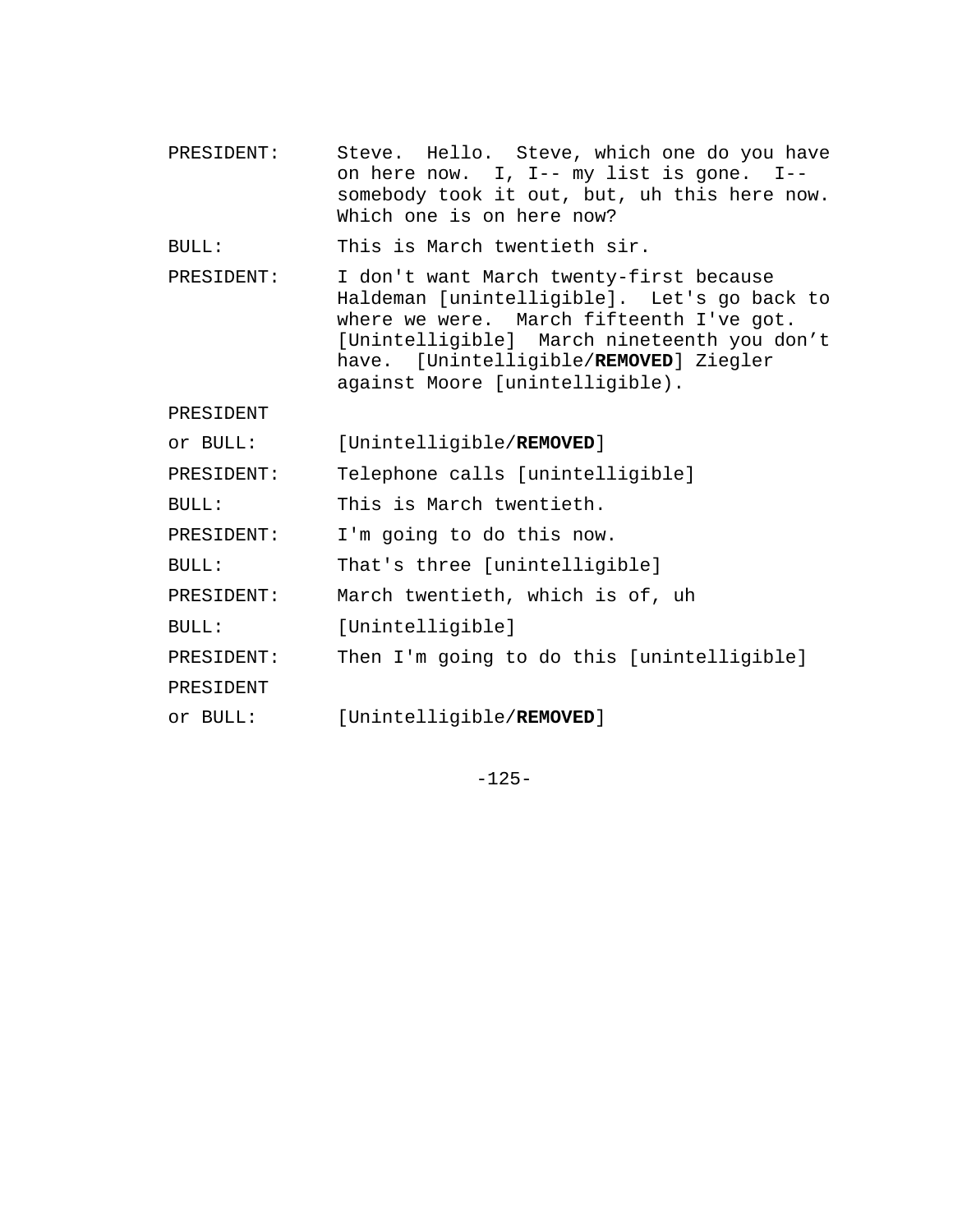| PRESIDENT: | This is what, fifty minutes.                                                                                              |
|------------|---------------------------------------------------------------------------------------------------------------------------|
| BULL:      | Approximately fifty, fifty minutes. Yes<br>sir.                                                                           |
|            | [Bull leaves.]                                                                                                            |
| PRESIDENT: | [Unintelligible] I'm going to need, I'm<br>going to work now for about forty five<br>minutes, so you can [unintelligible] |
| WAITER:    | What'll you have sir.                                                                                                     |
| PRESIDENT  |                                                                                                                           |
| or Waiter: | [Unintelligible]                                                                                                          |
|            | [Pause. Bull enters.]                                                                                                     |
| PRESIDENT: | Did you see a [unintelligible]?                                                                                           |
|            |                                                                                                                           |

-126-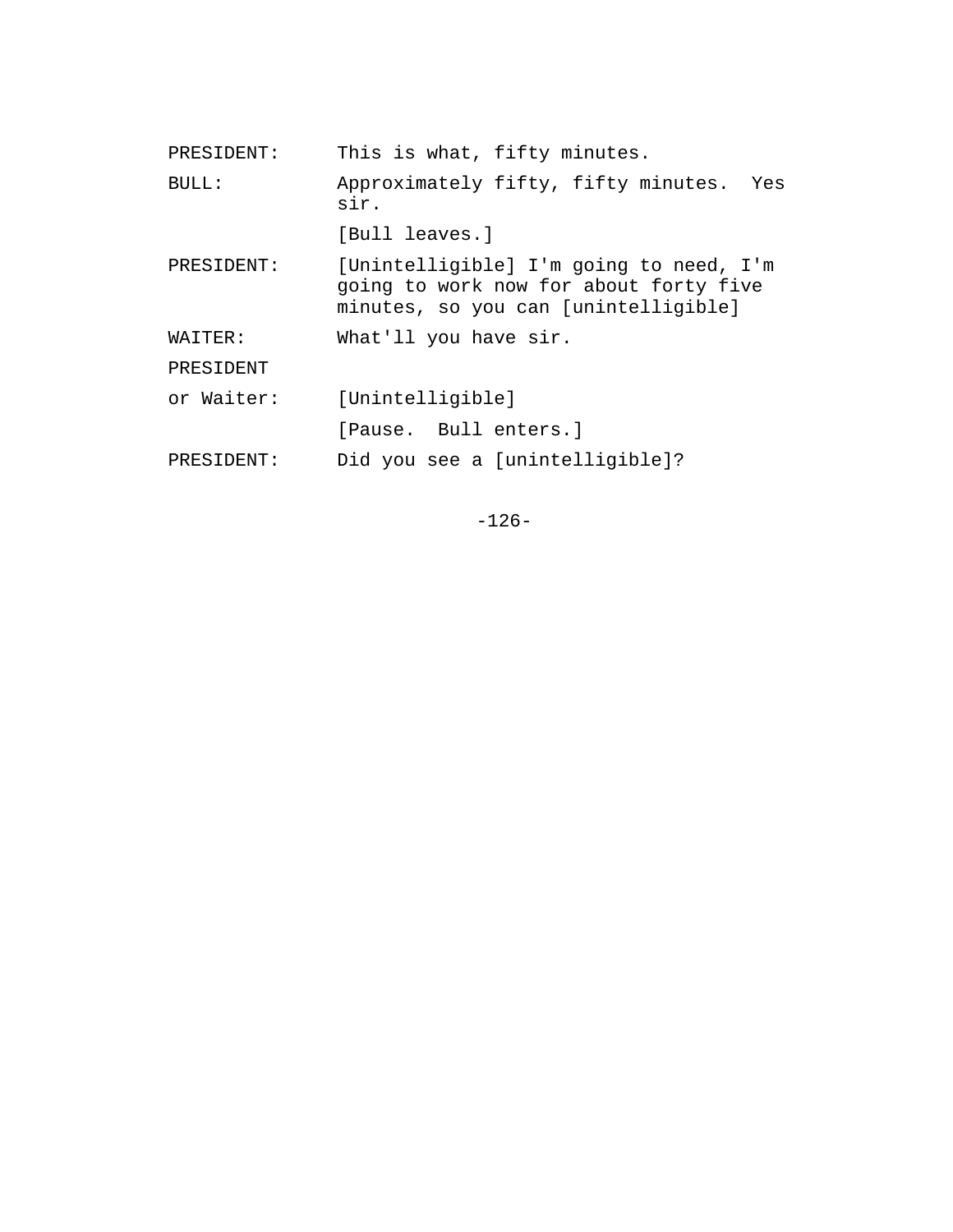| BULL:      | Would you like me to [unintelligible] sir?                                                                                                                                                                                                                                                                                                                    |
|------------|---------------------------------------------------------------------------------------------------------------------------------------------------------------------------------------------------------------------------------------------------------------------------------------------------------------------------------------------------------------|
| PRESIDENT: | [Unintelligible]                                                                                                                                                                                                                                                                                                                                              |
|            | [Bull leaves. Pause.]                                                                                                                                                                                                                                                                                                                                         |
| PRESIDENT: | Let Steve come in. I want him to-- give him<br>something to do here.                                                                                                                                                                                                                                                                                          |
| VOICE:     | Steve.                                                                                                                                                                                                                                                                                                                                                        |
| BULL:      | Yeah.                                                                                                                                                                                                                                                                                                                                                         |
| PRESIDENT: | Steve.                                                                                                                                                                                                                                                                                                                                                        |
| BULL:      | Yes sir.                                                                                                                                                                                                                                                                                                                                                      |
| PRESIDENT: | [Unintelligible] a mistake [unintelligible].<br>See if your list there-- cause if I'm wrong,<br>check on it. O.K.                                                                                                                                                                                                                                             |
| BULL:      | Yes sir.                                                                                                                                                                                                                                                                                                                                                      |
| PRESIDENT: | Ron, one of them you have a check on. Oh,<br>March the twentieth, before the<br>twenty-first, uh, the conversation relates<br>to something [unintelligible] something,<br>apparently a report, that Dean and Moore<br>came in to see me about-- Ziegler, they have<br>given copies of Ziegler's records and he<br>said that it raises as many questions as it |

answers.

-127-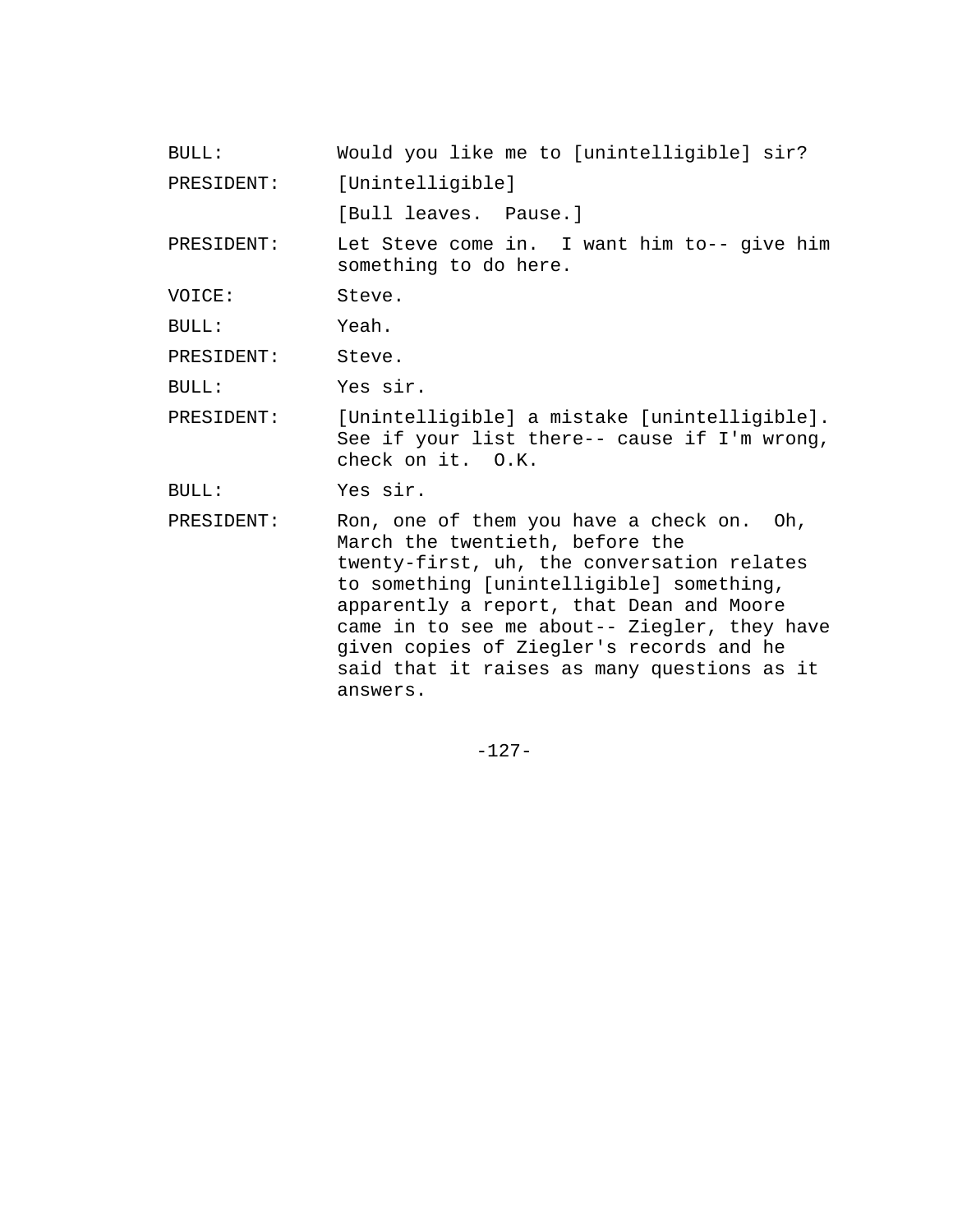Remember that? Just write your best recollection of that.

ZIEGLER: [unintelligible]

PRESIDENT: Now, the things we've got as-- Steve!

BULL: Yes sir.

PRESIDENT: You show us the ones that you want Ron to check with Dick Moore to get his recollection of the God damn meeting so I won't have to listen to them.

BULL: All right sir.

PRESIDENT: I can't-- they're not [unintelligible]

BULL: March fourteenth. The meeting with, uh [unintelligible] Actually two meetings.

- PRESIDENT: You've got one already and I have one [unintelligible]. You see, what, what is the problem here? The problem about what, the EOB meeting?
- BULL: Yes sir, the EOB meeting's apparently lost, sir.

PRESIDENT: All right. Which one do you have?

BULL: I have the, uh, [unintelligible] afternoon session with Moore [unintelligible]

-128-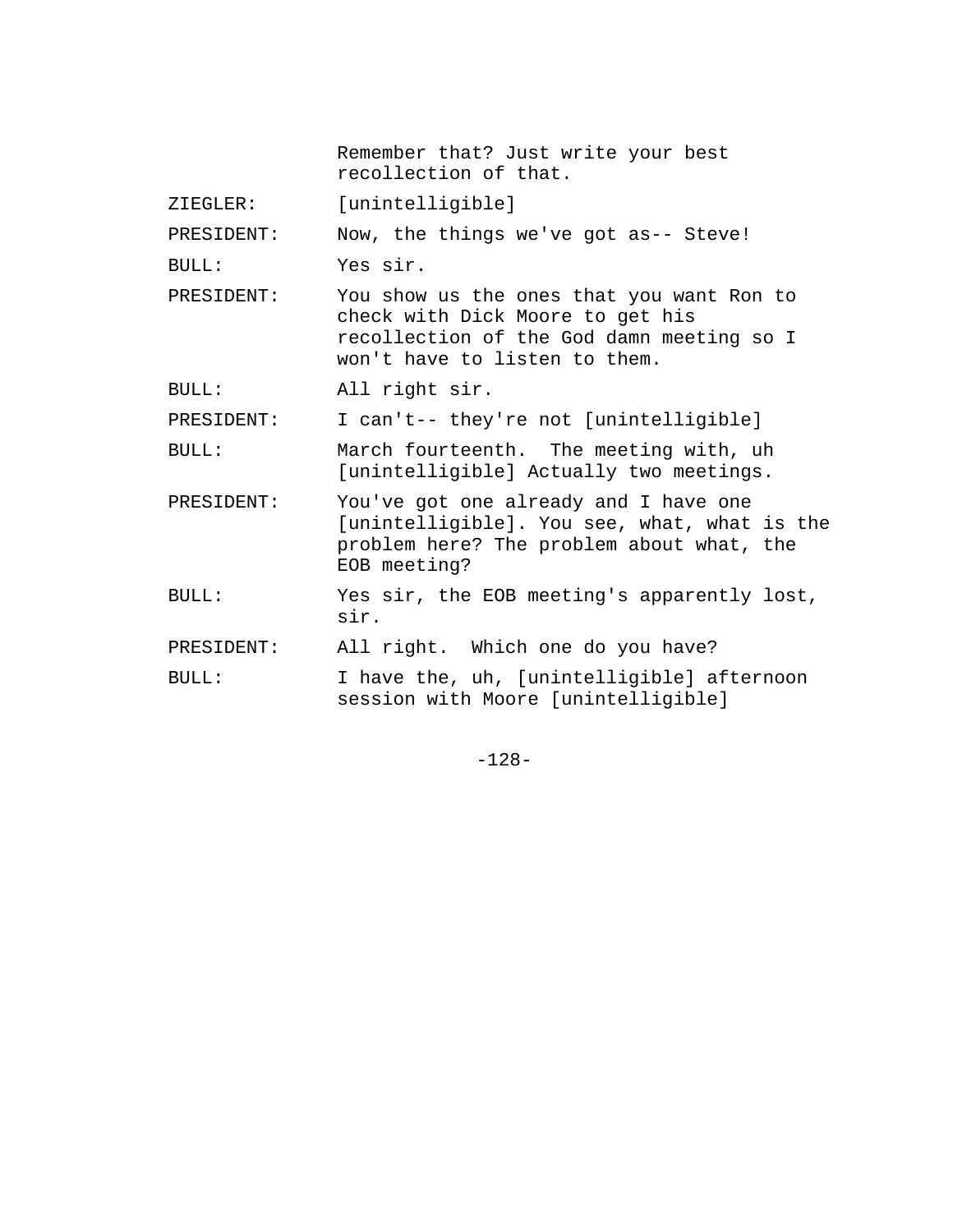PRESIDENT: You've got the morning?

BULL: Uh, I have the afternoon session, sir.

PRESIDENT: What about this one here? What is it, March fourteenth morning. You've got that?

BULL: This is the one I don't have, sir.

PRESIDENT: Well, that's not the afternoon, that's the morning.

BULL: I, I've got the afternoon. We need the morning session.

PRESIDENT: All right. The morning session with Dean, Ziegler and Moore.

ZIEGLER: On the fourteenth.

PRESIDENT,

BULL, ZIEGLER: [Unintelligible]

PRESIDENT: [Unintelligible] I was there too.

BULL: [Unintelligible]

PRESIDENT: Uh, now. On the fourteenth also I met with Mrs. Maureen Dean. Now do we have that, or—

BULL: Yes sir, that's the one I made you here. That's the recorder.

PRESIDENT: You've got that?

-129-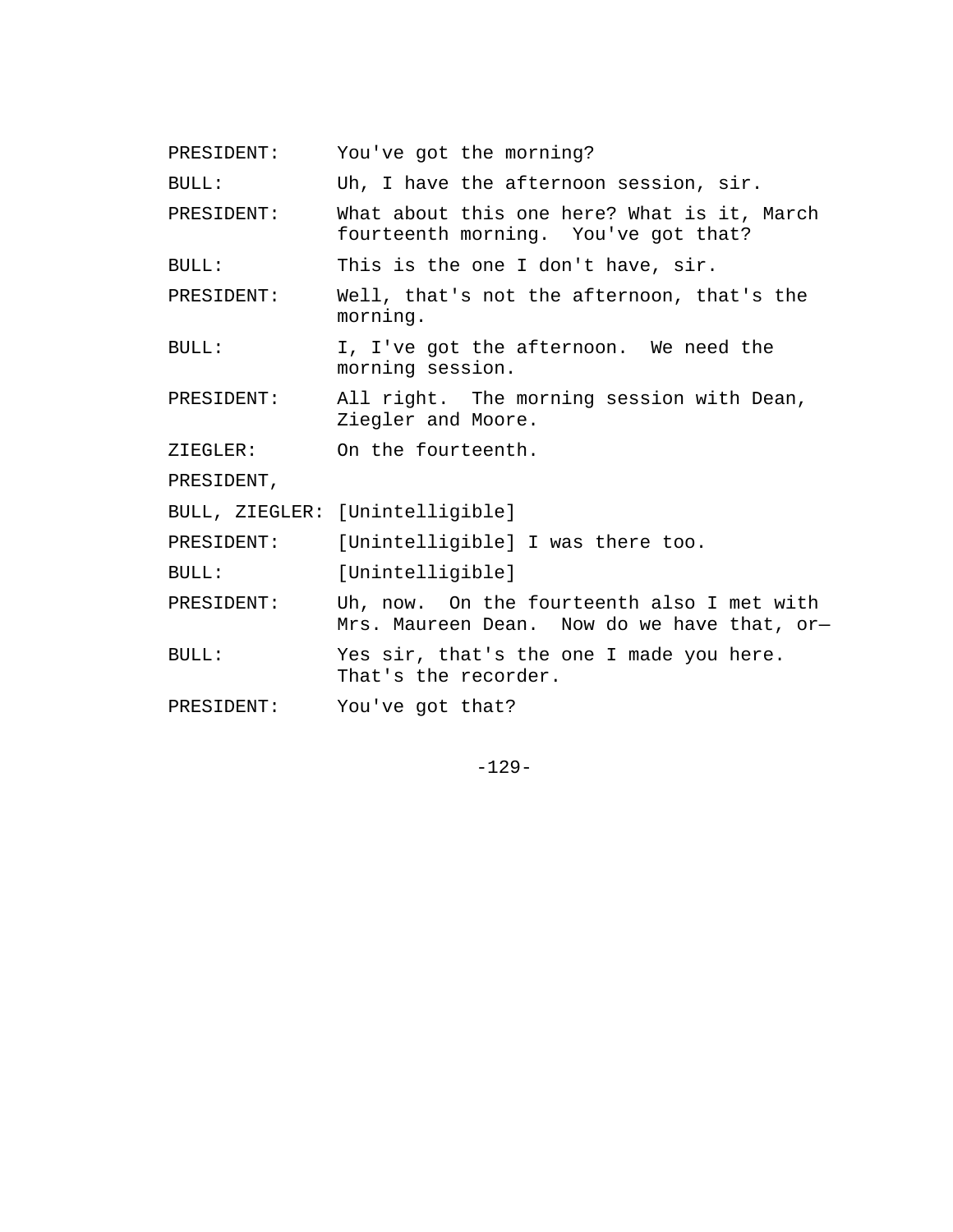BULL: Yes sir.

PRESIDENT: O.K. That's the one that you just set out here. Crap about the press conference, right?

- BULL: Crap about the press conference, right. The positive statement that Dean would conduct an investigation with the appearance that [unintelligible]
- PRESIDENT: Yeah. "Nobody in the White was involved." You've got that, Ron. O.K. All right.

BULL: Then on March nineteenth, Moore and Dean in the EOB [unintelligible]

PRESIDENT: March nineteenth [unintelligible] O.K.

BULL: I have March

PRESIDENT: March twentieth.

BULL: twentieth [unintelligible]

ZIEGLER: What was it about [unintelligible] Committee but I'll check that.

PRESIDENT: I don't, I don't know what it Probably related to this was a statement that Moore and Dean had worked up, to publish, you know, a so-called report. You had objected

-130-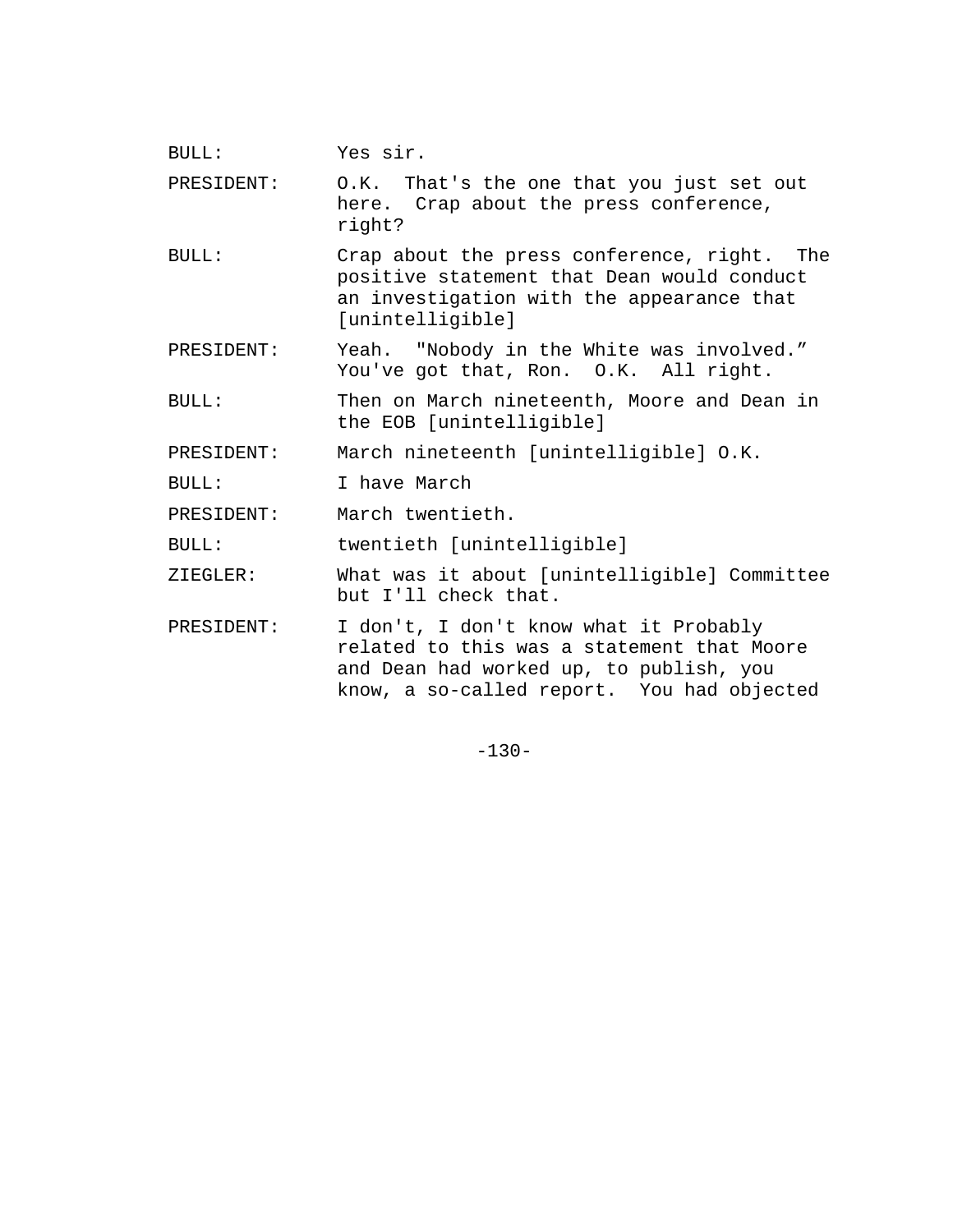because it raised as many questions as it answered. Uh, uh, just fine. Just, just want to be sure that -You get Moore, you know, and very -just nail him down. Now, you understand. Start working right

BULL: Yes sir.

PRESIDENT: Fourteenth. A meeting at EOB. Right?

BULL: Yes sir.

PRESIDENT: [unintelligible] in the afternoon, approximately 12:45.

BULL: 12:47 is the exact--

PRESIDENT: Fine. Okay. Fine. On March,

BULL: On March the nineteenth, sir.

PRESIDENT: March the nineteenth, I met with Moore and Dean in the EOB office. This is from five to five-forty one. About thirty-five minutes.

BULL: O.K.

PRESIDENT: Ask Dick Moore what the hell his recollection is on that. Is that clear?

BULL: Yes sir.

-131-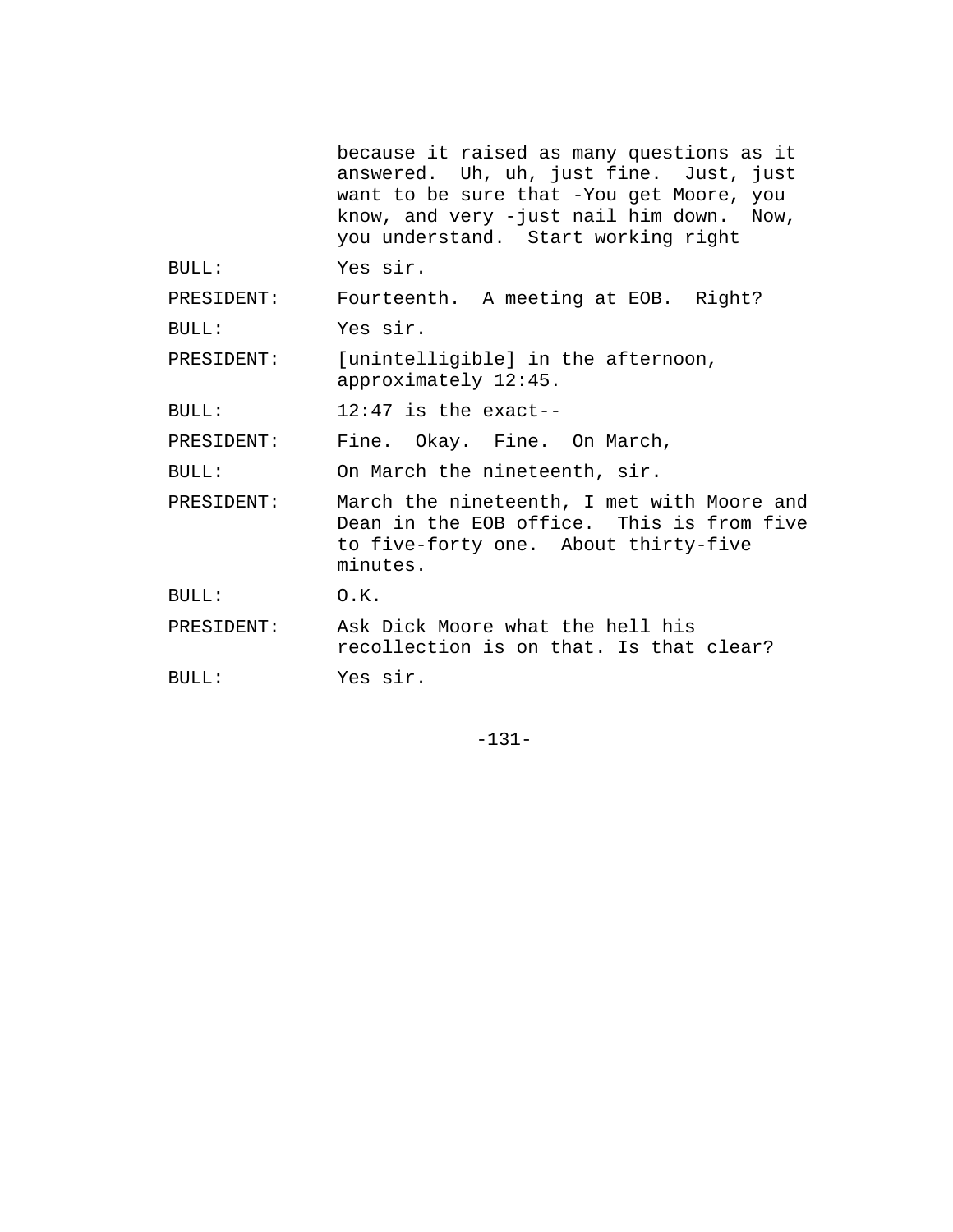| PRESIDENT:   | All right. I met with Dean and Moore again<br>on March the twentieth. Wait a minute, am I<br>listening to that now? |
|--------------|---------------------------------------------------------------------------------------------------------------------|
| <b>BULL:</b> | Yeah. Yes sir.                                                                                                      |
| PRESIDENT:   | Right now.                                                                                                          |
| BULL:        | [Unintelligible]                                                                                                    |
| PRESIDENT:   | Got that one.                                                                                                       |
| BULL:        | And March twenty-first I think you've<br>already received--                                                         |
| PRESIDENT:   | I've got that on, I've got it, I've got it<br>on-- Bob Haldeman has that one.                                       |
| <b>BULL:</b> | Yes sir.                                                                                                            |
| PRESIDENT:   | March, uh, [unintelligible] Ziegler<br>[unintelligible] Haldeman [unintelligible]                                   |
| BULL:        | He was there for a portion of the time.                                                                             |
| PRESIDENT:   | Yeah. Almost all.                                                                                                   |
| BULL:        | Right sir.                                                                                                          |
| PRESIDENT:   | $5:27$ to $6:05$                                                                                                    |
| BULL:        | That's right.                                                                                                       |

-132-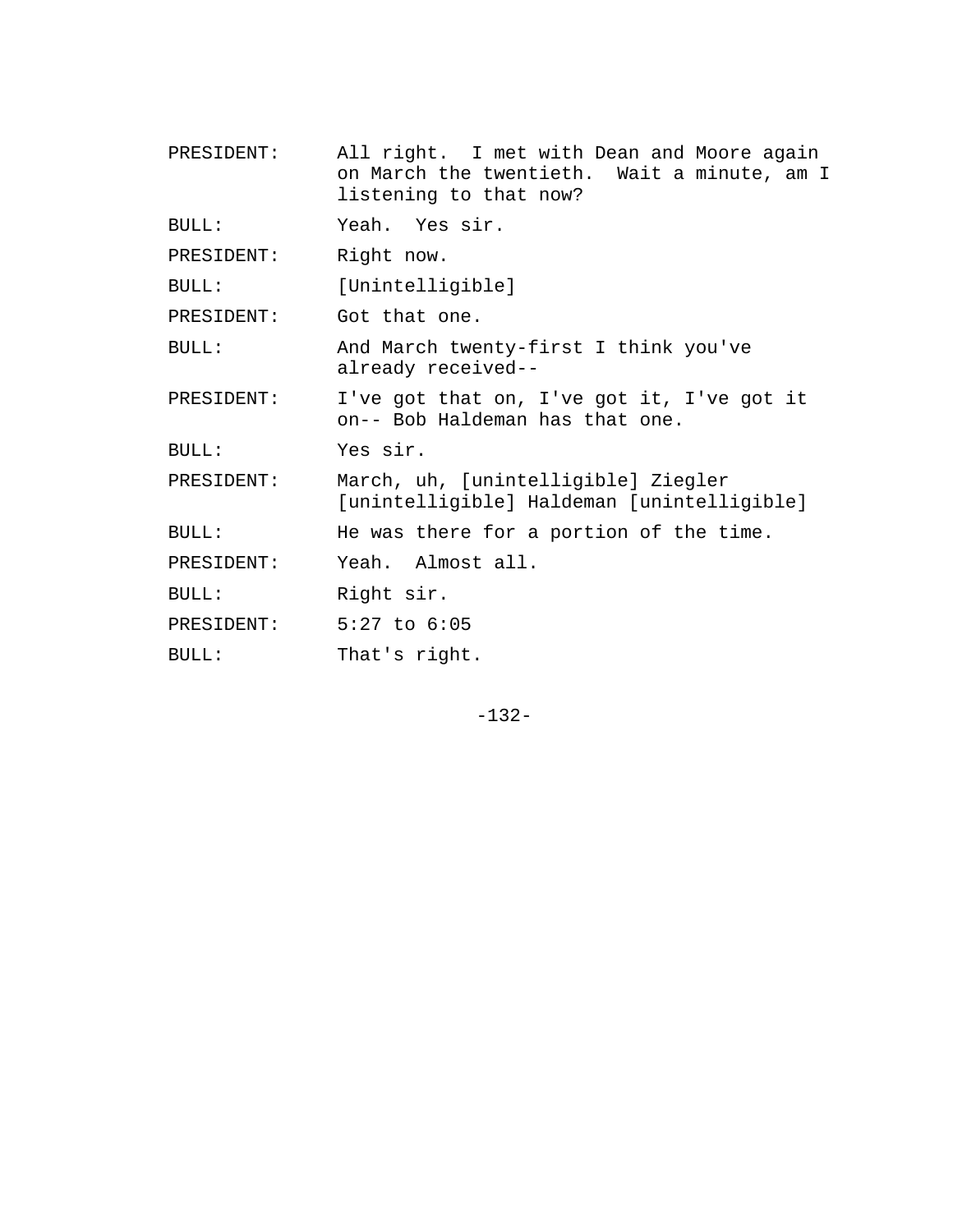| PRESIDENT: | Hall, that's damn near all of it. Of course<br>these things could be wrong. Check the log.<br>I don't want to keep you from something<br>else. |
|------------|------------------------------------------------------------------------------------------------------------------------------------------------|
| ZIEGLER:   | No sir. There's nothing more important.<br>No<br>sir.                                                                                          |
| PRESIDENT: | That's right. Fine. And, uh--                                                                                                                  |
| ZIEGLER:   | Is Dick here or is he [unintelligible]?                                                                                                        |
| BULL:      | I haven't seen him [unintelligible]                                                                                                            |
|            | [Ziegler leaves]                                                                                                                               |
| BULL:      | but I think, I think we ought to run down<br>[unintelligible]                                                                                  |
| PRESIDENT: | Yeah. Good. Thank you.                                                                                                                         |
|            | [Bull leaves. Pause.]                                                                                                                          |
| PRESIDENT: | Hello. I want the, uh, eggs with the, uh--                                                                                                     |
| WAITER     |                                                                                                                                                |
| PRESIDENT: | [Unintelligible]                                                                                                                               |
|            | [Pause]                                                                                                                                        |
| PRESIDENT: | Open a new bottle.                                                                                                                             |
|            | [Long pause. Bull enters.]                                                                                                                     |

-133-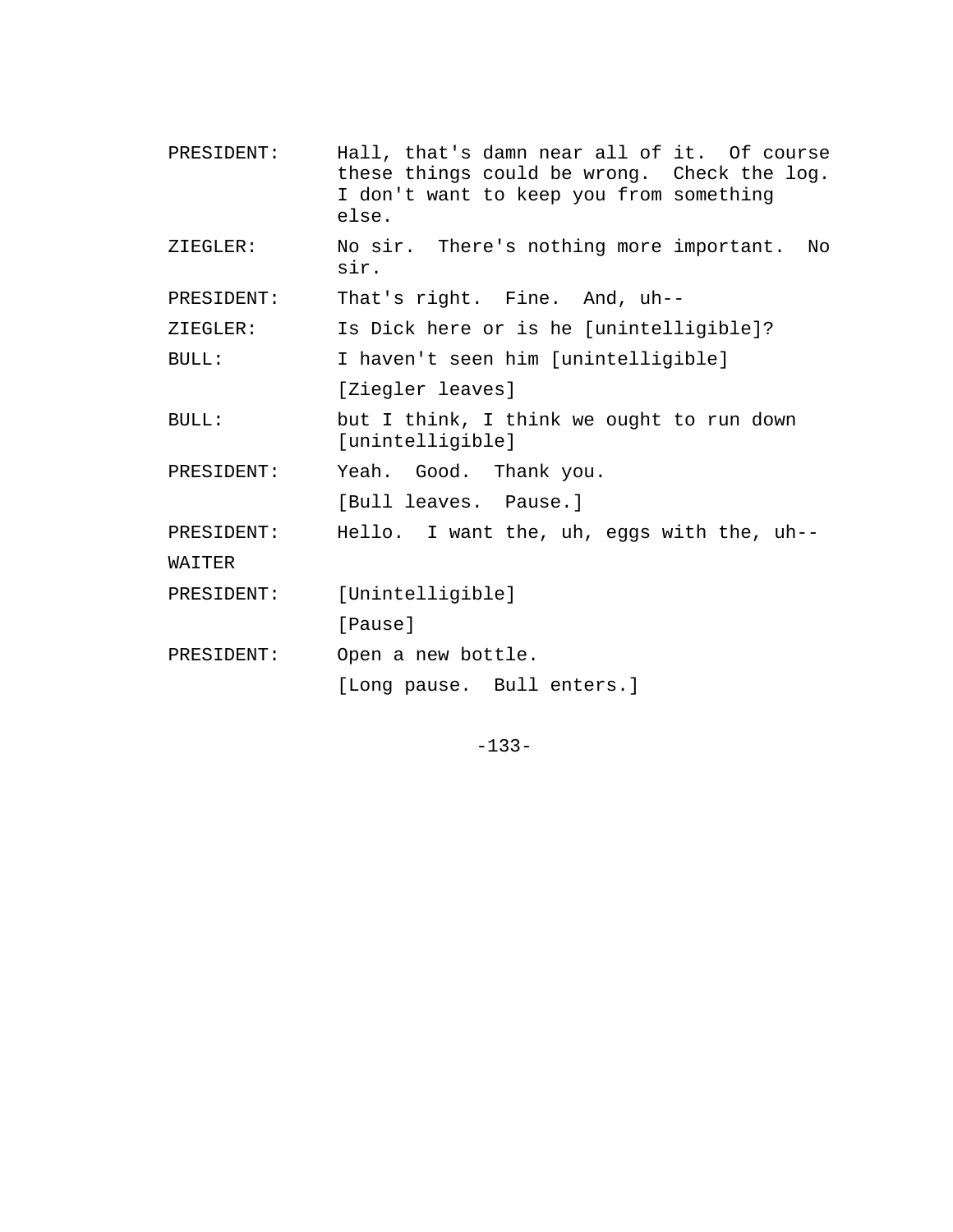| PRESIDENT: | Steve, take this out, I'm finished with<br>that.                                                                     |
|------------|----------------------------------------------------------------------------------------------------------------------|
| BULL:      | All right, sir.                                                                                                      |
| PRESIDENT: | [unintelligible] O.K.                                                                                                |
| BULL:      | Yes, sir.                                                                                                            |
| PRESIDENT: | Now the same machine works here, right?                                                                              |
| BULL:      | Yes sir. I'll hang around [unintelligible]                                                                           |
| PRESIDENT: | Getting any of those others to work?                                                                                 |
| BULL:      | No sir. [unintelligible] Well, it, it's<br>going to be improved now, and--                                           |
| PRESIDENT: | [unintelligible] Did you find Moore and<br>Ziegler?                                                                  |
| BULL:      | Excuse me?                                                                                                           |
| PRESIDENT  | Did you find Moore and Ziegler: Ziegler you<br>$were--$                                                              |
| BULL:      | Ziegler, Ziegler isn't on [unintelligible]<br>you want to see him again?                                             |
| PRESIDENT: | Well he was checking with Moore with regard<br>to [unintelligible] Check with Ziegler, see<br>if he wants to see me. |
| BULL:      | All, right.                                                                                                          |

-134-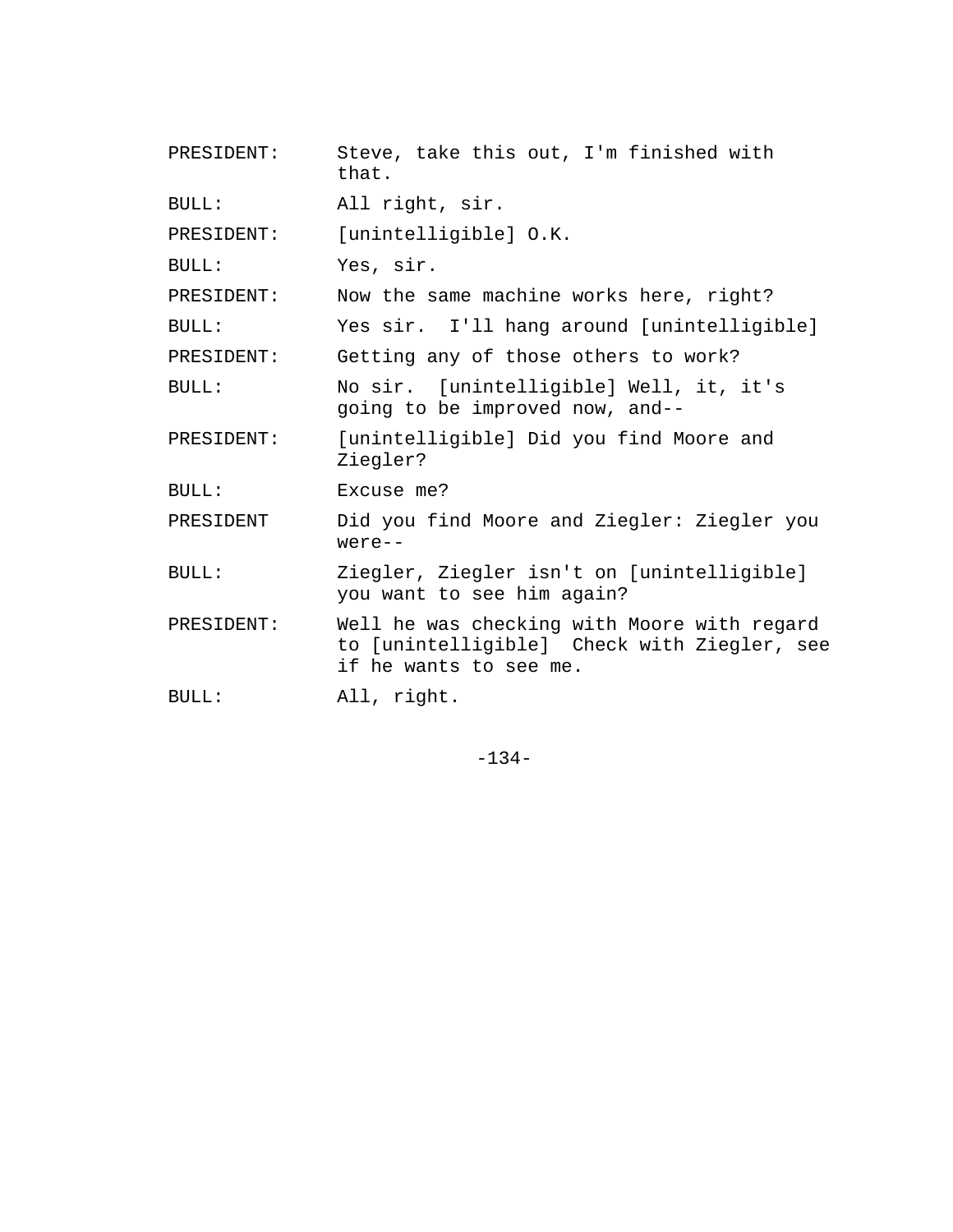[Bull leaves. Pause. Bull enters]

- BULL: Mr. President, uh, Dick Moore is on his way down from Greenwich, Connecticut. Uh, Ziegler has that in hand. He doesn't need to see you. He just asked me to relate to you that he mentioned-- uh, Ehrlichman was in the office that something had raised more questions than it answered. He was referring to a letter [unintelligible] to the Eastland Committee-- probably the Eastland Committee when Gray's confirmation was before it. He thought--
- PRESIDENT: This was a statement that Dean was going to put out-- not with regard to the Eastland Committee. But-- we'll check it again tomorrow. O.K.?

BULL: All right sir, fine.

PRESIDENT: Where-- is he still at home, or-- ?

BULL: No, he's at, he's over in his office.

PRESIDENT: Have him come over. Just for a minute. Fine.

[Bull leaves.]

PRESIDENT: Anolla please. Some Catsup, Anolla.

WAITER: Oh, yes sir.

 $-135-$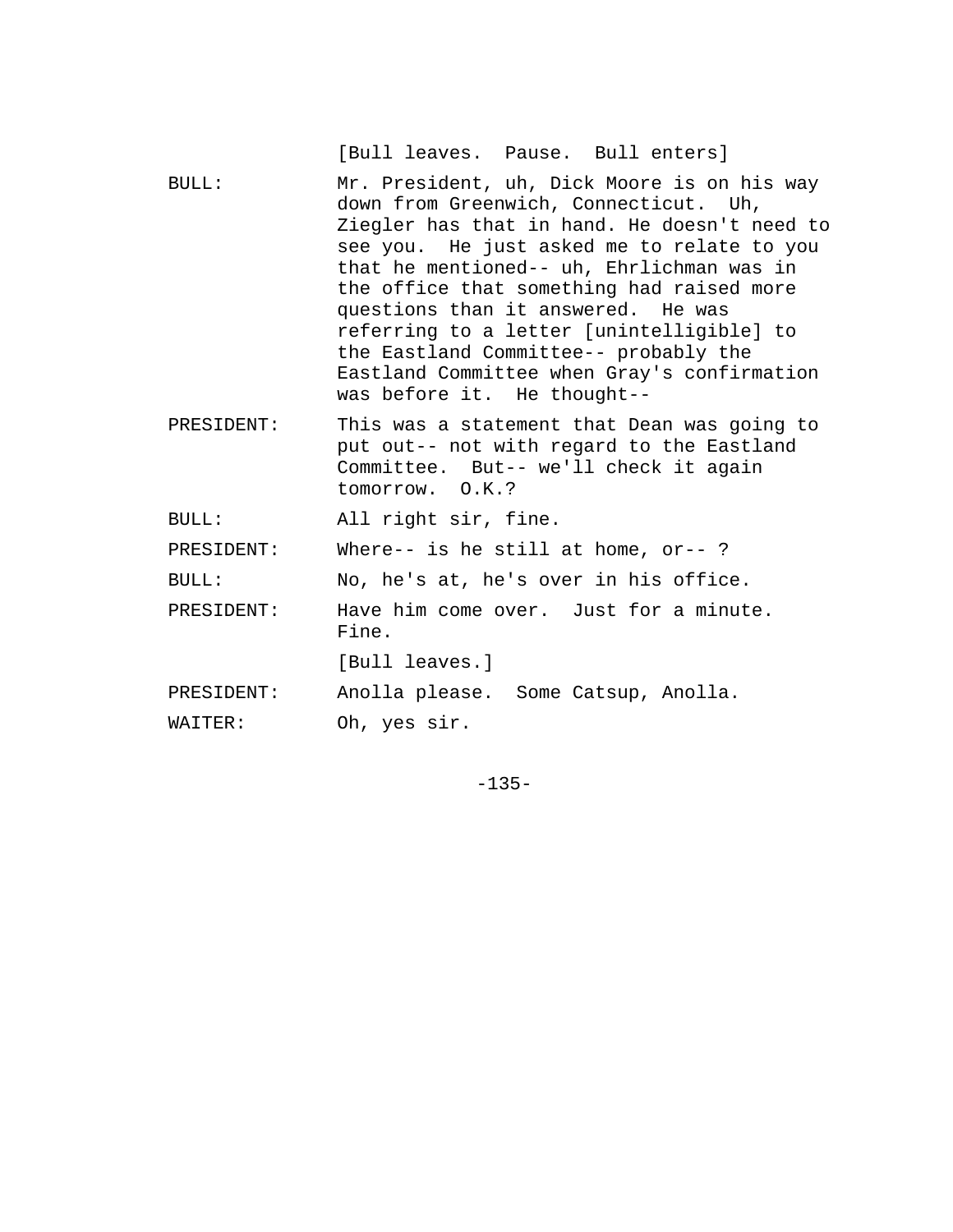[Pause. Ziegler enters.]

PRESIDENT: Ron,

ZIEGLER: Yes sir.

PRESIDENT: Would you check on that twentieth thing because-- Listen to this thing-- I haven't [unintelligible]. What it was a statement Dean was going to put out, or through you, assuming it didn't have anything, a God damn thing to do with the Ervin Committee. Right?

ZIEGLER: No. It was about--

PRESIDENT: A very full statement. Dean and Moore and I argued it for about an hour and ten minutes. I just listened to the damn thing.

- ZIEGLER: I have a draft.
- PRESIDENT: No—- dra-- Yeah. The, uh-- I don't have the damn draft.

ZIEGLER: Well, the statement that he prepared

PRESIDENT: Dean did? to send, I think, to Eastland-- All right.

ZIEGLER: but it was after the seventeenth.

PRESIDENT: This was the twentieth of March.

-136-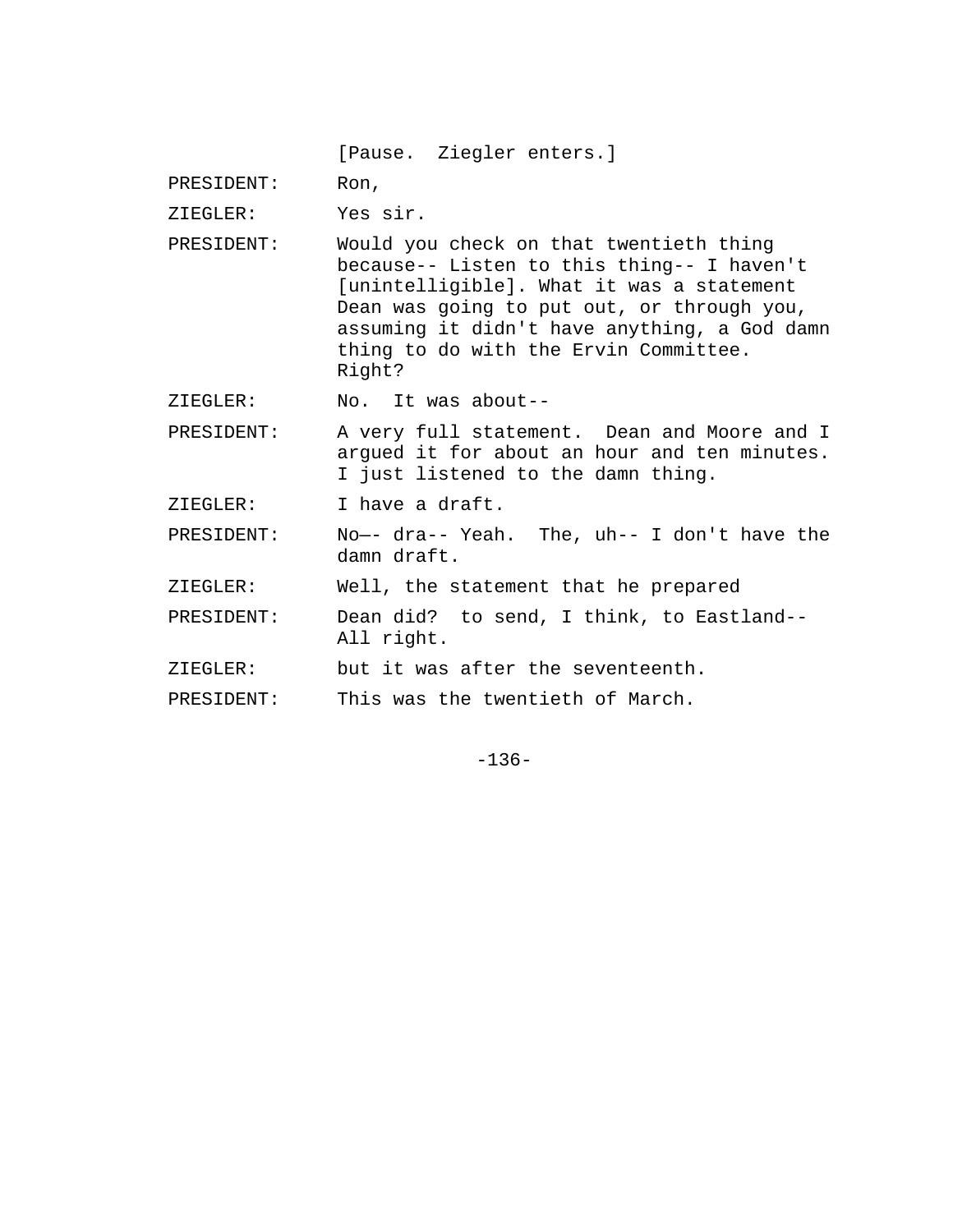- ZIEGLER: Right. And this would have been-- On the seventeenth he brought my record--
- PRESIDENT: He gave it to me-- and there are long lapses where I read the God damned thing in my office.
- ZIEGLER: Right. On the, uh, seventeenth he brought something into my office, but I can't remember what it was. I think it was, maybe a letter.
- PRESIDENT: [Unintelligible]
- ZIEGLER: Then he drafted another letter to, to Eastland, which is amazing because it says that [unintelligible] that "The fact that I conducted an investigation on this matter, at the direction of the President, made it inappropriate for me to obtain FBI information relevant to their investigation."
- PRESIDENT: Uh hm.
- ZIEGLER: To the contrary--
- PRESIDENT: He did it. As a matter of fact he discussed this whole memorandum, as Moore [unintelligible/**REMOVED**] will remember it. During the whole conversation.

-137-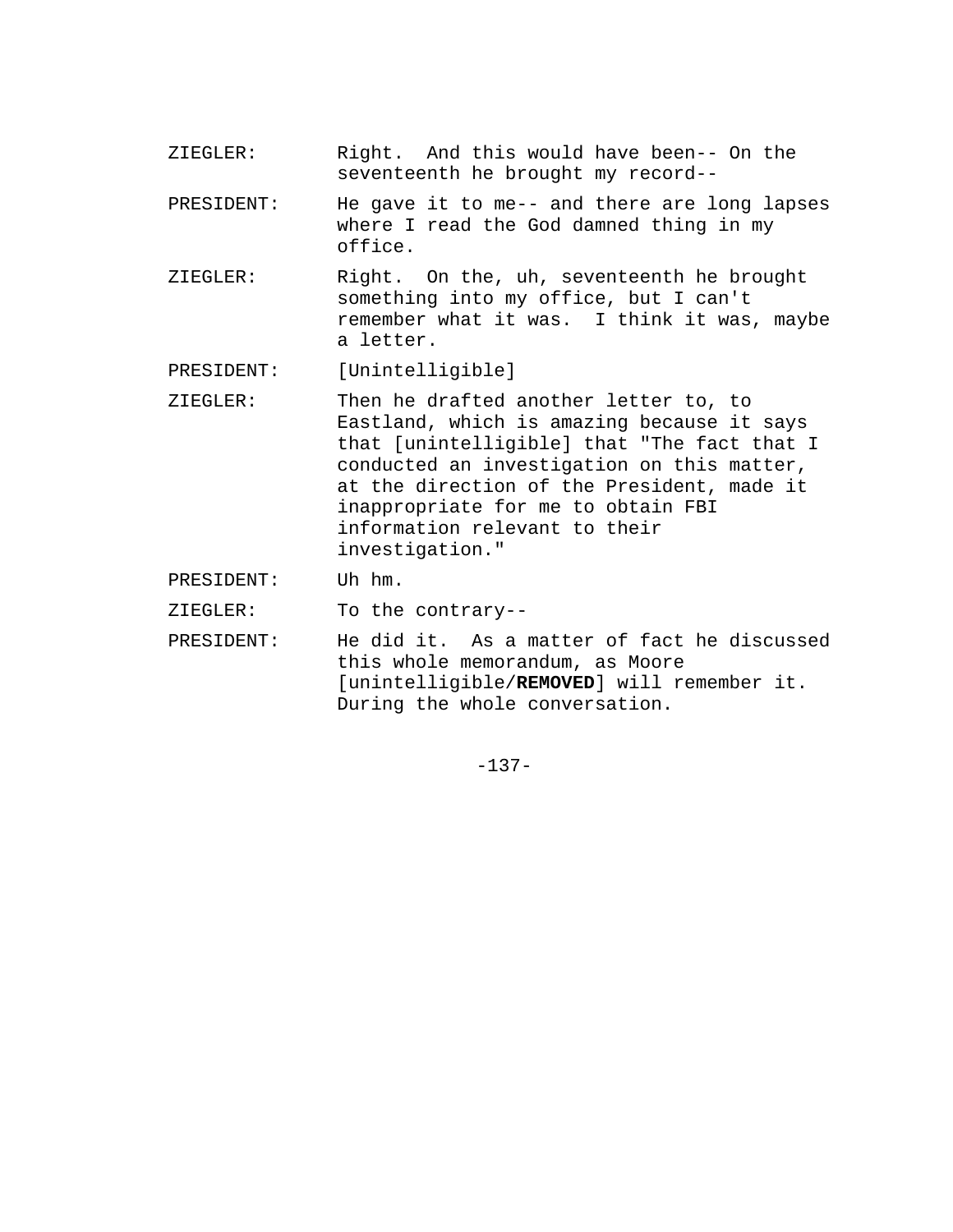I went.over it line by line. I went over Segretti, went over your, uh, your, your statement, went over his statement. Everything else. Yeah. It's all in there. Go ahead.

- ZIEGLER: He says, "To the contrary, in an investigation of this importance," referring to his, "it was incumbent on me to obtain all available information."
- PRESIDENT: Every statement, though, that he wanted you to put out in his stand.
- ZIEGLER: I know, this is a letter that he was  $q6~\gamma$ ng to send to the Chairman
- PRESIDENT: I get it. Didn't know what it was. Was it a statement to the Chairman, or who--
- ZIEGLER: "And then [unintelligible] it has been alleged that I showed FBI interviews to Donald Segretti. That was a totally false [unintelligible]. That type of letter.
- PRESIDENT: Well, find out from Moore what the hell we discussed on the twentieth of March.

ZIEGLER: Yes sir.

PRESIDENT: Whether it was that or a statement you were to make [unintelligible]

-138-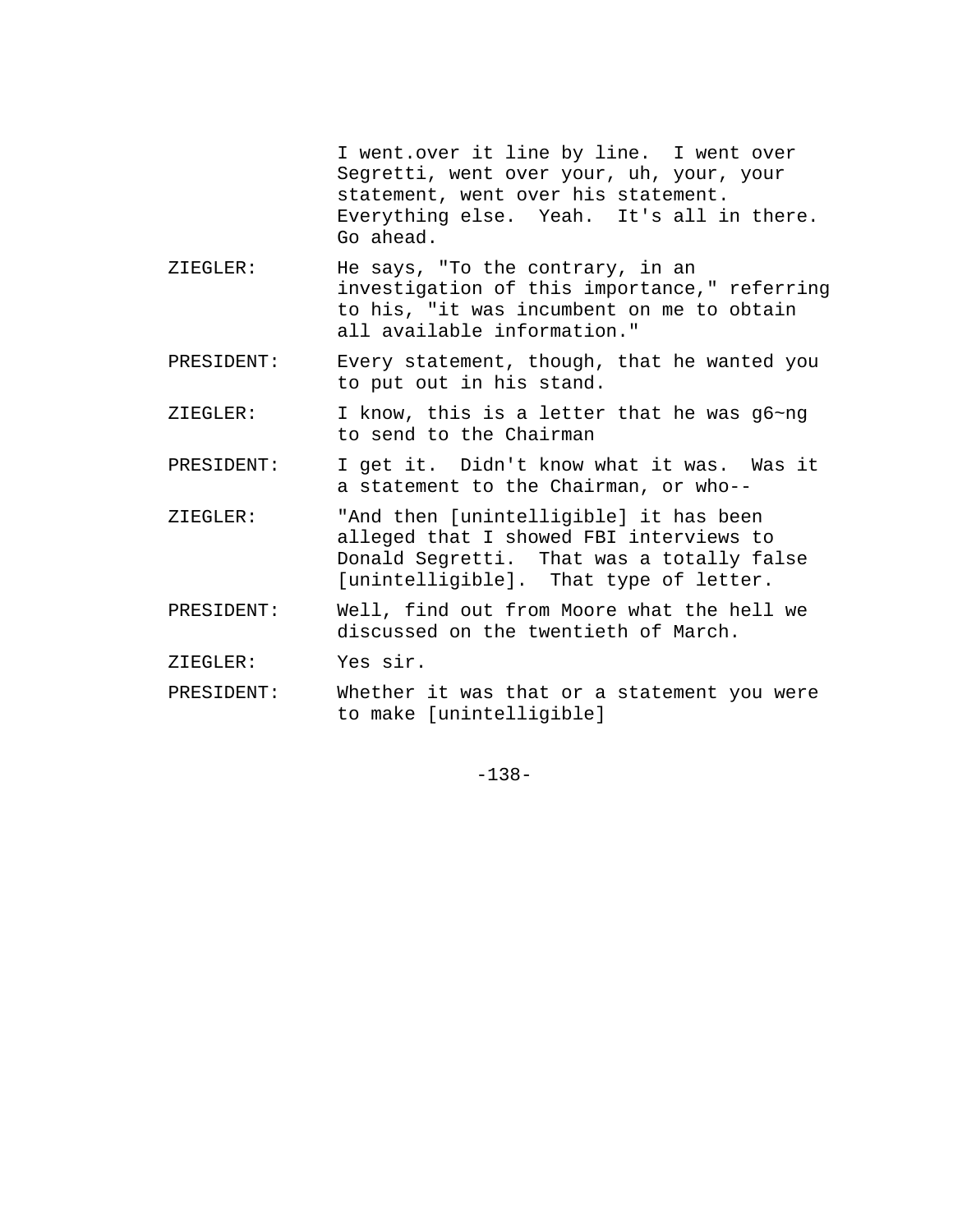I showed FBI interviews to Donald Segretti. That was a totally false [unintelligible]. That type of letter.

PRESIDENT: Well, find out from Moore what the hell we discussed on the twentieth of March.

ZIEGLER: Yes sir.

PRESIDENT: Whether it was that or a statement you were to make [unintelligible]

ZIEGLER: Right.

PRESIDENT: [Unintelligible]

ZIEGLER: I've got that note here. Dick Moore's on his way by train from Connecticut [unintelligible/**REMOVED**]

PRESIDENT: [Unintelligible] sit down, and reconstruct about the things you remember. What the hell we discussed.

ZIEGLER: Right.

PRESIDENT: I'm not worried about it.

ZIEGLER: Me either.

PRESIDENT: [Unintelligible] It was all about, how we get the facts out. You know, Segretti, and, uh, how we have a counterattack

-139-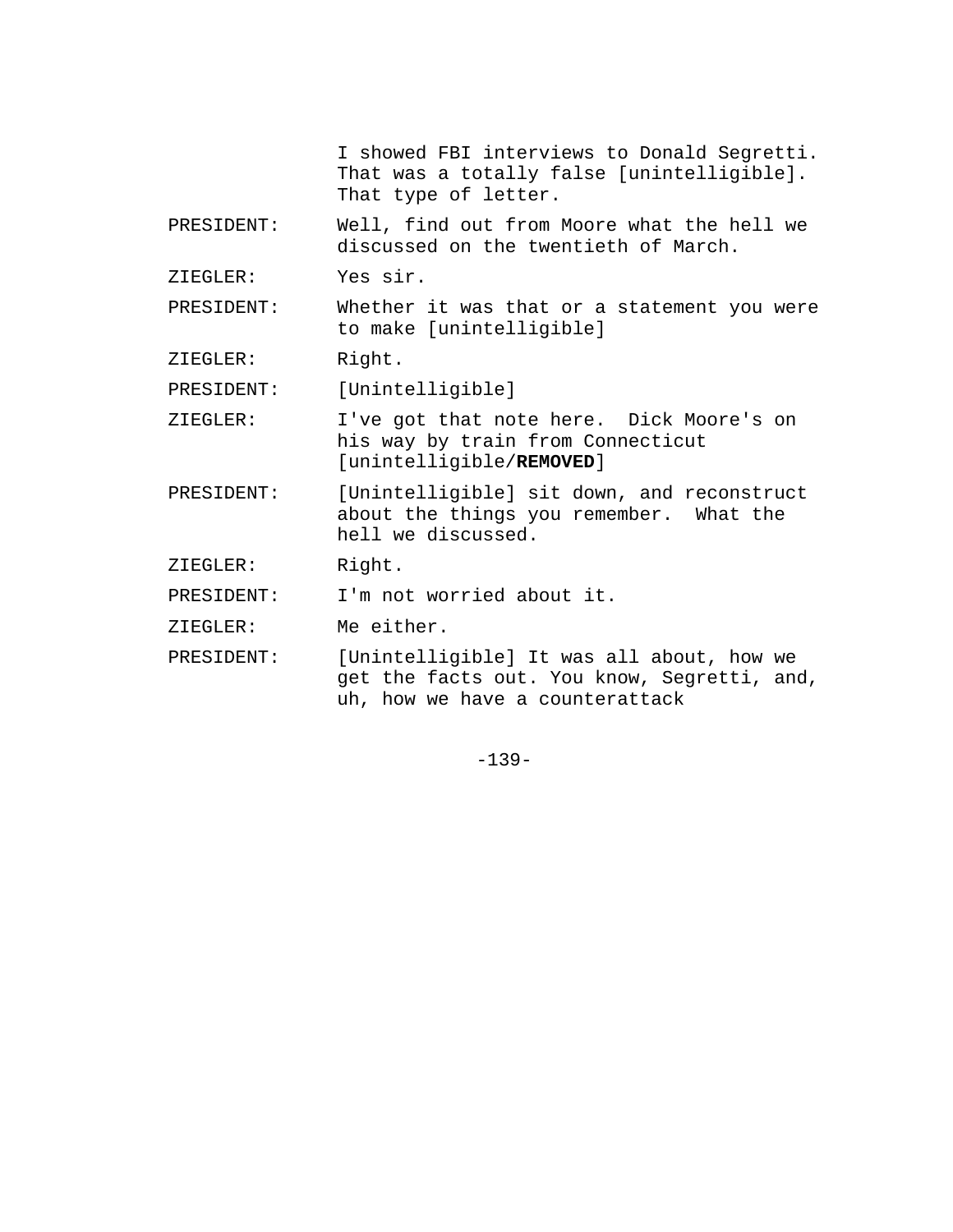ZIEGLER: That's right.

- PRESIDENT: Dean-- let me think if there's someway we can get to him. [Unintelligible] He's not, you know-- he's scared. But he's not bad- you don't agree? All through this the guy talks-- plus he's a Goldwater fan [unintelligible] what the hell is he, is he prob--, is the matter with this man! Hm?
- ZIEGLER: He's scared.
- PRESIDENT: Well, yeah. That's logical. Who the hell wants to go to prison? [Unintelligible] I agree. Just scared, uh
- ZIEGLER: Yes sir.

PRESIDENT: about Magruder, Sloan and all the rest.

ZIEGLER: He's scared about [unintelligible] committee.

PRESIDENT: Oh, sure. Just Senator [unintelligible]. But boy he's sure on our side through the twentieth.

ZIEGLER: He sure was. [Laughs] He sure was.

PRESIDENT: What really is interesting to me is that through, till the twenty-first of March, Ron, those [unintelligible] you-- God damn it, they didn't talk about coverup! They never

 $-140-$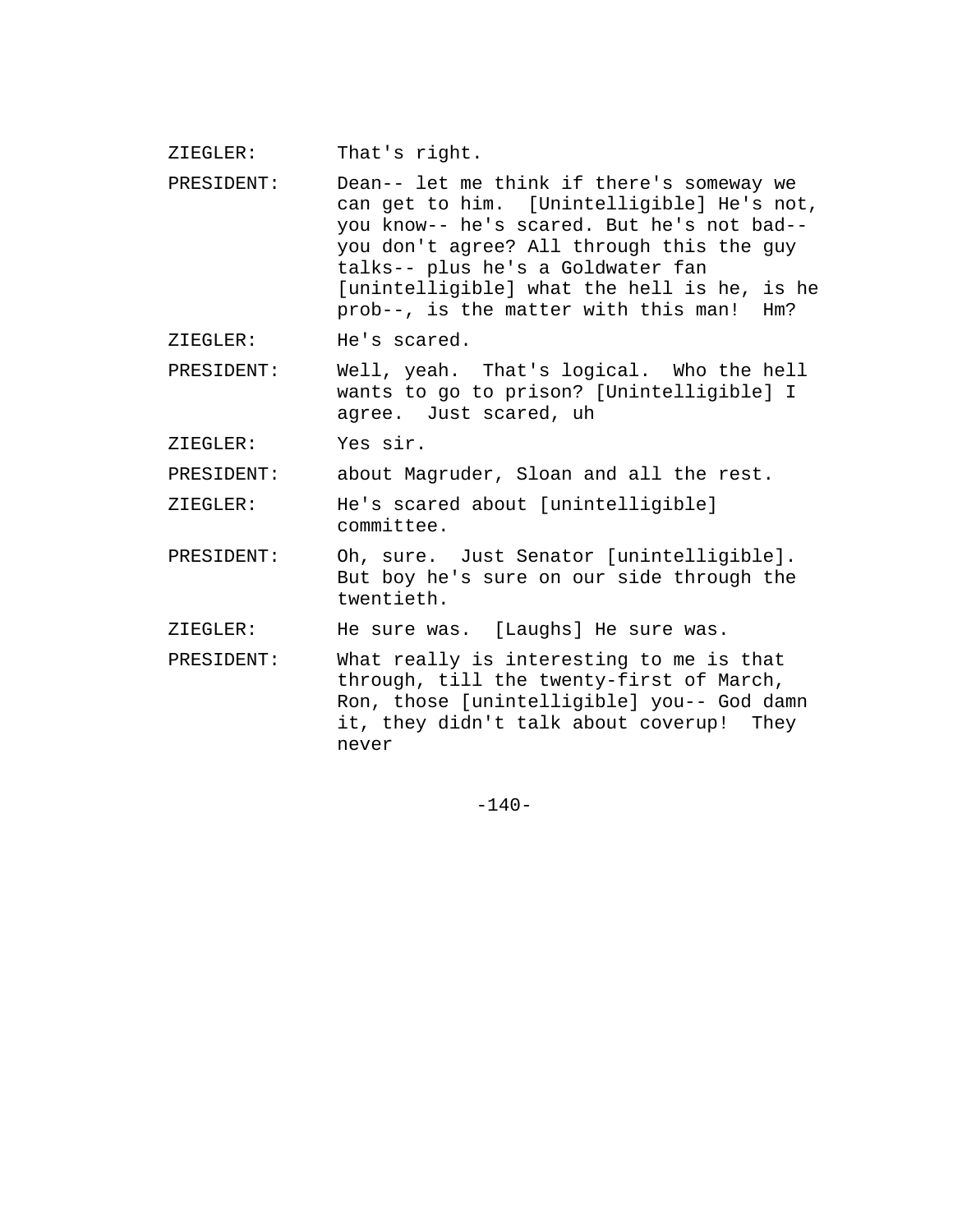mentioned coverup until then. And that, uh, Bittman was trying to blackmail us. He never mentioned it once. [Unintelligible] mentioned the three-twenty or the threefifty. They don't mention a God damn thing.

- ZIEGLER: That's right.
- PRESIDENT: It's a strange thing about this isn't it? I'm-- you don't agree?
- ZIEGLER: Yes I do agree. Well, I'll lock these up and get going first thing in the morning. I'll get [unintelligible]
- PRESIDENT: But you leave at about noon, don't you?

ZIEGLER: No, I leave at ten o'clock, but that will give me time [unintelligible]

- PRESIDENT: [Unintelligible]
- ZIEGLER: Well, I'll make sure [unintelligible]
- PRESIDENT: And we just want, just mem-cons with regard to these meetings.

ZIEGLER: [Unintelligible]

- PRESIDENT: Huh?
- ZIEGLER: [Unintelligible]

-141-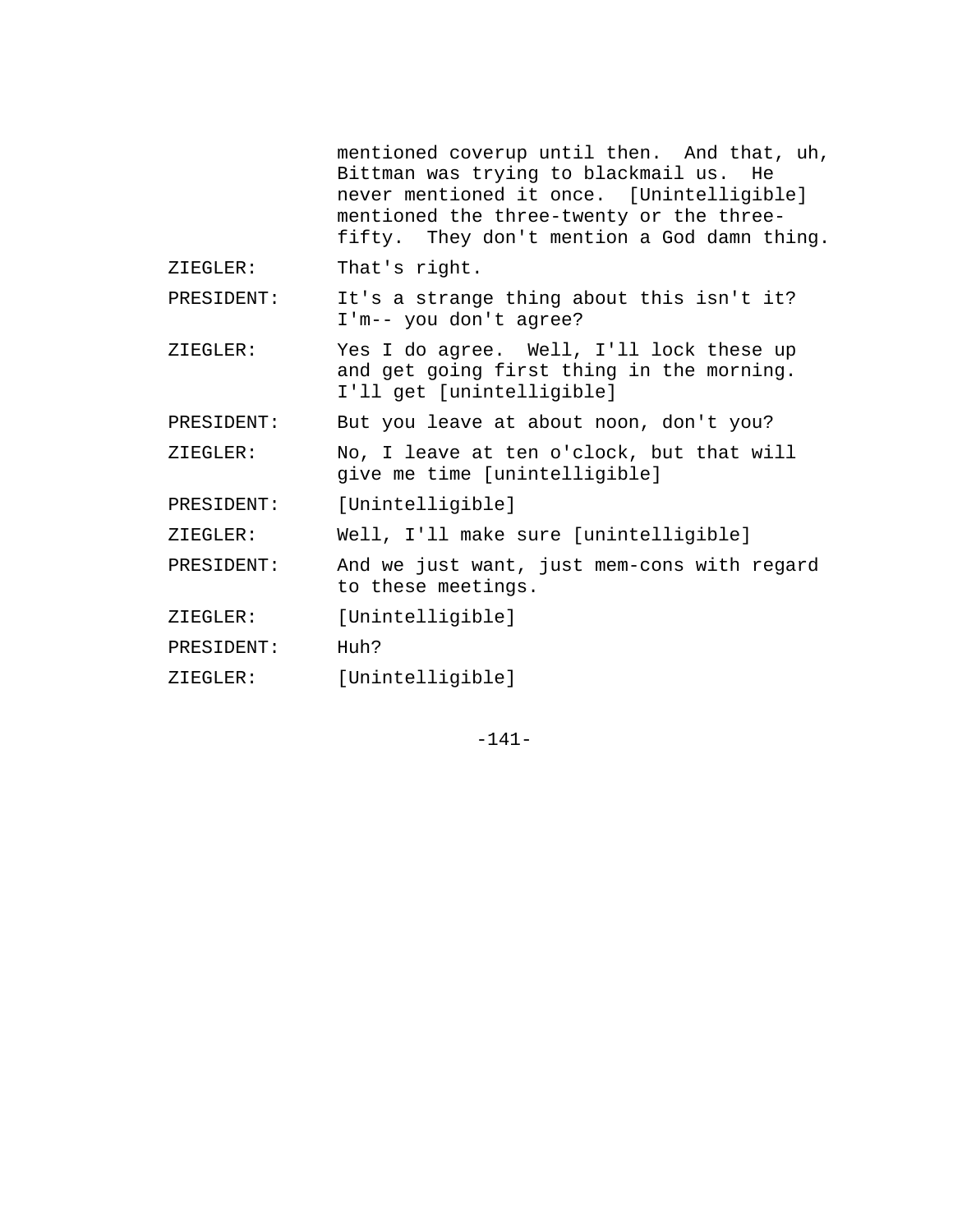PRESIDENT: He's so sloppy? How the hell we going to get [unintelligible] there?

ZIEGLER: Well, we'll just drill, and I'll have my s staff go in [unintelligible] complete study on all of this. We--

PRESIDENT: [Unintelligible] there was nothing there though, Ron. Iv you know.

ZIEGLER: I don't mean get her into this

PRESIDENT: No, seriously

ZIEGLER: but [unintelligible)

- PRESIDENT: I wouldn't [unintelligible]. But I mean [unintelligible]. Good God this whole fabrication to the effect that we met in forty meetings, thirty five meetings about coverup is bullshit!
- ZIEGLER: Absolutely.
- PRESIDENT: There ain't no meetings about coverup.
- ZIEGLER: The, uh-- Look, the fact of the matter is, is the first word through March-- I was just reviewing the news file-- Eastland was putting a great deal of pressure on us to have Dean go before the Committee. And we were spending our time,

-142-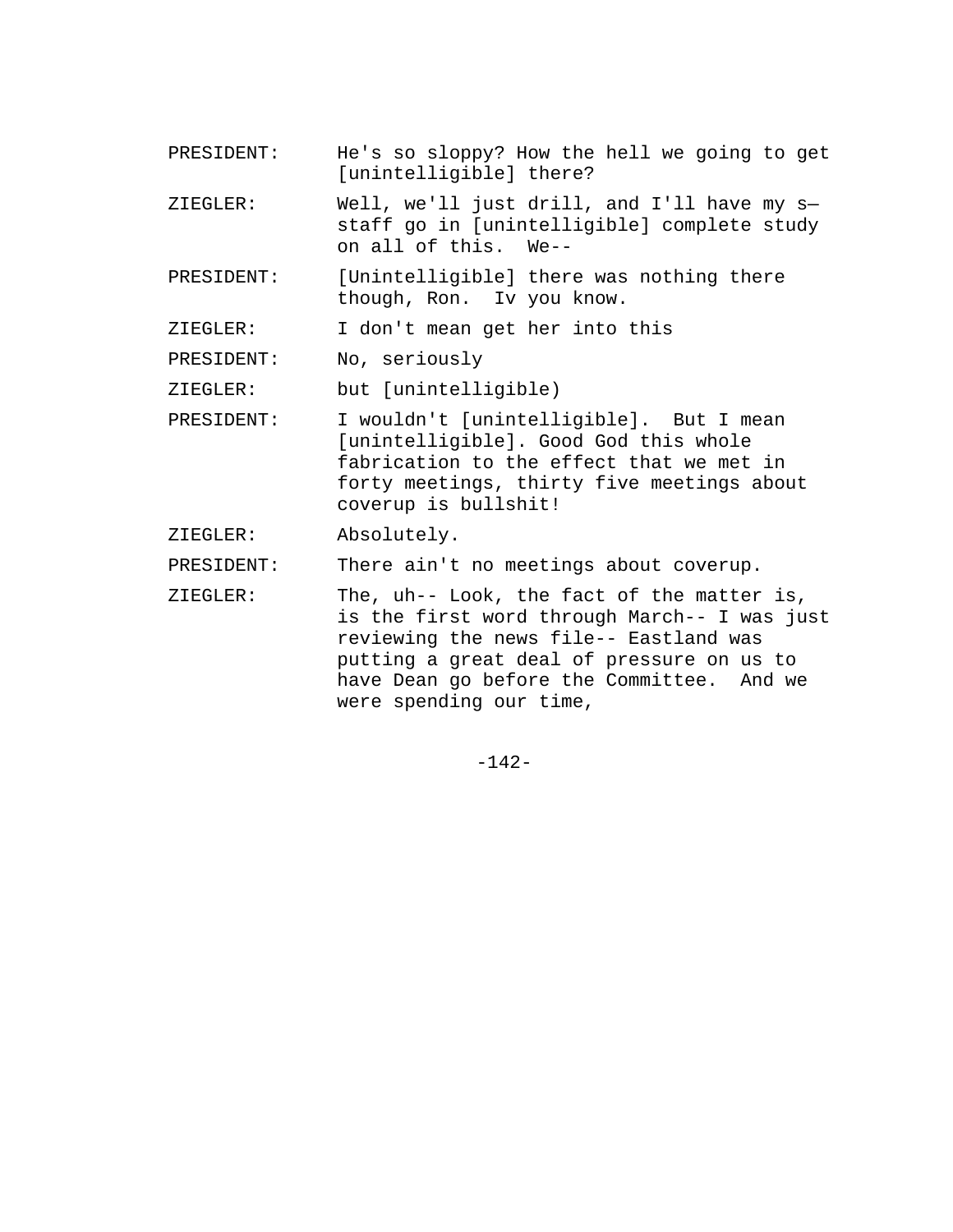|            | concerning ourselves as to how not to<br>violate the doctrine of separation of<br>powers. That's what it was all about. It<br>wasn't about coverup. It wasn't about<br>[unintelligible] |
|------------|-----------------------------------------------------------------------------------------------------------------------------------------------------------------------------------------|
| PRESIDENT: | I wasn't trying to coverup anything.                                                                                                                                                    |
| ZIEGLER:   | That's right.                                                                                                                                                                           |
| PRESIDENT: | Neither was Dean, then.                                                                                                                                                                 |
| ZIEGLER:   | At some point, I have it in my notes, the<br>twenty-sixth of March,                                                                                                                     |
| PRESIDENT: | The twenty-sixth.                                                                                                                                                                       |
| ZIEGLER:   | twenty-sixth of March,                                                                                                                                                                  |
| PRESIDENT: | Oh yeah that.                                                                                                                                                                           |
| ZIEGLER:   | I said to Dick Moore--                                                                                                                                                                  |
| PRESIDENT: | The twenty-first you told me.                                                                                                                                                           |
| ZIEGLER:   | No. No. Well, but--                                                                                                                                                                     |
| rn D       |                                                                                                                                                                                         |

## **RESTRICTED-"D"**

| PRESIDENT: |  |  |  | What happened the twenty-fifth? |
|------------|--|--|--|---------------------------------|
|------------|--|--|--|---------------------------------|

-143-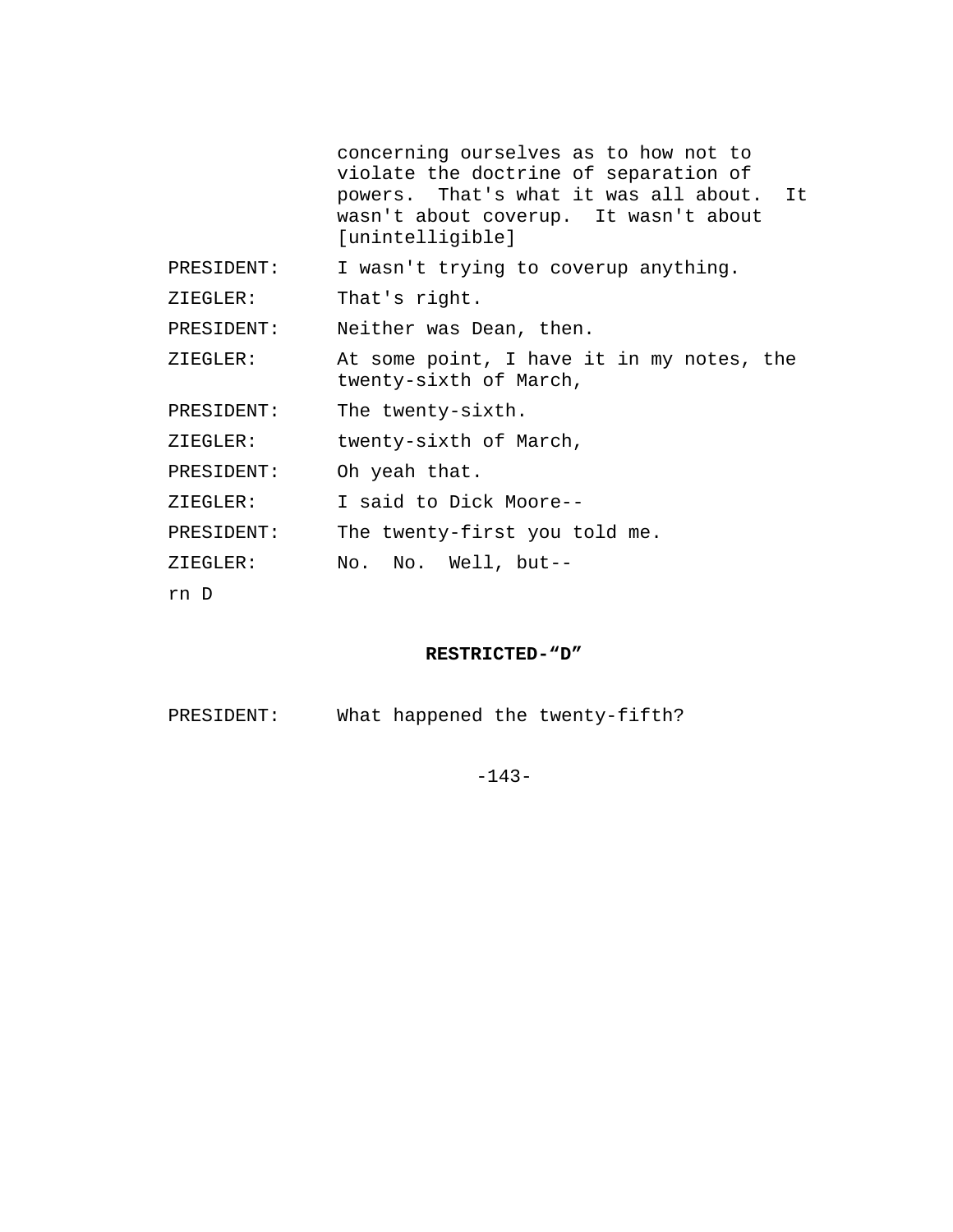- ZIEGLER: The twenty-sixth I said, Dick Moore did, uh and I have these in my office [unintelligible). I said "Yeah." I hope the son-of-a-bitch [unintelligible]
- PRESIDENT: And has lied to us.

ZIEGLER: He is not lying to us.

PRESIDENT: [Unintelligible]

ZIEGLER: On the twenty-sixth of March, and that was when-- You see, the first time that I began to be a little suspicious of Dean--

PRESIDENT: [Unintelligible]

ZIEGLER: no-- was at a point when the, when he reacted in a way-- when I was raising hell with him-- worried about the shield law and so forth, and, uh--

PRESIDENT: What was the date on that?

ZIEGLER: the first of March--

PRESIDENT: The first of March.

ZIEGLER: and, uh, in a civil suit they, the lawyers, subpoenaed the files of a lot of newsmen and I said, "John, what in the hell are they doing in this, in the [unintelligible]."

 $-144-$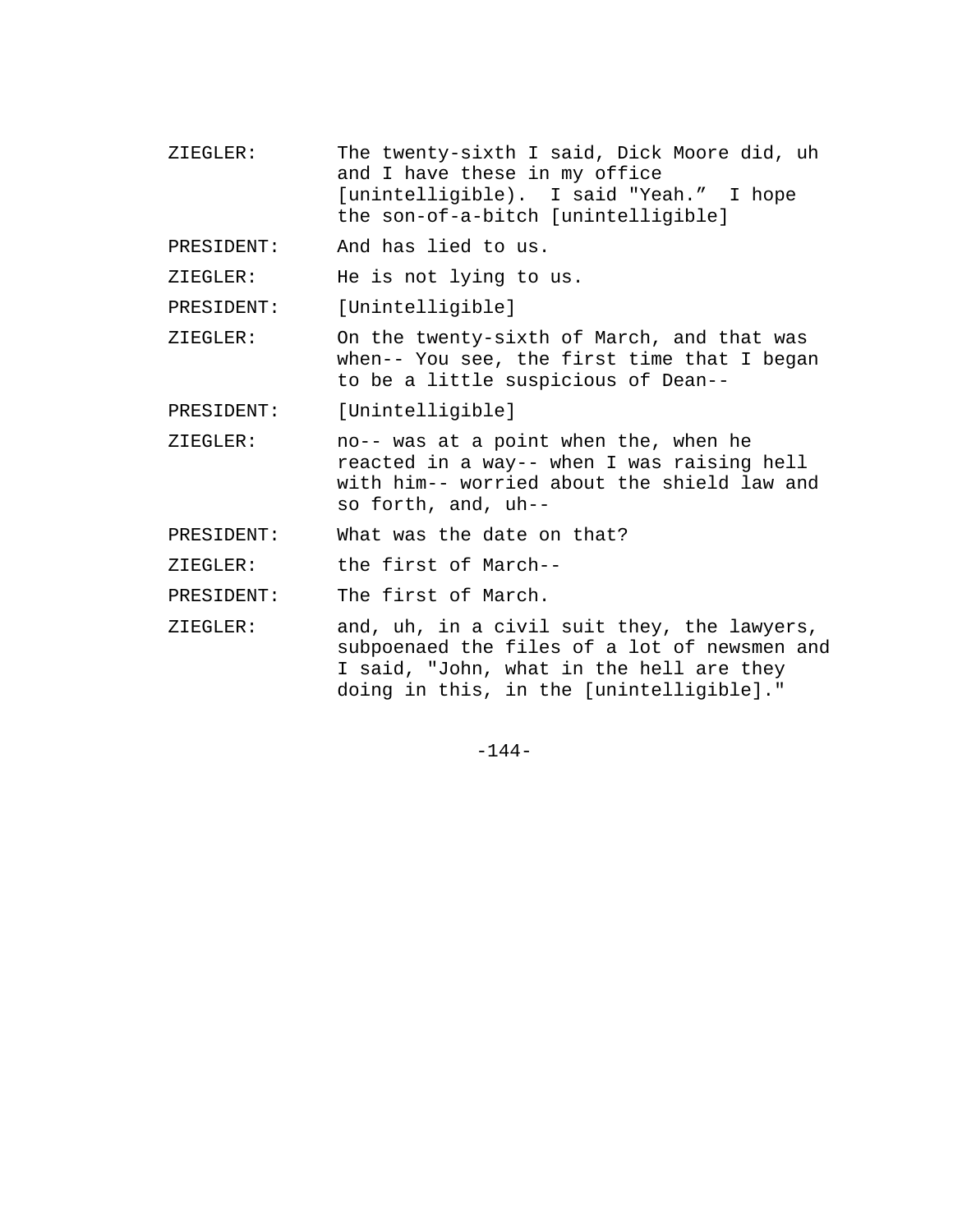And his response to me was erratic. Then as we moved into, into the March, he, he was in a meeting or two in my office. And he was a little erratic. And I remember the day we were sitting in here. I think it was about the fourteenth of March, before the press conference.

PRESIDENT: Yeah.

- ZIEGLER: And I was sitting in here and I had- because I knew the Ervin Committee [unintelligible]. And his responsiveness, and the way he was acting, in the back of my mind, I said, not that I was suspicious of him, but that I though this' guy who I had put all this trust in all this time is not as competent as I thought he was.
- PRESIDENT: Competent. Right.
- ZIEGLER: There was a mystery [unintelligible] beginning to catch up.
- PRESIDENT: Took me longer. Took me to the twenty-first when he came in and just bluntly said there-
- ZIEGLER: Well, I know-- Uh, we-- I didn't suspect, suspect him of any wrongdoing. I just though-- began to suspect him of incompetence. Adn this is why I was convinced, when we talk—

-145-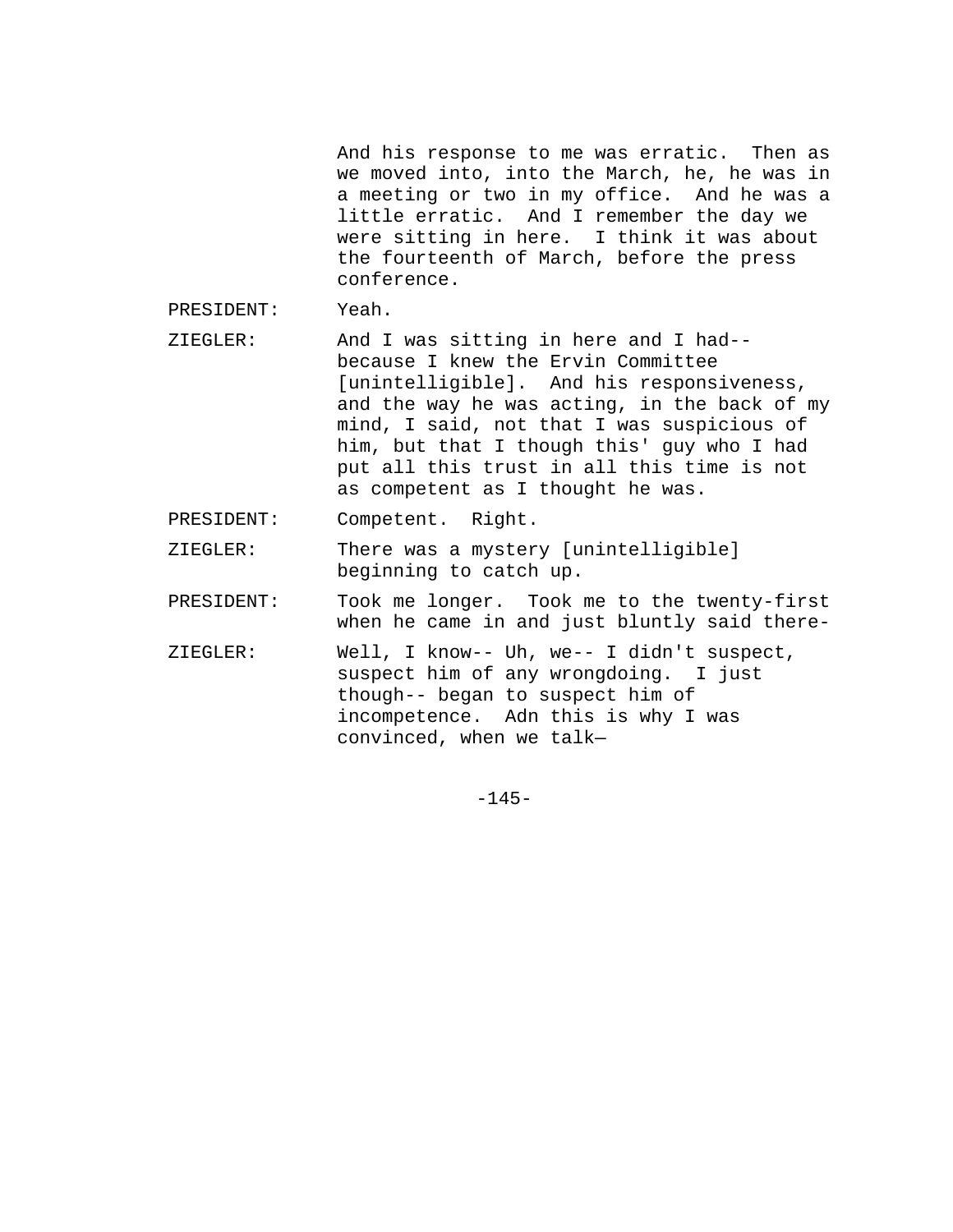- PRESIDENT: Ron, the important thing in this to remember is always bullshit [unintelligible] to the effect that we met thirty-five times about coverup. It is totally false.
- ZIEGLER: That's right.
- PRESIDENT: Have we gotten that out? I don't suppose we have.

ZIEGLER: [Unintelligible]

- PRESIDENT: No way. Huh. Anybody backing [unintelligible]
- ZIEGLER: Scott, uh, is doing a little bit-- backed us some.
- PRESIDENT: Uh huh [unintelligible]

ZIEGLER: No. About this [unintelligible) get these people along. Well, [unintelligible].

- PRESIDENT: [Unintelligible]
- ZIEGLER: Funny thing about life is that most of the people [unintelligible]
- PRESIDENT: Course they do. [Unintelligible) But don't worry about it. We'll beat them.
- ZIEGLER: That's right.
- PRESIDENT: We're on the right side. That's the main thing, you know.

-146-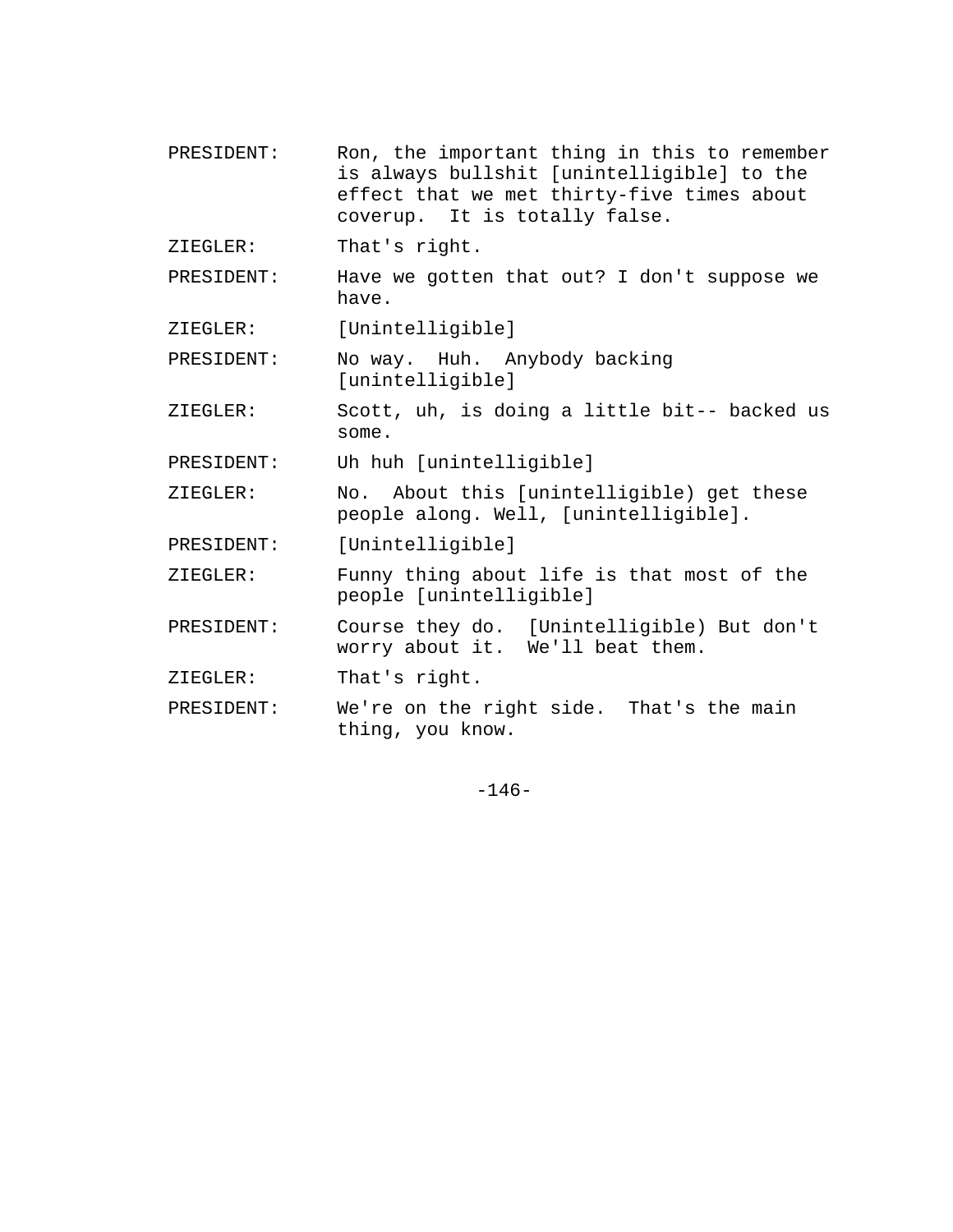- ZIEGLER: This proves it today. This drill--
- PRESIDENT: [Unintelligible] proves it. I wondered what the hell was in that. You know, I thought maybe [unintelligible]--
- ZIEGLER: No, I never had any questions about the fact that-- absolutely no question--
- PRESIDENT: Buzhardt went through his whole God damn files and nothing there.
- ZIEGLER: What I was concerned about is that Dean had the [unintelligible] comment that [unintelligible]

PRESIDENT: Well, there are a few, few

ZIEGLER: [Unintelligible]

PRESIDENT: Nothing we can't handle except March 21, which Haldeman can. Have handle that too.

PRESIDENT

- or ZIEGLER: [Unintelligible/**REMOVED**]
- PRESIDENT: Be sure Moore knows
- ZIEGLER: Yes sir
- PRESIDENT: [Unintelligible] best recollections with regard to those-- have me come in [unintelligible]

-147-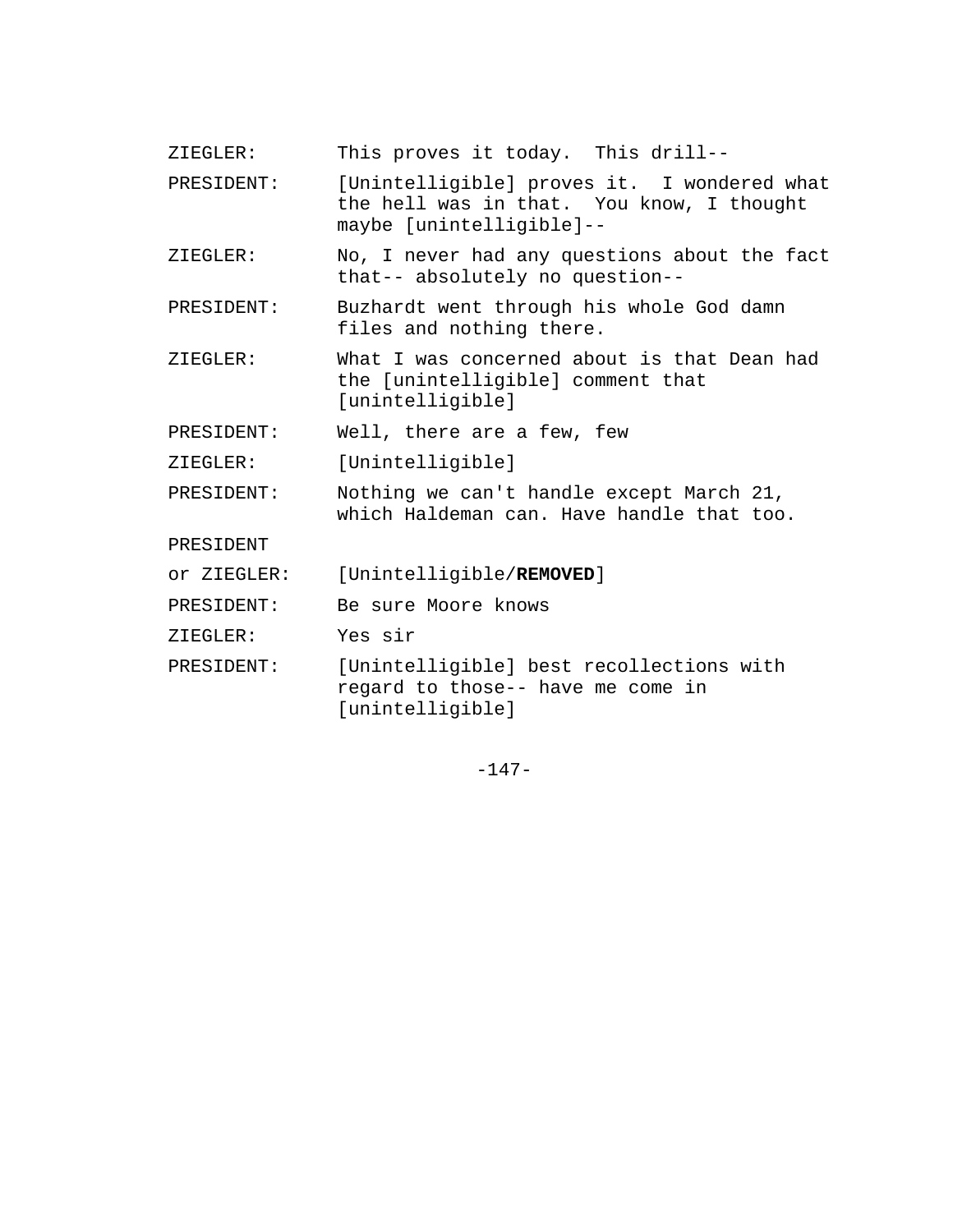ZIEGLER: [Unintelligible]

PRESIDENT: No, the twentieth I've dictated just now.

ZIEGLER: Well, but your question the twentieth is what did,

PRESIDENT: EOB.

- ZIEGLER: what did say--
- PRESIDENT: No, no, no. Wait a minute. Now wait a minute. Don't-- God damn it-- Steve has got it all screwed up. Let me tell you about the twentieth. You should have no problem. I just dictated the twentieth. Mr. Dean and Mr. Moore from 1:42 to 2:31.

ZIEGLER: Okay sir.

PRESIDENT: Don't ask him about that. Okay?

ZIEGLER: Then I have fourteen.

PRESIDENT: Wait a minute. I'll tell you about that. No. No, not the fourteenth. Yes. Mr. Moore and Mr. Dean,

ZIEGLER: Right, and then I--

PRESIDENT: You got that?

ZIEGLER: Yes sir. Then the nineteenth. Five o'clock to 5:40.

-148-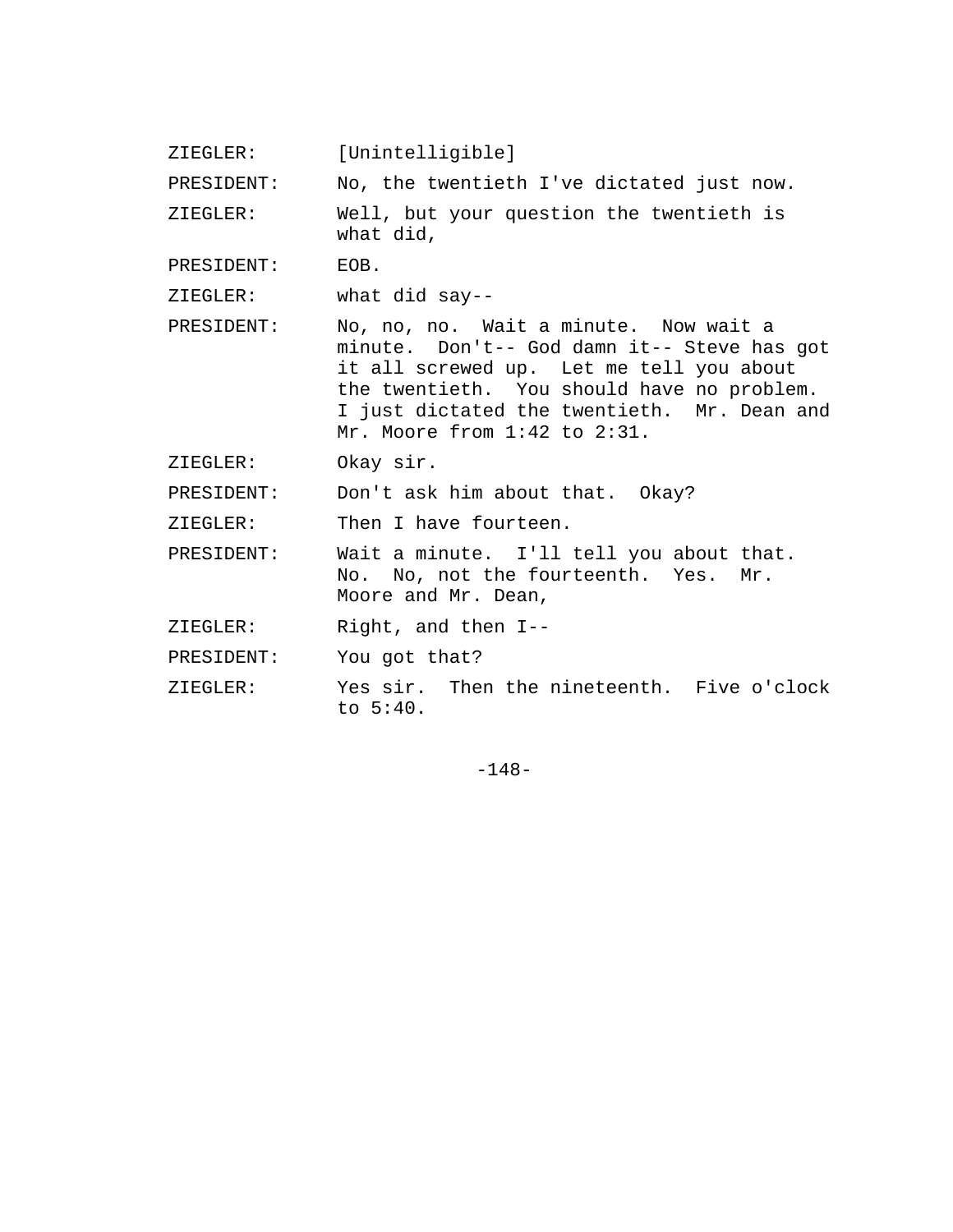PRESIDENT: That's right. You make him give you that. All right. ZIEGLER: Yes sir. PRESIDENT: Fine. You don't have to give him, you don't have to give him the twentieth. Don't give him the twentieth. ZIEGLER: Right. PRESIDENT: Cause I've got it here! Now [unintelligible] ZIEGLER: Fourteenth and the nineteenth. PRESIDENT: Right. O.K. ZIEGLER: O.K. PRESIDENT: O.K. ZIEGLER: Very good sir. PRESIDENT: It's been a good day, though, huh? ZIEGLER: Yes'sir. And-this is a very interesting little draft. PRESIDENT: What? ZIEGLER: This is a very interesting draft. It had to be prepared after the eighteenth. PRESIDENT: Yeah, but it was submitted on the twentieth to me. You find it finally, huh? I told you there was a God damn

-149-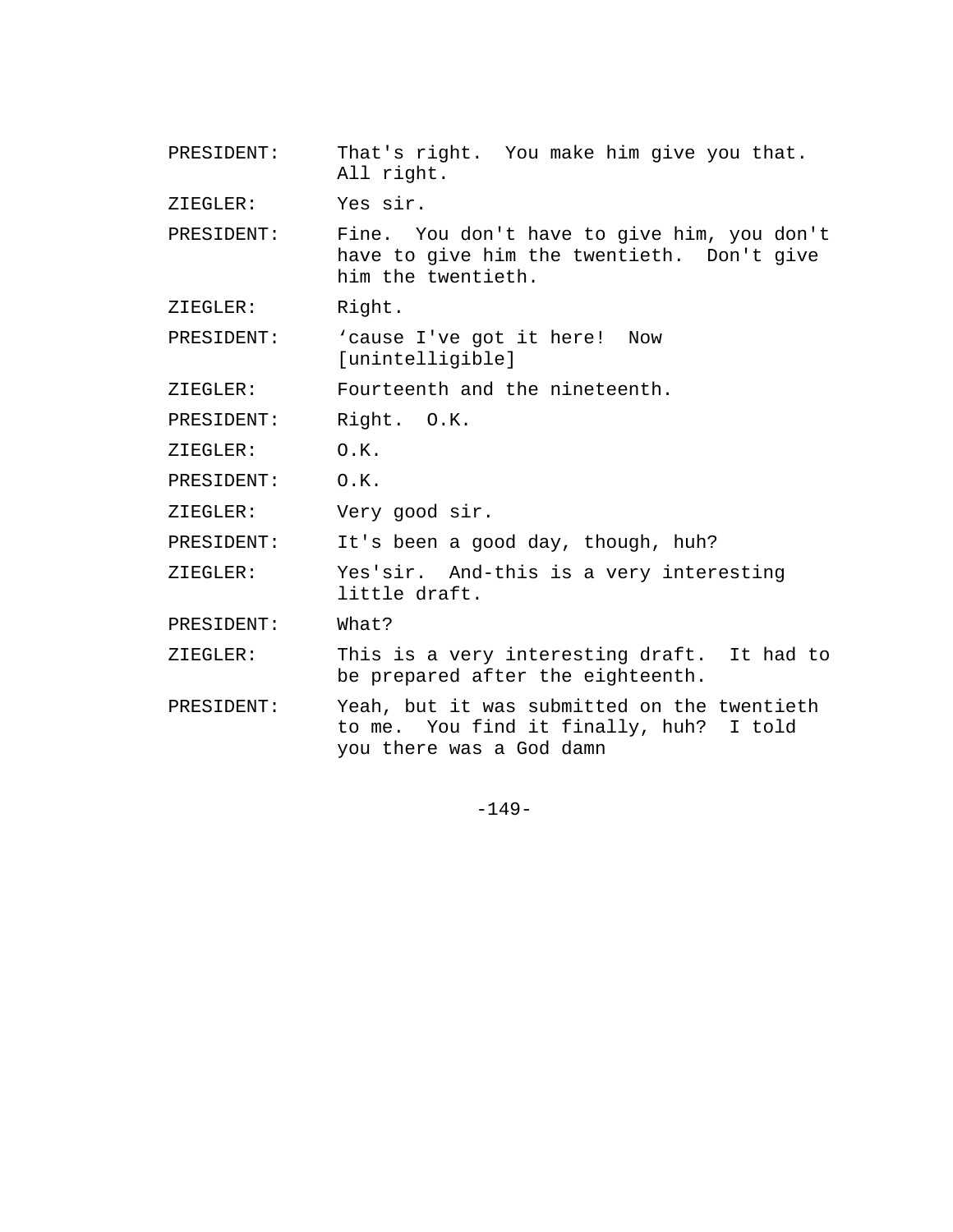| draft there you know. What does it show? |  |  |  |  |  |  |
|------------------------------------------|--|--|--|--|--|--|
|------------------------------------------|--|--|--|--|--|--|

ZIEGLER: Well, he's referring to his, his

investigation and, uh--

PRESIDENT: Submitted to you, huh?

ZIEGLER: Well there was a copy [unintelligible].

PRESIDENT: Good. O.K.

ZIEGLER: O.K., sir.

PRESIDENT: [unintelligible]

ZIEGLER: And the reason I suppose he didn't send it though to me, he didn't move in that way, because he was worried.

PRESIDENT: Moore [unintelligible]

ZIEGLER: No, Gray withdrew.

PRESIDENT: Why, why did he withdraw?

ZIEGLER: Gray withdrew when you were in California first thing [unintelligible]

PRESIDENT: [unintelligible] You see, I think we were going to put this thing out after the twentieth.

ZIEGLER: But then we decided to go,

 $-150-$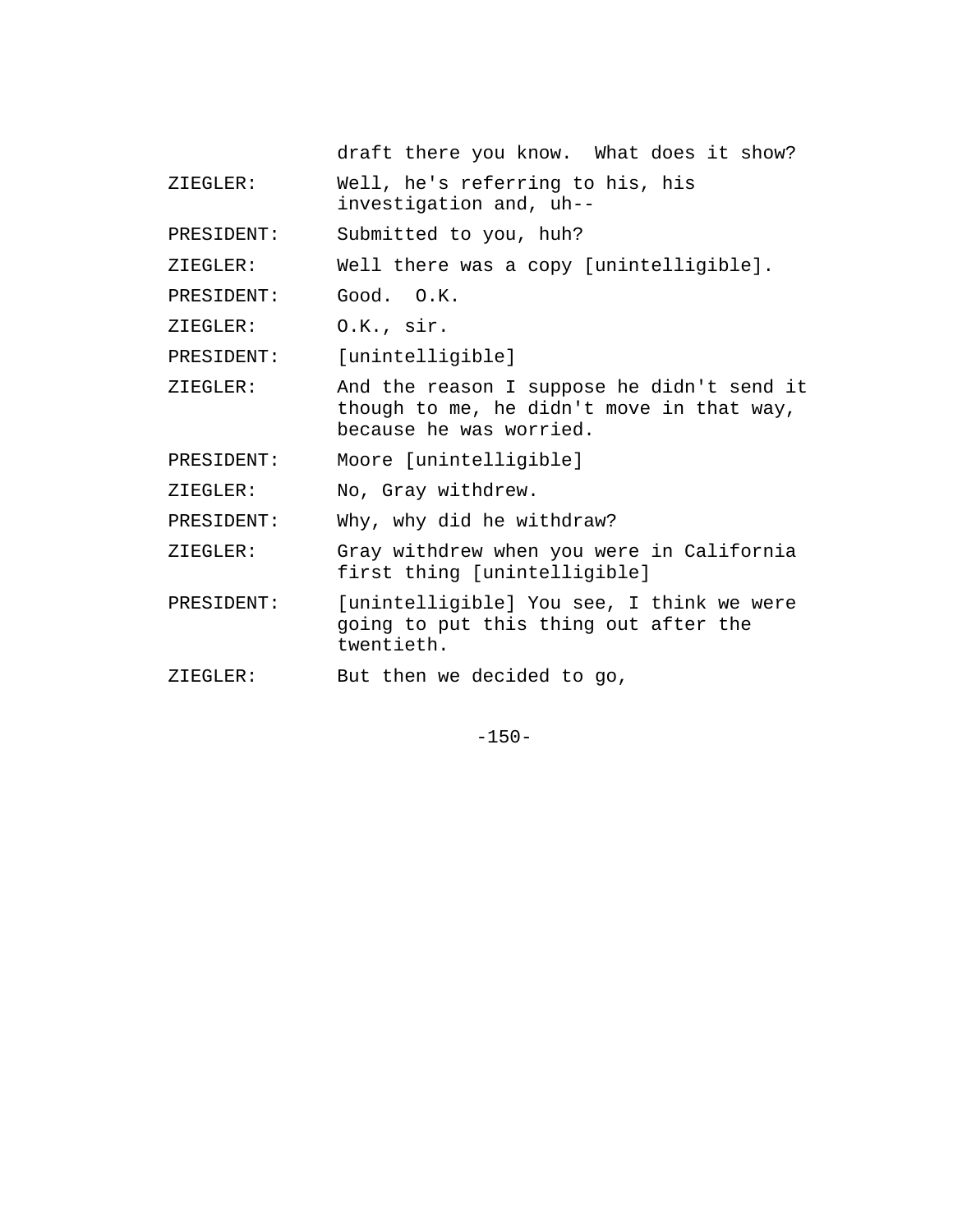| PRESIDENT: | Then Dean came in with his,                                                     |  |  |  |
|------------|---------------------------------------------------------------------------------|--|--|--|
| ZIEGLER:   | Then we decided to go                                                           |  |  |  |
| PRESIDENT: | Uh [unintelligible]                                                             |  |  |  |
| ZIEGLER:   | with [unintelligible]                                                           |  |  |  |
| PRESIDENT: | Manolo.                                                                         |  |  |  |
| SANCHEZ:   | Yes air.                                                                        |  |  |  |
|            | PRESIDENT: [unintelligible]                                                     |  |  |  |
| ZIEGLER:   | $0.K.$ air.                                                                     |  |  |  |
| PRESIDENT: | Good. Lot's of luck [unintelligible]                                            |  |  |  |
| SANCHEZ:   | [unintelligible]                                                                |  |  |  |
|            | [Pause]                                                                         |  |  |  |
| PRESIDENT: | Is Steven there?                                                                |  |  |  |
| SANCHEZ:   | Yes sir.                                                                        |  |  |  |
|            | PRESIDENT: I'd like him to come in.                                             |  |  |  |
|            | [Pause]                                                                         |  |  |  |
| PRESIDENT: | That has to be wrong, you see. You can't go<br>from fifty-three to eighty-four. |  |  |  |

-151-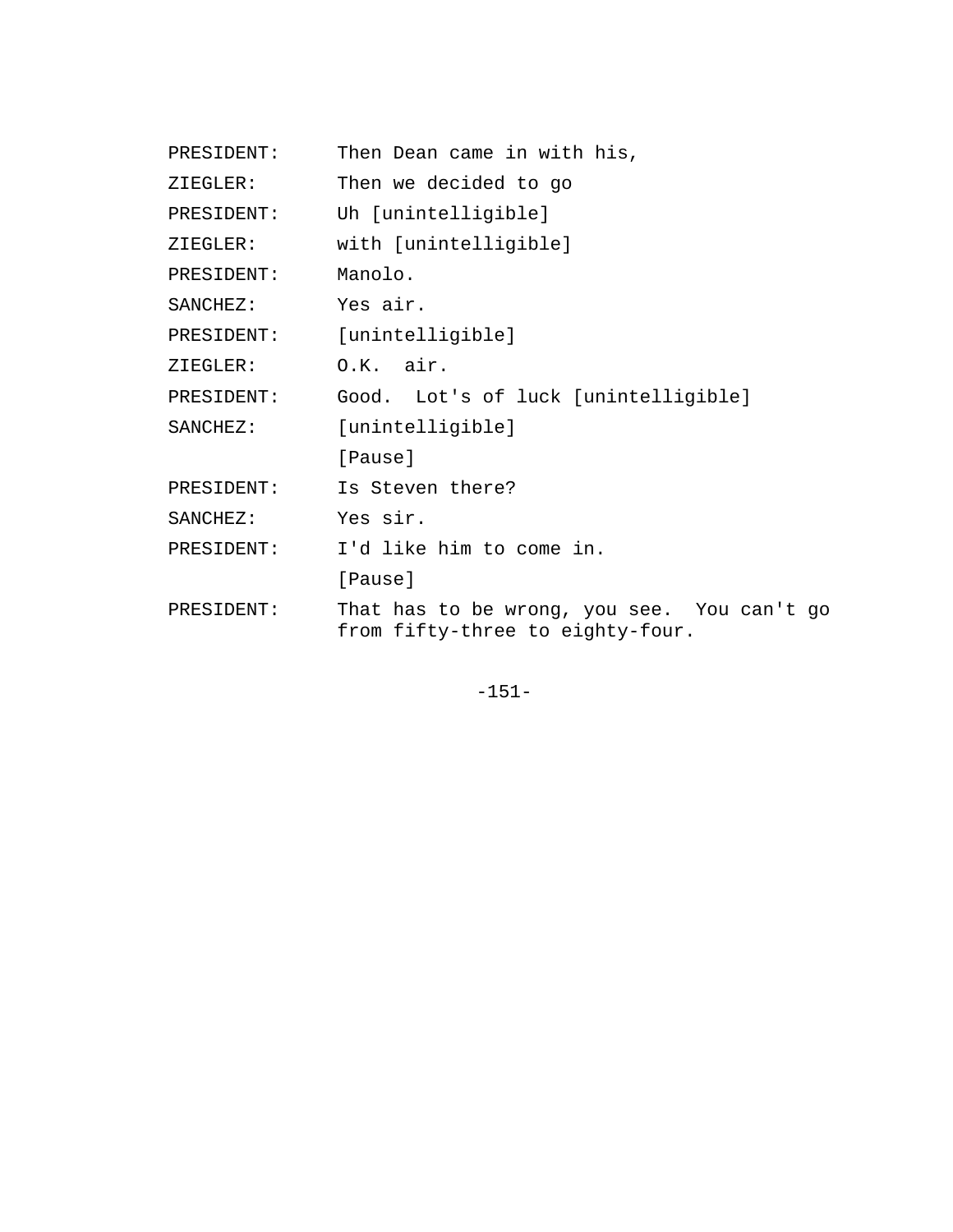| BULL:      | Nineteen, fifty-three to twenty-eighty four,<br>sir.                                                                                 |  |  |  |  |
|------------|--------------------------------------------------------------------------------------------------------------------------------------|--|--|--|--|
| PRESIDENT: | Twenty what?                                                                                                                         |  |  |  |  |
| BULL:      | Twenty eighty-four.                                                                                                                  |  |  |  |  |
| PRESIDENT: | No. My, oh.                                                                                                                          |  |  |  |  |
| BULL:      | Nineteen fifty three to--                                                                                                            |  |  |  |  |
| PRESIDENT: | My point is that that's an hour and ten<br>minutes on the phone.                                                                     |  |  |  |  |
| BULL:      | $It's - -$                                                                                                                           |  |  |  |  |
| PRESIDENT: | Check it out. Check it out.                                                                                                          |  |  |  |  |
| BULL:      | It is on there sir. [unintelligible]                                                                                                 |  |  |  |  |
| PRESIDENT: | Huh?                                                                                                                                 |  |  |  |  |
| BULL:      | [unintelligible] conversation.                                                                                                       |  |  |  |  |
| PRESIDENT: | I know, I know it was extended, but the<br>point that I make is that you-- it couldn't<br>be an hour and fifty minutes on the phone. |  |  |  |  |
| BULL:      | It isn't. It doesn't come out to quite an<br>hour and fifty minutes on the-- Yes sir.                                                |  |  |  |  |
| PRESIDENT: | Check it out and put it down what it<br>actually is in terms of--                                                                    |  |  |  |  |

-152-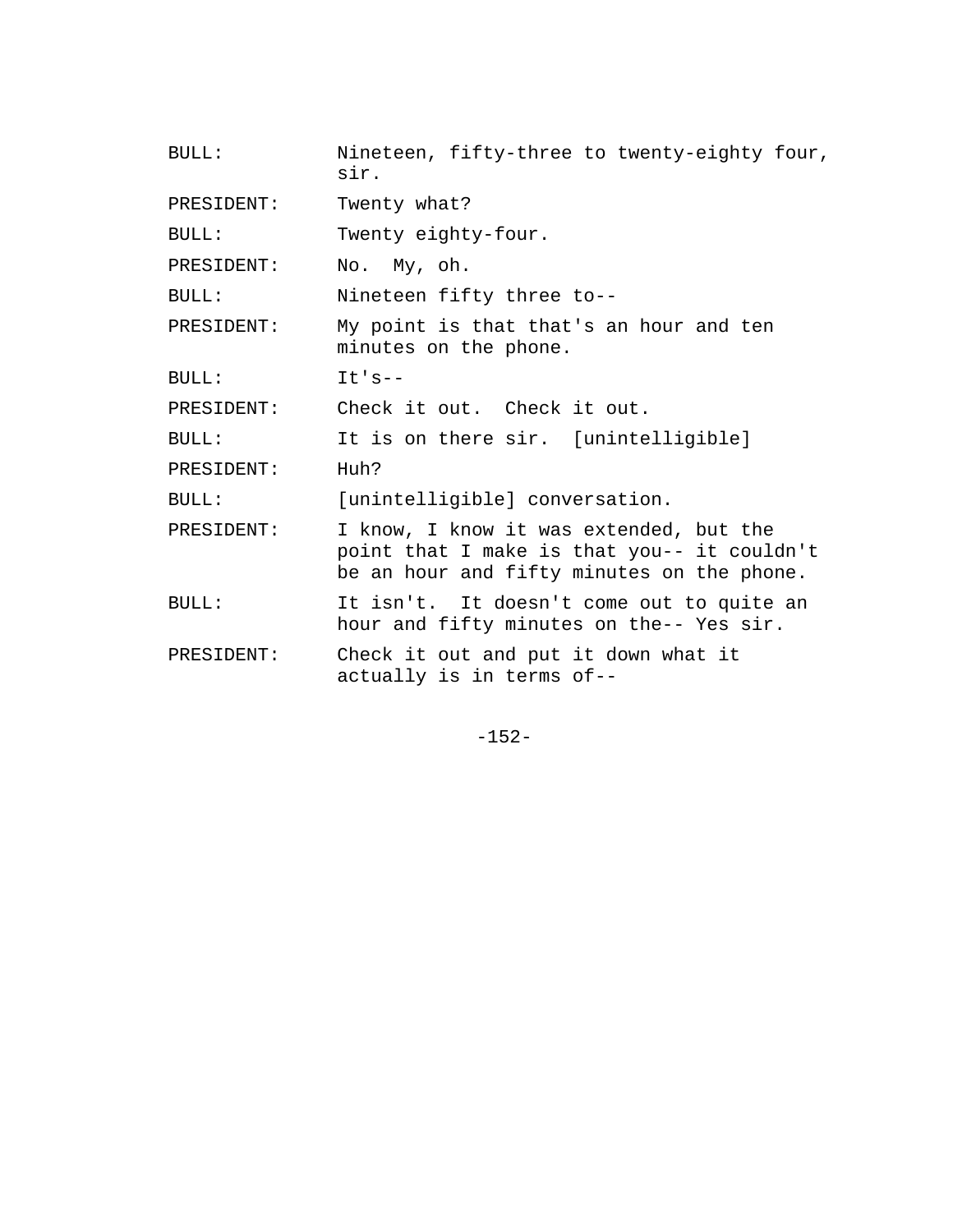BULL: It's on that tape. There's no way I can, I can check it out. PRESIDENT: You see, that indicates, Steve, that indicates a conversation from nineteen- just list the numbers. BULL: That's just the meter. That's just the meter. PRESIDENT: This says nineteen fifty three to twenty eighty four, which is an hour and fifty minutes! Shit, there ain't no telephone conversation that long! You understand that? BULL: That's a meter reading sir, not a, not a time PRESIDENT: O.K. BULL: Schedule. [Pause] PRESIDENT: [unintelligible] glass of vine. SANCHEZ: Yes sir. [Pause] PRESIDENT: Steve. There seems to seem-- have something wrong. I've had about thirty-five minutes of Tricia, Julie and Kissinger [unintelligible]. I can't get to this,

-153-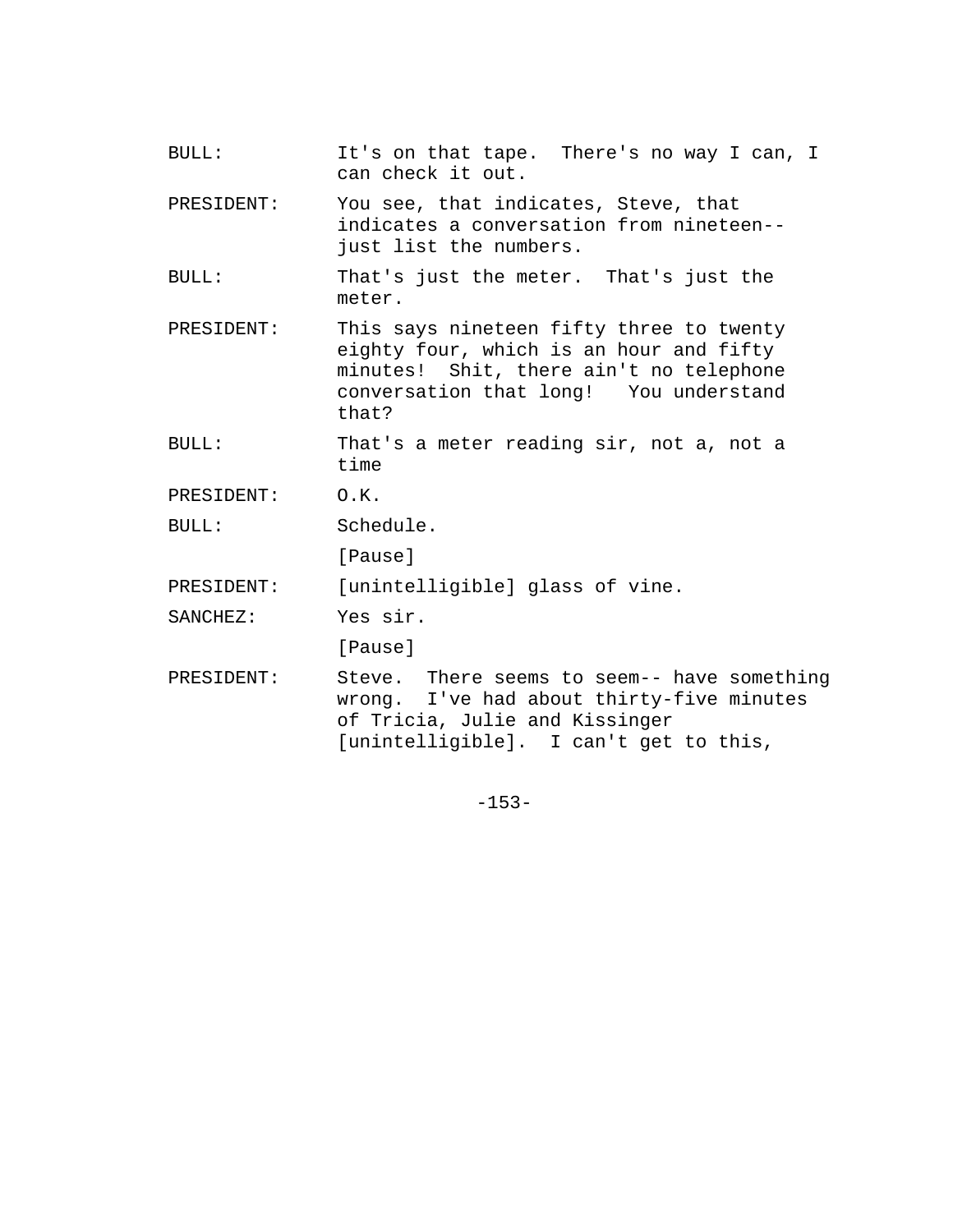|            | here, March sixteenth. Will you check to<br>see whether it's March sixteenth<br>[unintelligible] [Pause] [Unintelligible]<br>listen to that, March [unintelligible] and<br>March twentieth [unintelligible] |
|------------|-------------------------------------------------------------------------------------------------------------------------------------------------------------------------------------------------------------|
| BULL:      | The meter apparently, uh, stuck someplace<br>here sir.                                                                                                                                                      |
| PRESIDENT: | It did?                                                                                                                                                                                                     |
| BULL:      | No, just, just the meter reading is<br>misleading.                                                                                                                                                          |
| PRESIDENT: | [unintelligible] I heard March fourteenth.<br>All of that. I think I [unintelligible]                                                                                                                       |
| BULL:      | Yes sir.                                                                                                                                                                                                    |
| PRESIDENT: | But let's get And I heard Ziegler.                                                                                                                                                                          |
| BULL:      | [unintelligible]                                                                                                                                                                                            |
| PRESIDENT: | Now, I need March sixteenth and March<br>twentieth. That's all I need.                                                                                                                                      |
| BULL:      | All right sir.                                                                                                                                                                                              |
| PRESIDENT: | You got that. [unintelligible]                                                                                                                                                                              |
| BULL:      | [unintelligible]                                                                                                                                                                                            |
| PRESIDENT: | [unintelligible]                                                                                                                                                                                            |

-154-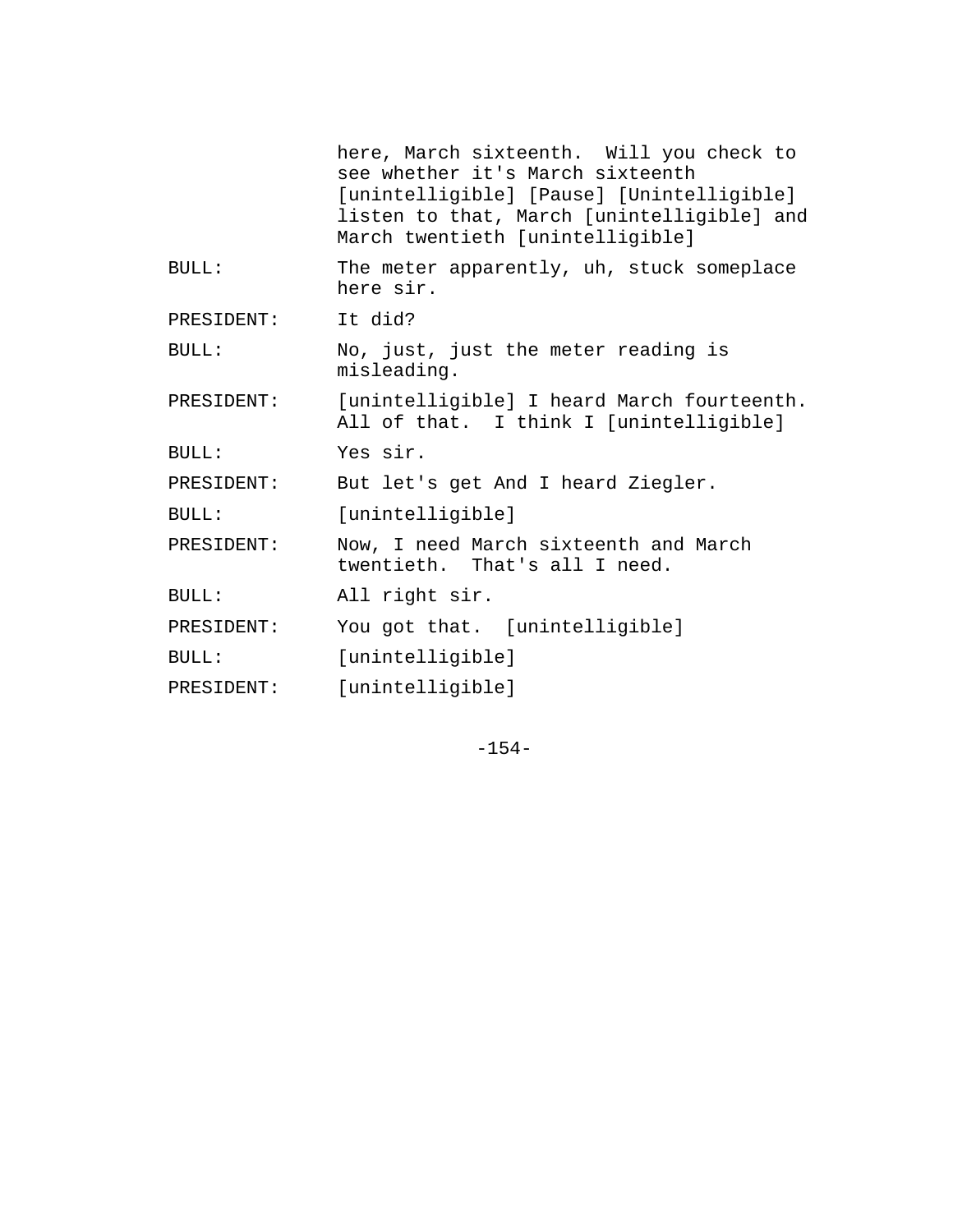| BULL:      | The, uh, meter probably got stuck.                                                                    |  |  |  |
|------------|-------------------------------------------------------------------------------------------------------|--|--|--|
| PRESIDENT: | All right.                                                                                            |  |  |  |
| BULL:      | I just wanted to check your telephone logs<br>so I can find that reference.                           |  |  |  |
|            | [Pause]                                                                                               |  |  |  |
|            | PRESIDENT: [Unintelligible]                                                                           |  |  |  |
| BULL:      | Yes sir, I'll be back.                                                                                |  |  |  |
| PRESIDENT: | [Unintelligible]                                                                                      |  |  |  |
| BULL:      | Yes sir.                                                                                              |  |  |  |
| PRESIDENT: | All right.                                                                                            |  |  |  |
|            | [Pause]                                                                                               |  |  |  |
| PRESIDENT: | O.K. I don't care whether it starts at the<br>beginning or anything [unintelligible]                  |  |  |  |
|            | [Pause]                                                                                               |  |  |  |
| PRESIDENT: | What about the $fif--$ , the other one. Does<br>it follow on? Does the other follow on<br>after this? |  |  |  |
| BULL:      | No it [unintelligible]                                                                                |  |  |  |
|            |                                                                                                       |  |  |  |

-155-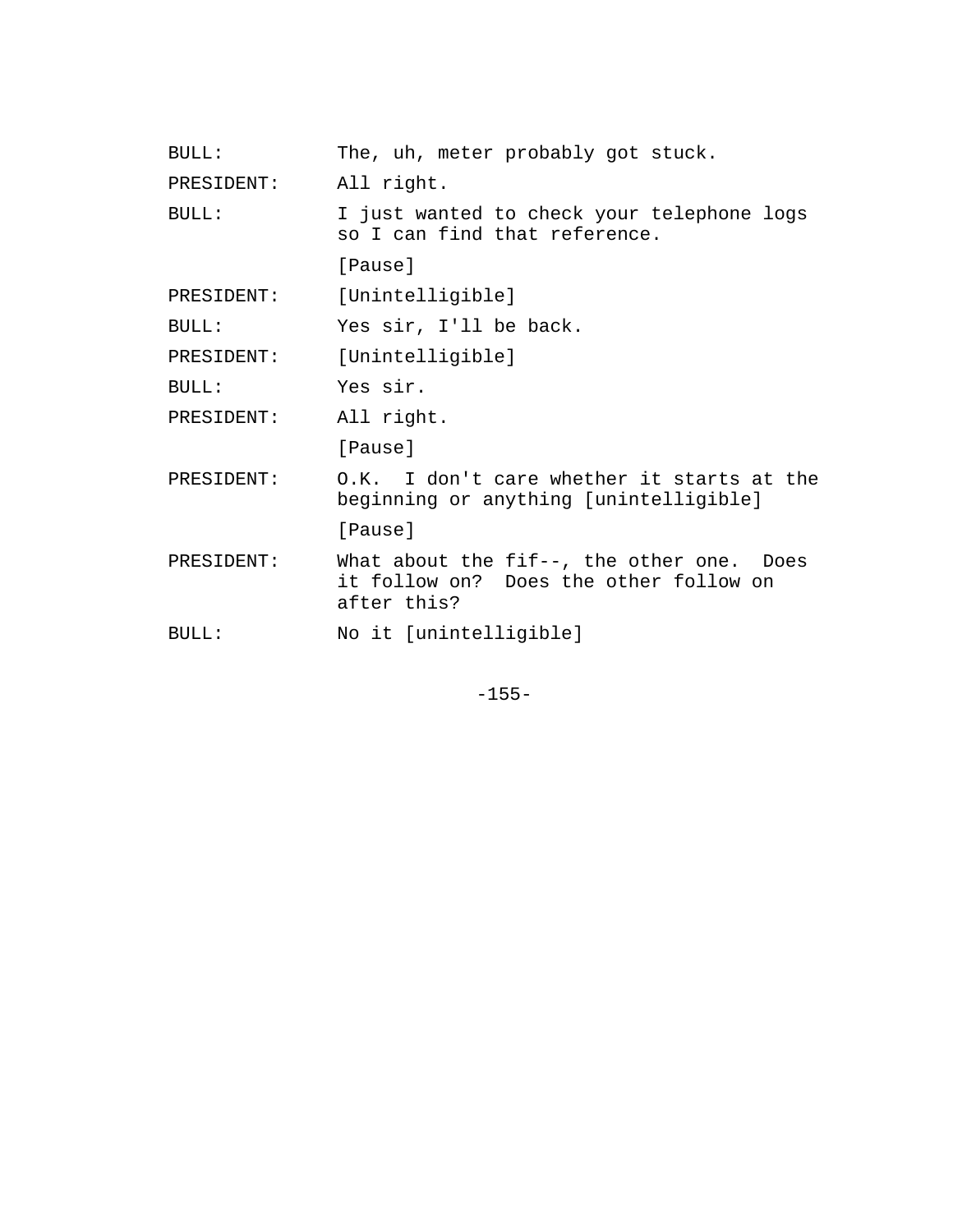| PRESIDENT:   | March twentieth.                                                   |
|--------------|--------------------------------------------------------------------|
| BULL:        | I have the [unintelligtble]                                        |
| PRESIDENT:   | [unintelligible] again? Christ, what's<br>supposed to be on there? |
| BULL:        | [Unintelligible] I'll be right--                                   |
| PRESIDENT:   | Let's listen let me work on this. I'll get<br>the God damn thing.  |
| BULL:        | I'll listen to tapes [unintelligible]                              |
| PRESIDENT:   | [unintelligible]                                                   |
| BULL:        | This is, this is the, uh, next to last--                           |
| PRESIDENT:   | This is before [unintelligible]                                    |
| BULL:        | You're right in to Dean now.                                       |
| PRESIDENT:   | Got it. That's good.                                               |
|              | [Pause]                                                            |
| PRESIDENT:   | Would you, would you find this one.                                |
| <b>BULL:</b> | Yes sir.                                                           |
| PRESIDENT:   | I found that one, but I can't find the last<br>one.                |

-156-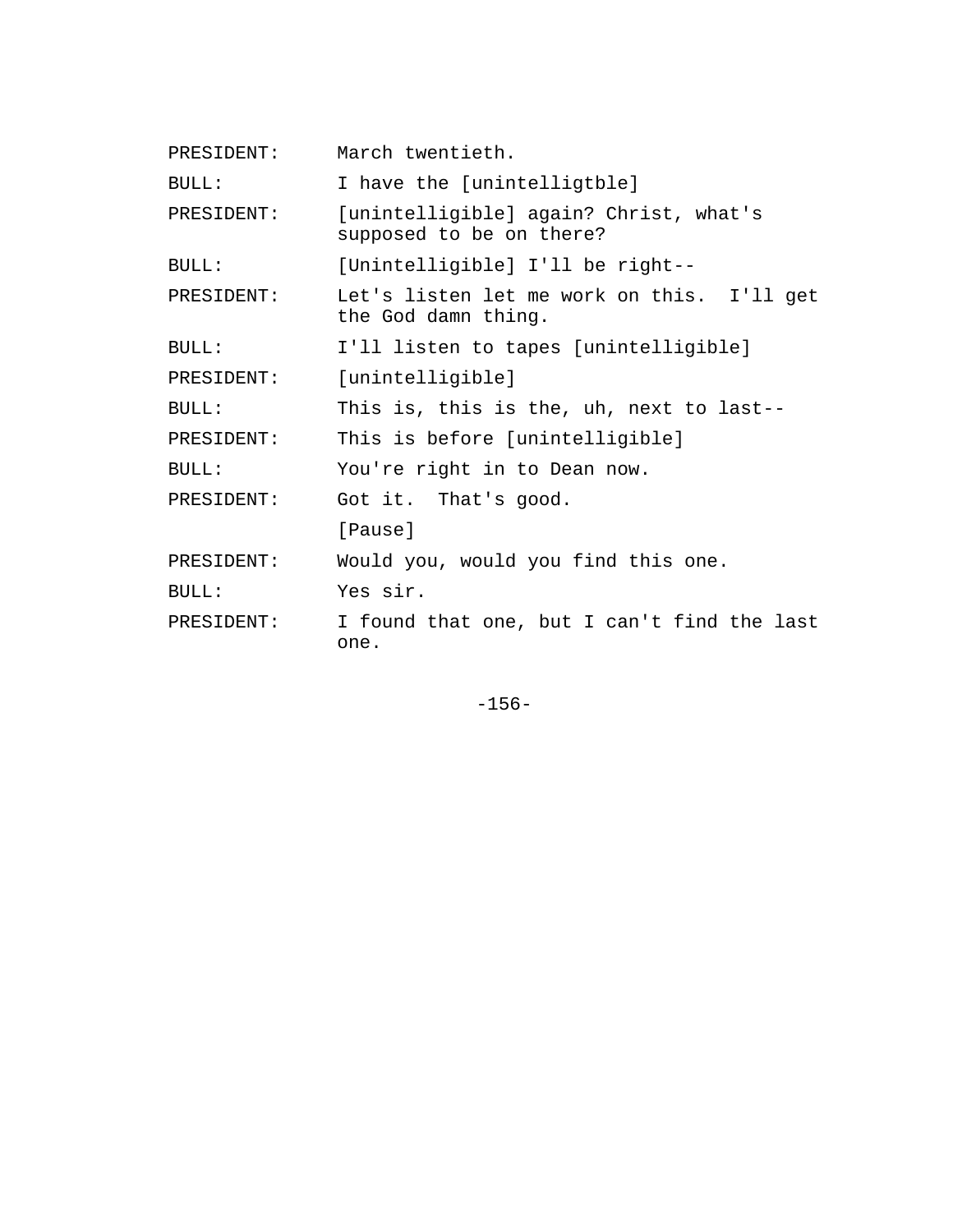| BULL:      | The very last one.                                                                                                                                                             |
|------------|--------------------------------------------------------------------------------------------------------------------------------------------------------------------------------|
| PRESIDENT: | See if you can find that [unintelligible]                                                                                                                                      |
| BULL:      | That's right. I had-- I forgot to do that.<br>You've been through about twelve hours of<br>this.                                                                               |
| PRESIDENT: | Well, now, fine. But I just want to find<br>this God damn thing [unintelligible]. Got<br>Henry Byrd, Julie, [unintelligible] It's got<br>to be there. Got it. [unintelligible] |
| BULL:      | Too far sir.                                                                                                                                                                   |
| PRESIDENT: | [unintelligible]                                                                                                                                                               |
|            | [Pause]                                                                                                                                                                        |
| PRESIDENT: | March twentieth, right?                                                                                                                                                        |
| BULL:      | Yes sir.                                                                                                                                                                       |
|            | [Pause]                                                                                                                                                                        |
| PRESIDENT: | What's the trouble, Steve? You just can't<br>find the God damn thing? What is the--                                                                                            |
| BULL:      | The meter's, the meter's at ten thousand                                                                                                                                       |
| PRESIDENT: | Yeah.                                                                                                                                                                          |
|            | [Pause]                                                                                                                                                                        |

-157-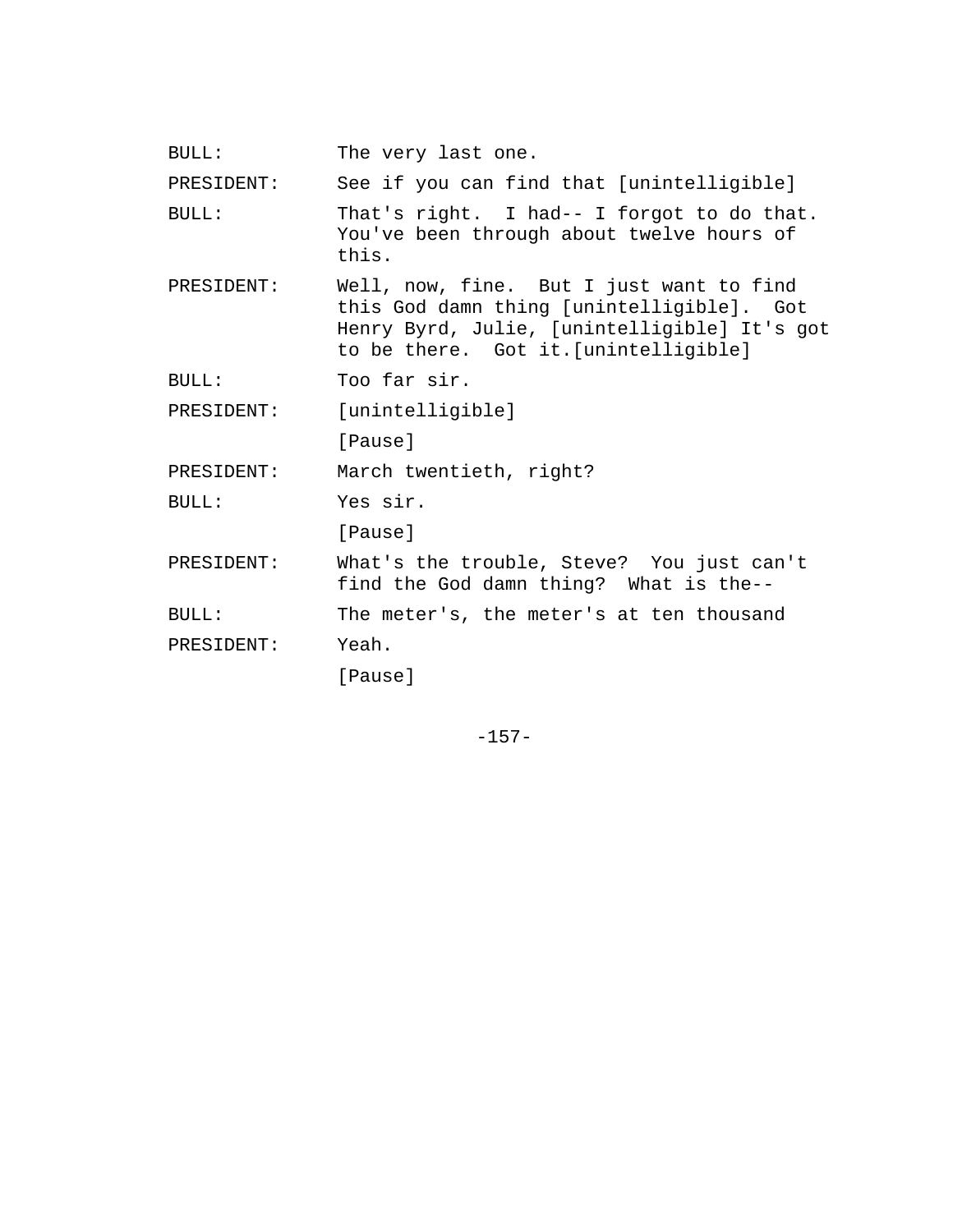| PRESIDENT: | Steve, there must be something wrong with<br>the God damn thing. What is it?               |  |  |  |  |  |
|------------|--------------------------------------------------------------------------------------------|--|--|--|--|--|
| BULL:      | The meter has [unintelligible] sir.                                                        |  |  |  |  |  |
| PRESIDENT: | Can you find anyplace where [unintelligible]<br>March twentieth is what we're looking for. |  |  |  |  |  |
| BULL:      | Yes sir. There's no announcement of dates<br>on this [unintelligible]                      |  |  |  |  |  |
| PRESIDENT: | I know. I know. [unintelligible]                                                           |  |  |  |  |  |
| BULL:      | [unintelligible]                                                                           |  |  |  |  |  |
| PRESIDENT: | Find it?                                                                                   |  |  |  |  |  |
| BULL:      | I have it sir.                                                                             |  |  |  |  |  |
| PRESIDENT: | Good. Good. Let me get at it. I'll stay<br>up all night. All right, fine. This is it?      |  |  |  |  |  |
| BULL:      | Right.                                                                                     |  |  |  |  |  |
| PRESIDENT: | The twentieth now?                                                                         |  |  |  |  |  |
| BULL:      | Yes sir, the last one. [unintelligible]                                                    |  |  |  |  |  |
| PRESIDENT: | [unintelligible] O.K. I heard this. All<br>right.                                          |  |  |  |  |  |
| BULL:      | There's no longer-- that's the last one, Mr.<br>President.                                 |  |  |  |  |  |

-158-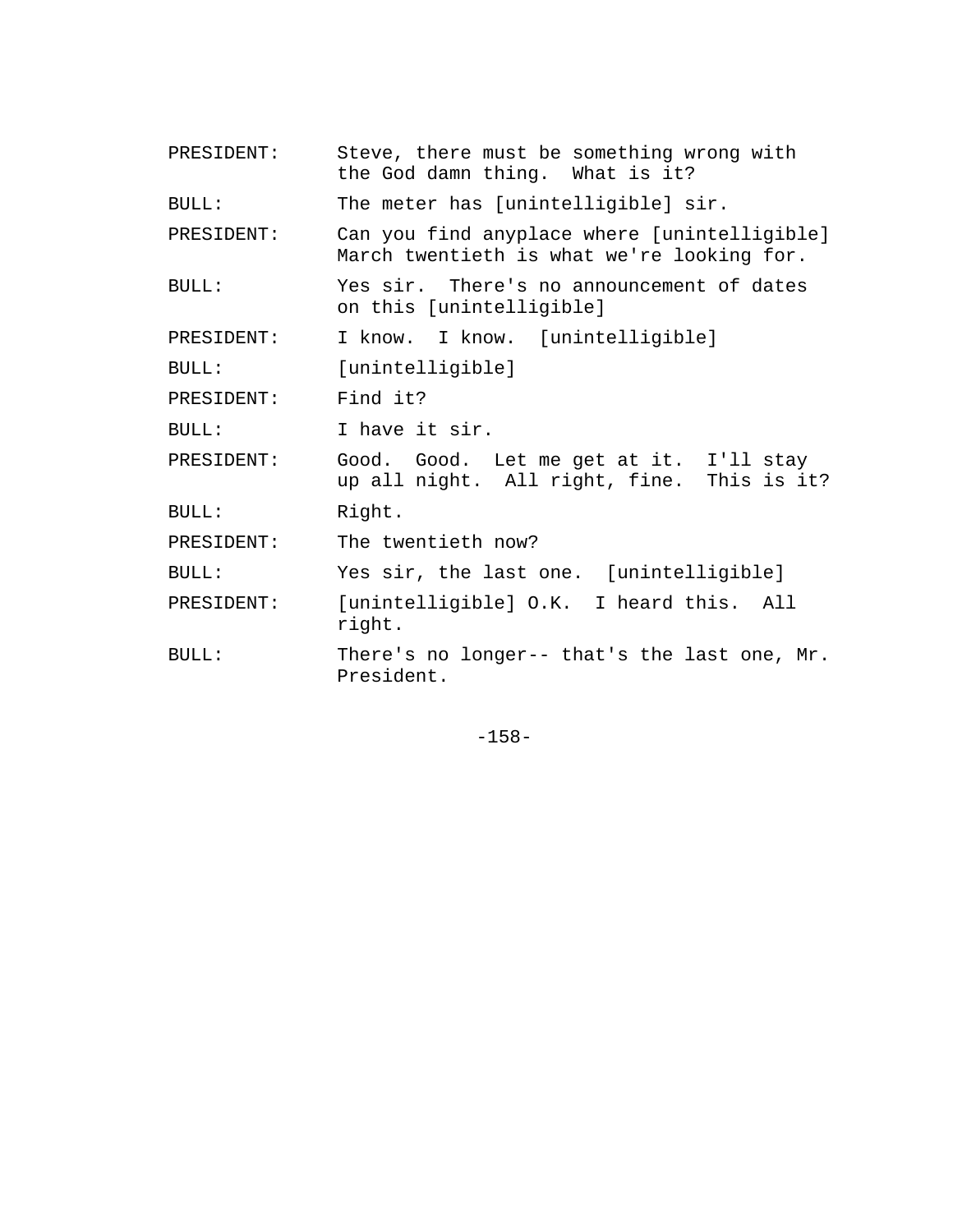| PRESIDENT:   | 0.K.                                                                                                                                |
|--------------|-------------------------------------------------------------------------------------------------------------------------------------|
| BULL:        | It's [unintelligible] between--                                                                                                     |
| PRESIDENT:   | Fits right in--                                                                                                                     |
| BULL:        | It's in there, yeah.                                                                                                                |
| PRESIDENT:   | Nov you don't have another damn thing we can<br>listen to, then, huh?                                                               |
| BULL:        | No sir. You've been through eight or nine<br>hours of, uh--                                                                         |
| PRESIDENT:   | Well, uh, uh-- we've missed a few now.                                                                                              |
| BULL:        | Missed a few.                                                                                                                       |
| PRESIDENT:   | And Moore, where the hell is he?                                                                                                    |
| BULL:        | The, uh, fourteenth [unintelligible] Ziegler<br>gave him a memorandum on it. On the, uh--                                           |
| PRESIDENT:   | On the fourteenth, Ziegler [unintelligible]                                                                                         |
| <b>BULL:</b> | Yes sir. And that will be tomorrow because<br>Moore is on his way back from Connecticut,<br>sir. The fourteenth is the one that I-- |
| PRESIDENT:   | Well, okay. Hello.                                                                                                                  |
|              |                                                                                                                                     |

-159-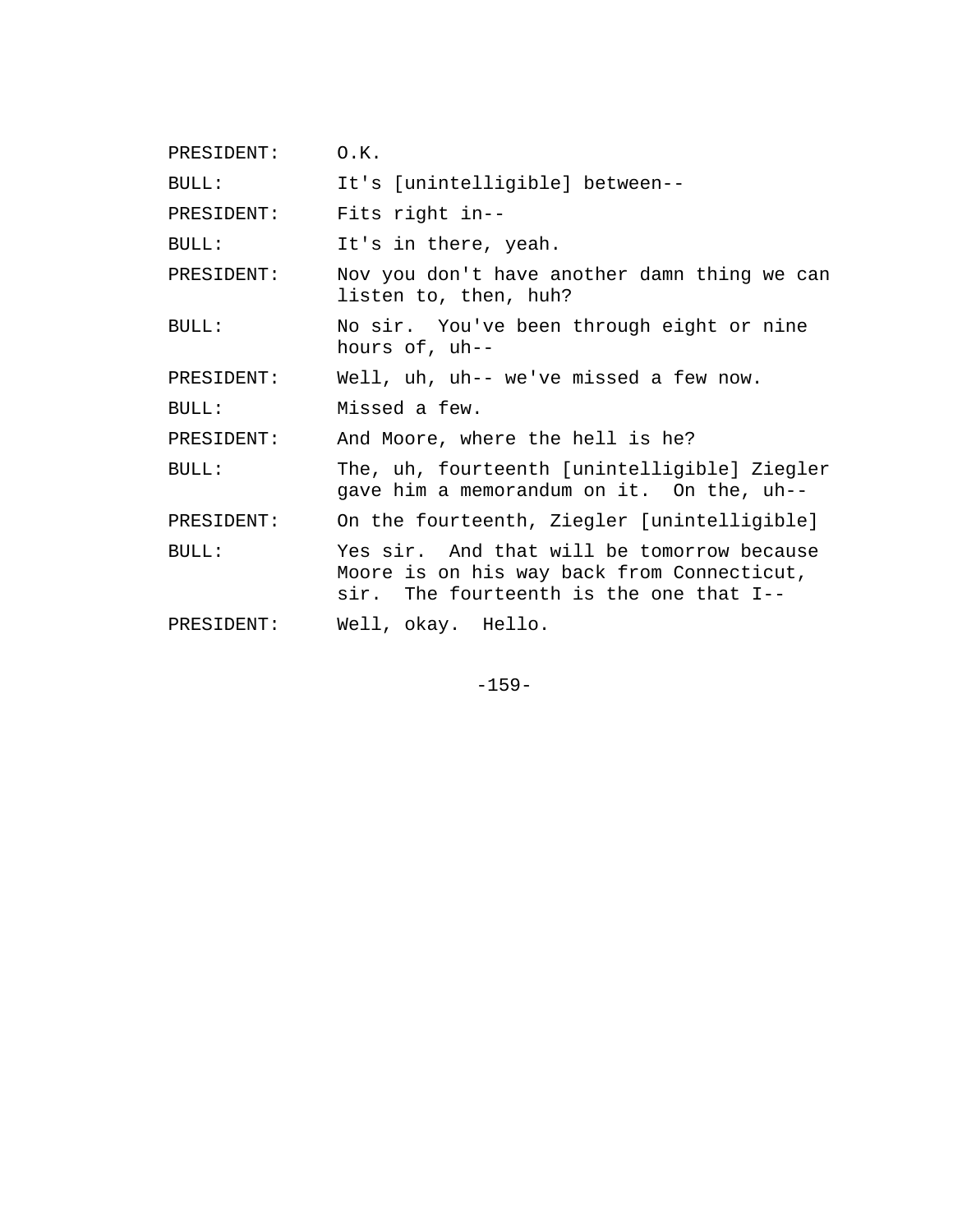PRESIDENT: Well, okay. Hello.

Hi. Fine.

Yeah. Great. Great.

Marvelous. Great accomplishment.

I've just spent nine hours on this crap. I've got to go to bed.

The whole damn meetings are a fraud [unintelligible].

I didn't realize it, but it was a damn fraud.

Yeah. Uh, uh, they didn't find it in the files but I've listened to stuff, and you know, looking back I can see where he may have been involved.

I wasn't involved.

Yeah. Well, I, I've listened to stuff [unintelligible] and I missed more telephone calls: one from, two from Camp David, two from Florida we don't have recorded.

But they can't be that important.

Well, that should be answered.

Yeah. That's right. But no, no, no, no- this, this is, uh-- tell me how the Laird thing went, Al.

Where'd you see him?

Great.

[unintelligible]

You be there, too. You've got to be there.

 $-160-$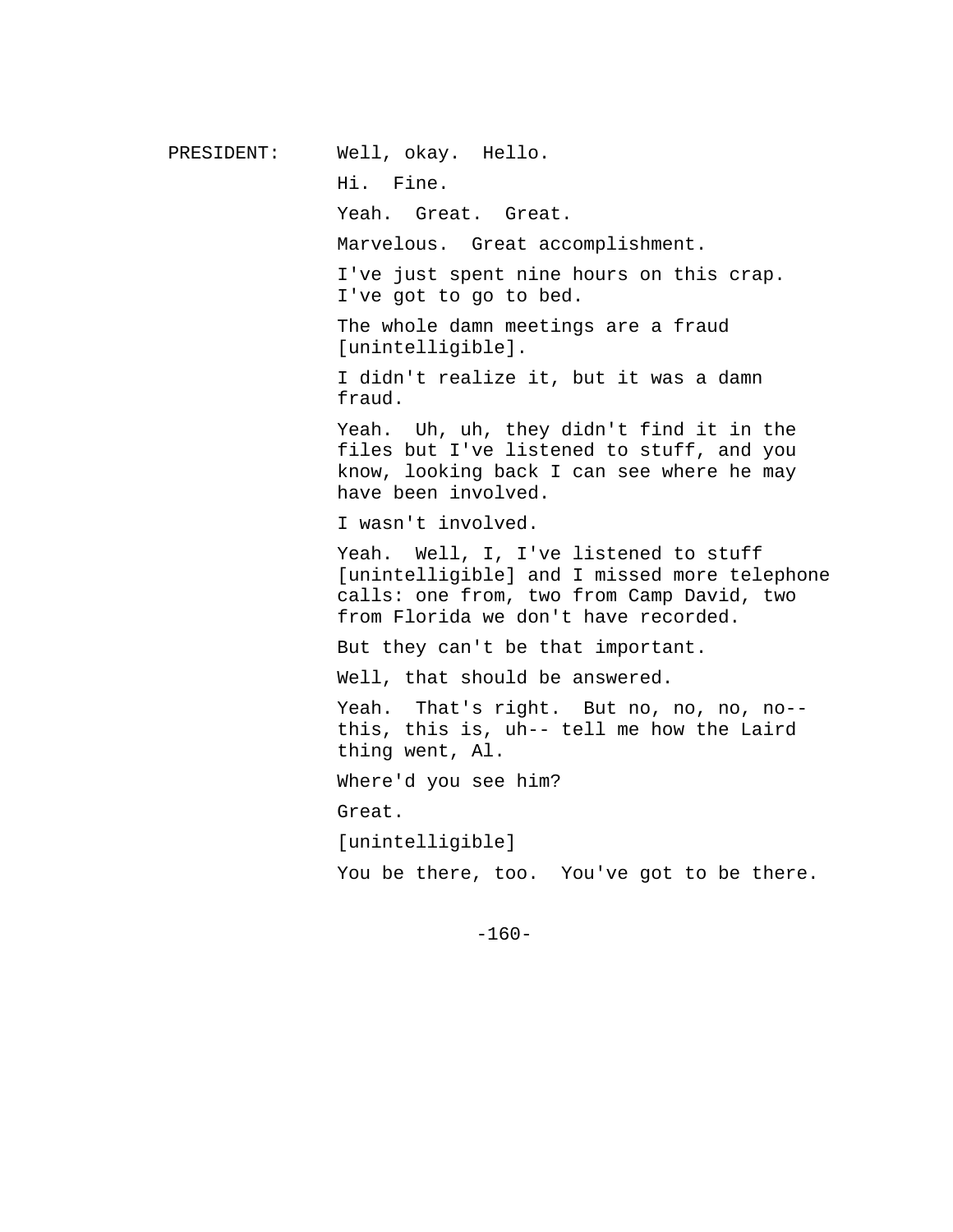[unintelligible]

The main thing is to announce you're going to be with us.

He had a tremendous night.

Marvelous.

Great.

Tell him he's [unintelligible) with us. Everybody's-- great, great, great.

How's he feel about it? Is he in good spirits?

## **RESTRICTED-"D"**

After our [unintelligible] yesterday [unintelligible]

That's going to shatter Dean.

Right. Right.

Al, you've done a great job, believe me. Getting Mel to [unintelligible/**REMOVED**]. You'll get a hell of a load off me if you get Mel, Bryce-- the three of you will be, uh-- you'll run the shop, you're the Chief of Staff. [Unintelligible/**REMOVED**] the other guys go out [unintelligible] you know, kiss the ass of a few-- but you don't have to [unintelligible/**REMOVED**].

Don't you think so.

Byrce feel pleased?

I'll see you [unintelligible/**REMOVED**]

[Unintelligible/**REMOVED**]

Yeah.

I don't [unintelligible]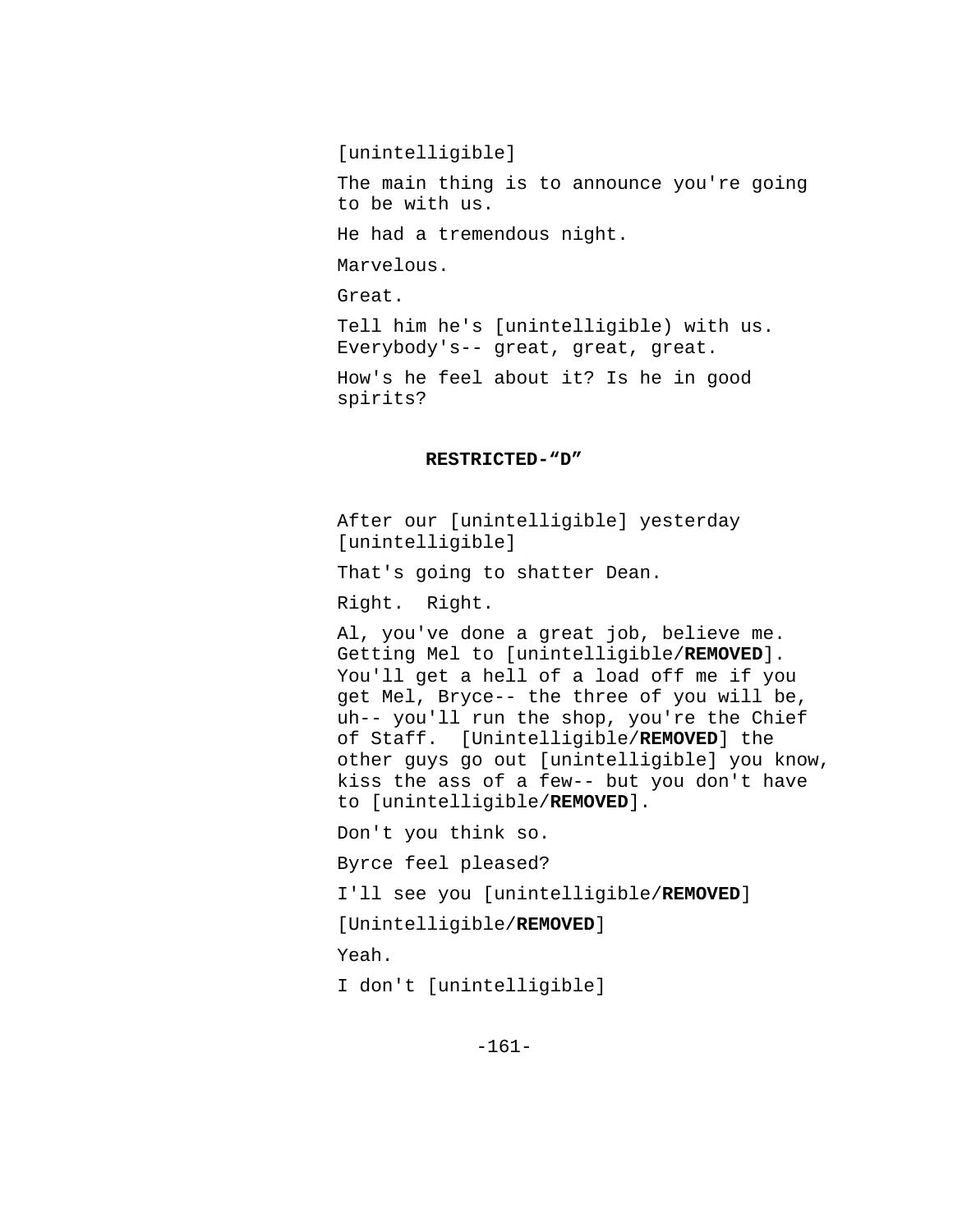[unintelligible] indicates that he's going to leave and still consult with us on energy. You must say that.

[unintelligible] must not. Just say that Ihe's leaving but it must not because he-- You can say, "Look John, we've got to have you on salary for something much bigger later."

Good.

[Unintelligible/**REMOVED**] Just deny that fact [unintelligible/**REMOVED**] He's-- but that's his problem. God damn [unintelligible/**REMOVED**] problem.

Tell him that I think that his staying [unintelligible] very important because [unintelligible]

[Unintelligible/**REMOVED**] back to Harvard, he's not going-- I'm sorry about [unintelligible/**REMOVED**]. I knew he was out, would be out of sorts but he just takes more time than I can give him right now.

The main point is that he is the man [unintelligible] job [unintelligible]

But the main thing is that-- I don't want him to travel abroad. [Unintelligible/**REMOVED**] as my representative. Now Henry doesn't want that—

 $-162-$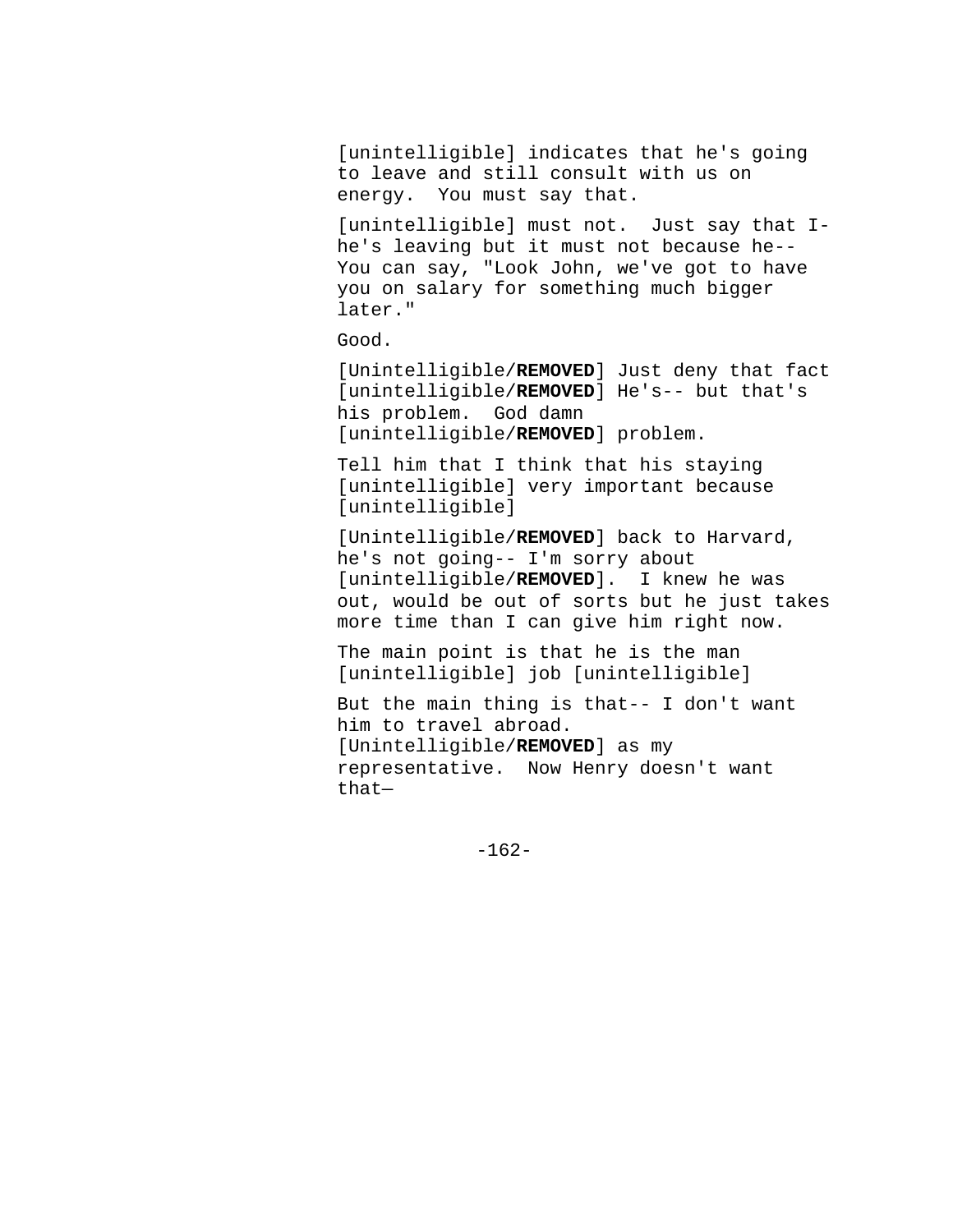There's no problem about conflict of interest and all that crap. He can travel abroad, you know [unintelligible] [unintelligible] He's afraid I wouldn't be close enough to Mel. Good God, I would bring Mel abroad. What, what is it? He's concerned about Mel coming at all? Right. Yeah, well-- He knows damn well [unintelligible] Absolutely. Absolutely. That's great Al. We have an eight-thirty meeting? Right, well, I tell you, I've been through the damnedest experience today: eight hours of listening to the damn tapes and telephone calls. We don't have some, I made two through Key

Biscayne, on the twenty-third and I made two from Camp-- one from Camp David. We don't have them. [unintelligible] But I tell you, there's nothing in, nothing in these

 $-163-$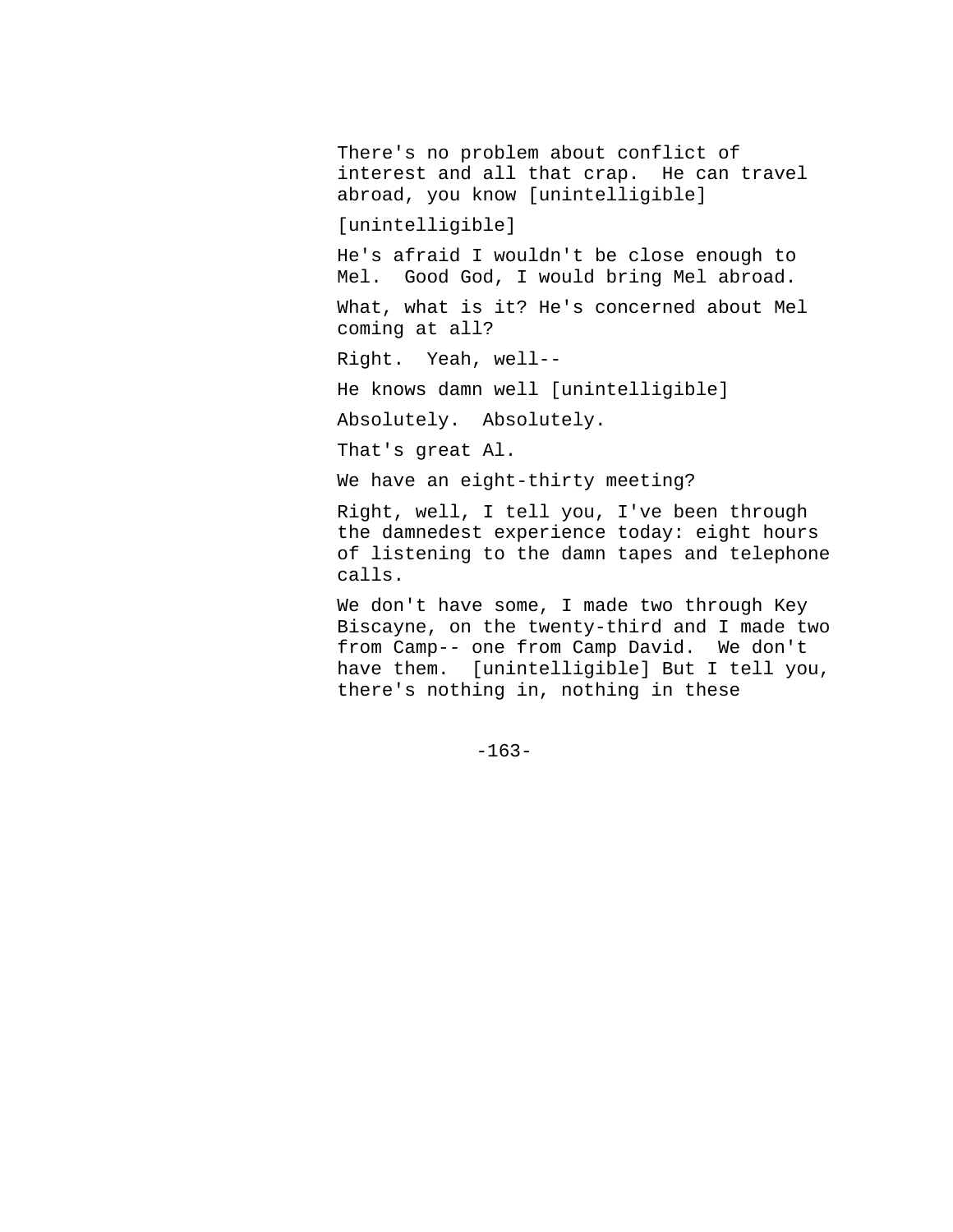It could. It could. It could on the twenty-third, perhaps, after we talk on the twenty-first, but uh, after that I was investigating. That's right. But my God, you know, we've really gone through-- Yeah, and Buzhardt, too, though he [unintelligible] Isn't that great? Unintelligible] Huh! Okay, we got Richardson confirmed so he said Petersen could. Okay. Fine. See you tomorrow eight-thirty. [The President hangs up.] BULL: Those two outstanding days, air, the fourteenth between Moore, and, uh-- There were four of us sitting in. Then again on the twentieth Ziegler and I was in here [unintelligible] PRESIDENT: Get the best reports you can get. BULL: Yes air. Yes, certainly will. PRESIDENT: These telephone calls-- you just don't have [unintelligible] You sure don't?

 $-164-$